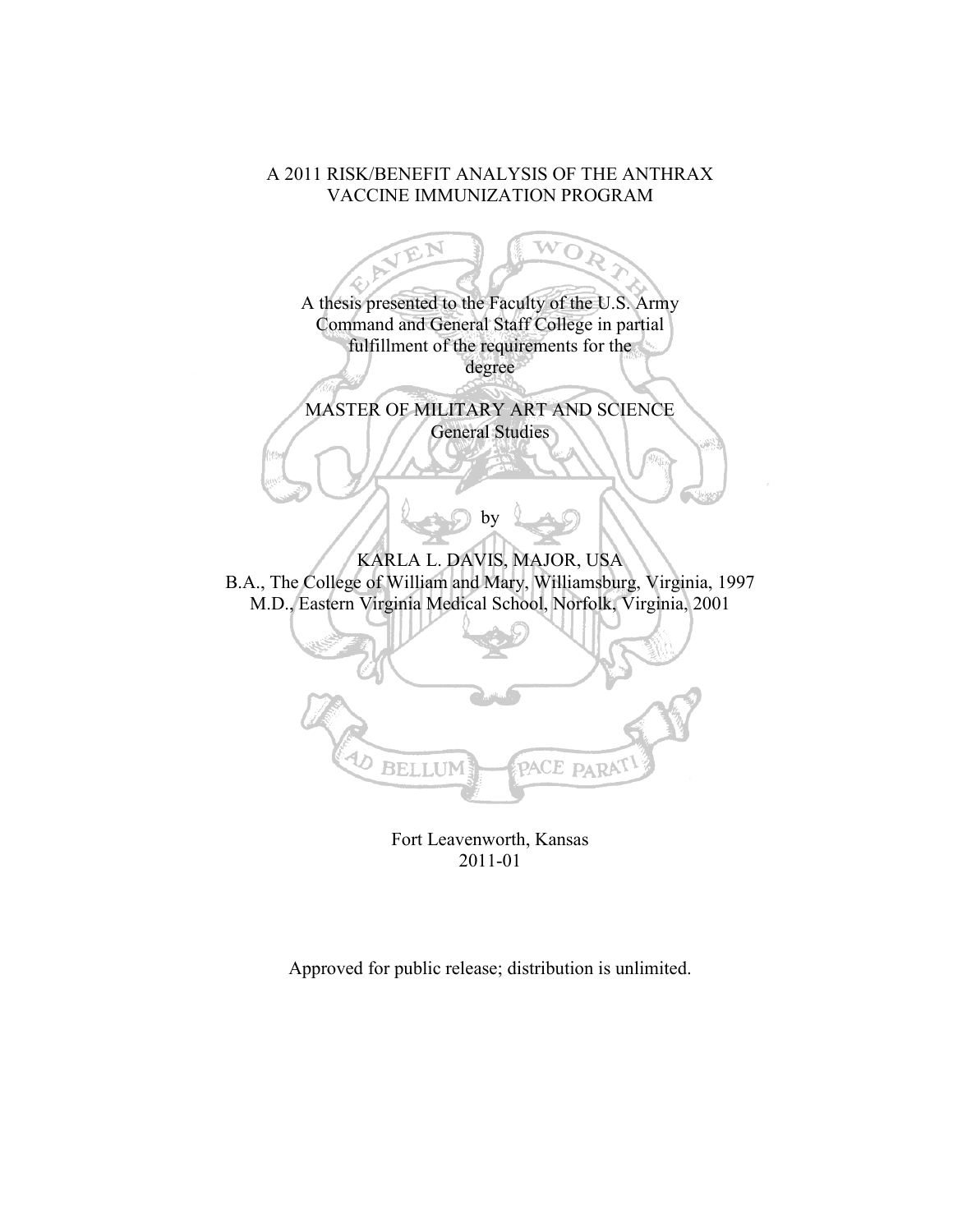| <b>REPORT DOCUMENTATION PAGE</b>                                                                                                                                                                                                                                                                                                                                                                                                                                                                                                                                  |                                                                                                                                                                                                     |                       | Form Approved     |                                                                                                                                                                                                                                                                                                                                                                                                                                                                                                                                                                                                                                                                                                                                                                                                                                                                                                                                                                                              |
|-------------------------------------------------------------------------------------------------------------------------------------------------------------------------------------------------------------------------------------------------------------------------------------------------------------------------------------------------------------------------------------------------------------------------------------------------------------------------------------------------------------------------------------------------------------------|-----------------------------------------------------------------------------------------------------------------------------------------------------------------------------------------------------|-----------------------|-------------------|----------------------------------------------------------------------------------------------------------------------------------------------------------------------------------------------------------------------------------------------------------------------------------------------------------------------------------------------------------------------------------------------------------------------------------------------------------------------------------------------------------------------------------------------------------------------------------------------------------------------------------------------------------------------------------------------------------------------------------------------------------------------------------------------------------------------------------------------------------------------------------------------------------------------------------------------------------------------------------------------|
|                                                                                                                                                                                                                                                                                                                                                                                                                                                                                                                                                                   | OMB No. 0704-0188<br>Public reporting burden for this collection of information is estimated to average 1 hour per response, including the time for reviewing instructions, searching existing data |                       |                   |                                                                                                                                                                                                                                                                                                                                                                                                                                                                                                                                                                                                                                                                                                                                                                                                                                                                                                                                                                                              |
| aspect of this collection of information, including suggestions for reducing this burden to Department of Defense, Washington Headquarters Services, Directorate for<br>number. PLEASE DO NOT RETURN YOUR FORM TO THE ABOVE ADDRESS.                                                                                                                                                                                                                                                                                                                              |                                                                                                                                                                                                     |                       |                   | sources, gathering and maintaining the data needed, and completing and reviewing this collection of information. Send comments regarding this burden estimate or any other<br>Information Operations and Reports (0704-0188), 1215 Jefferson Davis Highway, Suite 1204, Arlington, VA 22202-4302. Respondents should be aware that notwithstanding<br>any other provision of law, no person shall be subject to any penalty for failing to comply with a collection of information if it does not display a currently valid OMB control                                                                                                                                                                                                                                                                                                                                                                                                                                                      |
| 1. REPORT DATE (DD-MM-YYYY)                                                                                                                                                                                                                                                                                                                                                                                                                                                                                                                                       |                                                                                                                                                                                                     | 2. REPORT TYPE        |                   | 3. DATES COVERED (From - To)                                                                                                                                                                                                                                                                                                                                                                                                                                                                                                                                                                                                                                                                                                                                                                                                                                                                                                                                                                 |
| 10-06-2011                                                                                                                                                                                                                                                                                                                                                                                                                                                                                                                                                        |                                                                                                                                                                                                     | Master's Thesis       |                   | AUG 2010 - JUN 2011                                                                                                                                                                                                                                                                                                                                                                                                                                                                                                                                                                                                                                                                                                                                                                                                                                                                                                                                                                          |
| <b>4. TITLE AND SUBTITLE</b>                                                                                                                                                                                                                                                                                                                                                                                                                                                                                                                                      |                                                                                                                                                                                                     |                       |                   | <b>5a. CONTRACT NUMBER</b>                                                                                                                                                                                                                                                                                                                                                                                                                                                                                                                                                                                                                                                                                                                                                                                                                                                                                                                                                                   |
| A 2011 Risk/Benefit Analysis of the Anthrax Vaccine<br><b>Immunization Program</b>                                                                                                                                                                                                                                                                                                                                                                                                                                                                                |                                                                                                                                                                                                     |                       |                   | <b>5b. GRANT NUMBER</b>                                                                                                                                                                                                                                                                                                                                                                                                                                                                                                                                                                                                                                                                                                                                                                                                                                                                                                                                                                      |
|                                                                                                                                                                                                                                                                                                                                                                                                                                                                                                                                                                   |                                                                                                                                                                                                     |                       |                   | <b>5c. PROGRAM ELEMENT NUMBER</b>                                                                                                                                                                                                                                                                                                                                                                                                                                                                                                                                                                                                                                                                                                                                                                                                                                                                                                                                                            |
| 6. AUTHOR(S)                                                                                                                                                                                                                                                                                                                                                                                                                                                                                                                                                      |                                                                                                                                                                                                     |                       |                   | <b>5d. PROJECT NUMBER</b>                                                                                                                                                                                                                                                                                                                                                                                                                                                                                                                                                                                                                                                                                                                                                                                                                                                                                                                                                                    |
| Karla L. Davis, Major                                                                                                                                                                                                                                                                                                                                                                                                                                                                                                                                             |                                                                                                                                                                                                     |                       |                   | <b>5e. TASK NUMBER</b>                                                                                                                                                                                                                                                                                                                                                                                                                                                                                                                                                                                                                                                                                                                                                                                                                                                                                                                                                                       |
|                                                                                                                                                                                                                                                                                                                                                                                                                                                                                                                                                                   |                                                                                                                                                                                                     |                       |                   | <b>5f. WORK UNIT NUMBER</b>                                                                                                                                                                                                                                                                                                                                                                                                                                                                                                                                                                                                                                                                                                                                                                                                                                                                                                                                                                  |
| 7. PERFORMING ORGANIZATION NAME(S) AND ADDRESS(ES)<br>U.S. Army Command and General Staff College<br><b>ATTN: ATZL-SWD-GD</b><br>Fort Leavenworth, KS 66027-2301                                                                                                                                                                                                                                                                                                                                                                                                  |                                                                                                                                                                                                     |                       |                   | <b>8. PERFORMING ORG REPORT</b><br><b>NUMBER</b>                                                                                                                                                                                                                                                                                                                                                                                                                                                                                                                                                                                                                                                                                                                                                                                                                                                                                                                                             |
| 9. SPONSORING / MONITORING AGENCY NAME(S) AND ADDRESS(ES)                                                                                                                                                                                                                                                                                                                                                                                                                                                                                                         |                                                                                                                                                                                                     |                       |                   | <b>10. SPONSOR/MONITOR'S</b><br><b>ACRONYM(S)</b>                                                                                                                                                                                                                                                                                                                                                                                                                                                                                                                                                                                                                                                                                                                                                                                                                                                                                                                                            |
|                                                                                                                                                                                                                                                                                                                                                                                                                                                                                                                                                                   |                                                                                                                                                                                                     |                       |                   | <b>11. SPONSOR/MONITOR'S REPORT</b><br><b>NUMBER(S)</b>                                                                                                                                                                                                                                                                                                                                                                                                                                                                                                                                                                                                                                                                                                                                                                                                                                                                                                                                      |
| 12. DISTRIBUTION / AVAILABILITY STATEMENT<br>Approved for Public Release; Distribution is Unlimited                                                                                                                                                                                                                                                                                                                                                                                                                                                               |                                                                                                                                                                                                     |                       |                   |                                                                                                                                                                                                                                                                                                                                                                                                                                                                                                                                                                                                                                                                                                                                                                                                                                                                                                                                                                                              |
| <b>13. SUPPLEMENTARY NOTES</b>                                                                                                                                                                                                                                                                                                                                                                                                                                                                                                                                    |                                                                                                                                                                                                     |                       |                   |                                                                                                                                                                                                                                                                                                                                                                                                                                                                                                                                                                                                                                                                                                                                                                                                                                                                                                                                                                                              |
| <b>14. ABSTRACT</b><br>Vaccine Immunization Program (AVIP) in the early and mid-2000s. Production capacity,<br>DoD, suggest that the AVA is both safe and efficacious. The DoD has tailored the current<br>policy minimizes vaccine-associated risk for individuals and for the force. Current AVIP<br>benefits for individuals and for force protection outweigh the risks. As risks and benefits<br>of the AVIP and other force protection programs.<br><b>15. SUBJECT TERMS</b><br>Anthrax Vaccine Immunization Program (AVIP), Anthrax Vaccine Adsorbed (AVA) |                                                                                                                                                                                                     |                       |                   | Safety, efficacy, and legal concerns surrounded the Department of Defense (DoD) Anthrax<br>patient refusals, and legal injunctions limited vaccine delivery during this time period. Since<br>2007, the Anthrax Vaccine Adsorbed (AVA) has been administered to all service members<br>deploying to high-risk areas except those medically or administratively exempt. This thesis<br>evaluates the current AVIP in terms of associated risks and benefits. Aggregate data from long-<br>term studies and review by multiple scientific organizations, both within and external to the<br>AVIP policy to protect forces with anticipated high exposure risk. This tailored vaccination<br>change over time, ongoing assessment is essential to ensure that individual and force health<br>promotion are optimized. Continuing long-term scientific safety and efficacy research, ongoing<br>educational efforts, and recognition of patient concerns are essential for the continued success |
| <b>16. SECURITY CLASSIFICATION OF:</b>                                                                                                                                                                                                                                                                                                                                                                                                                                                                                                                            |                                                                                                                                                                                                     | <b>17. LIMITATION</b> | <b>18. NUMBER</b> | 19a. NAME OF RESPONSIBLE PERSON                                                                                                                                                                                                                                                                                                                                                                                                                                                                                                                                                                                                                                                                                                                                                                                                                                                                                                                                                              |
|                                                                                                                                                                                                                                                                                                                                                                                                                                                                                                                                                                   |                                                                                                                                                                                                     | OF ABSTRACT           | OF PAGES          |                                                                                                                                                                                                                                                                                                                                                                                                                                                                                                                                                                                                                                                                                                                                                                                                                                                                                                                                                                                              |

| 19b. PHONE NUMBER (include area code)                           |  | l c. THIS PAGE l | <b>Ib. ABSTRACT</b> | a. REPORT |
|-----------------------------------------------------------------|--|------------------|---------------------|-----------|
|                                                                 |  |                  |                     |           |
| Standard Form 298 (Rev. 8-98)<br>Prescribed by ANSI Std. Z39.18 |  |                  |                     |           |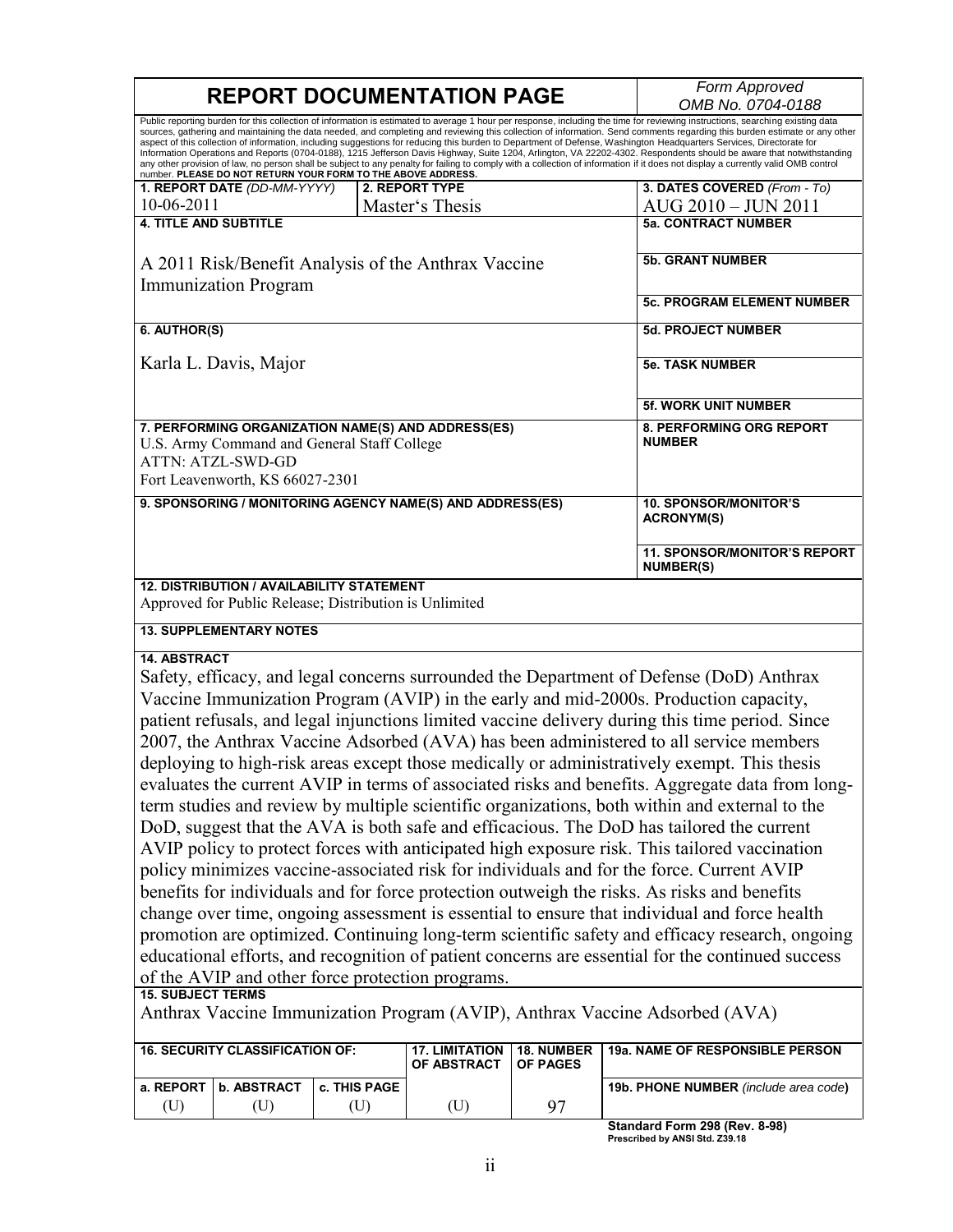## MASTER OF MILITARY ART AND SCIENCE

## THESIS APPROVAL PAGE

<span id="page-2-0"></span>Name of Candidate: Major Karla L. Davis

Thesis Title: A 2011 Risk/Benefit Analysis of the Anthrax Vaccine Immunization Program

Approved by:

, Thesis Committee Chair COL William M. Raymond, Jr., Ph. D.

**Member**, Member Richard E. Berkebile, M. S.

Member MG William D. R. Waff, M. Div.

Accepted this 10th day of June 2011 by:

, Director, Graduate Degree Programs

Robert F. Baumann, Ph.D.

The opinions and conclusions expressed herein are those of the student author and do not necessarily represent the views of the U.S. Army Command and General Staff College or any other governmental agency. (References to this study should include the foregoing statement.)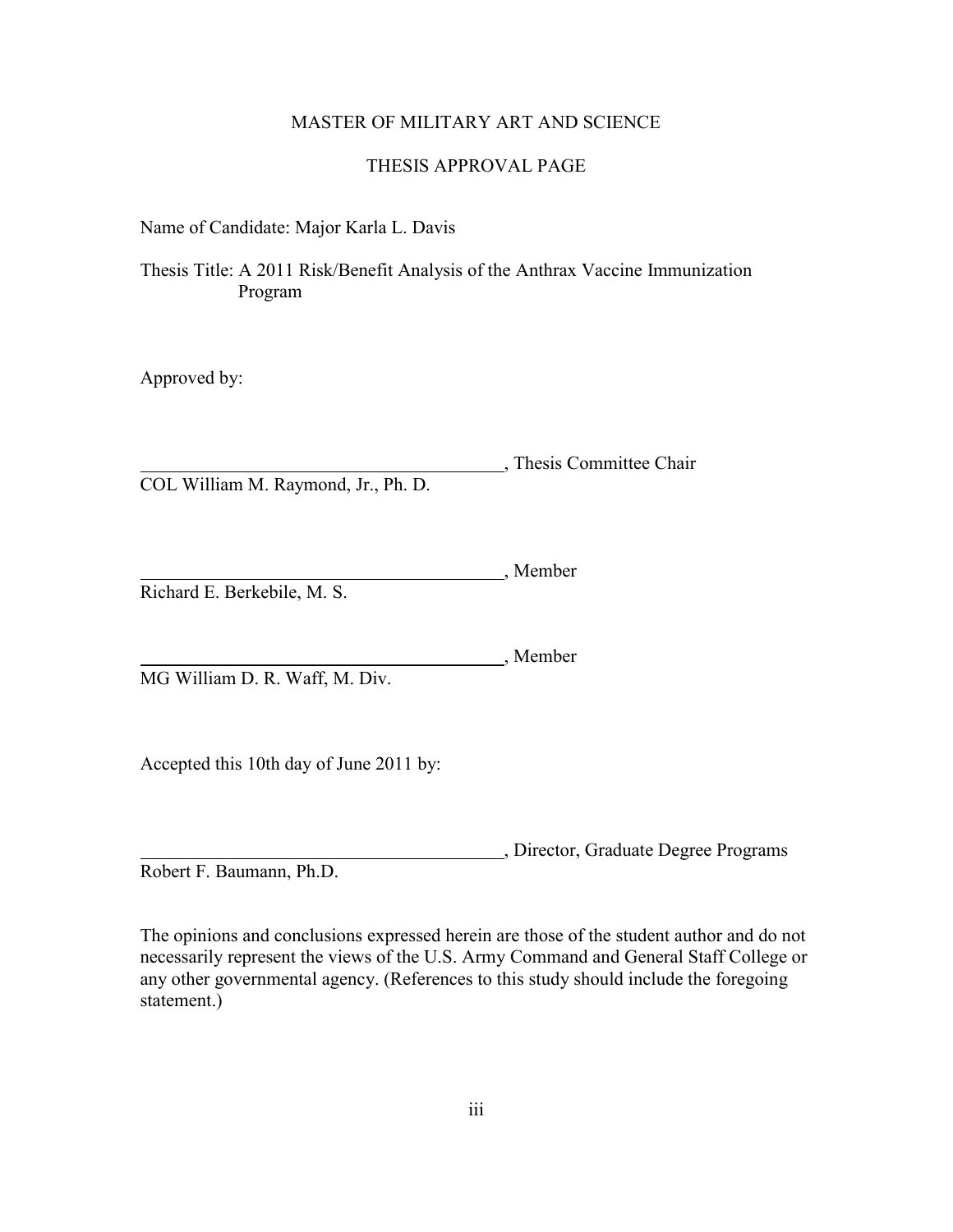## ABSTRACT

## <span id="page-3-0"></span>A 2011 RISK/BENEFIT ANALYSIS OF THE ANTHRAX VACCINE IMMUNIZATION PROGRAM, by Major Karla L. Davis, 97 pages.

Safety, efficacy, and legal concerns surrounded the Department of Defense (DoD) Anthrax Vaccine Immunization Program (AVIP) in the early and mid-2000s. Production capacity, patient refusals, and legal injunctions limited vaccine delivery during this time period. Since 2007, the Anthrax Vaccine Adsorbed (AVA) has been administered to all service members deploying to high-risk areas except those medically or administratively exempt.

This thesis evaluates the current AVIP in terms of associated risks and benefits. Aggregate data from long-term studies and review by multiple scientific organizations, both within and external to the DoD, suggest that the AVA is both safe and efficacious.

The DoD has tailored the current AVIP policy to protect forces with anticipated high exposure risk. This tailored vaccination policy minimizes vaccine-associated risk for individuals and for the force. Current AVIP benefits for individuals and for force protection outweigh the risks.

As risks and benefits change over time, ongoing assessment is essential to ensure that individual and force health promotion are optimized. Continuing long-term scientific safety and efficacy research, ongoing educational efforts, and recognition of patient concerns are essential for the continued success of the AVIP and other force protection programs.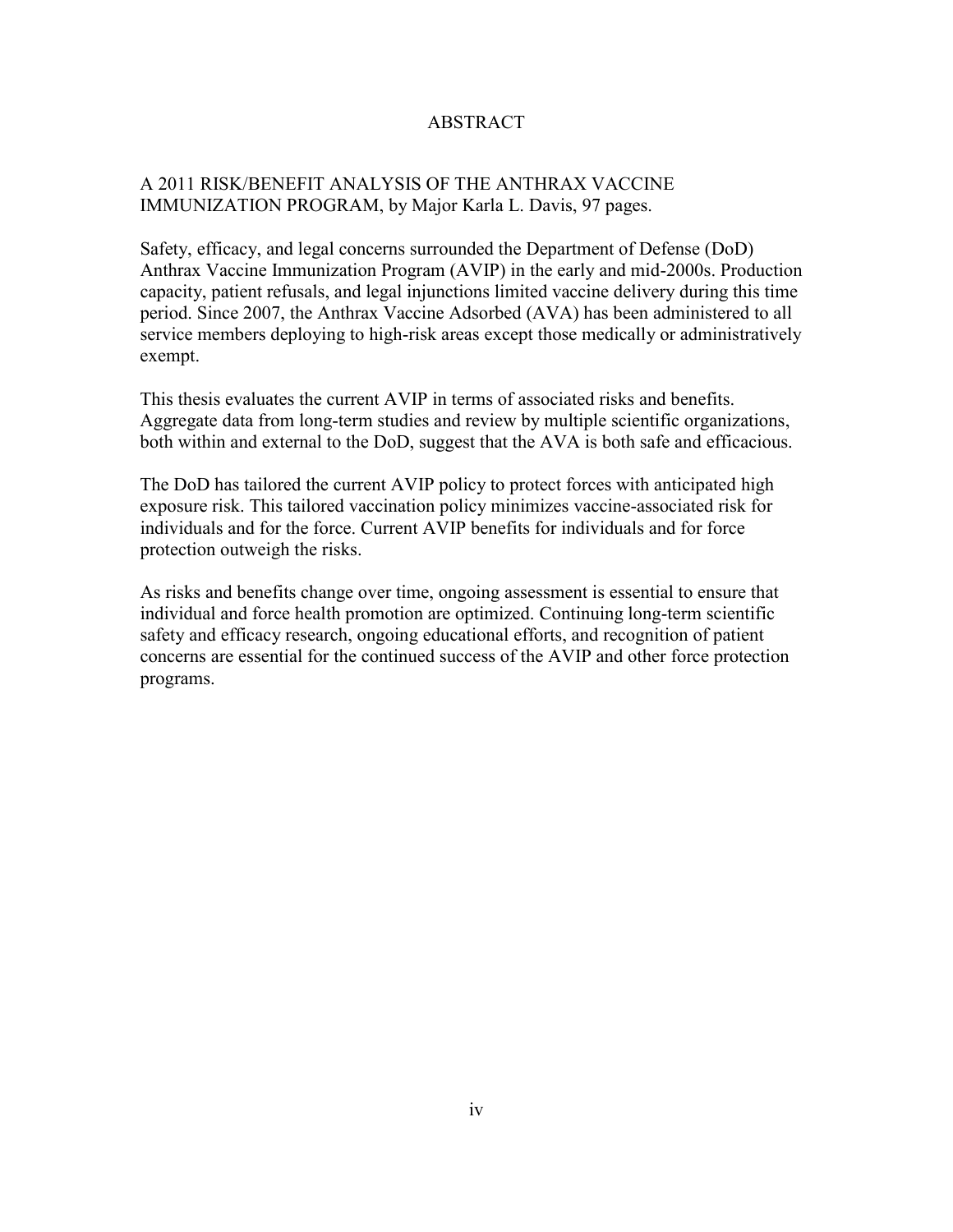## ACKNOWLEDGMENTS

<span id="page-4-0"></span>I would like to express my sincere gratitude to my thesis committee: COL William M. Raymond Jr., MG William D. R. Waff, and Mr. Richard Berkebile. Their expertise, guidance, encouragement, and patience were invaluable.

I am tremendously grateful to my small group instructors: Mr. Terrance Portman, Mr. Richard McConnell, Mr. Scott Porter, Mr. Nils Erickson, and Dr. Mark Gerges, for both their commitment to education, and personal encouragement.

I would like to thank Ms. Venita Krueger for her kindness, patience, and gracious assistance in the preparation of this manuscript.

Finally, I would like to thank my family, Edward, Matthias, and Katharina for their unwavering encouragement, patience, and love.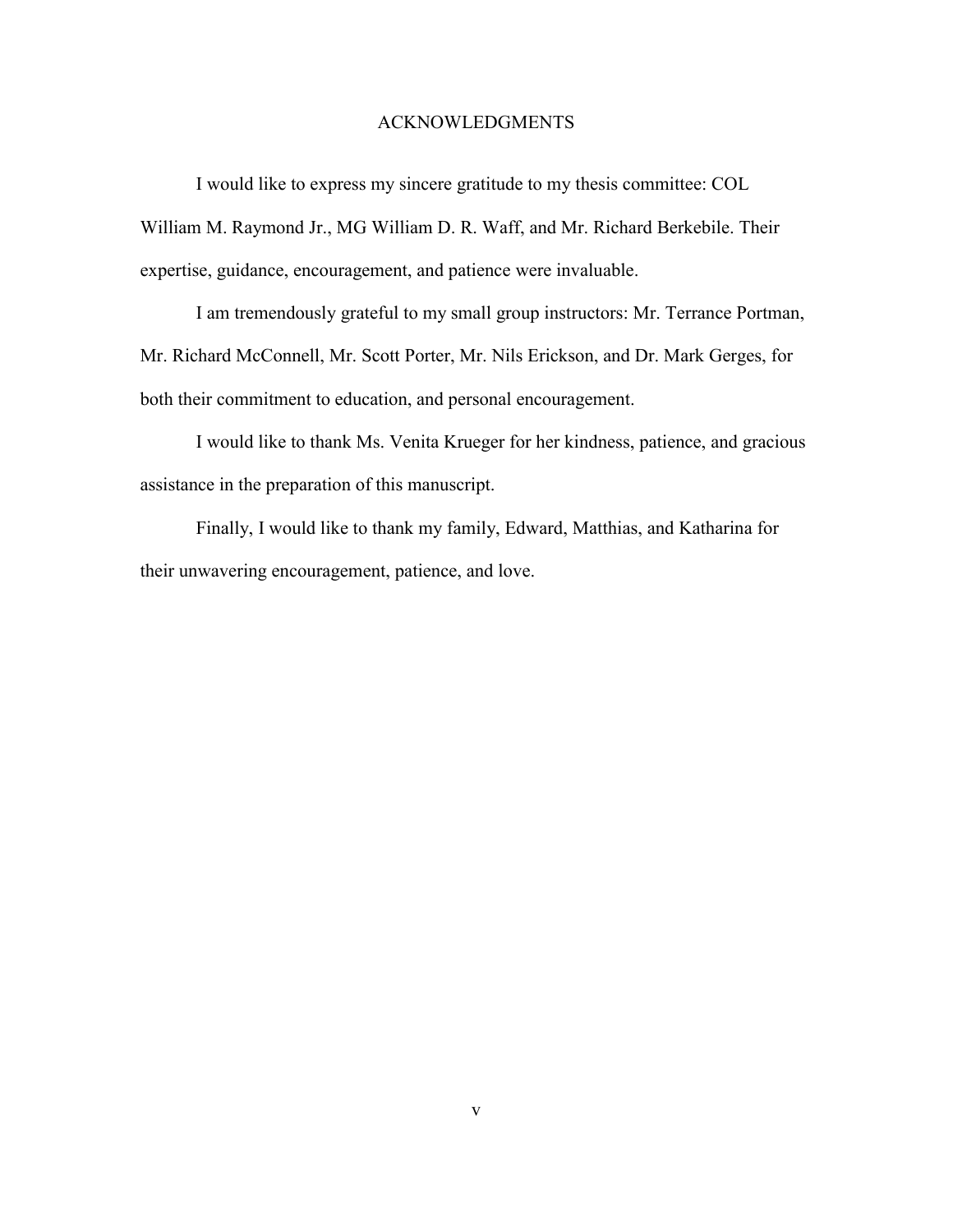# **TABLE OF CONTENTS**

<span id="page-5-0"></span>

|                                                                  | Page |
|------------------------------------------------------------------|------|
| MASTER OF MILITARY ART AND SCIENCE THESIS APPROVAL PAGE  iii     |      |
|                                                                  |      |
|                                                                  |      |
|                                                                  |      |
|                                                                  |      |
|                                                                  |      |
|                                                                  |      |
|                                                                  |      |
|                                                                  |      |
|                                                                  |      |
|                                                                  |      |
|                                                                  |      |
|                                                                  |      |
|                                                                  |      |
|                                                                  |      |
|                                                                  |      |
|                                                                  |      |
|                                                                  |      |
|                                                                  |      |
|                                                                  |      |
|                                                                  |      |
|                                                                  |      |
|                                                                  |      |
| Arguments and Evidence Cited by Opponents of the AVIP Policy  46 |      |
|                                                                  |      |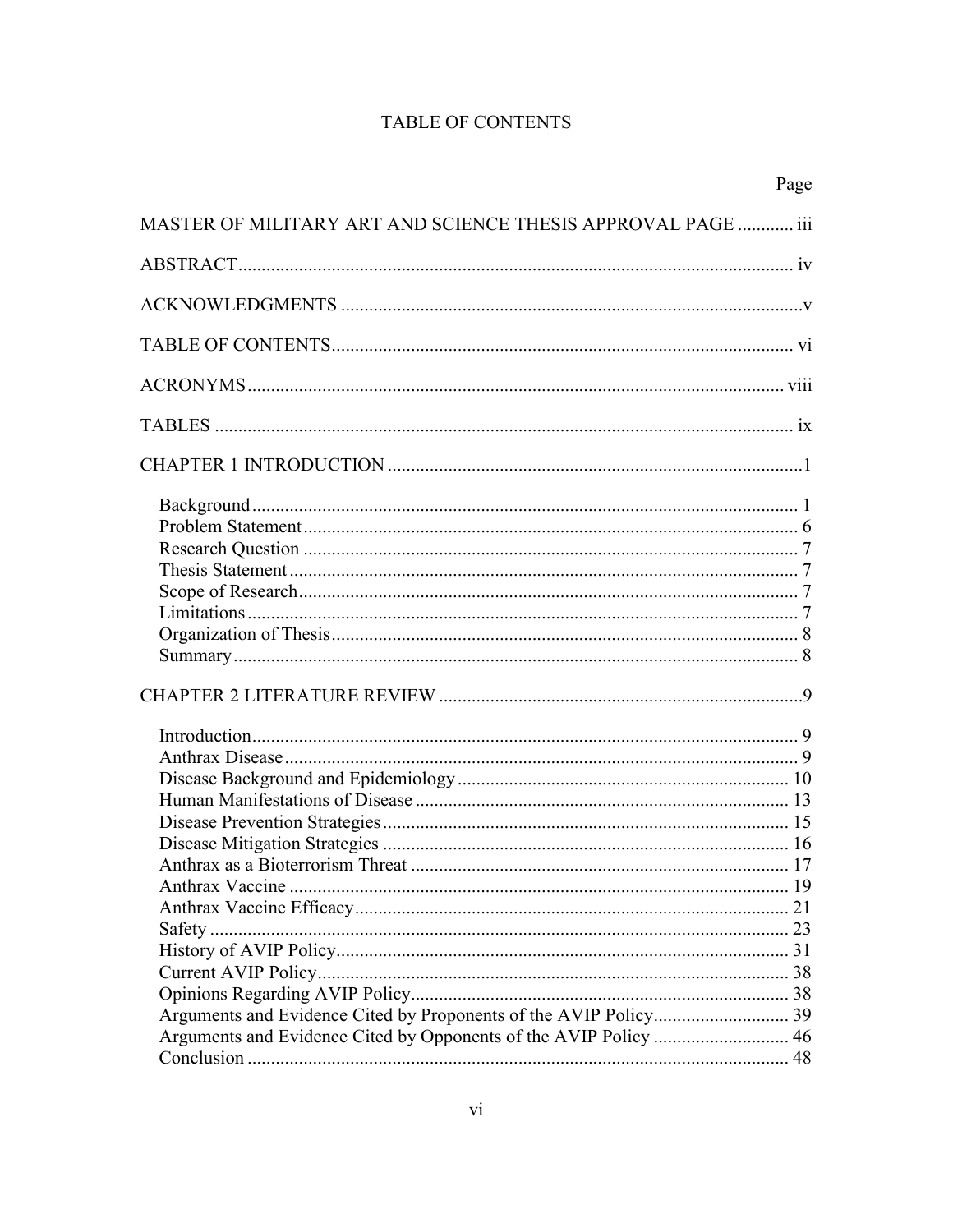| Financial and Health Benefit(s) For Individuals and Force Health Protection 64 |     |
|--------------------------------------------------------------------------------|-----|
|                                                                                |     |
|                                                                                |     |
|                                                                                |     |
|                                                                                |     |
|                                                                                |     |
|                                                                                |     |
|                                                                                |     |
|                                                                                |     |
|                                                                                | .88 |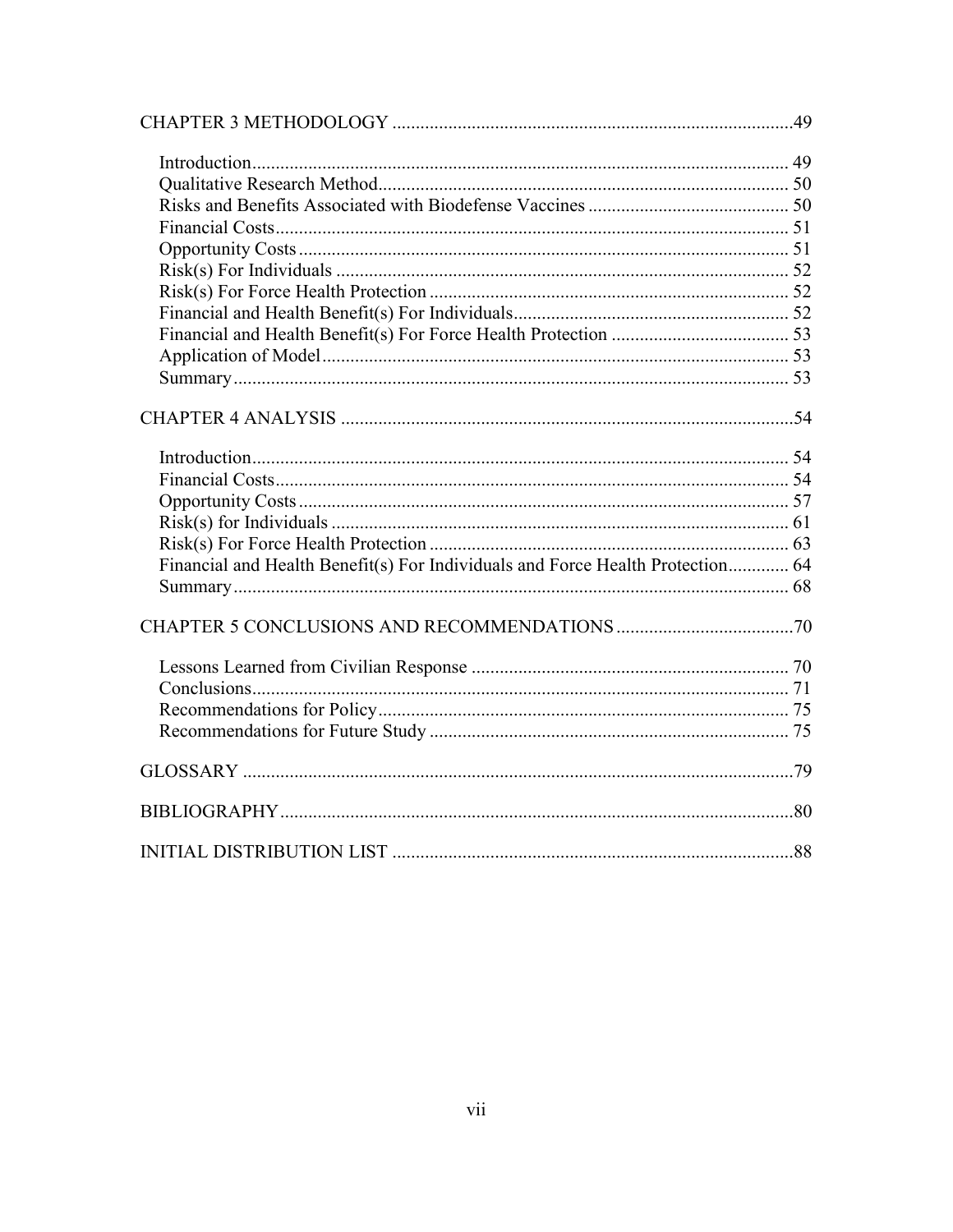# <span id="page-7-0"></span>ACRONYMS

| ACIP                   | <b>Advisory Committee on Immunization Practices</b>         |
|------------------------|-------------------------------------------------------------|
| AVA                    | Anthrax Vaccine Adsorbed                                    |
| <b>AVEC</b>            | Anthrax Vaccine Expert Committee                            |
| AVIP                   | Anthrax Vaccine Immunization Program                        |
| <b>BARDA</b>           | Biomedical Advanced Research and Development Authority      |
| <b>CBER</b>            | Center for Biologics Evaluation and Research                |
| CDC                    | Centers for Disease Control and Prevention                  |
| CPI                    | <b>Consumer Price Index</b>                                 |
| DHB                    | Defense Health Board                                        |
| DHHS                   | U.S. Department of Health and Human Services                |
| <b>DMSS</b>            | Defense Medical Surveillance System                         |
| DoD                    | Department of Defense                                       |
| <b>EUA</b>             | <b>Emergency Use Authorization</b>                          |
| FDA                    | United States Food and Drug Association                     |
| $\mathbb{N}\mathbb{D}$ | <b>Investigational New Drug</b>                             |
| IOM                    | National Academy of Sciences' Institute of Medicine         |
| MILVAX                 | Military Vaccine Agency                                     |
| NIAID                  | National Institute of Allergy and Infectious Diseases       |
| NIH                    | National Institutes of Health                               |
| <b>USAMRIID</b>        | U.S. Army Medical Research Institute of Infectious Diseases |
| <b>VAERS</b>           | Vaccine Adverse Event Reporting System                      |
| VHC                    | Vaccine Healthcare Centers Network                          |
| WHO                    | World Health Organization                                   |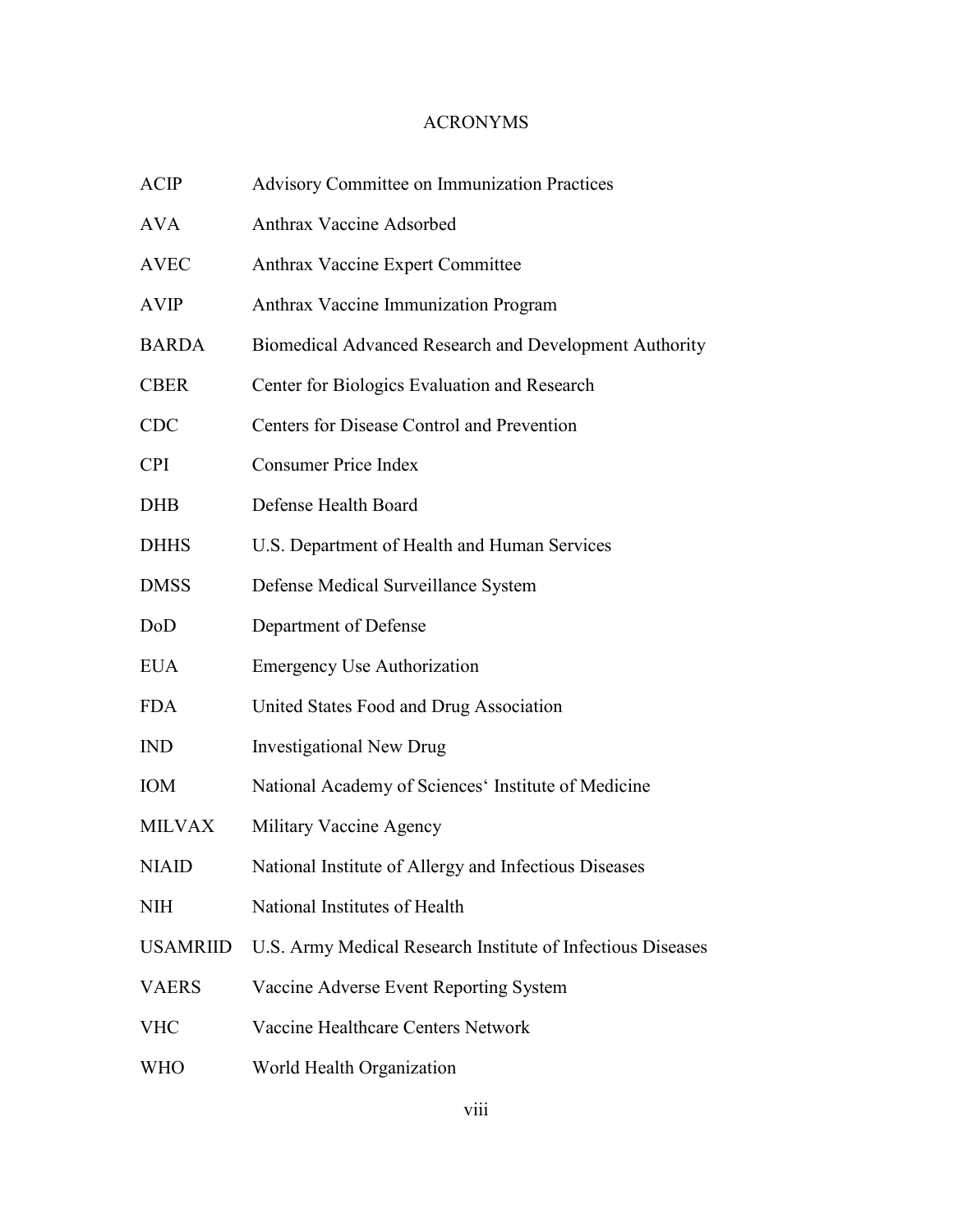# TABLES

Page

```
Table 1.Changes in Buying Power Associated with Anthrax Vaccine in U.S. Dollars ....55
```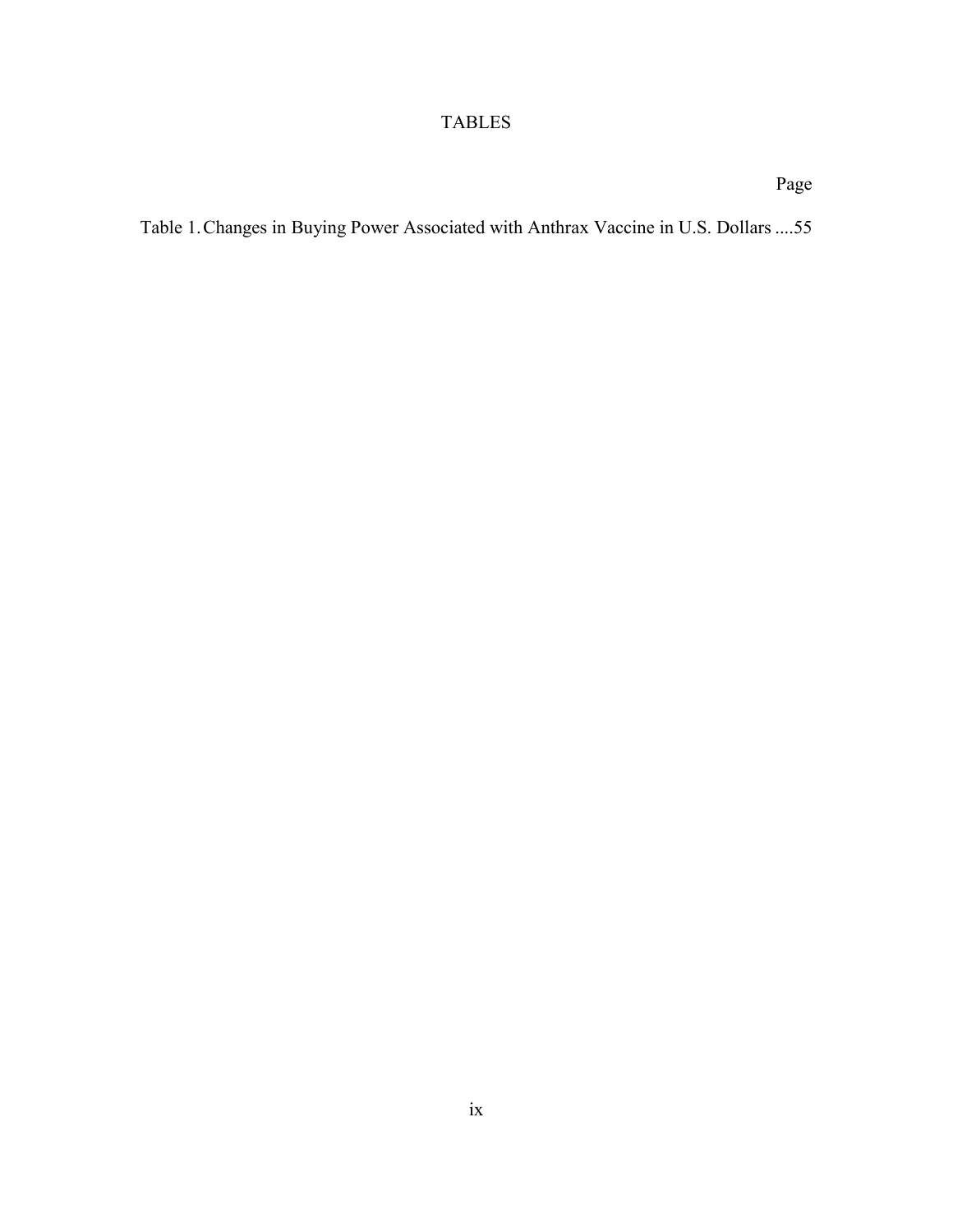#### CHAPTER 1

### INTRODUCTION

<span id="page-9-0"></span>Besides natural disasters and naturally occurring novel infectious diseases, nothing potentially threatens the health and stability of nations and health systems as much as the devastating threat and unfathomability of bioterrorism. — Gregory A. Poland et al., ―The Social, Political, Ethical, and Economic Aspects of Biodefense Vaccines"

#### Background

<span id="page-9-1"></span>Anthrax is considered one of the most likely biological warfare agents because of the ability of anthrax spores to be transmitted by the respiratory route, the high mortality of inhalation anthrax, and the dramatic stability of anthrax spores compared with other potential biological warfare agents.<sup>1</sup> Anthrax has been the focus of offensive and defensive biological warfare research programs in various nations for approximately 60 years.<sup>2</sup> During World War I, the Germans deliberately exposed horses and cattle to anthrax before the animals were shipped to France.<sup>3</sup> In World War II, Japan researched the effects of aerosolized anthrax on prisoners of war.<sup>4</sup> The United Sates maintained a research and development program for offensive biological agents between 1943 and

 $\overline{a}$ 

<sup>&</sup>lt;sup>1</sup>Advisory Committee on Immunization Practices, —Use of Anthrax Vaccine in the United States," *MMWR Recommendations and Reports* 49 (15 December 2000): 2.

 $\mathrm{^{2}Ibid.}$ 

<sup>3</sup>Robert G. Darling and Jon B. Woods, ed., *USAMRIID's Medical Management of Biological Casualties Handbook*, 5th ed. (Frederick, MD: U.S. Army Medical Research Institute Of Infectious Diseases, 1994), 2.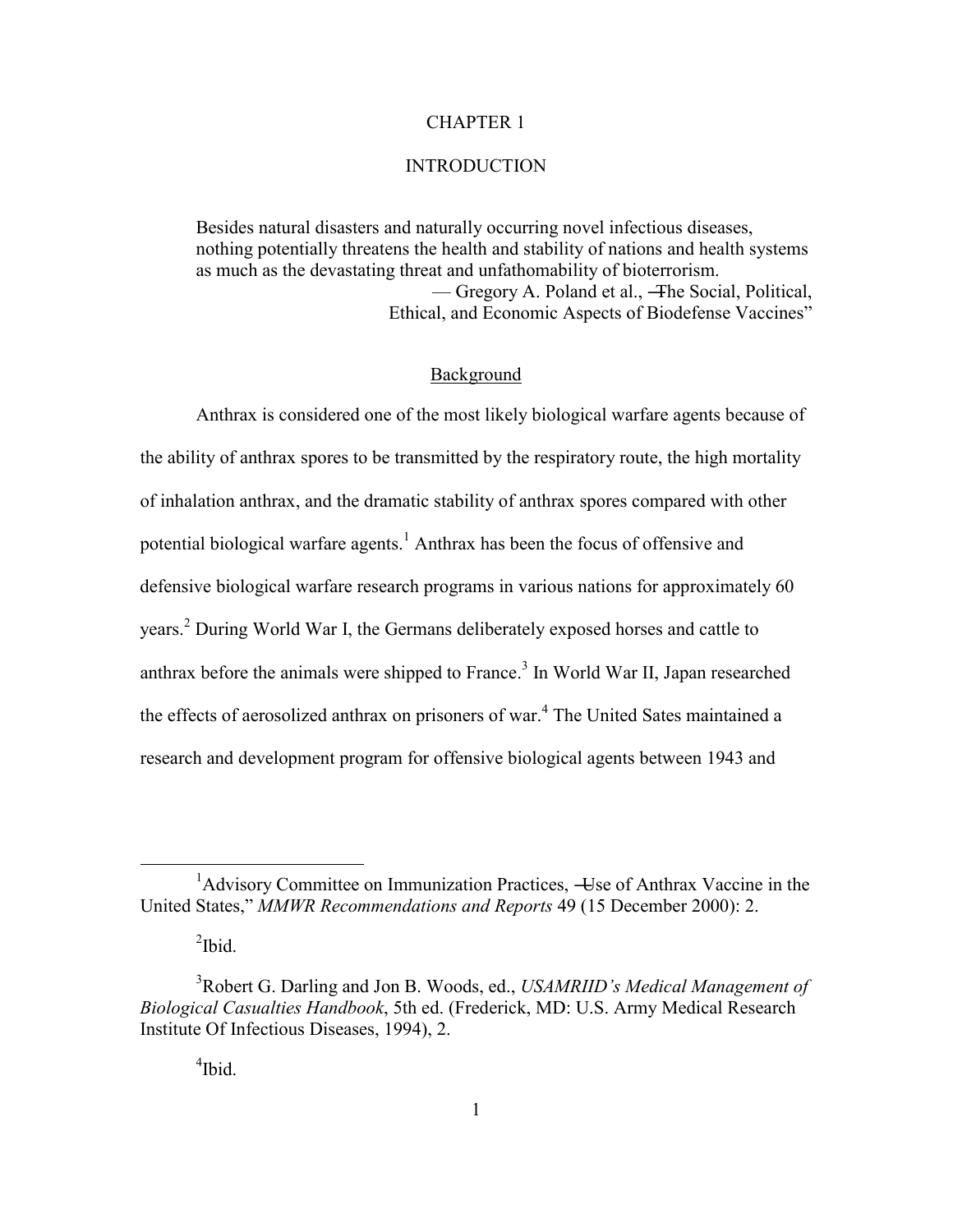1969.<sup>5</sup> The United States weaponized anthrax spores in the 1950s and 1960s.<sup>6</sup> Following the halt of offensive biological and toxin weapon research in 1969, the US Army Medical Research Institute of Infectious Diseases (USAMRIID) has maintained a biological defense program to include ongoing study of anthrax.<sup>7</sup>

Anthrax vaccines for animal use were developed initially in the 19th century.<sup>8</sup> Human anthrax vaccines were developed in the 1950s, and were tested on human subjects in the 1960s. $9$  The Anthrax Vaccine Adsorbed (AVA) was licensed for human use in the United States in 1970.<sup>10</sup> Following licensure, patients with occupational risk for anthrax exposure, such as veterinarians, research scientists, and textile mill workers, commonly received the anthrax vaccine.<sup>11</sup> The US Food and Drug Association (FDA) and the vaccine manufacturer report that approximately 68,000 doses of human anthrax vaccine were dispensed between 1974 and 1989.<sup>12</sup> Approximately 1,500 Department of Defense

 $<sup>5</sup>$  Ibid., 3.</sup>

 $\overline{a}$ 

6 Ibid., 18.

 $^7$ Ibid., 3.

<sup>8</sup>Committee to Assess the Safety and Efficacy of the Anthrax Vaccine, Medical Follow-Up Agency, *The Anthrax Vaccine: Is It Safe? Does It Work?* (Washington, DC: National Academies Press, 2002), 40.

<sup>9</sup> Peter C. B. Turnbull, -Anthrax Vaccines: Past, Present, and Future," *Vaccine* 9 (1991): 533.

<sup>10</sup>Committee to Assess the Safety and Efficacy of the Anthrax Vaccine and Medical Follow-Up Agency, 40.

 $11$ Ibid.

<sup>12</sup>Military Vaccine (MILVAX) Agency, Office of the Army Surgeon General, -Anthrax Vaccine Immunization Program (AVIP) Questions and Answers,"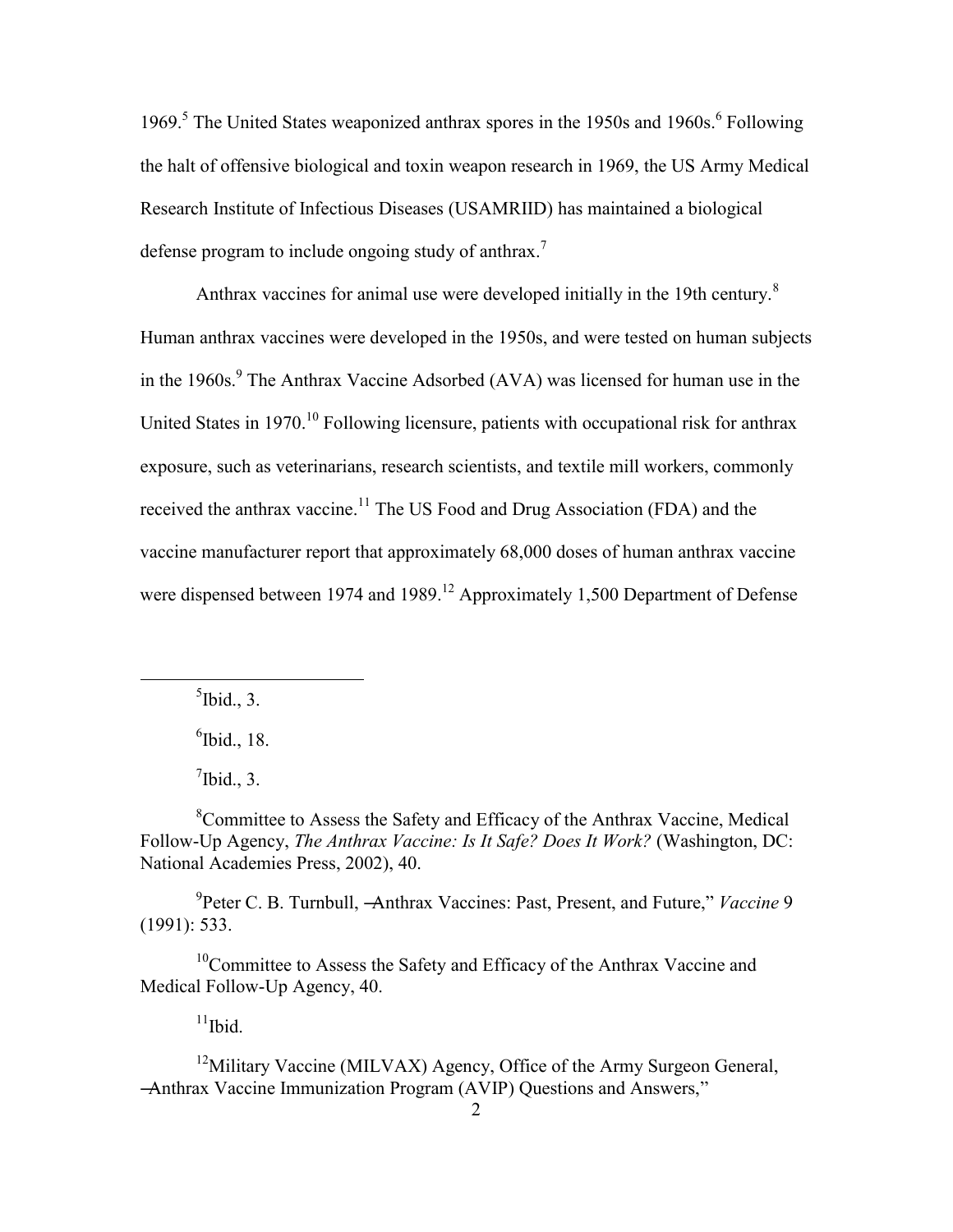(DoD) laboratory workers have utilized the anthrax vaccine since FDA approval in  $1970^{13}$ 

In 1979, an apparent accidental release of anthrax spores from a military microbiology facility in Sverdlovsk, Russia, resulted in 79 reported cases of inhalational anthrax and 68 deaths.<sup>14</sup> In the 1980s and 1990s, several nations developed and enhanced their biological weapons programs. Growing concern about the use of anthrax as a biological weapon led to vaccination of limited numbers of United States military personnel in the early 1990s.<sup>15</sup> Approximately 150,000 US service members received the licensed anthrax vaccine during the first Gulf War.<sup>16</sup> In August 1991, Iraqi government representatives disclosed to the United Nations Special Commission Team investigating Iraq's bioweapons capabilities that Iraq had conducted research into the offensive use of anthrax.<sup>17</sup> In 1995, United Nations inspectors gained additional information on Iraq's offensive bioweapons program: —In December 1990, the Iraqis filled 100 R400 bombs with botulinum toxin, 50 with anthrax, and 16 with aflatoxin. In addition, 13 Al Hussein

http://www.anthrax.osd.mil/documents/Anthrax\_QA.pdf (accessed 23 November 2010), 6.

 $13$ Ibid.

 $\overline{a}$ 

<sup>14</sup>Committee to Assess the Safety and Efficacy of the Anthrax Vaccine and Medical Follow-Up Agency, 42.

 $15$ Ibid., 40.

 $16$ Ibid., 3.

<sup>17</sup>Darling and Woods, 4.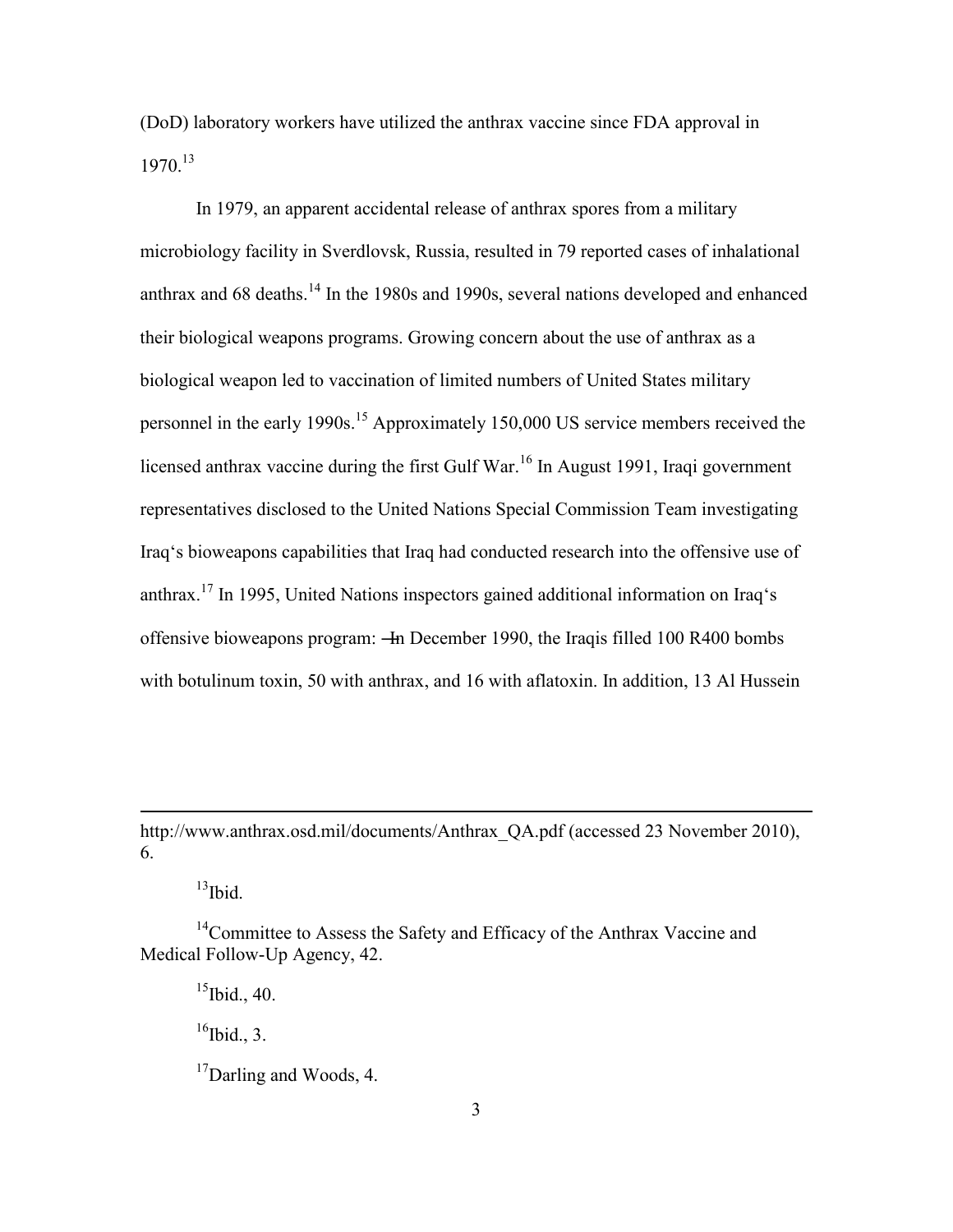(SCUD) warheads were filled with botulinum toxin, 10 with anthrax, and 2 with aflatoxin."<sup>18</sup>

In 1992, Ken Alibek, a senior Russian bioweapons program manager defected to the United States. Mr. Alibek disclosed details of a robust Soviet bioweapons program with the capacity to produce large quantities of various agents.<sup>19</sup> In the 1990s, following the fall of the Soviet Union, growing concern existed in the United States about the transfer of bioweapons knowledge and capabilities to hostile states.<sup>20</sup> Responding to this threat, in December 1997, Secretary of Defense William Cohen announced a plan to universally vaccinate all United States service members with the anthrax vaccine.<sup>21</sup> In March 1998, the Anthrax Vaccine Immunization Program (AVIP) began.<sup>22</sup> In July 1999, Secretary of the Air Force F. Whitten Peters told the Senate Armed Services Committee that ―[Anthrax] has been weaponized and we know it is deployed in about 10 countries around the world."<sup>23</sup> Alarmingly, in the fall of 2001, anthrax was used successfully for

 $18$ Ibid.

 $\overline{a}$ 

 $^{19}$ Ibid., 5.

 $^{20}$ Ibid.

<sup>21</sup>Committee to Assess the Safety and Efficacy of the Anthrax Vaccine and Medical Follow-Up Agency, 33.

 $^{22}$ Ibid.

 $^{23}$ Jim Davis and Anna Johnson-Winegar,  $\overline{a}$ -The Anthrax Terror DOD's Number-One Biological Threat," Aerospace Power Journal (Winter 2000): 24.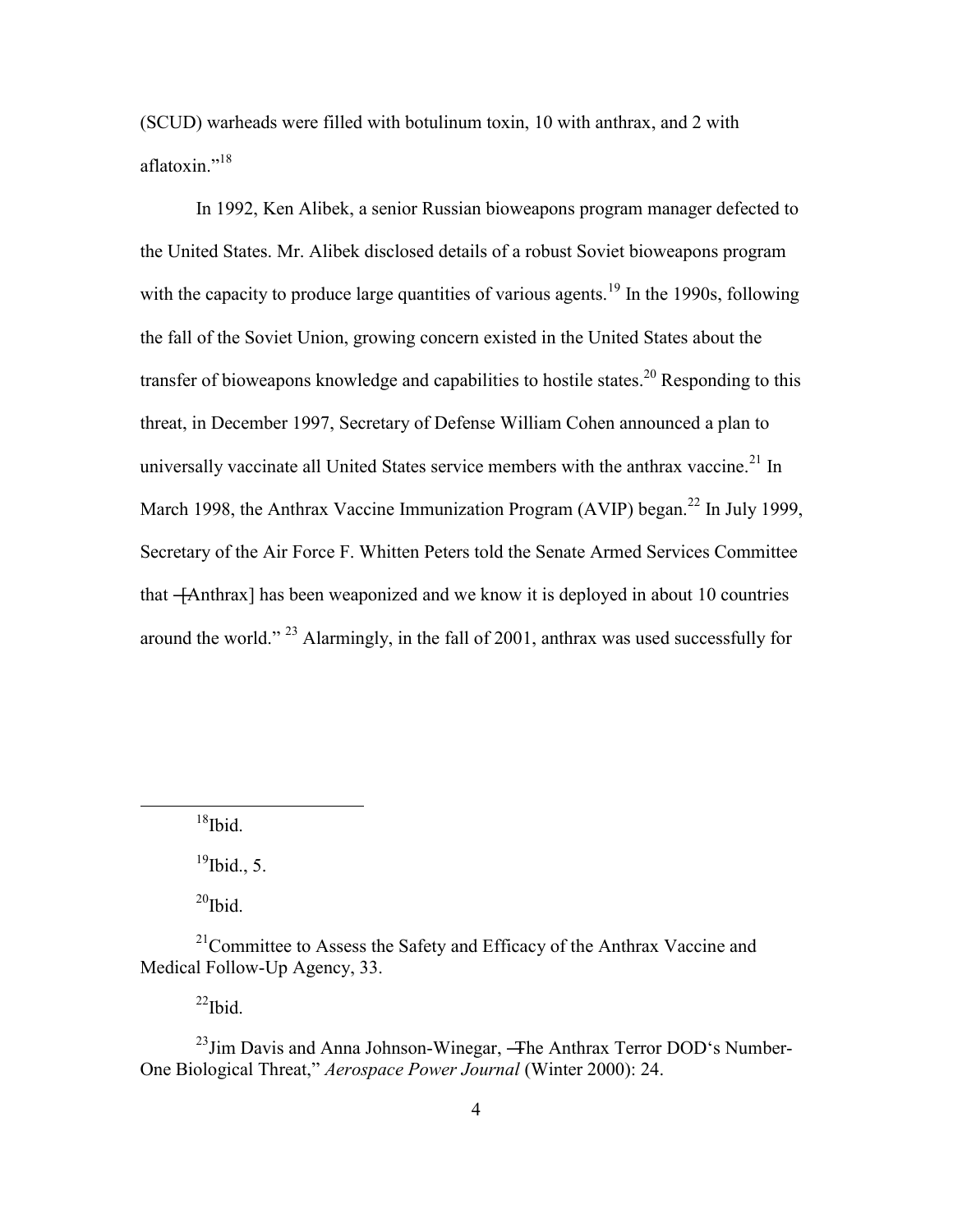bioterrorism within the United States.<sup>24</sup> Letters containing anthrax spores were sent to members of Congress and the media, sickening 17 people, and killing five.<sup>25</sup>

Safety, efficacy, policy, and legal concerns surrounded the AVIP in the late 1990s and early to mid-2000s. Impaired production capacity, fears regarding adverse events associated with the vaccine, patient refusals, licensing irregularities, changing policies, and legal injunctions challenged vaccine delivery. By 2001, more than 400 service members who refused anthrax vaccinations had left the military either voluntarily or involuntarily.<sup>26</sup> Further, a 2000 General Accounting Office (GAO) survey of Air National Guard and Air Force Reserve pilots and aircrew personnel found that respondents cited the mandatory anthrax immunization as a primary reason for leaving the military.<sup>27</sup>

Significant public concern regarding the vaccine and administration policies prompted Congress to direct the DoD to support an independent examination of the AVA by the National Academy of Sciences' Institute of Medicine in 2000.<sup>28</sup> In 2005, the FDA reviewed the AVA and found it to be —safe and effective for its labeled indication to

<sup>25</sup> Federal Bureau of Investigation,  $\rightarrow$  merithrax Investigation." <http://www.fbi.gov/anthrax/amerithraxlinks.htm> (accessed 15 September 2010).

 $\overline{a}$ 

<sup>26</sup>Committee to Assess the Safety and Efficacy of the Anthrax Vaccine and Medical Follow-Up Agency, 85*.*

<sup>27</sup>United States General Accounting Office, GAO-01-92T, *Anthrax Vaccine Preliminary Results of GAO's Survey of Guard/Reserve Pilots and Aircrew Members*  (Washington, DC: Government Printing Office, 11 October 2000), 2.

 $^{24}$ Centers for Disease Control and Prevention,  $-\text{Update}$ : Investigation of Bioterrorism-Related Anthrax and Interim Guidelines for Clinical Evaluation of Persons with Possible Anthrax," *Morbidity and Mortality Weekly Report* 50, no. 43 (2 November 2001): 941.

 $^{28}$ Committee to Assess the Safety and Efficacy of the Anthrax Vaccine and Medical Follow-Up Agency, 34.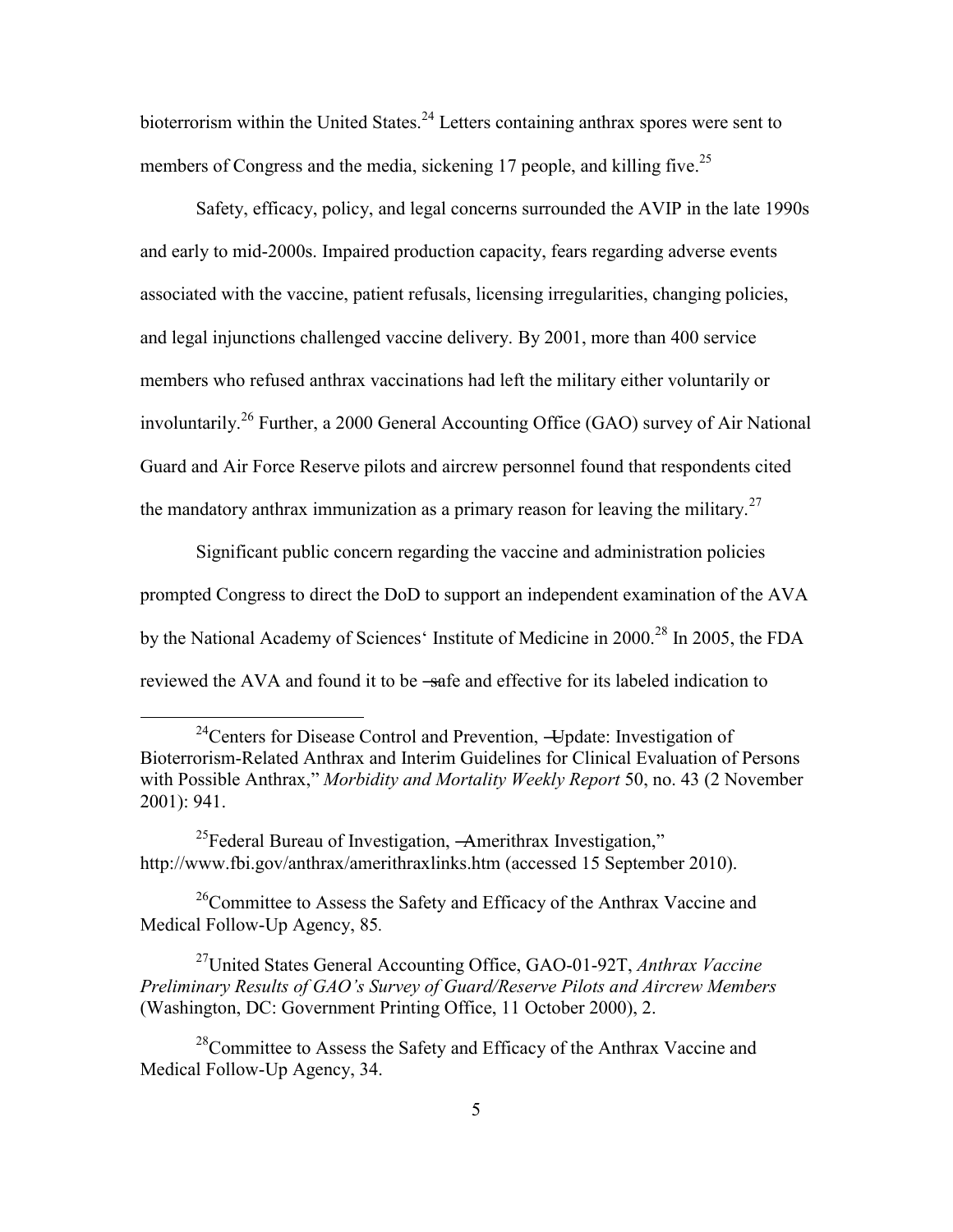protect individuals at high risk for anthrax disease."<sup>29</sup> Since 2007, the AVA has been administered to all service members not medically or administratively exempt deploying to high-threat areas.

Marked changes in patient education, vaccine tracking, vaccine risk and benefit communication, AVA schedule, and AVA delivery have occurred within the past three years. Despite these changes, vocal opponents of the AVIP exist. Opponents question the disease threat, vaccine safety and efficacy, vaccine indications, and adverse vaccine reactions. Historical fears surrounding the AVA have included a possible association with Gulf War Syndrome, association with severe adverse events, and vaccine adjuvant contents.

### Problem Statement

<span id="page-14-0"></span>The AVA is intended to protect against a feared, but invisible and intangible threat. The AVIP was has a convoluted and controversial history, and has undergone multiple changes. Recent studies have added additional evidence-based information about AVA safety and efficacy to the scientific literature. The DoD regularly assesses risks and benefits of all force protection measures. The risks and benefits of the AVIP for individual service members and as a force protection strategy require ongoing assessment.

 $\overline{a}$ 

<sup>&</sup>lt;sup>29</sup>Department of Health And Human Services, Food and Drug Administration, ―Biological Products; Bacterial Vaccines and Toxoids; Implementation of Efficacy Review; Anthrax Vaccine Adsorbed; Final Rule and Final Order," *Federal Register* 70, no. 242 (19 December 2005), 75180-98, http://www.fda.gov/ohrms/dockets/ 98fr/05- 24223.pdf (accessed 15 September 2010).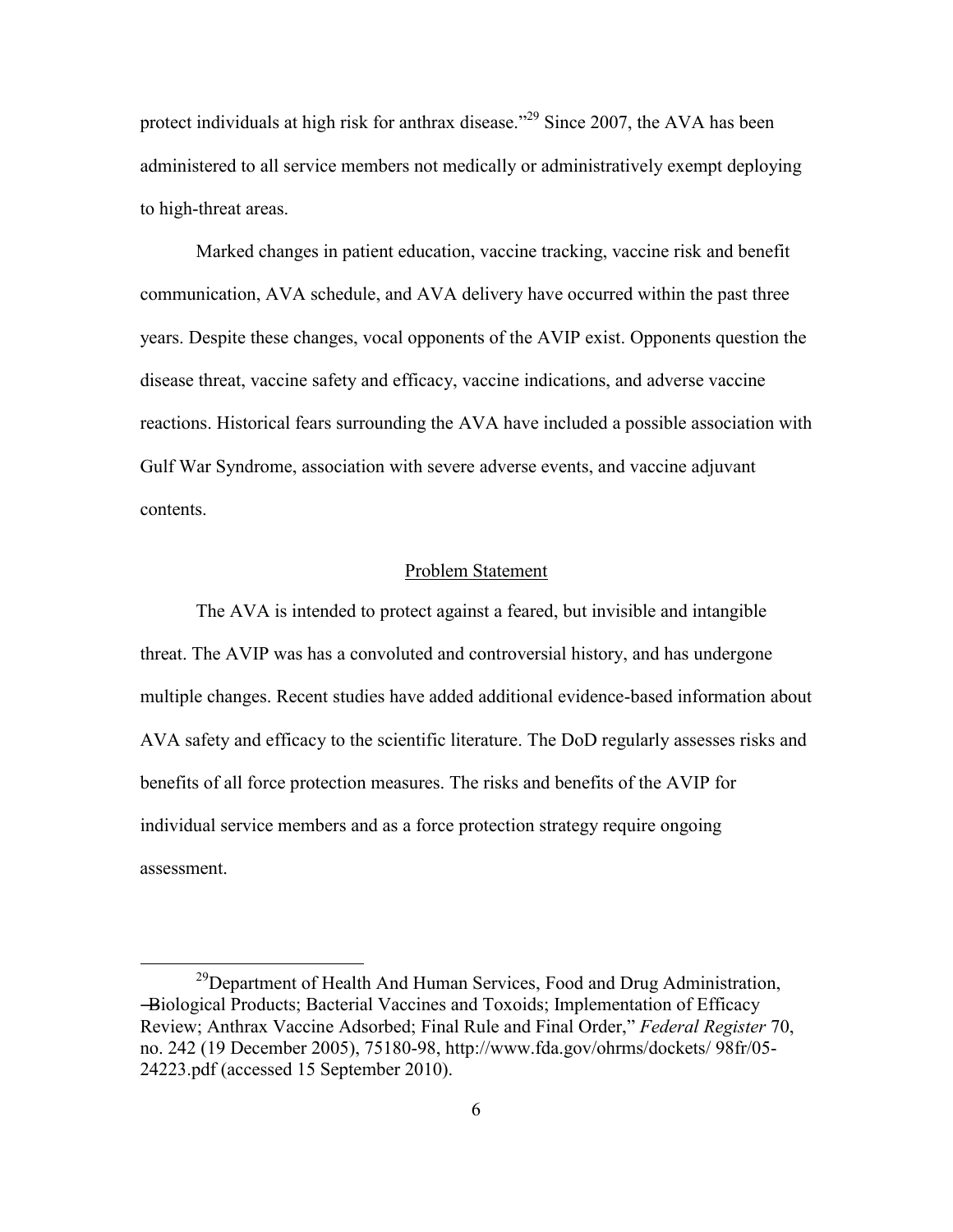#### Research Question

<span id="page-15-0"></span>Based on available evidence-based literature, what are the current known risks and benefits of the AVIP?

#### Thesis Statement

<span id="page-15-1"></span>This study will identify and address current risks and benefits associated with the AVIP. To fully understand the AVIP, the disease, available treatments, vaccine safety and efficacy, and the vaccine's role in force protection are reviewed. The historical use and current use of the vaccine are detailed. Prior controversies surrounding the vaccine are addressed. The risks associated with the anthrax vaccine to include financial costs, opportunity costs, risk of adverse reactions for service members, and risks for the force will be compared with benefits for service members and benefits for the force.

### Scope of Research

<span id="page-15-2"></span>Further described in Chapter 3, Methodology, this study is qualitative and descriptive in nature. The known financial costs, opportunity costs, risk(s) for individuals, risk(s) for force health protection, financial benefit(s) for individuals, financial benefit(s) for force health protection, health benefit(s) for individuals, and health benefit(s) for force health protection associated with the AVIP are detailed and compared.

## Limitations

<span id="page-15-3"></span>The current study does not address force protection strategies related to alternate vaccines, bioterrorism unrelated to anthrax, or suspected adverse reactions related to other vaccines. The current study specifically queries risks and benefits of the AVIP for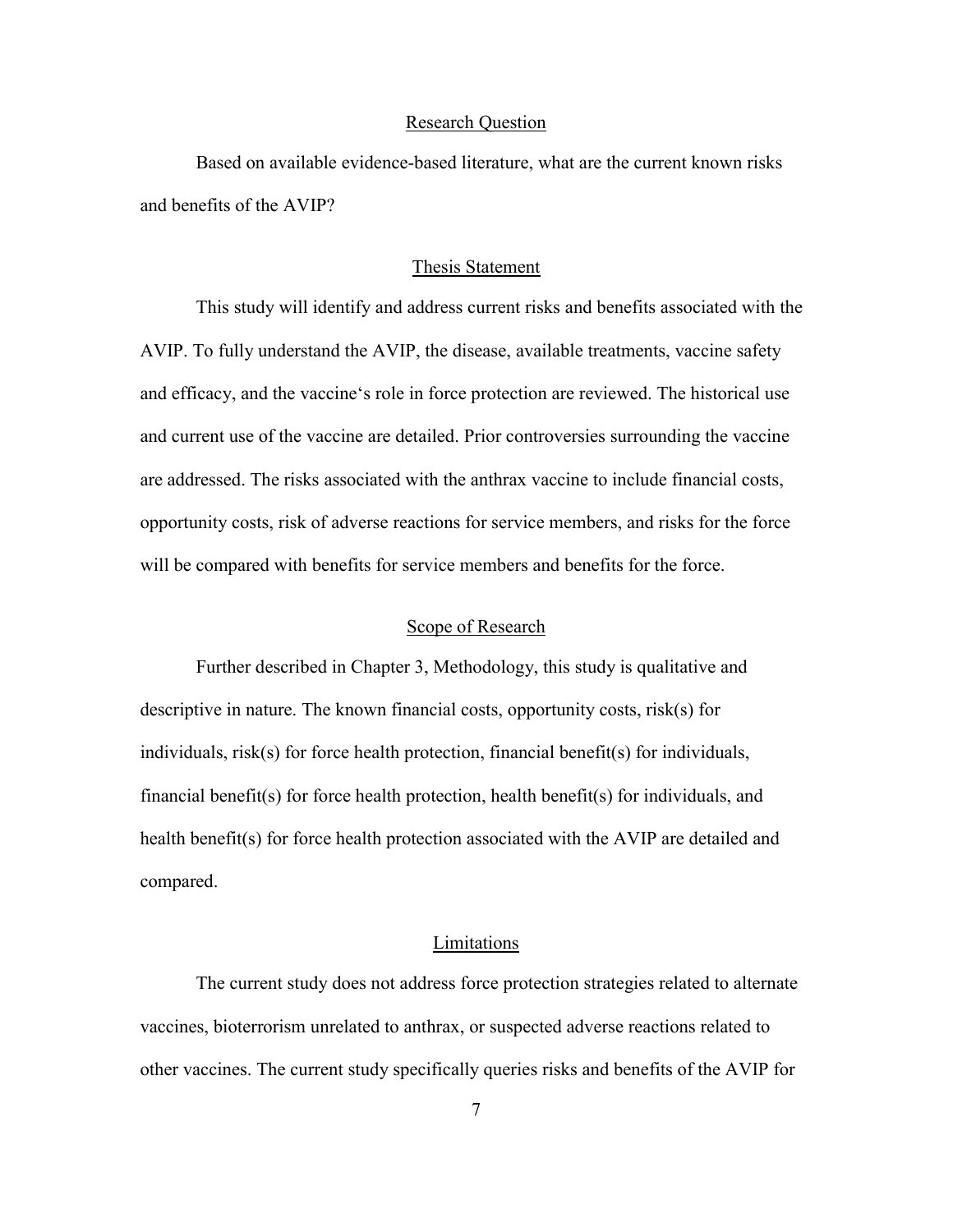service members who receive the vaccine secondary to deployment to high-threat areas. The current study does not address the risk and benefit matrix for service members that have a primary occupational indication for anthrax vaccination, such as veterinarians, laboratory personnel, and other personnel with regular occupational exposure to anthrax.

#### Organization of Thesis

<span id="page-16-0"></span>Chapter 2 reviews scholarly literature and previous research relevant to the AVA and AVIP. Chapter 2 includes a clinical review of anthrax disease, an overview of anthrax disease and its epidemiology, human manifestations of anthrax disease, anthrax prevention strategies, anthrax mitigation strategies, relevance of anthrax as a bioterrorism threat, overview of the anthrax vaccine, anthrax vaccine efficacy, anthrax vaccine safety, history of AVIP policy, current AVIP policy, and divergent opinions regarding AVIP policy. Chapter 3 describes the research methodology in detail. This description includes a model for comparison of risks and benefits associated with AVIP. Chapter 4 provides the findings of the analysis. Based on the findings, chapter 5 provides recommendations for consideration regarding future AVIP strategies.

#### Summary

<span id="page-16-1"></span>This chapter introduced a research problem regarding the AVIP. This chapter identified the research question, scope, limitations, and the organization of this thesis paper. Chapter 2 will review the scholarly literature and previous research related to the AVIP.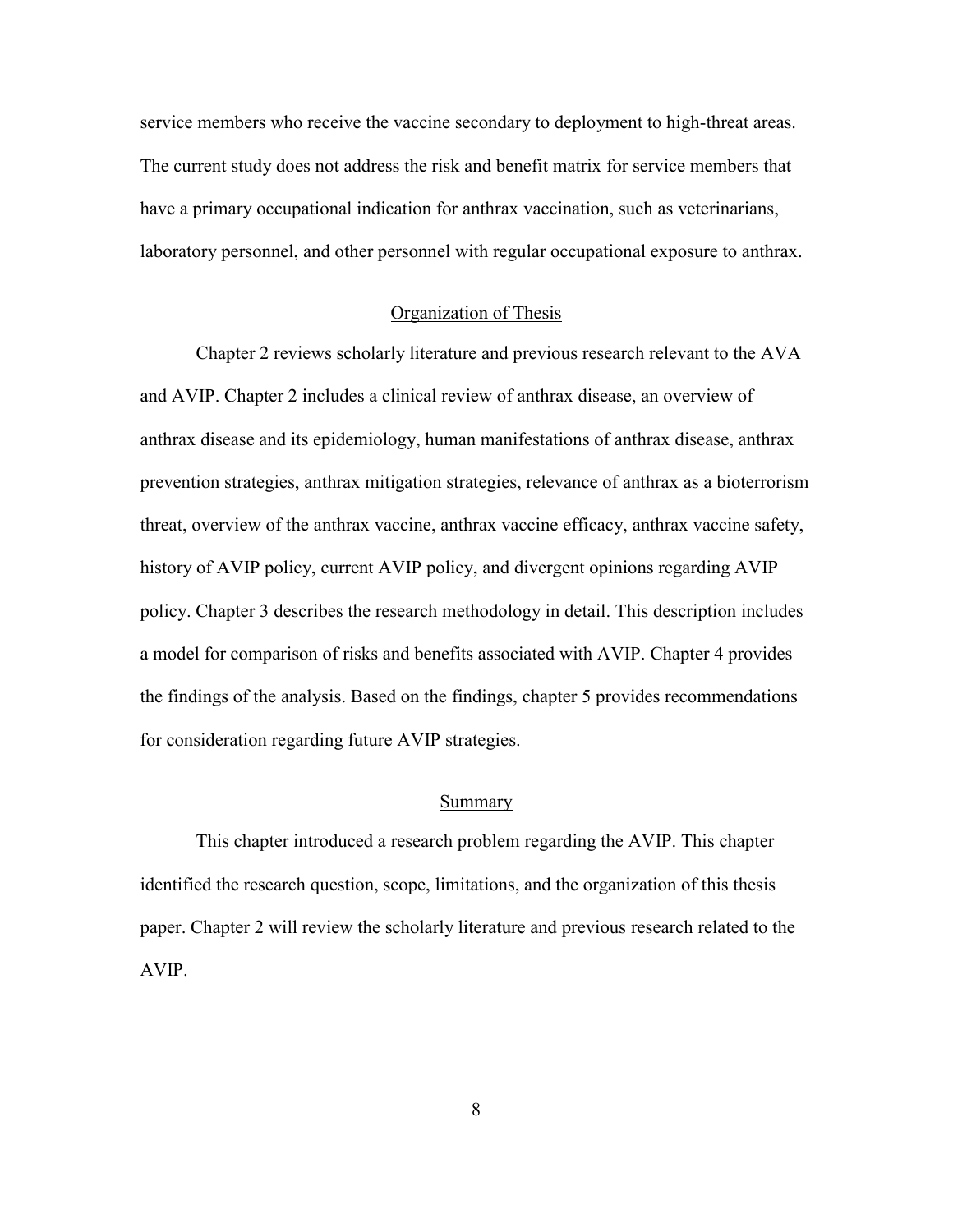#### CHAPTER 2

## LITERATURE REVIEW

<span id="page-17-0"></span>Anthrax is one of the great infectious diseases of antiquity. — Theodore J. Cieslak and Edward M. Eitzen, Jr., ―Clinical and Epidemiologic Principles of Anthra‖

#### Introduction

<span id="page-17-1"></span>This purpose of this chapter is to provide the clinical, scientific, and historical framework necessary to understand the development of, and historical controversies surrounding the current AVIP. In order to provide a thorough background, this chapter is organized into 12 sections. These sections provide background, support the thesis research question, and support the thesis methodology. The sections are (1) a clinical overview of anthrax disease; (2) an overview of anthrax disease and its epidemiology; (3) human manifestations of anthrax disease; (4) anthrax prevention strategies; (5) anthrax mitigation strategies; (6) relevance of anthrax as a bioterrorism threat; (7) overview of the anthrax vaccine; (8) anthrax vaccine efficacy; (9) anthrax vaccine safety; (10) history of AVIP policy; (11) current AVIP policy; and (12) divergent opinions regarding AVIP policy.

#### Anthrax Disease

<span id="page-17-2"></span>Anthrax is an infectious zoonotic disease caused by the resilient, spore-forming bacterium *Bacillus anthracis* (*B. anthracis).*<sup>30</sup> Anthrax is common throughout the world

 $\overline{a}$ 

 $30$ Emergent BioSolutions,  $\rightarrow$ BioThrax® (Anthrax Vaccine Adsorbed)," http://www.fda.gov/downloads/BiologicsBloodVaccines/BloodBloodProducts/Approved Products/LicensedProductsBLAs/UCM074923.pdf (accessed 2 September 2010).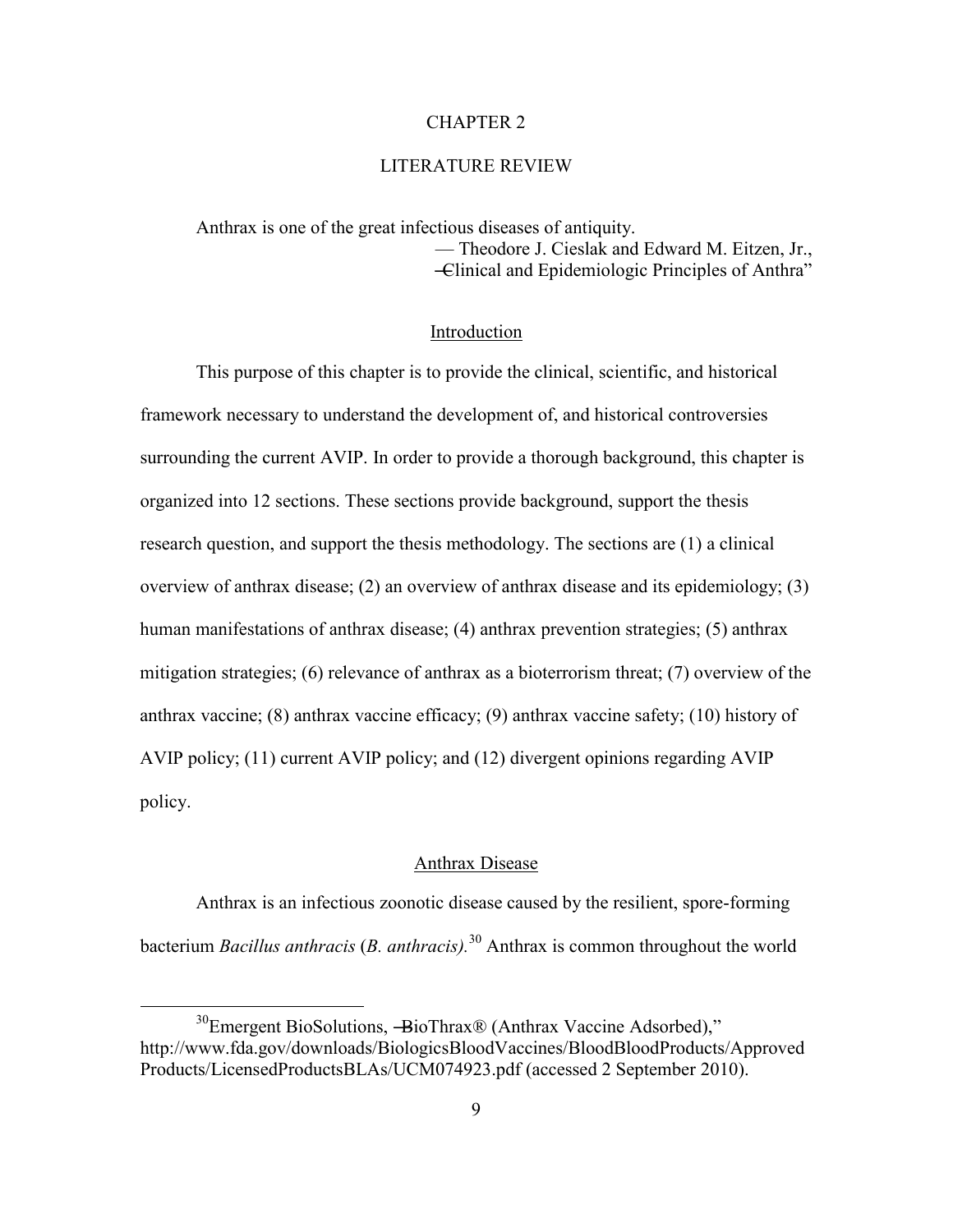in wild and domestic vertebrate herbivores to include cattle, sheep, and goats.<sup>31</sup> Human disease occurs with exposure to infected animals, exposure to tissue from infected animals, and direct exposure to *B. anthracis*. 32

## Disease Background and Epidemiology

<span id="page-18-0"></span>Human anthrax outbreaks have occurred throughout recorded history.<sup>33</sup> The Biblical fifth and sixth plagues in the book of Exodus may have been bovine and human anthrax.<sup>34</sup> Anthrax swept through Europe in the  $1600s$  as the -Black Bane," causing both animal and human deaths.<sup>35</sup> Robert Koch, a German physician and bacteriologist, isolated the anthrax bacterium in  $1876^{36}$  In 1881, Louis Pasteur announced an attenuated, live veterinary anthrax vaccine. $37$ 

*B. anthracis* is a variable part of normal soil flora. When local multiplication occurs and the number of organisms in the soil increase, the risk of infection in grazing animals increases. Conditions that favor *B. anthracis* growth include increasing soil pH, a

 $33$ Theodore J. Cieslak and Edward M. Eitzen Jr., -Clinical and Epidemiologic Principles of Anthrax," *Emerging Infectious Diseases* 5, no. 4 (July-August 1999): 552.

 $34$ Ibid.

 $\overline{a}$ 

 $35$ Ibid.

 $36$ Ibid.

<sup>37</sup>Kendall A. Smith, -Wanted, an Anthrax Vaccine: Dead or Alive?" Medical *Immunology* 4, no. 5 (18 April 2005): 3, http://www.medimmunol.com/content/ pdf/1476-9433-4-5.pdf (accessed 17 October 2010).

<sup>&</sup>lt;sup>31</sup>Centers for Disease Control and Prevention, National Center for Zoonotic, Vector-Borne, and Enteric Diseases, -Anthrax," http://www.cdc.gov/nczved/ divisions/dfbmd/diseases/anthrax/#how\_common (accessed 10 September 2010).

 $32$ Advisory Committee on Immunization Practices,  $\overline{ }$  Use of Anthrax Vaccine in the United States," 1.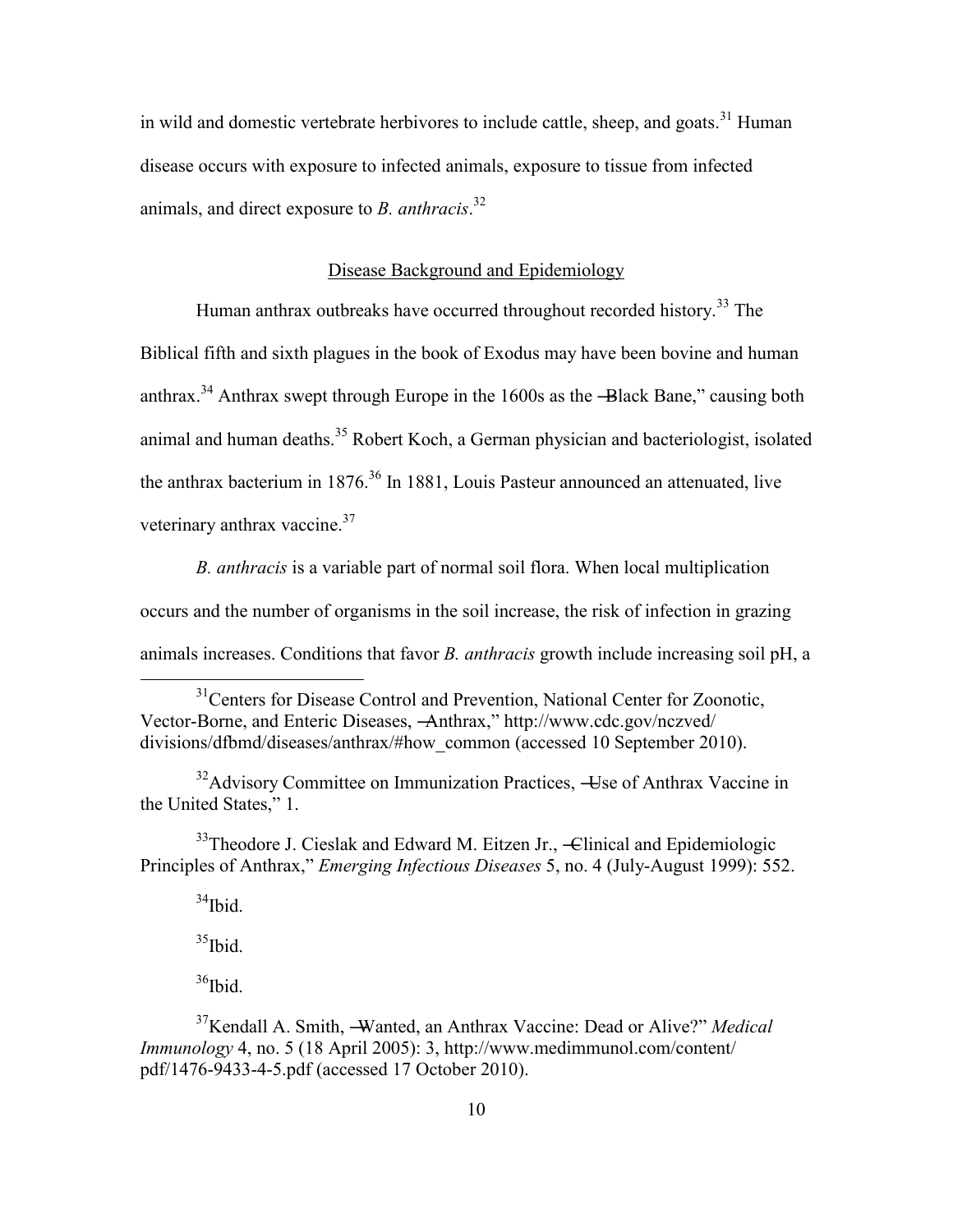rich concentration of organic matter, and changes in the soil microenvironment secondary to increased rainfall or drought.<sup>38</sup> *B. anthracis* forms spores when environmental conditions are not conducive to growth of bacilli.<sup>39</sup> Spore forms are resistant to heat, cold, pH, desiccation, chemicals, and irradiation.<sup>40</sup> Spore forms are the predominant environmental phase.<sup>41</sup> When a host ingests spores, the spores germinate and subsequently produce vegetative forms that multiply and eventually kill the host.<sup>42</sup> Bacilli then spread into the environment, subsequently sporulate, and are taken up by another animal $43$ 

Biological warfare experiments on the island of Gruinard, off the western coast of Scotland, demonstrate the durability of anthrax spores. Gruinard was the site of biological warfare experiments in 1942 and 1943.<sup>44</sup> Approximately 4.0  $\times$  10<sup>14</sup> spores were explosively dispersed onto Gruinard.<sup>45</sup> Annual tests for more than 20 years demonstrated

<sup>38</sup>F. Marc LaForce, -Anthrax," *Clinical Infectious Diseases*, 19 (December 1994): 1010.

 $39P$ . C. B. Turnbull, -Guidelines for the Surveillance and Control of Anthrax in Human and Animals. 3rd ed.," *World Health Organization Emerging and other Communicable Diseases, Surveillance and Control WHO/EMC/ZDI/98.6*: 2, http://www.who.int/csr/resources/publications/anthrax/whoemczdi986text.pdf (accessed 18 October 2010).

 $^{40}$ Ibid., 1.  $^{41}$ Ibid.  $^{42}$ Ibid.  $^{43}$ Ibid.  $^{44}$ LaForce, 1010.  $45$ Ibid.

 $\overline{a}$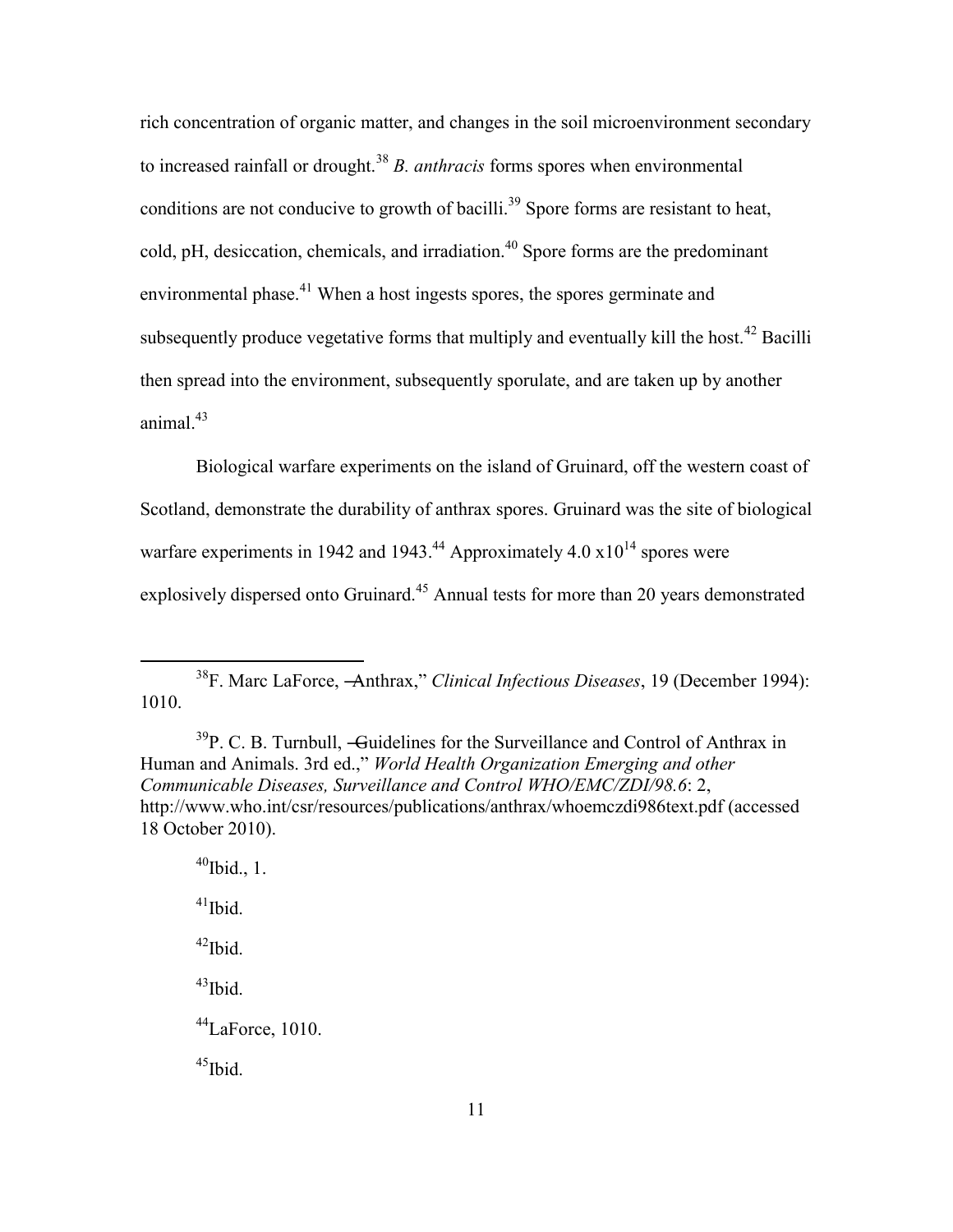continued presence of anthrax spores.<sup>46</sup> Following sampling in 1986, 200 tons of formaldehyde diluted in 2000 tons of seawater and topsoil removal was used to disinfect contaminated areas.<sup>47</sup> In 1987, sampling studies did not demonstrate anthrax spores, and the island returned to agricultural use.<sup>48</sup>

Human anthrax most commonly results from direct or indirect contact with infected animals. World Health Organization (WHO) 1997 surveillance data characterize anthrax as enzootic in Africa, Asia, countries in Europe, areas of the American continent, and parts of Australia.<sup>49</sup> Anthrax infections occur sporadically within many additional countries.<sup>50</sup> More than 6,000 human anthrax cases occurred in Zimbabwe during 1979- 1980.<sup>51</sup> Twenty five people developed anthrax in Paraguay in 1987 following the slaughter of an infected cow.<sup>52</sup> In October 2010, an anthrax outbreak in Bangladesh spread throughout 12 districts, infected more than 600 people with cutaneous anthrax, and killed cattle.<sup>53</sup>

 $46$ Ibid.

 $\overline{a}$ 

 $47$ Ibid.; BBC News, -Britain's  $\Delta$ Anthrax Island'," 25 July 2001, http://news.bbc.co.uk/1/hi/scotland/1457035.stm (accessed 2 December 2010).

 $48$ LaForce, 1010.

<sup>49</sup>Turnbull, —Guidelines for the Surveillance and Control of Anthrax in Human and Animals," 1.

 $50$ Ibid.

<sup>51</sup>Cieslak and Eitzen, 552.

 $52$ Ibid.

<sup>53</sup> James Melik and Anbarasan Ethirajan, —Anthrax Outbreak Hits Bangladesh Leather and Meat Sectors," *BBC News*, 13 October 2010, http://www.bbc.co.uk/ news/business-11451570 (accessed 17 October 2010).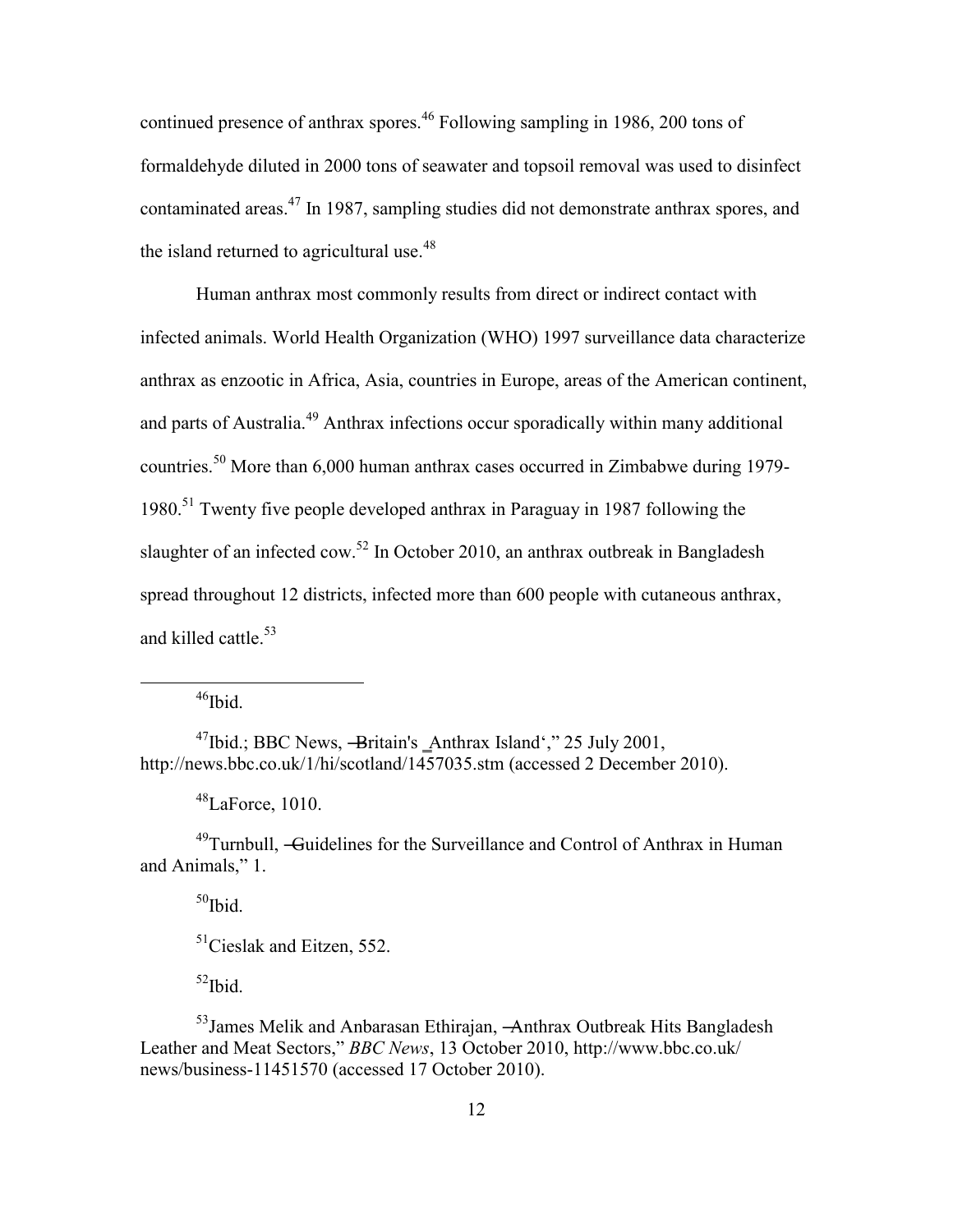In the United States, anthrax infections have been infrequent since the  $1970s$ .<sup>54</sup> The United States Centers for Disease Control and Prevention (CDC) investigated 49 cases of anthrax between 1950 and 2001.<sup>55</sup> Of these 49 investigations, 84 percent involved human or animal infections, two were evaluations of decontamination of anthrax*–*contaminated textile mills, and one was an investigation of a bioterrorism threat involving anthrax in 1998.<sup>56</sup> In the other five investigations, *B. anthracis* was not found to be the causative organism, despite initial suspicion. $57$ 

## Human Manifestations of Disease

<span id="page-21-0"></span>Symptoms of anthrax vary depending on the route of infection.<sup>58</sup> Approximately 95 percent of anthrax infections are cutaneous, associated with handling contaminated products from infected animals.<sup>59</sup> Cutaneous disease causes primarily local injury with corresponding local lymphatic response. Approximately 20 percent of untreated cutaneous anthrax cases result in mortality.<sup>60</sup> With appropriate antimicrobial therapy,

 $^{56}$ Ibid., 1164.

 $57$ Ibid.

 $\overline{a}$ 

<sup>58</sup>Centers for Disease Control and Prevention, -Anthrax."

<sup>59</sup>Ibid.

 $54$ Daniel B. Jernigan et al.,  $\frac{1}{2}$  Hnvestigation of Bioterrorism-Related Anthrax, United States, 2001: Epidemiologic Findings," *Emerging Infectious Diseases* 8, no. 10 (2002): 1019.

<sup>55</sup>Michael Bales et al., ―Epidemiologic Response to Anthrax Outbreaks: Field Investigations, 1950-2001,‖ *Emerging Infectious Diseases* 8, no. 9 (2002): 1163.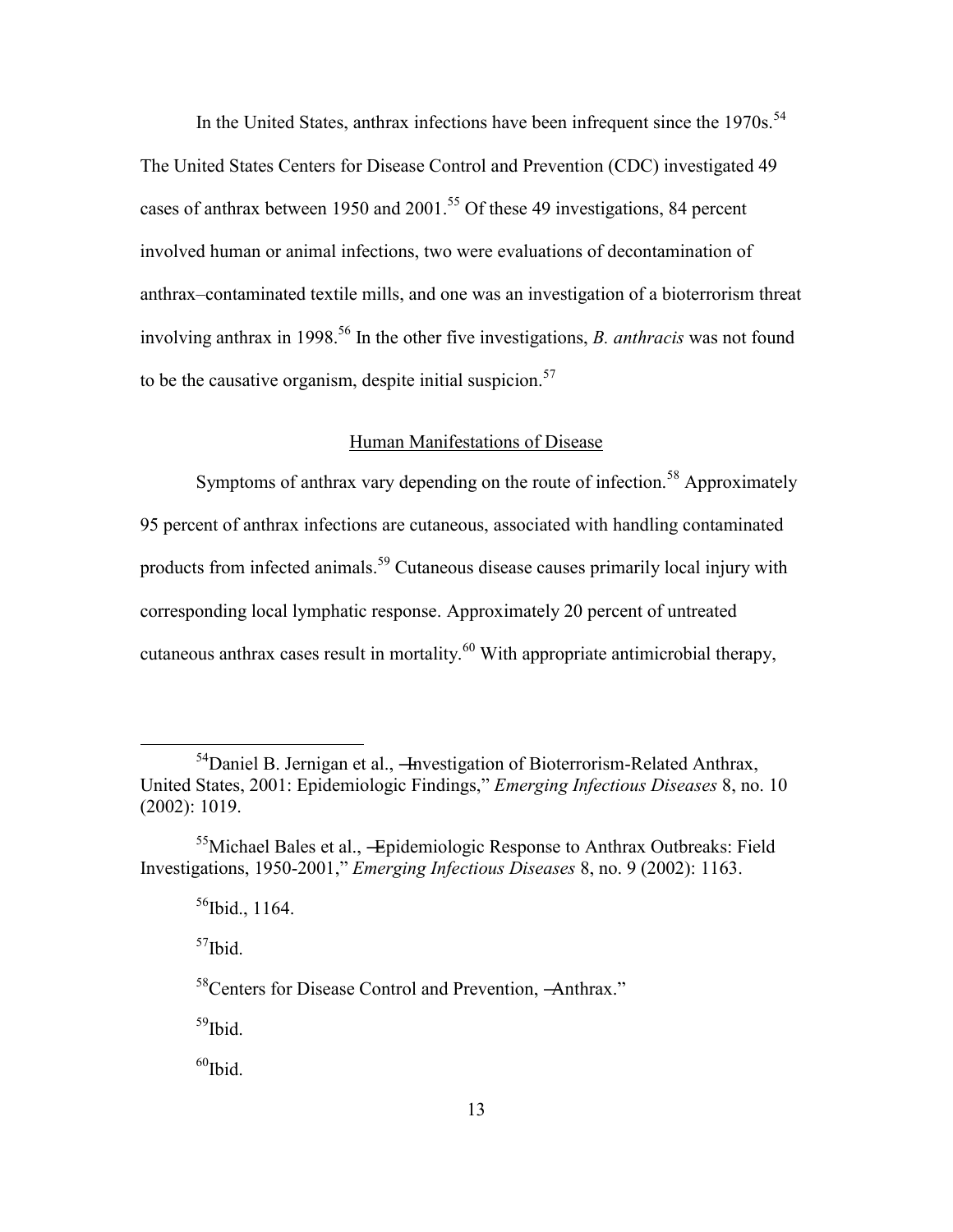death from cutaneous anthrax is rare. $61$  Gastrointestinal anthrax is associated with consumption of contaminated meat.<sup>62</sup> Symptoms include abdominal pain, vomiting of blood, diarrhea, difficulty swallowing, and marked swelling of the lymphatic tissue of the throat and neck. $63$  Morbidity results in 25 percent to 60 percent of cases of gastrointestinal anthrax.<sup>64</sup> Inhalational anthrax initially resembles a non-specific upper respiratory infection. Symptoms typically progress over several days to severe respiratory distress and shock. Despite modern, aggressive antibiotic therapy and supportive care, 45 percent of inhalation anthrax cases from the 2001 bioterrorist attacks within the United States were fatal.<sup>65</sup>

The virulence of anthrax strains is related to the presence of a three component protein exotoxin composed of edema factor (EF), lethal factor (LF), and protective antigen  $(PA)$ .<sup>66</sup> EF causes edema.<sup>67</sup> LF causes cell death through an unknown mechanism.<sup>68</sup> However, neither can produce these deleterious effects without the presence of PA.<sup>69</sup> PA initially binds to cell surface receptors, a small piece of PA is

 $^{61}$ Ibid.  $62$ Ibid.  $^{63}$ Ibid.  $^{64}$ Ibid.  $65$ Ibid. <sup>66</sup>LaForce, 1009.  $^{67}$ Ibid.  $68$ Ibid.  $^{69}$ Ibid.

 $\overline{a}$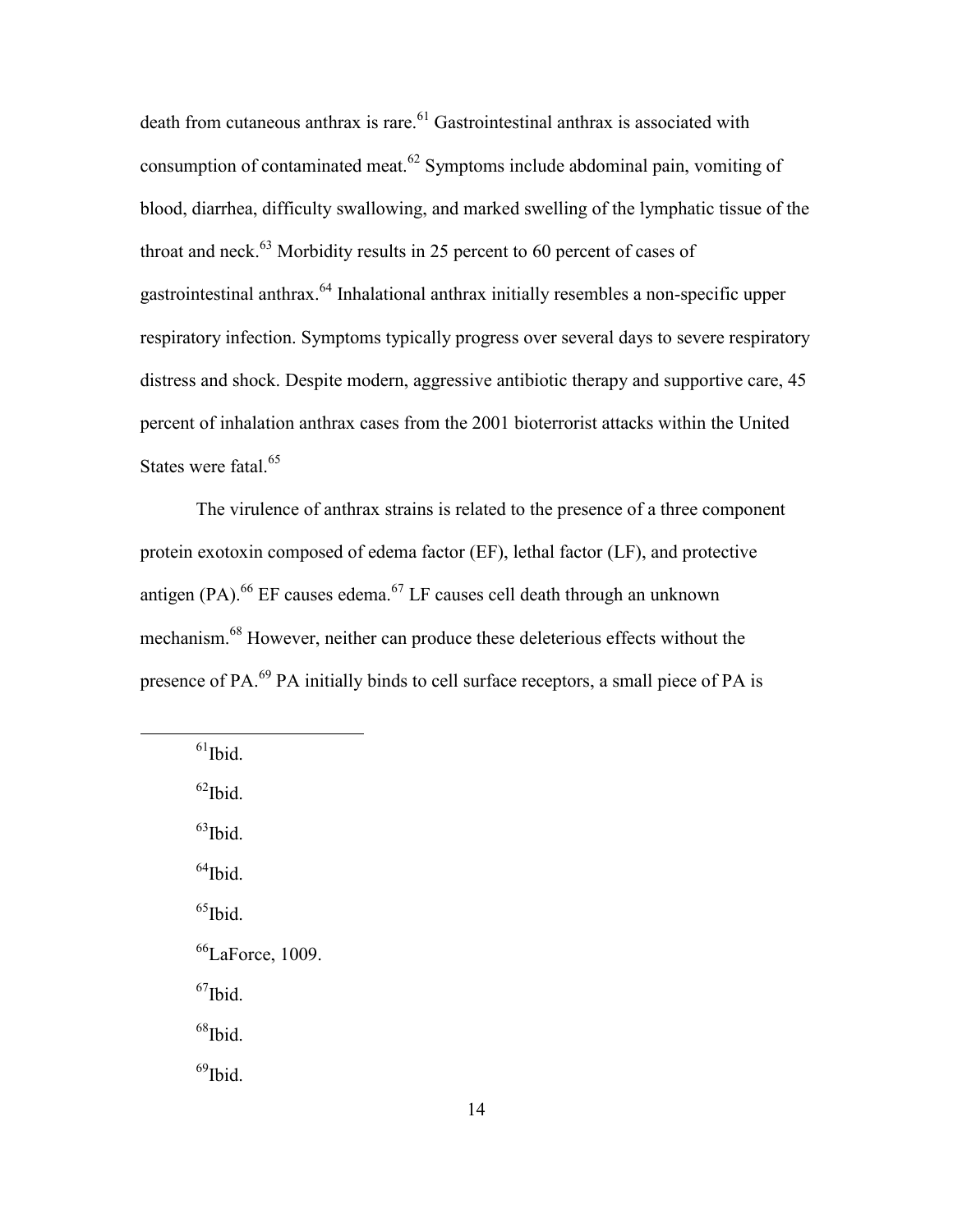cleaved, and then a binding site for either LF or EF becomes available.<sup>70</sup> Once associated with the PA, EF or LF can move inside the cell cytosol, causing damage to the cell and to the host  $71$ 

## Disease Prevention Strategies

<span id="page-23-0"></span>The anthrax vaccine is the only known effective pre-exposure prevention measure against anthrax.<sup>72</sup> Post-exposure disease prevention measures include oral antibiotics and vaccination. The CDC currently recommends 60 days of oral antibiotics and a three-dose regimen of anthrax vaccine for post-exposure prophylaxis in the event of exposure to *B. anthracis*. <sup>73</sup> The Advisory Committee on Immunization Practices (ACIP) and the Johns Hopkins Working Group on Civilian Biodefense, concur that based on available data, the best means for prevention of inhalation anthrax following exposure is a lengthy antibiotic course in concert with anthrax vaccination.<sup>74</sup> An Institute of Medicine Report (IOM) on anthrax vaccine safety and efficacy also concluded that based on animal studies, postexposure prophylaxis should include anthrax vaccine administered in concert with antibiotics.<sup>75</sup>

 $71$ Ibid.

 $\overline{a}$ 

 $72$ Centers for Disease Control and Prevention, Emergency Preparedness and Response, Anthrax Q and A: Preventive Therapy," http://www.bt.cdc.gov/agent/ anthrax/faq/preventive.asp (accessed 19 October 2010).

 $^{73}$ Ibid.  $^{74}$ Ibid.  $^{75}$ Ibid.

 $70$ Ibid., 1010.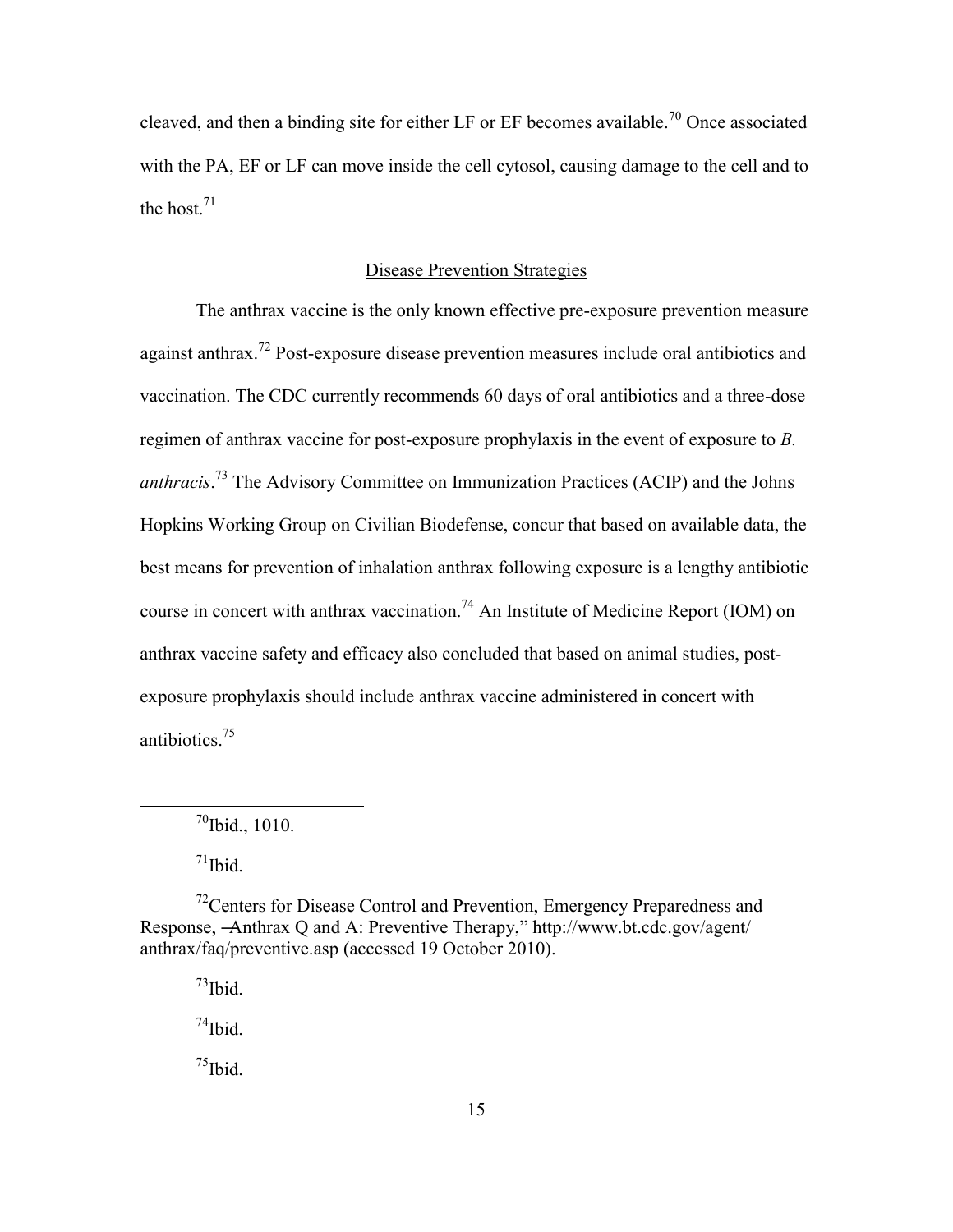## Disease Mitigation Strategies

<span id="page-24-0"></span>In patients with anthrax disease, the primary therapy is a tailored antibiotic regimen. Bacterial susceptibility testing and patient clinical status determine antibiotic selections.<sup>76</sup> In the late 1800s and early 1900s animal and human antisera were used for the treatment of anthrax infections.<sup>77</sup> The 1943 US Army medical supply catalog included human anthrax antiserum.<sup>78</sup> Although no controlled human studies demonstrate the efficacy of anthrax antiserum, experimental evidence indicates that antiserum given before or immediately after spore challenge prevents anthrax disease in guinea pigs, rhesus monkeys, and rats.<sup>79</sup> Anthrax immunoglobulin was used in successful treatment of a 2006 case of inhalational anthrax in the United States.<sup>80</sup> The US Strategic National Stockpile does include therapeutic courses of human polyclonal anthrax immunoglobulin manufactured from fractionated plasma of volunteers who previously had received four or more doses of AVA.<sup>81</sup>

 $^{77}$ Ibid.

 $\overline{a}$ 

<sup>78</sup>Ibid.

 $^{79}$ Ibid.

 $80$ Ibid., 134.

 $81$ Ibid., 133.

 $^{76}$ John D. Grabenstein, -Countering Anthrax: Vaccines and Immunoglobulins," *Clinical Infectious Diseases* 45 (15 December 2007): 133.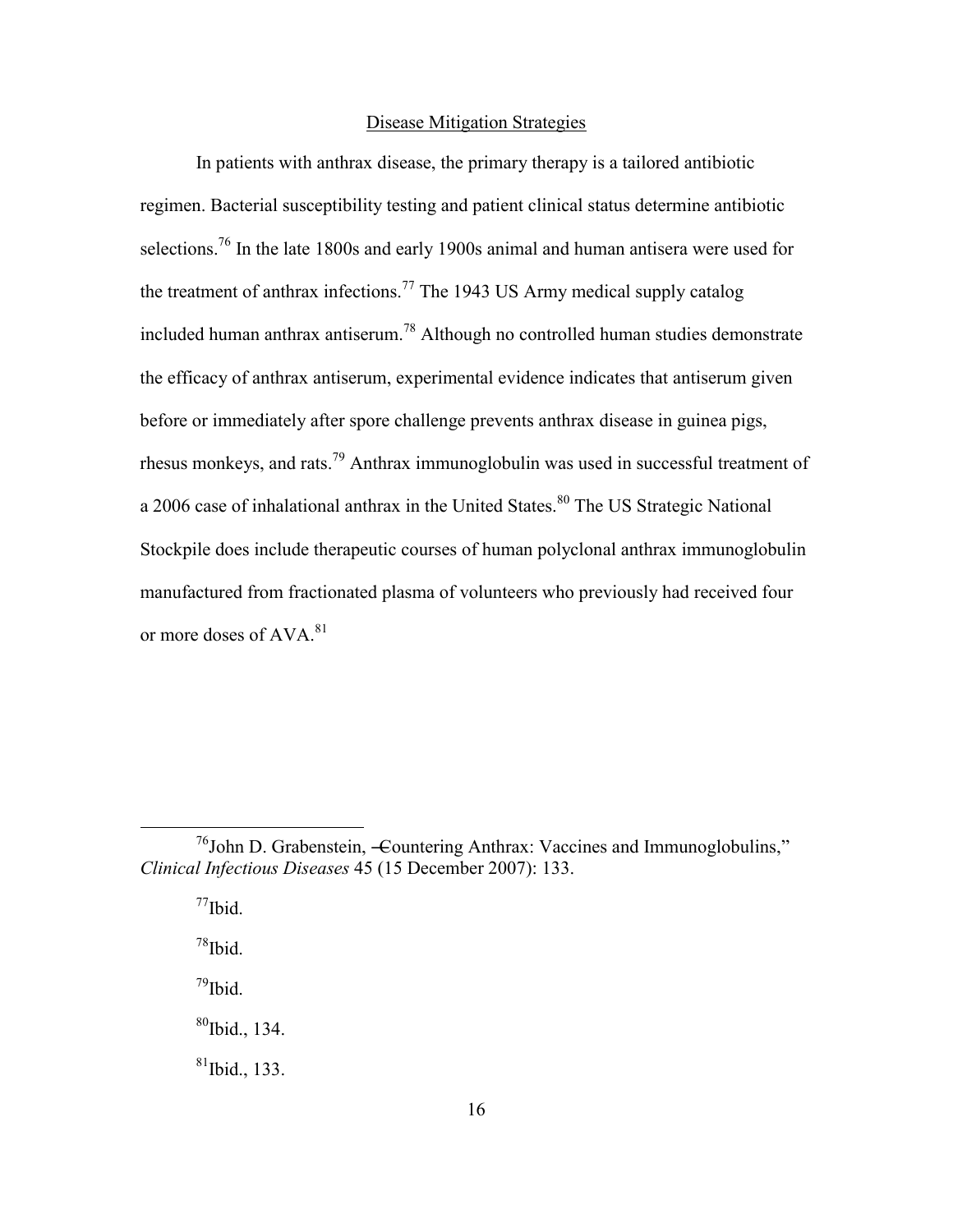## Anthrax as a Bioterrorism Threat

<span id="page-25-0"></span>―From a biological warfare perspective, it [anthrax] is the poor-man's/poor country's weapon of mass destruction."<sup>82</sup> Anthrax infection is highly lethal, stable, and readily available in the environment.<sup>83</sup> The US Congress Office of Technology Assessment estimated that 220 pounds of anthrax delivered from an aircraft in Washington, DC, would result in up to three million casualties pending ideal weather conditions.<sup>84</sup> As compared to other known bioweapons, a small amount of anthrax has tremendous destructive potential. Oak Ridge National Laboratories demonstrated that 1,763 pounds of sarin nerve gas, 0.2 pounds of Type A botulinum toxin, or 0.02 pounds of anthrax spores could each produce the same lethal effect per square-mile area.<sup>85</sup>

From a military perspective, inhalational anthrax is a particularly desirable bioweapon because it is essentially non-communicable.<sup>86</sup> A military could therefore use anthrax against another military without concern of secondary spread to the offensive military.<sup>87</sup> The offensive military could also employ known disease-mitigating agents such as the anthrax vaccine or antibiotics to protect service members when entering a

<sup>83</sup>Davis and Johnson-Winegar, 22-23.

 $^{84}$ Ibid., 23.

 $^{85}$ Ibid.

 $\overline{a}$ 

 $^{86}$ Ibid., 22.

 $82$ COL Donald G. Curry Jr.,  $\overline{ }$  The Case for Forced' Health Protection" (U.S. Army War College Strategy Research Project, U.S. Army War College, 2004), 5, http://www.dtic.mil/cgi-bin/GetTRDoc?Location=U2&doc=GetTRDoc.pdf&AD= ADA424088 (accessed 27 October 2010).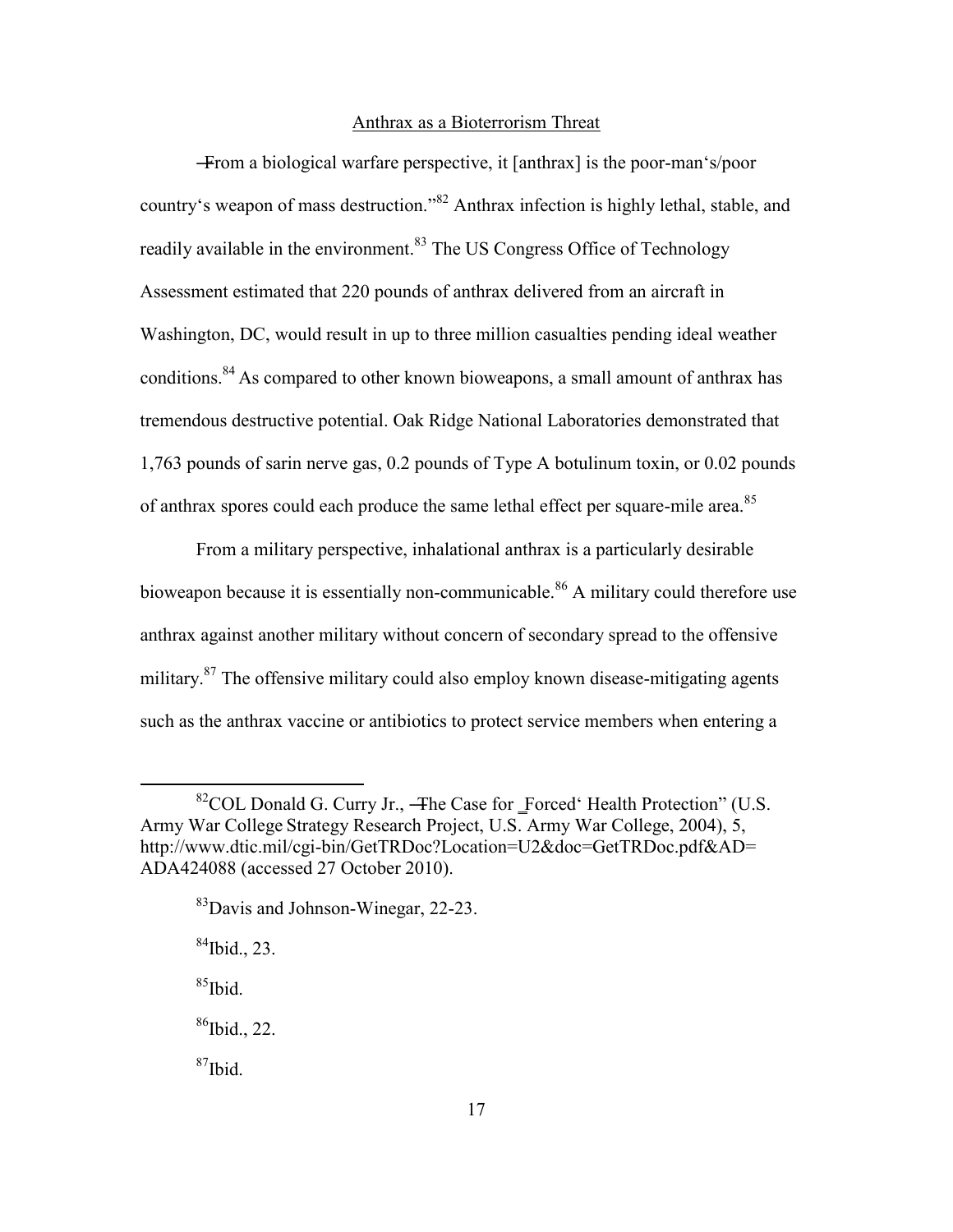known, contaminated environment.<sup>88</sup> This force protection strategy confers both physical and psychological benefits for a military that might employ anthrax offensively.<sup>89</sup> Anthrax has a short incubation period of one to six days. This short incubation period would allow rapid, potent effects, desirable in an offensive weapon.<sup>90</sup>

Literature on nations with known and suspected bioweapons programs is incomplete. Details regarding specific offensive capabilities of individual states vary. However, it would not be unreasonable to assume that states with bioweapons capacities have explored or developed anthrax as a bioweapon within their arsenal.<sup>91</sup> According to Col (Dr.) Jim Davis and Dr. Anna Johnson-Winegar, states with former or current ability to use anthrax as a bioweapon include United States, the former Soviet Union, Israel, Taiwan, Libya, Iraq, Iran, Syria, Russia, and South Africa<sup>92</sup> According to biological terrorism expert Dr. Seth Carus, other states that may have bioweapons programs include Bulgaria, China, Cuba, Egypt, India, Laos, Libya, North Korea, Taiwan, and Vietnam.<sup>93</sup>

<sup>88</sup>Ibid. <sup>89</sup>Ibid. <sup>90</sup>Ibid., 22-23.  $91$ Ibid., 23.  $^{92}$ Ibid., 23-24.

 $\overline{a}$ 

 $93$ Ibid., 24.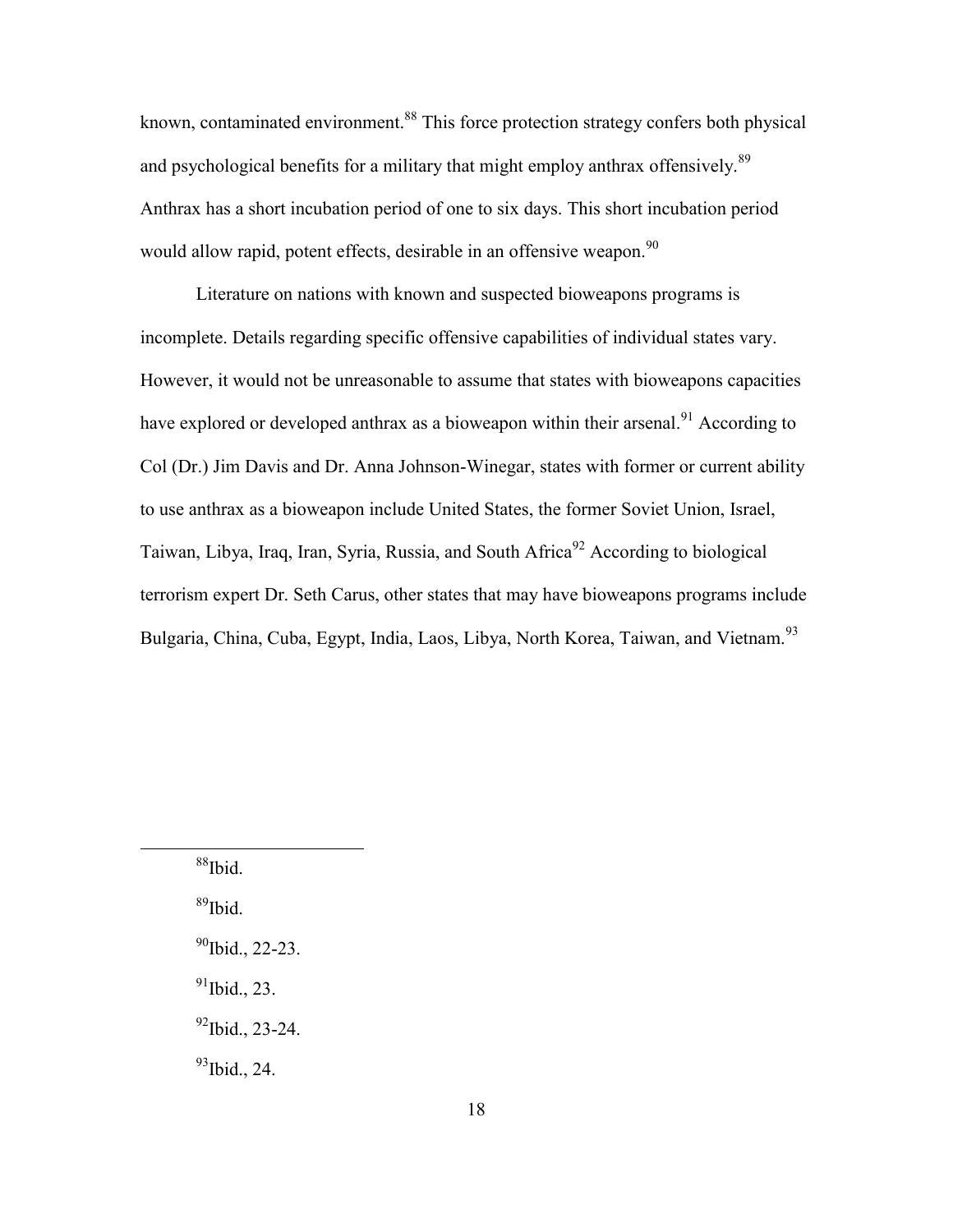#### Anthrax Vaccine

<span id="page-27-0"></span>The original human anthrax vaccine was developed in the  $1950s$ .<sup>94</sup> The vaccine manufacturing process changed following a 1962 study on the vaccine's use in mill workers, and the Michigan Department of Public Health (MDPH) began producing the vaccine.<sup>95</sup> The Division of Biologics, National Institutes of Health licensed the MDPH vaccine in 1970.<sup>96</sup> In 1995, MDPH changed its name to the Michigan Biologic Products Institute.<sup>97</sup> In January 1998, the Michigan Biologics Products Institute halted anthrax vaccine production to renovate the production facility.<sup>98</sup> The facility was sold to the BioPort Corporation in September 1998.<sup>99</sup> In December 2001, the FDA approved BioPort's AVA manufacturing facility. In January 2002, the FDA allowed the BioPort Corporation to begin distribution of the  $AVA$ <sup>100</sup>

 $95$ Ibid.

 $96$ Ibid.

 $^{97}$ Ibid., 3.

 $99$ Ibid.

 $\overline{a}$ <sup>94</sup>United States General Accounting Office, GAO/T-NSIAD-99-148, *Safety and Efficacy of the Anthrax Vaccine* (Washington, DC: Government Printing Office, 29 April 1999), 4.

<sup>&</sup>lt;sup>98</sup>United States Food and Drug Administration, Bioterrorism and Drug Preparedness, –FDA Approves License Supplements For Anthrax Vaccine," http://www.fda.gov/Drugs/EmergencyPreparedness/BioterrorismandDrugPreparedness/u cm133146.htm (accessed 12 September 2010).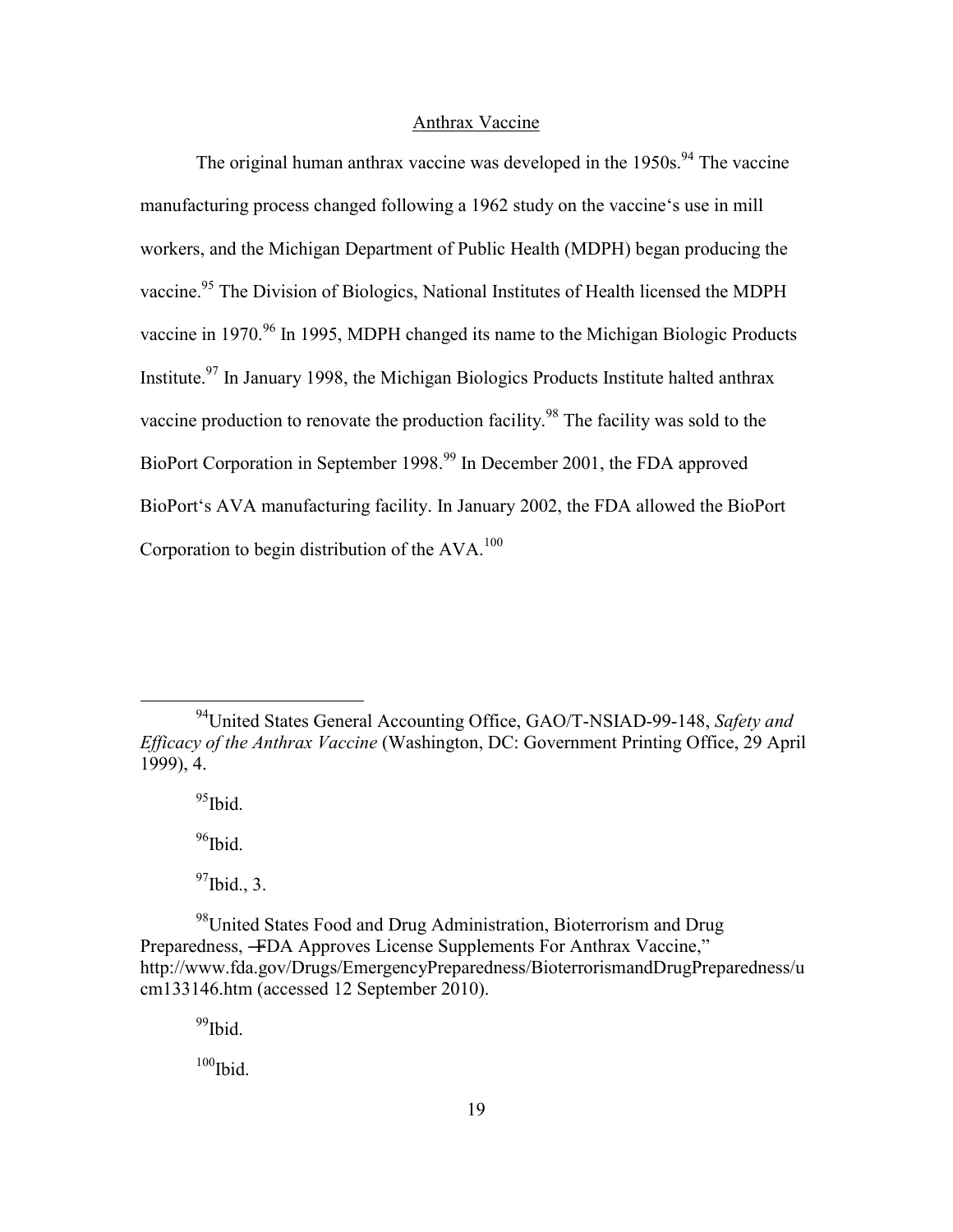The AVA was developed from an attenuated strain of *B. anthracis*. <sup>101</sup> The AVA derives from the cell-free culture filtrate of this attenuated strain (V770-NP1-R) adsorbed onto an aluminum salt.<sup>102</sup> The AVA is indicated for people between 18 and 65 years at high risk of exposure to anthrax.<sup>103</sup> Although AVA's mechanism of protection is not known, antibodies against PA may contribute to disease protection by neutralizing PA activities, and therefore limiting the effects of LF or EF.<sup>104</sup> Adult vaccination with the AVA induces an immune response measured by indirect hemagglutination in 83 percent of vaccinees two weeks after the first dose and in 91 percent of vaccinees who receive two or more doses.<sup>105</sup> Approximately 95 percent of vaccinated individuals demonstrate a fourfold rise in anti-PA immunoglobulin G titers after three AVA doses.<sup>106</sup> Increased antibody levels are suggestive of protection against disease; however, there is no precise level at which protection is assured.

The originally-licensed anthrax vaccine included six doses administered within the first 18 months, and subsequent annual boosters. In December 2008, the FDA

 $104$ Ibid.

 $\overline{a}$ 

<sup>&</sup>lt;sup>101</sup>United States Food and Drug Administration, Vaccines, Blood and Biologics, ―Anthrax,‖ http://www.fda.gov/biologicsbloodvaccines/vaccines/ucm061751.htm (accessed 28 October 2010).

 $102$ Ibid.; Advisory Committee on Immunization Practices,  $\overline{-}$ Use of Anthrax Vaccine in the United States," 5.

 $103$ Emergent BioSolutions,  $-\text{BioThrax} \otimes (\text{Anthrax vaccine Adsorbed})$ .

 $105$ Advisory Committee on Immunization Practices,  $\overline{ }$  Use of Anthrax Vaccine in the United States," 7.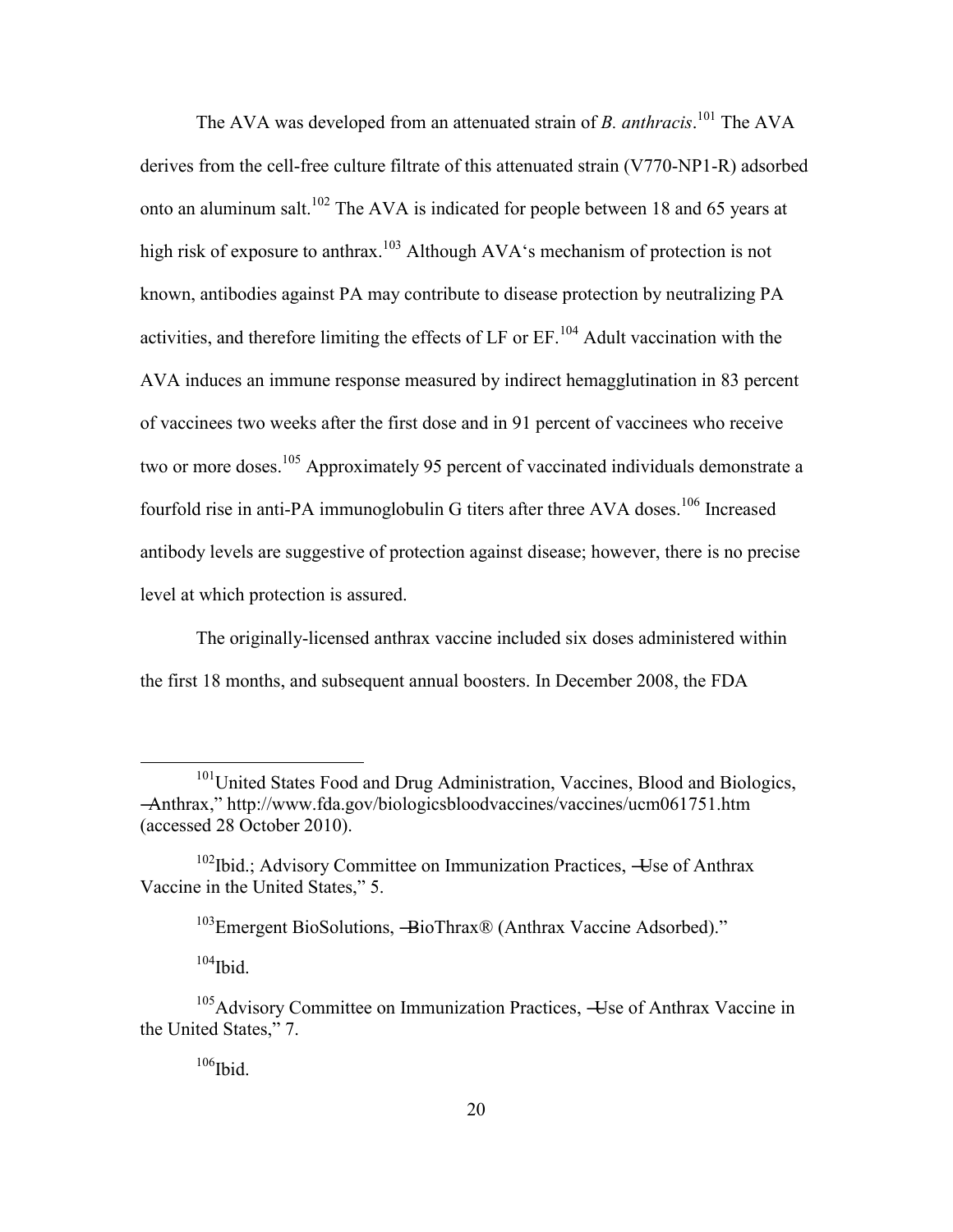approved a change to a five dose regimen for the primary series, with subsequent annual boosters.<sup>107</sup>

## Anthrax Vaccine Efficacy

<span id="page-29-0"></span>AVA efficacy data include animal studies, human studies, and immunogenicity data in both mammals and humans.<sup>108</sup> – The protective efficacy of the alum-precipitated vaccine (the original form of the PA filtrate vaccine) and AVA (adsorbed to aluminum hydroxide) have been demonstrated in several animal models using different routes of administration."<sup>109</sup> The AVA vaccine protects against pulmonary challenge in Rhesus monkeys, using a limited number of *B. anthracis* strains.<sup>110</sup>

Between 1955 and 1959 a controlled human study was conducted on the human anthrax vaccine developed in the  $1950s$ .<sup>111</sup> This study included 1,249 millworkers with occupational exposure to animal hides.<sup>112</sup> Three hundred seventy nine study participants received the anthrax vaccine, 414 received a placebo, 116 received an incomplete vaccination series of either vaccine or placebo, and 340 did not receive treatment.<sup>113</sup> Prior to the study, the annual number of human anthrax cases (inhalational and cutaneous)

 $109$ Ibid.

 $\overline{a}$ 

 $110$ Ibid.

 $107$ Emergent BioSolutions,  $\rightarrow$ BioThrax® (Anthrax Vaccine Adsorbed)."

<sup>&</sup>lt;sup>108</sup>Advisory Committee on Immunization Practices, —Use of Anthrax Vaccine in the United States," 7.

<sup>111</sup>Emergent BioSolutions, ―BioThrax® (Anthrax Vaccine Adsorbed).

 $112$ Ibid.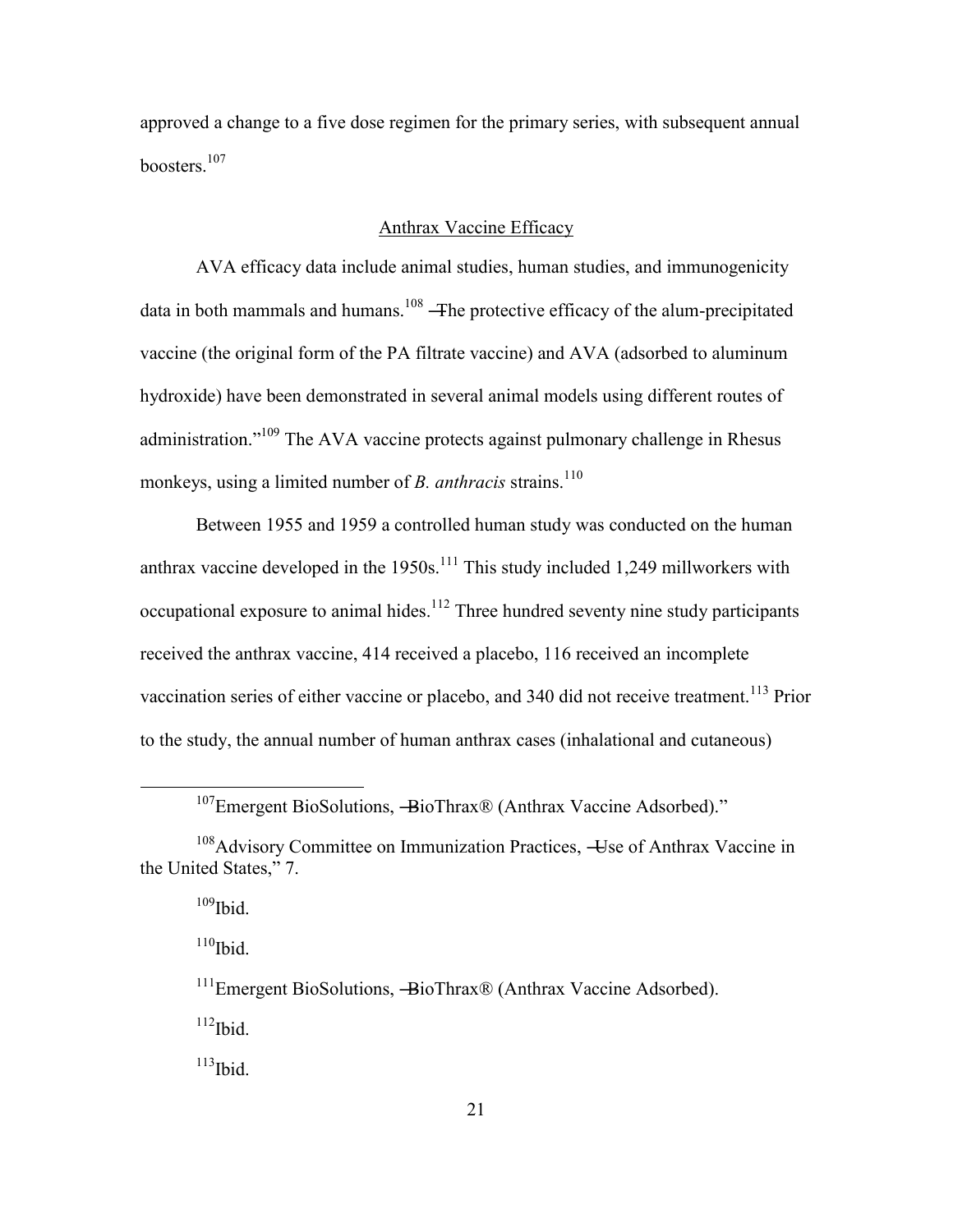among the study population was 1.2 cases per 100 employees. During the vaccine trial, five inhalation and 21 cutaneous anthrax cases were reported.<sup>114</sup> Of the five cases of inhalational anthrax, two patients received placebo vaccines and three patients were in the observational group.<sup>115</sup> Of the 21 patients with cutaneous disease, 15 had received placebo, three had received no vaccine, and three had received an incomplete anthrax vaccine series.<sup>116</sup> Of the three patients with cutaneous disease who had received prior anthrax vaccine, one patient became ill immediately prior to the third scheduled dose, one case occurred 13 months after the third of six planned doses, and one case occurred prior the fourth scheduled dose.<sup>117</sup> Based upon the frequency of both inhalational and cutaneous anthrax, the demonstrated efficacy of the vaccine to prevent all types of anthrax disease was  $92.5$  percent.<sup>118</sup>

The CDC collected data on the occurrence of anthrax disease in persons working in or living near mills in the United States between  $1962$  and  $1974$ <sup> $119$ </sup> During this time period anthrax vaccination among mill workers was common, but was not universal. Of the 27 cases of anthrax identified by the CDC in this 12 year interval, 24 cases occurred in unvaccinated patients. $120$  In the three cases identified in which the patient had received

 $114$ Ibid.

 $\overline{a}$ 

- $115$ Ibid.
- $116$ Ibid.
- $117$ Ibid.
- $118$ Ibid.
- $119$ Ibid.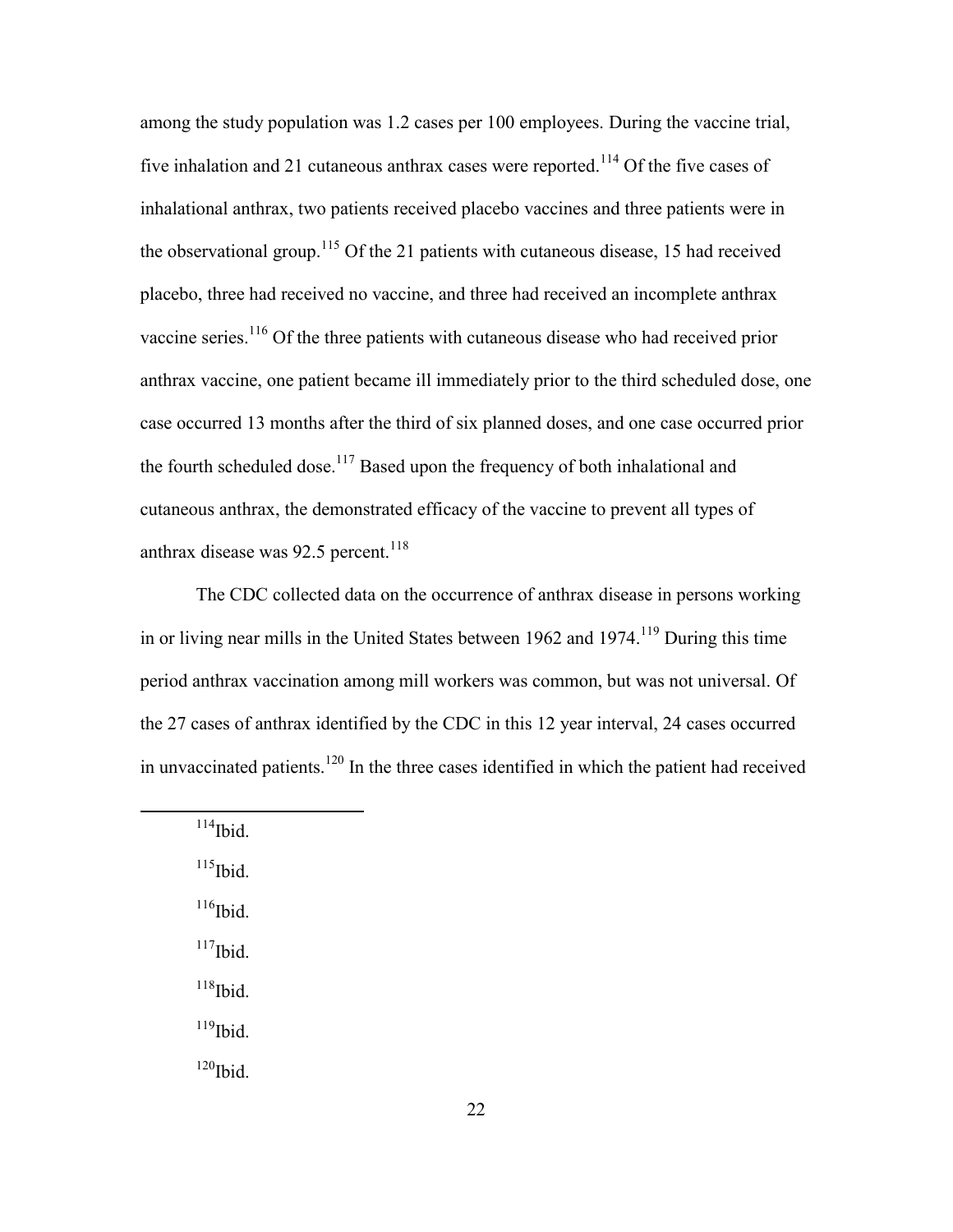prior anthrax vaccine, one case occurred after one dose of vaccine, and two cases occurred in patients who had received two doses of vaccine.<sup>121</sup> No disease cases were reported in individuals who had received at least three of the six recommended anthrax vaccine doses.<sup>122</sup>

#### Safety

<span id="page-31-0"></span>In a five-year safety study of 15,907 doses of anthrax vaccine administered by the subcutaneous route to approximately 7,000 textile workers, laboratory workers, and other at-risk individuals, mild local reactions were the most common reported adverse reactions.<sup>123</sup> Twenty four patients (0.15 percent of vaccine doses administered) reported severe local reactions defined as skin erythema or induration over 120 mm in diameter, or associated with limitation of arm motion or axillary lymph node tenderness.<sup>124</sup> One hundred fifty patients (0.94 percent of vaccine doses administered) reported moderate local reactions defined as skin edema or induration between 30 and 120 mm in diameter.<sup>125</sup> One thousand three hundred seventy three patients (8.63 percent of vaccine doses administered) reported mild local reactions defined as only erythema or induration less than 30 mm in diameter.<sup>126</sup> Four patients  $(< 0.06$  percent of vaccine doses

 $121$ Ibid.

 $\overline{a}$ 

 $122$  Ibid.

 $123$  Ibid.

 $124$  Ibid.

 $125$  Ibid.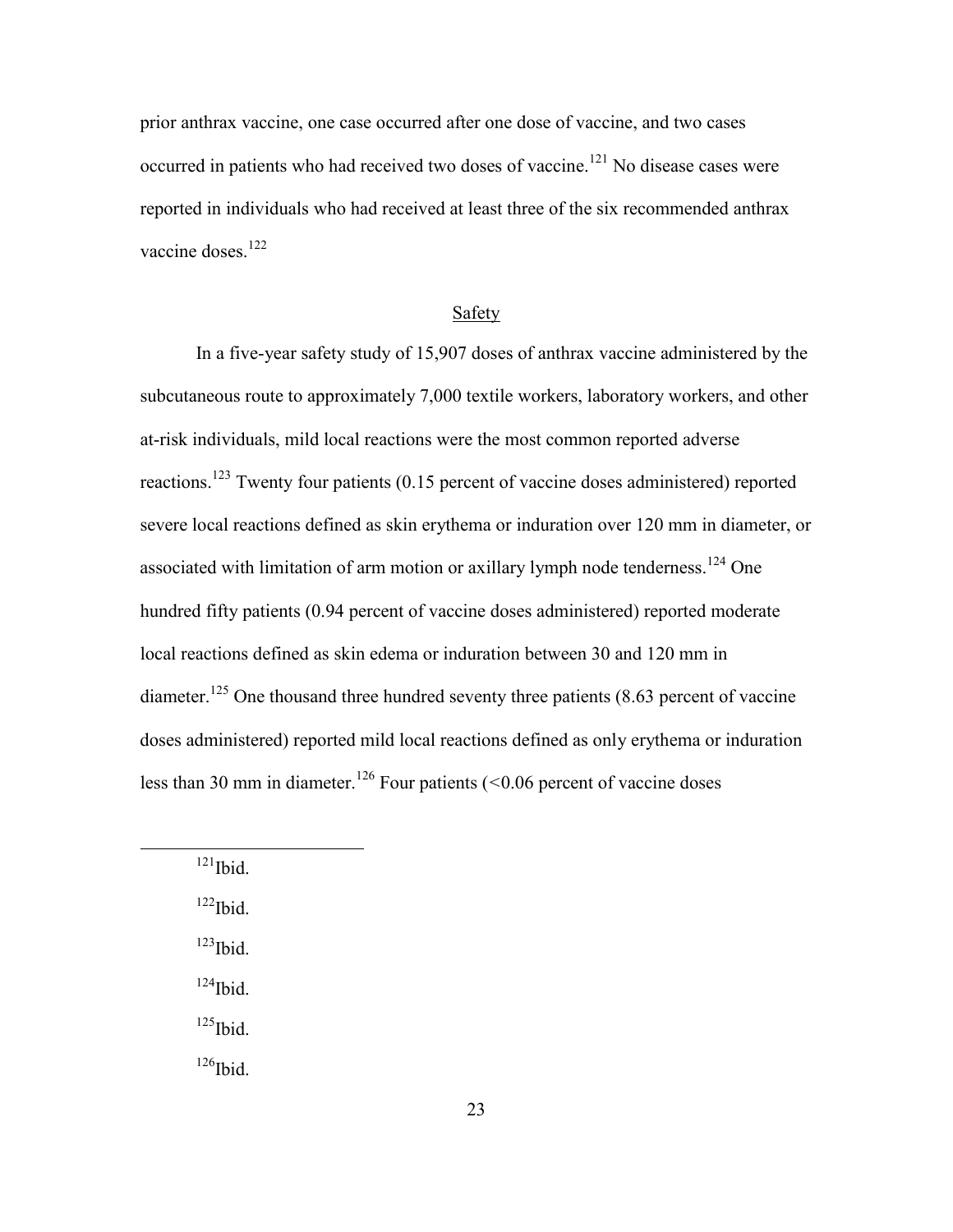administered) experienced systemic reactions including transient fever, chills, nausea, and general body aches.<sup>127</sup>

The DoD has assessed adverse events in association with the AVIP in two large studies. Between September and October 1998, patients in Korea completed a mandatory self-administered questionnaire in association with planned anthrax vaccines.<sup>128</sup> The questionnaire included information on the patient's health status, medication use, and queried reactions to any prior dose(s) of anthrax vaccine.<sup>129</sup> Data from 6,879 questionnaires were reviewed: 37 percent (2531) of respondents were receiving their first dose of anthrax vaccine, 63 percent had received one (2427 respondents) or two (1921 respondents) prior AVA doses.<sup>130</sup> Female service members reported more adverse events associated with their prior vaccinations(s) than did male service members. Both men and women most frequently reported adverse events that were localized, self-limited, and minor.<sup>131</sup> Eighty two of the 4348 patients (1.9 percent) who had received a prior anthrax vaccine dose reported some limitation in their work performance or that they were placed on limited duty in association with vaccination, 13 patients (0.3 percent) reported less

 $127$ Ibid.

 $\overline{a}$ 

 $129$ Ibid.

 $130$  Ibid.

 $131$  Ibid., 342.

 $128$ Centers for Disease Control and Prevention, -Surveillance for Adverse Events Associated with Anthrax Vaccination-U.S. Department of Defense, 1998–2000," *MMWR Recommendations and Reports* 49, no 16 (28 April 2000): 341.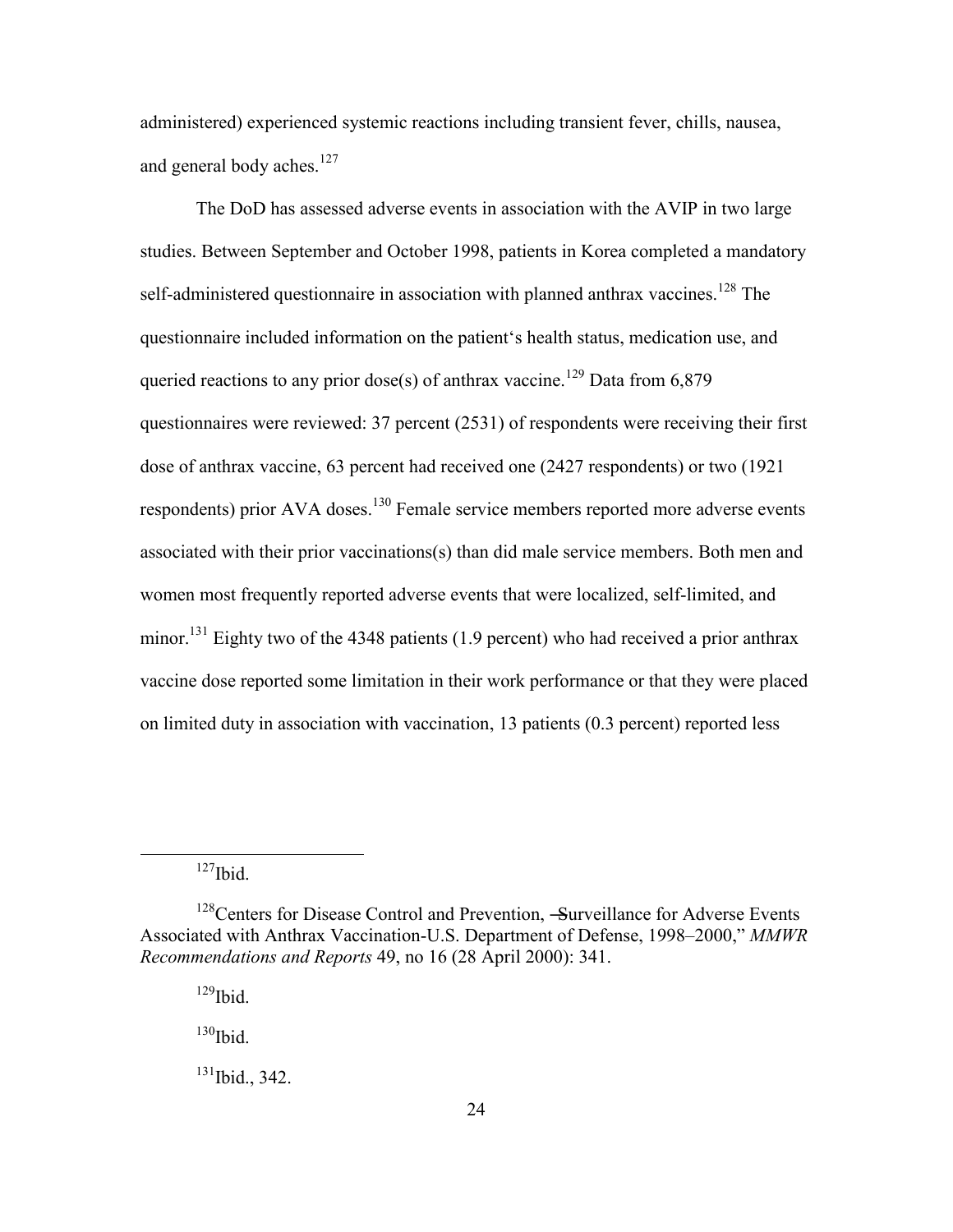than or equal to one day lost from work, 21 (0.5 percent) requested clinical evaluation, and one patient  $(0.02$  percent) was hospitalized for an injection site reaction.<sup>132</sup>

In 1998, Tripler Army Medical Center surveyed 603 United States military health care workers in the Korea Medical Augmentee Program.<sup>133</sup> Study participants completed a self-administered questionnaire regarding adverse events associated with anthrax vaccination. Data collection for approximately 80 percent of the initial study patients  $(479)$  was completed through the fourth AVA dose.<sup>134</sup> –After the first anthrax dose, 47 (7.9 percent) of 595 reported seeking medical advice and/or taking time off work for a complaint (e.g., muscle or joint aches, headache, or fatigue); after the second dose, 30 (5.1 percent) of 585; after the third dose, 16 (3.0 percent) of 536; and after the fourth dose, 17 (3.1 percent) of 536."<sup>135</sup>

In addition to the studies described above, the DoD uses the Vaccine Adverse Event Reporting System (VAERS) to report adverse events potentially related to any vaccination. VAERS, managed jointly by the CDC and FDA, is a surveillance system for recognizing vaccine adverse events not apparent in pre-licensure clinical trials, monitoring known vaccine adverse reactions, identifying possible risk factors, and vaccine lot surveillance.<sup>136</sup> VAERS was established in 1990, and receives approximately

 $\overline{a}$ 

 $133$ Ibid.

 $^{135}$ Ibid.

<sup>136</sup>United States Food and Drug Administration, –Review of VAERS Anthrax Vaccine Reports Received through 8/15/05, and Adverse Event Reports Submitted to

 $132$ Ibid.

 $134$  Ibid., 343.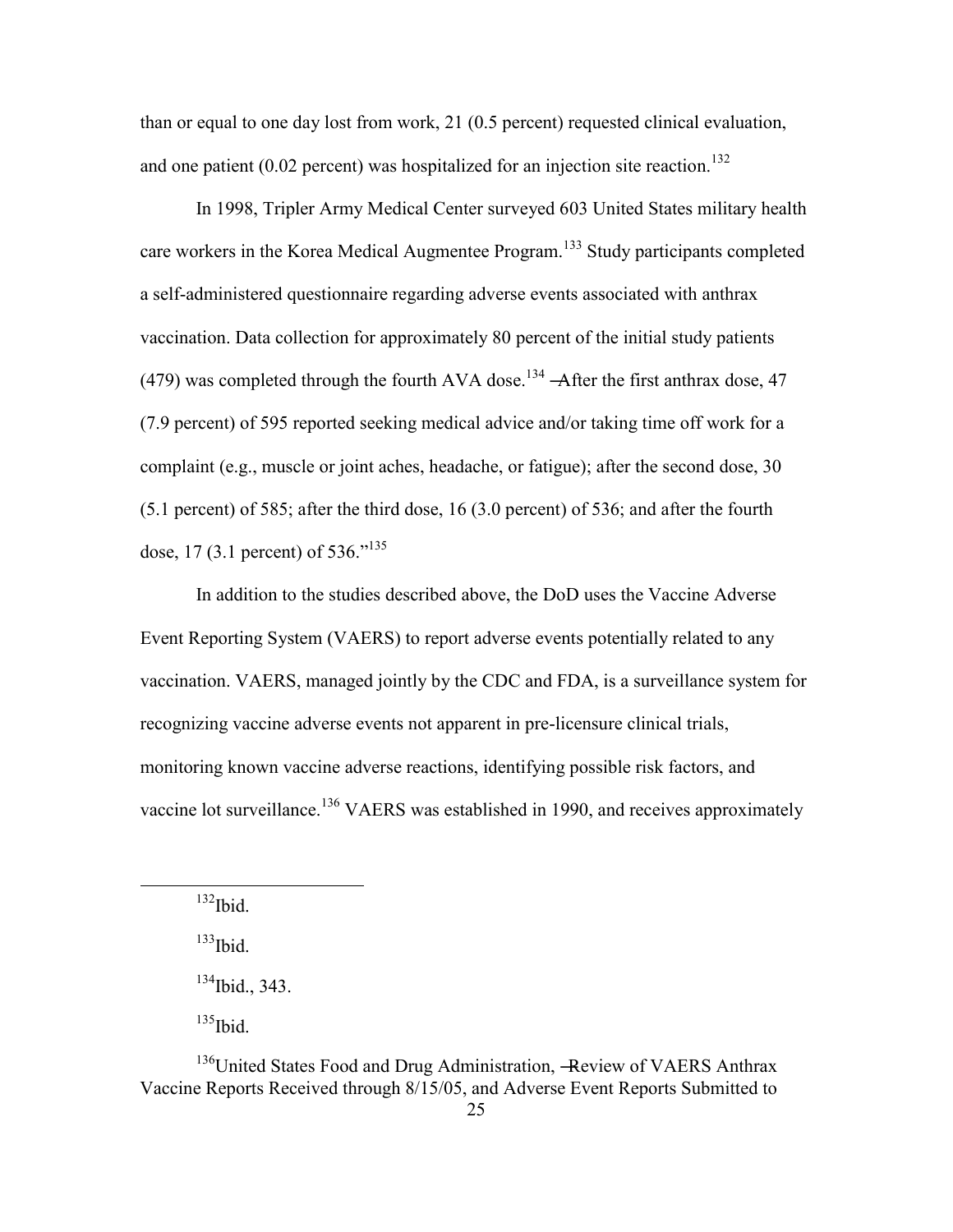15,000 vaccine adverse event reports annually.<sup>137</sup> Vaccine manufacturers, health care providers, patients, caregivers, attorneys, and interested parties submit VAERS reports. VAERS is limited because it is a passive surveillance system. However, adverse events may be linked to specific vaccines when patterns of clinical or demographic data emerge.

The Defense Medical Surveillance System (DMSS) consolidates VAERS reports related to anthrax vaccinations.<sup>138</sup> From 1990 through 31 March 2005, approximately 1.3 million service members received 5.3 million doses of AVA, and 4,279 VAERS reports were submitted.<sup>139</sup> Based on pattern assessments of this data, descriptive analyses, data mining, and queries of specific clinical conditions with known incidence rates and risk intervals, the FDA did not conclude that a causal relationship exists between serious adverse events and administration of  $AVA$ <sup>140</sup>

Between 2002 and 2008, the CDC sponsored a prospective double-blinded, randomized, placebo-controlled study to evaluate the impact on vaccine safety and immune response of a change in anthrax vaccine administration route from subcutaneous to intramuscular, and a reduced number of vaccine doses.<sup>141</sup> This six year study included

<sup>137</sup>Ibid.

 $\overline{a}$ 

<sup>138</sup>Centers for Disease Control and Prevention, -Surveillance for Adverse Events Associated with Anthrax Vaccination-U.S. Department of Defense, 1998–2000," 343.

<sup>139</sup>United States Food and Drug Administration, —Review of VAERS Anthrax Vaccine Reports Received through 8/15/05, and Adverse Event Reports Submitted to Docket No. 1980N-0208," 8.

 $140$  Ibid., 9.

<sup>141</sup>Emergent BioSolutions, -BioThrax® (Anthrax Vaccine Adsorbed)."

Docket No. 1980N-0208," 2, http://www.anthrax.mil/documents/965VAERSvol225.pdf (accessed 9 November 2010).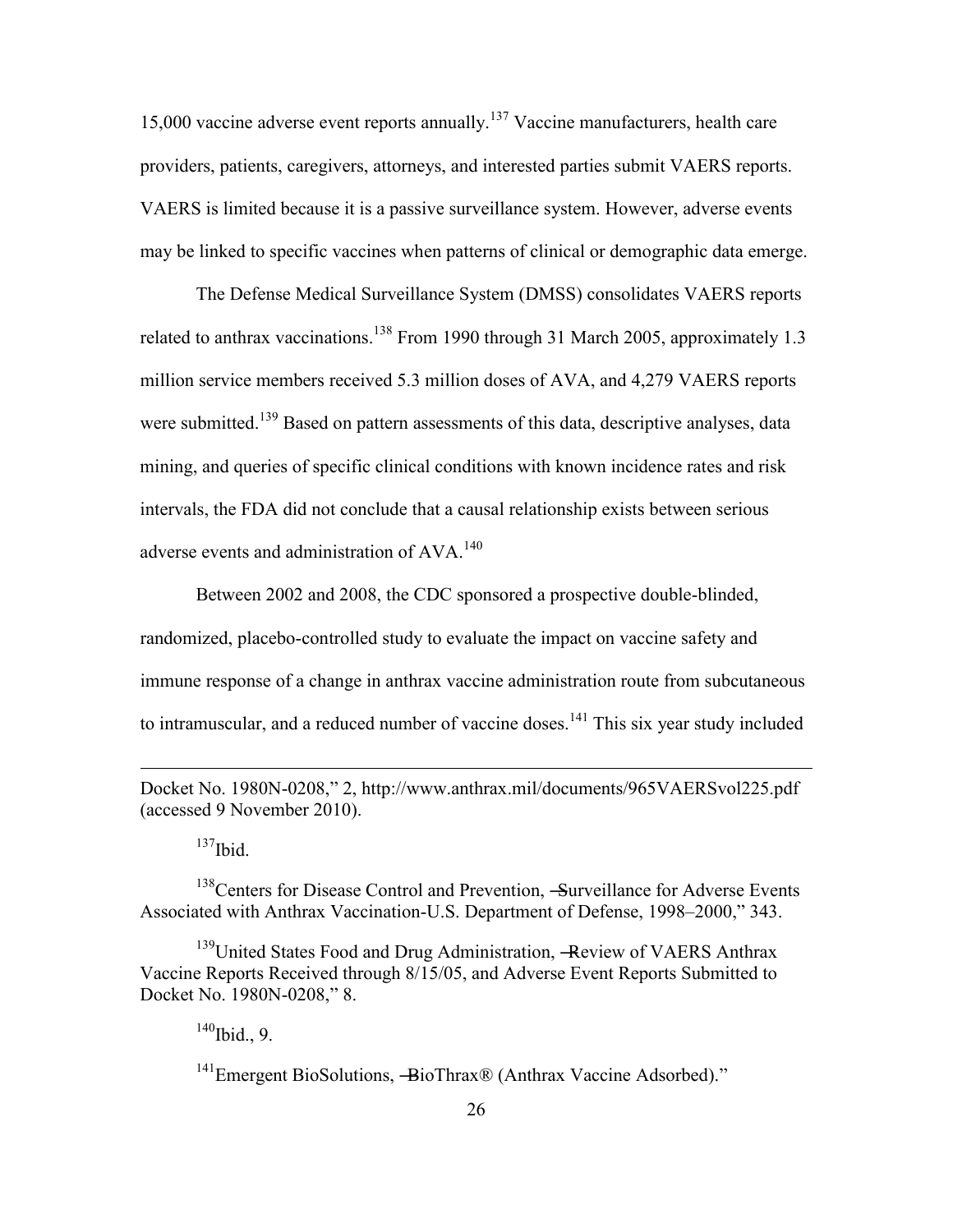1,564 healthy volunteers.<sup>142</sup> Study subjects completed a 14-day post-vaccination diary card after the first two vaccine doses and a 28-day post-vaccination diary card after the subsequent doses.<sup>143</sup> Adverse reaction data were collected from diary cards and clinical exams performed prior to and following each injection, at one to three days after each injection, and at 28 days after the third and fourth injections.<sup>144</sup> Less than one percent of vaccinees experienced severe adverse reactions.<sup>145</sup> Vaccinations administered by the intramuscular route as compared to the subcutaneous route demonstrated both decreased quantity and duration of local reactions to include warmth, tenderness, itching, erythema, induration, edema, and nodules.<sup>146</sup> In this study, women again reported more injectionsite adverse reactions than did men.<sup>147</sup> Women also reported more vaccine-associated systemic adverse reactions than men such as fatigue, muscle aches, and headache.<sup>148</sup>

The majority of study participants reported a brief local pain or burning sensation with vaccine injection.<sup>149</sup> Study participants rated injection site pain on a scale of  $0-10$ .<sup>150</sup> Forty one percent of participants described the pain as a score greater than three

 $142$ Ibid.

 $\overline{a}$ 

 $^{143}$ Ibid.

 $144$ Ibid.

 $145$ Ibid.

 $146$ Ibid.

 $147$ Ibid.

 $148$ Ibid.

 $149$ Ibid.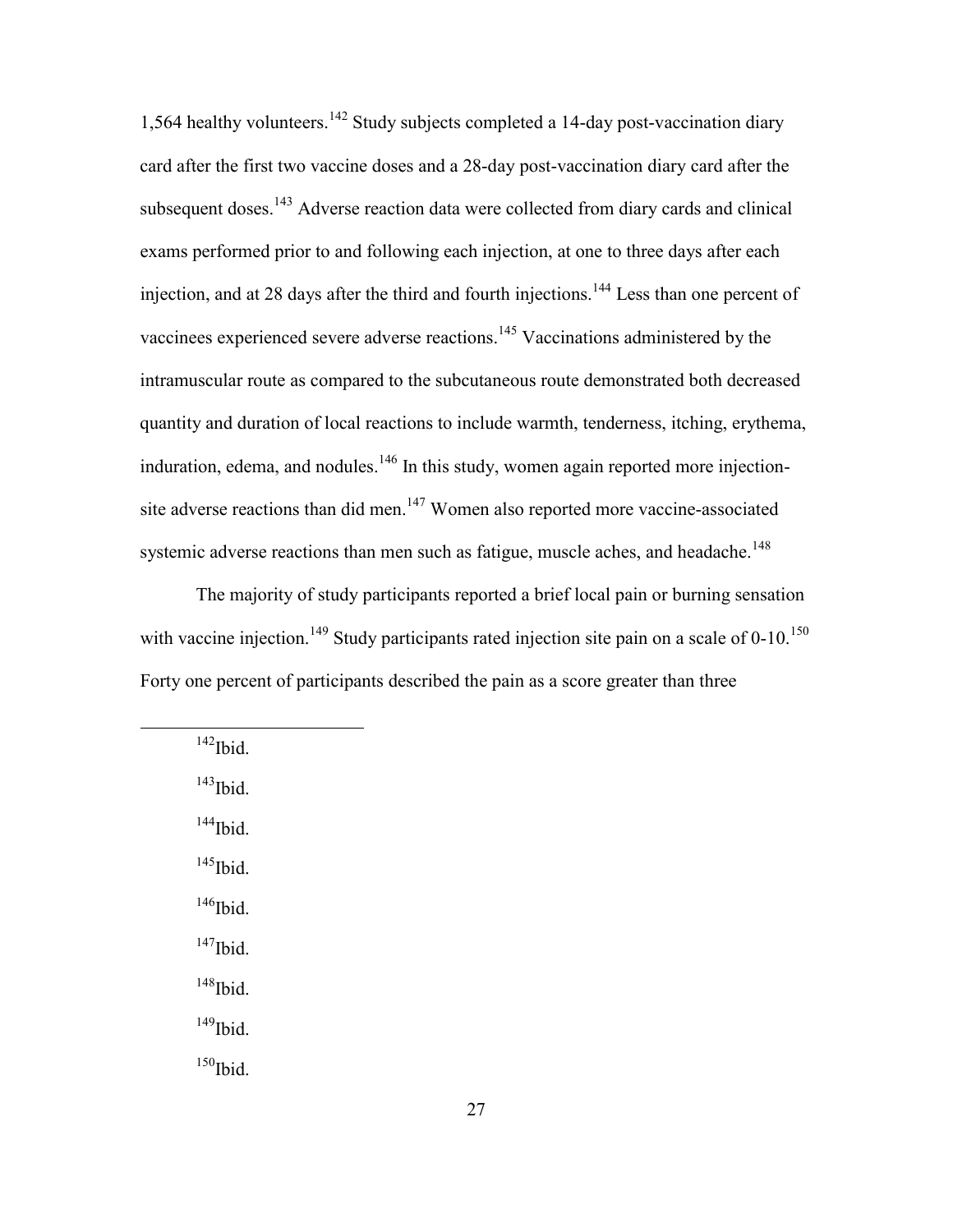following subcutaneous injection, while 26 percent of patients reported the pain as a score greater than three following intramuscular injection.<sup>151</sup> The majority of serious adverse reactions reported during the study were not related to vaccination.<sup>152</sup> Two serious adverse reactions possibly related to anthrax vaccination occurred during the study: a case of anaphylaxis and a case of an autoimmune disorder.<sup>153</sup> Of the 44 pregnant patients who received the anthrax vaccine, the majority delivered healthy term infants.<sup>154</sup>

Two additional studies have queried the health of pregnancies and infants in association with anthrax vaccine. A cohort study, based on computerized records, of women between 17 and 44 years of age stationed at either Fort Stewart or Hunter Army Airfield Georgia between January 1999 and March 2000 evaluated pregnancy rates, fetal loss, and adverse birth outcomes among women who had received the anthrax vaccine.<sup>155</sup> Of the 4,092 women studied, 3,136 women received at least one dose of anthrax vaccine.<sup>156</sup> Five hundred thirteen pregnancies occurred, of which 385 pregnancies occurred following one or more doses of anthrax vaccine.<sup>157</sup> The pregnancy rate ratio

 $151$  Ibid.

 $\overline{a}$ 

 $152$  Ibid.

 $153$  Ibid.

 $154$ Ibid.

<sup>155</sup>Andrew R. Wiesen and Christopher L. Littell, -Relationship Between Prepregnancy Anthrax Vaccination and Pregnancy and Birth Outcomes Among US Army Women," *Journal of the American Medical Association* 287, no. 12 (27 March 2002): 1556.

 $156$ Ibid.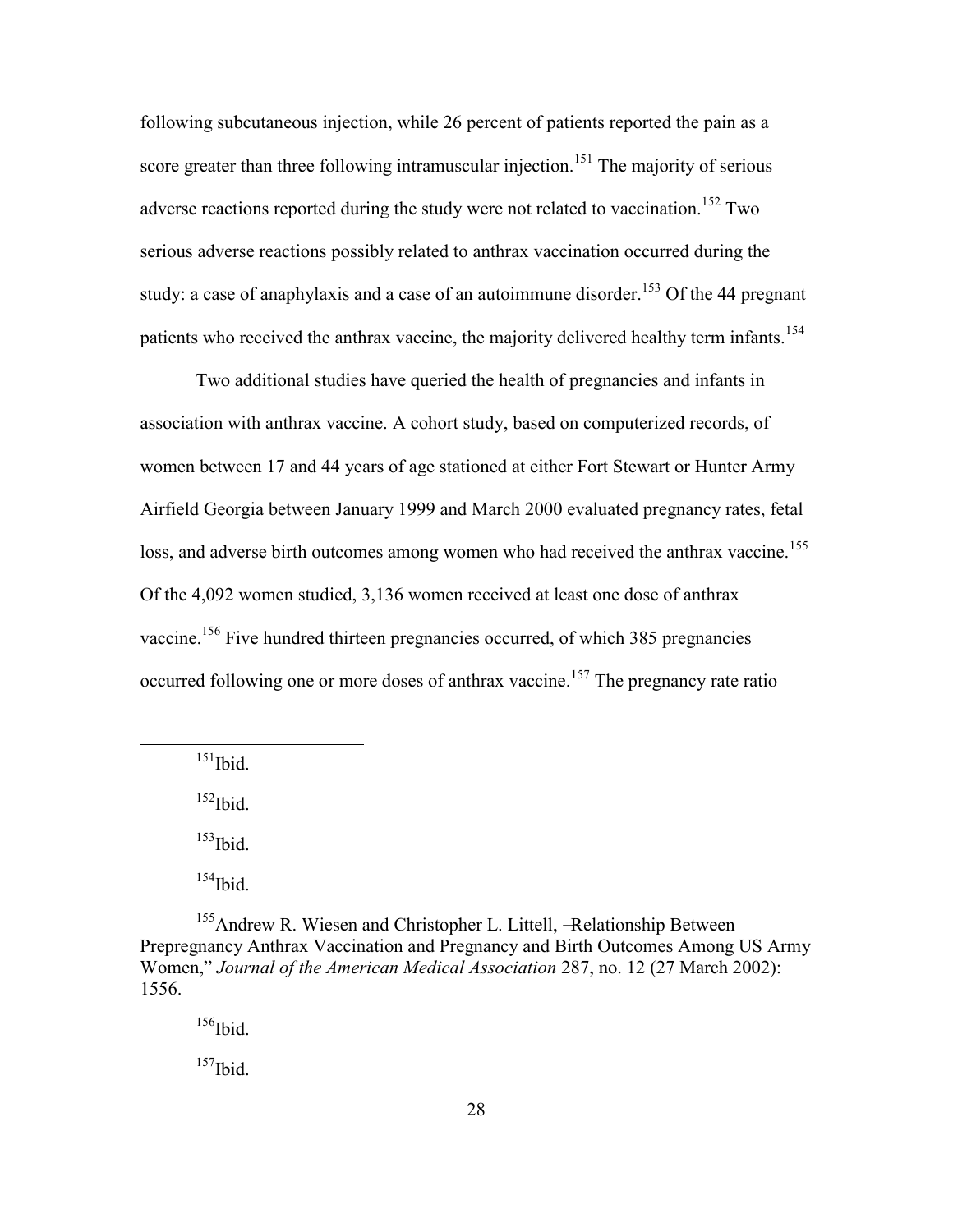comparing vaccinated with unvaccinated women was 0.94 (95 percent confidence interval,  $0.8-1.2$ ;  $P=.60$ ).<sup>158</sup> Three hundred fifty three live births were known, while 25 pregnancies were lost to follow-up.<sup>159</sup> Although the study did not have sufficient power to detect adverse birth outcomes, the observed infant structural abnormality rate was consistent with national rates, and the percentage of low-birth-weight infants was approximately half of the national rate.<sup>160</sup> The authors concluded that —These results do not support the hypothesis of a decrease in pregnancy rates nor an increase in fetal loss rates or adverse fetal outcome among those receiving anthrax vaccination prior to pregnancy."<sup>161</sup>

A subsequent retrospective cohort study published in 2008 evaluated birth defects among all babies born to United States female service members between 1998 and 2004.<sup>162</sup> The study utilized multivariable regression models to query potential associations between maternal anthrax vaccination and birth defects in live born infants.<sup>163</sup> Service members delivered 115,169 infants during this six year period, 37,140 infants were born to women who had ever received the anthrax vaccine, and 3,465 infants

 $158$ Ibid.

 $\overline{a}$ 

 $159$ Ibid.

<sup>160</sup>Ibid., 1559.

 $161$  Ibid.

<sup>162</sup>Margaret A. K. Ryan et al., -Birth Defects Among Infants Born to Women Who Received Anthrax Vaccine In Pregnancy," *American Journal of Epidemiology* 168, no. 4 (2 July 2008): 434.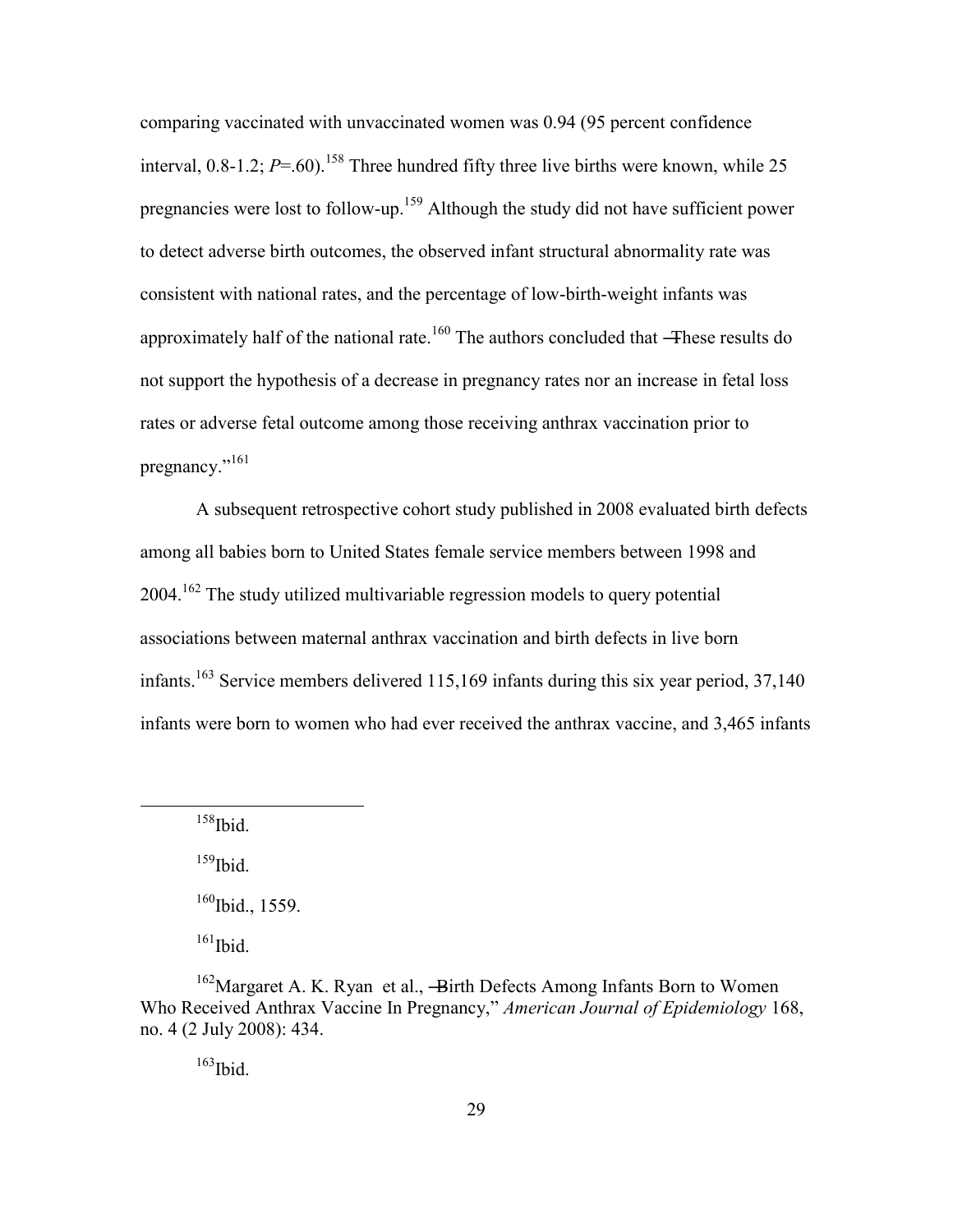were born to women vaccinated in the first trimester of pregnancy.<sup>164</sup> Birth defects were slightly more common infants exposed to anthrax vaccine in the first trimester as compared to infants exposed to anthrax vaccine in the second and third trimesters (odds ratio of 1.18, 95 percent confidence interval: 0.997, 1.41). However, the authors concluded that this small increase —was not statistically significant when compared with that of infants born to women vaccinated outside of pregnancy."<sup>165</sup>

Women who were vaccinated prior to pregnancy or in the second or third trimesters of pregnancy did not have an increased risk of delivering an infant with a birth defect compared with non-vaccinated women.<sup>166</sup> The authors concluded that —There are several possible explanations for any observed association with first trimester exposures not being causal and, in fact, the degree of association observed here might be expected in any cohort of late-recognized pregnancies. Nonetheless, a causative association cannot be completely ruled out."<sup>167</sup> The authors interpret their analysis as reassuring in the event of an inadvertent vaccination during pregnancy, but suggest that women who do not have a known risk of anthrax should continue to avoid vaccination during pregnancy.<sup>168</sup> This guidance is consistent with multiple ACIP vaccine recommendations which suggest careful assessment of exposure risks prior to administration of vaccinations during pregnancy.

 $164$ Ibid.

 $\overline{a}$ 

 $165$  Ibid., 440.

 $166$ Ibid.

 $167$ Ibid.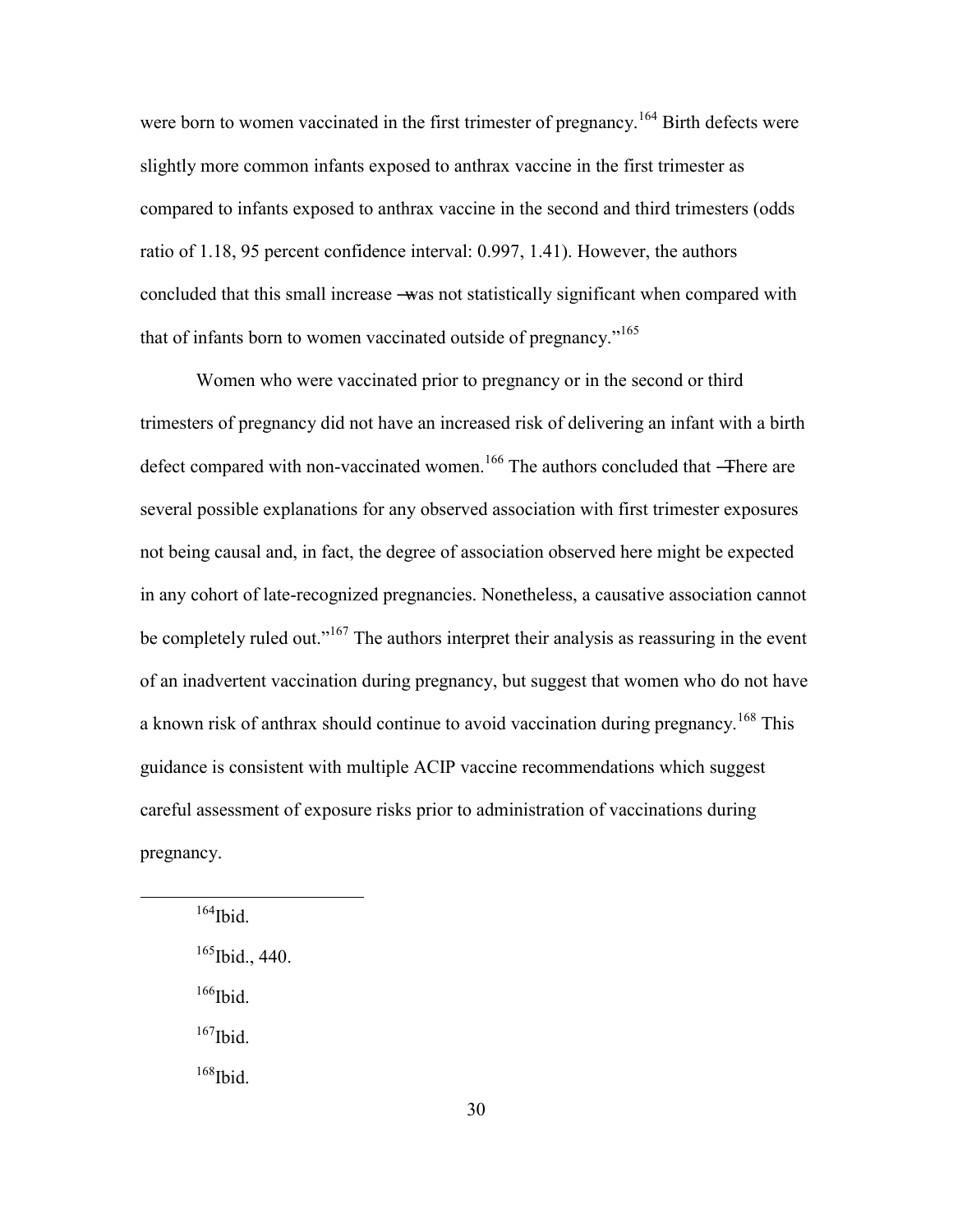### History of AVIP Policy

In December 1997, the Secretary of Defense approved the AVIP contingent on four conditions: supplemental vaccine testing, a reliable immunization tracking system, approved plans for implementation and communication, and independent medical review of the AVIP.<sup>169</sup> In May 1998, the Secretary of Defense recommended implementation of the AVIP for the total force.<sup>170</sup> In March 1999, Under Secretary of Defense Rudolph F. de Leon expanded the AVlP to include immediate application for all U.S. military personnel, essential DoD, and essential contractor personnel assigned in Southwest Asia (Kuwait, Saudi Arabia, Bahrain, Jordan, Qatar, Oman, United Arab Emirates, Yemen, and Israel) and the Korean Peninsula for any period of time.<sup>171</sup>

In July 2000, Deputy Secretary of Defense Rudolph F. de Leon directed a slowed execution of the AVIP in response to a shortage of available vaccine associated with lack of production.<sup>172</sup> In contrast to the previous —one day" policy, personnel assigned or deployed to Southwest Asia or the Korean Peninsula for at least 30 days were directed to receive anthrax vaccine commencing 45 days prior to deployment.<sup>173</sup> Routine

 $170$ Ibid.

<sup>169</sup>Secretary of Defense, *Implementation of the Anthrax Vaccination Program for the Total Force*, Memorandum (Washington, DC: Secretary of Defense, 18 May 1998).

<sup>171</sup>Under Secretary of Defense, *Change to Anthrax Vaccine Immunization Program (AVIP) Operational Procedure (One Day Policy)*, Memorandum (Washington, DC: Under Secretary of Defense, 30 March 1999).

<sup>172</sup>Deputy Secretary of Defense, *Temporary Slowing and Future Resumption of Anthrax Vaccine Immunization Program (AVIP)*, Memorandum (Washington, DC: Deputy Secretary of Defense, 17 July 2000).

 $173$  Ibid.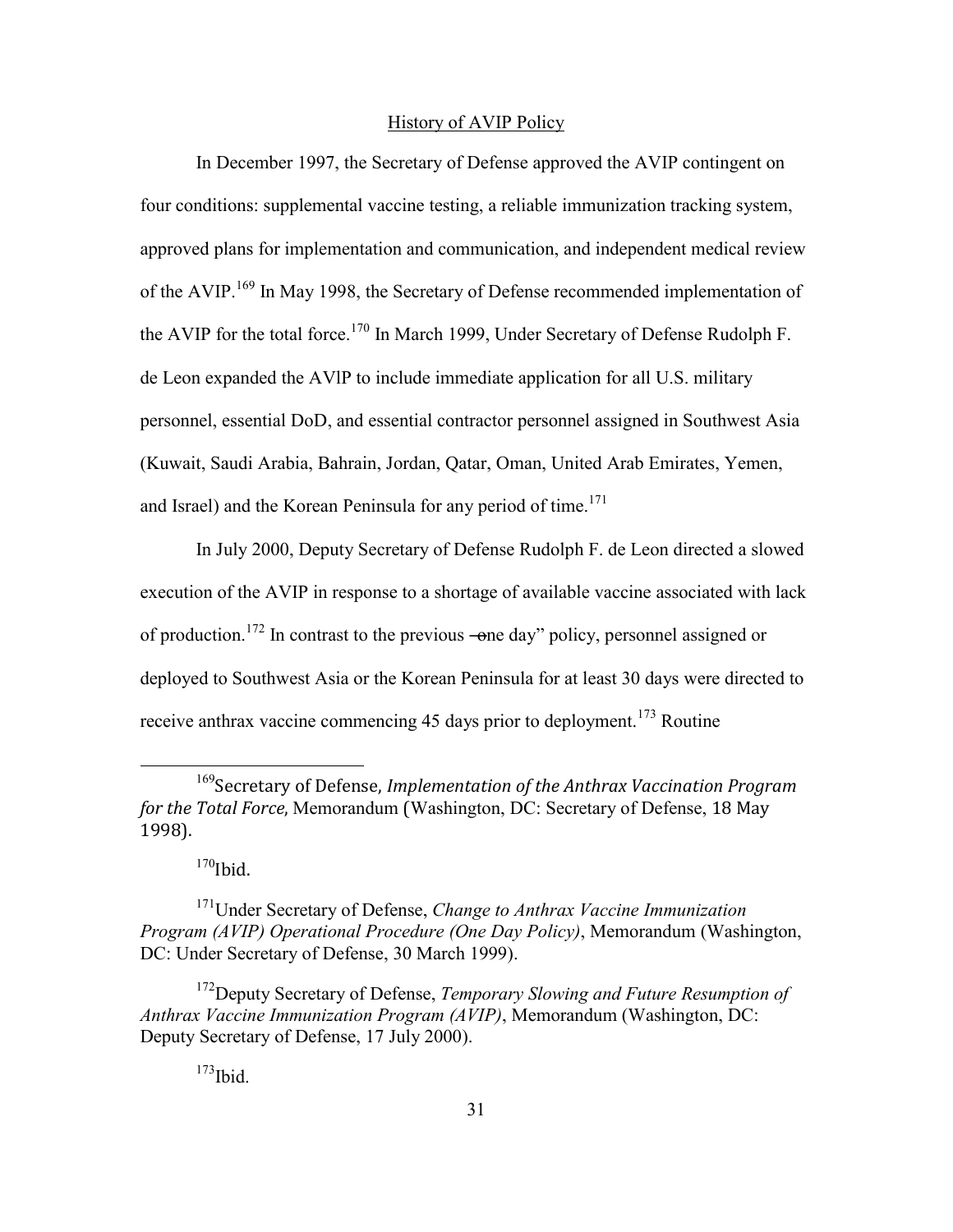vaccinations in non-deploying personnel were deferred to ensure supply to personnel deploying to Southwest Asia or the Korean Peninsula.<sup>174</sup> In November 2000, due to ongoing vaccine shortage, the Deputy Secretary of Defense redefined execution of the AVIP to include only personnel assigned to Southwest Asia for 30 days or more.<sup>175</sup>

With an ongoing vaccine shortage, in June 2001 the Deputy Secretary of Defense further amended AVIP implementation to include only personnel involved in designated special mission units, vaccine manufacturing, and research.<sup>176</sup> In June 2002, following FDA approval of the renovated anthrax manufacturing facility, the Deputy Secretary of Defense reintroduced the  $AVIP$ .<sup>177</sup> The plan for re-inception included military personnel and essential emergency civilians and contractors assigned to high-risk areas for more than 15 days.<sup>178</sup> In June 2004, the AVIP scope expanded to include service members, essential contractors, and civilians deploying to the Korean Peninsula for 15 days or longer, all uniformed personnel serving in the Central Command Area of Responsibility,

 $\overline{a}$ 

<sup>176</sup>Secretary of The Army, *Slowdown of the Anthrax Vaccine Immunization Program (AVIP)*, Memorandum (Washington, DC: Secretary of The Army, 8 June 2001).

 $174$  Ibid.

<sup>175</sup>Deputy Secretary of Defense, *Additional Temporary Slowing and Future Resumption of Anthrax Vaccine Immunization Program (AVIP)*, Memorandum (Washington, DC: Deputy Secretary of Defense, 27 November 2000).

<sup>177</sup>Deputy Secretary of Defense, *Reintroduction of the Anthrax Vaccine Immunization Program (AVIP)*, Memorandum (Washington, DC: Deputy Secretary of Defense, 28 June 2002).

 $178$ Ibid.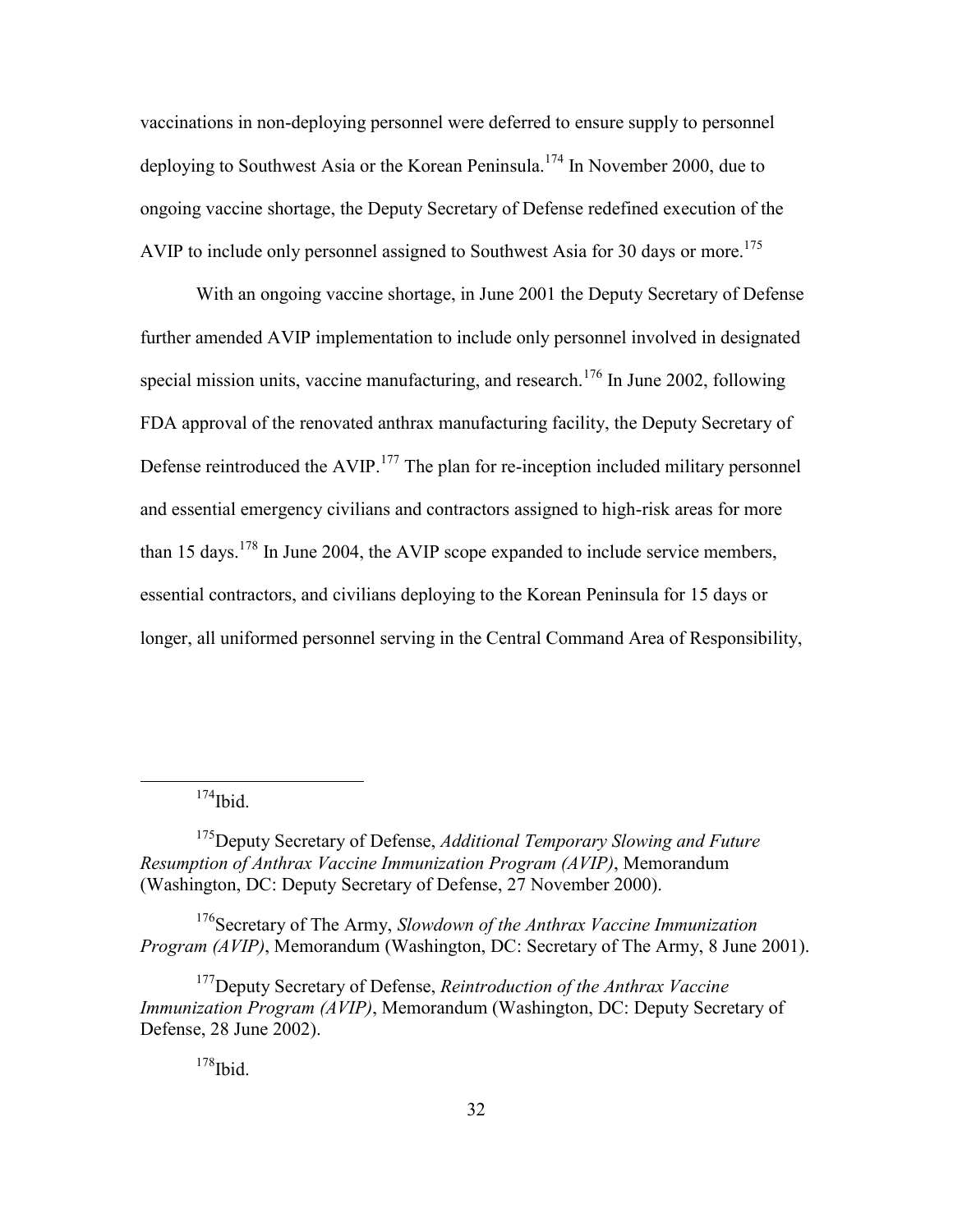and voluntary anthrax vaccine administration for family members of personnel living in Korea<sup>179</sup>

Between 1998 and December 2003, the DoD administered the anthrax vaccine to more than one million military, civilian, and contractor personnel.<sup>180</sup> On 23 December 2003, the United States District Court for the District of Columbia issued a preliminary injunction against the operation of the AVIP.<sup>181</sup> In response, Deputy Secretary of Defense David S. C. Chu halted all anthrax immunizations. The Army service message published on 24 December 2003 regarding the injunction specified that the ―focus of the legal ruling is whether the vaccine is properly licensed for use against inhalation anthrax (not cutaneous or gastrointestinal), and not whether the vaccine is considered safe."<sup>182</sup>

On 29 December 2003, the FDA published a *Federal Register* notice detailing its intent to affirm the vaccine's approval for anthrax disease, independent of exposure route.<sup>183</sup> In the December 2003 notice, the FDA acknowledged that the 1950s clinical data included too few cases of inhalational anthrax to clearly demonstrate that AVA

 $179$ Ibid.

 $\overline{a}$ 

<sup>181</sup>Under Secretary of Defense, *Anthrax Vaccine Immunization Program*, Memorandum (Washington, DC: Under Secretary of Defense, 23 December 2003).

<sup>182</sup>Department of the Army, *Temporarily Stop Giving Anthrax Immunizations to All DOD Personnel*.

<sup>183</sup>Robert Roos, –FDA Seeks Comments on Controversial Anthrax Vaccine," Center for Infectious Disease Research and Policy [Academic Health Center,](http://www.ahc.umn.edu/) [University](http://www1.umn.edu/twincities/index.php)  [of Minnesota,](http://www1.umn.edu/twincities/index.php) http://www.cidrap.umn.edu/cidrap/content/bt/anthrax/news/ jan1305anthrax.html (accessed 11 November 2010).

<sup>180</sup>Department of the Army, *Temporarily Stop Giving Anthrax Immunizations to All DOD Personnel*, All Army Activities Message (Washington, DC: Department of the Army, 24 December 2003).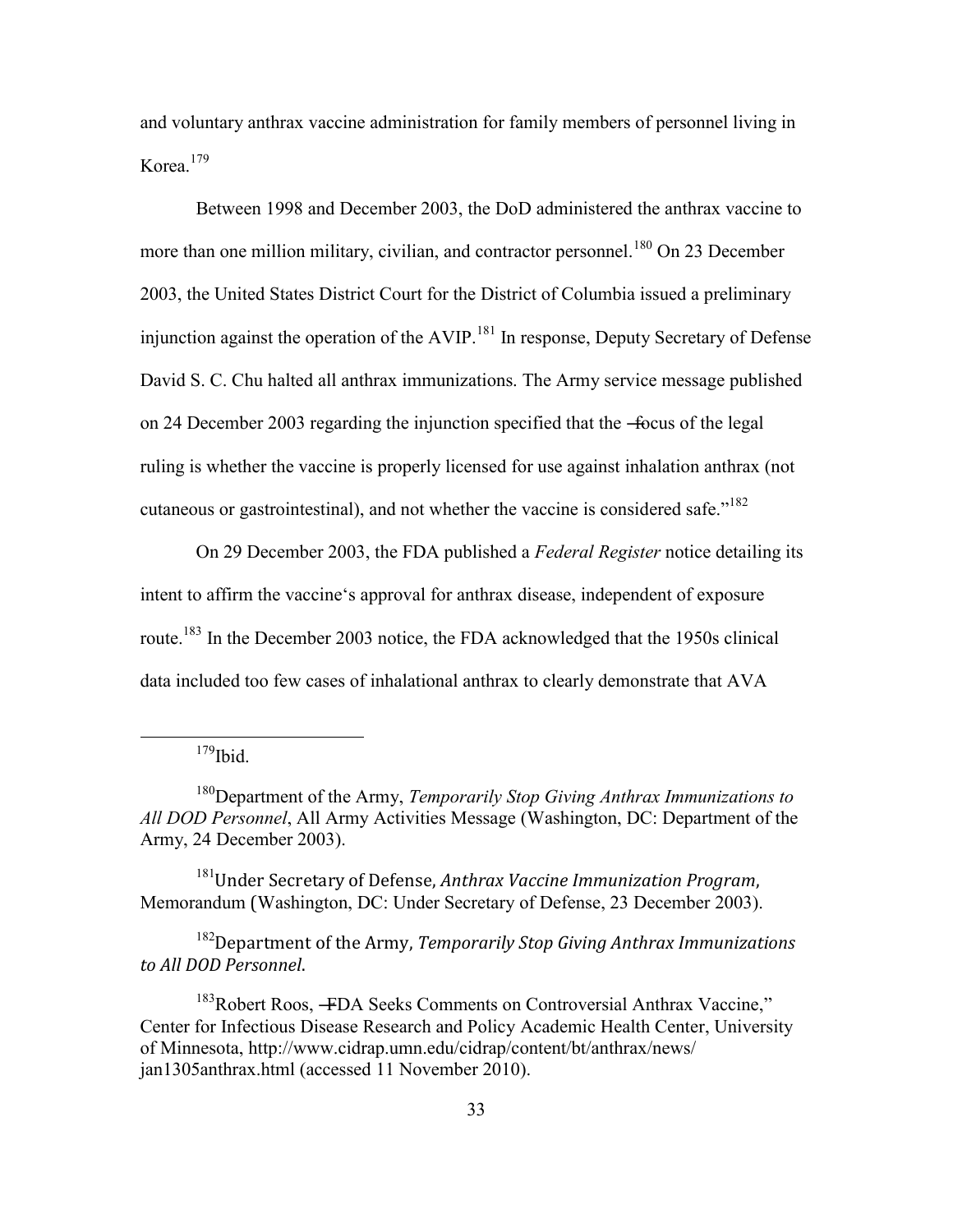prevented inhalational anthrax.<sup>184</sup> However, the FDA did emphasize that the 1950s clinical data demonstrated 92.5 percent vaccine efficacy against all types of anthrax disease.<sup>185</sup> On 7 January 2004, the United States District Court for the District of Columbia issued a stay of the December 2003 injunction.<sup>186</sup> The Under Secretary of Defense directed immediate resumption of the AVIP on 7 January 2004.<sup>187</sup>

On 27 October 2004, the United States District Court for the District of Columbia again issued an injunction against the operation of the AVIP.<sup>188</sup> The October 2004 injunction was based on a decision by the Court that the FDA was required to solicit additional public comments prior to finalizing the conclusion that anthrax vaccine is safe and effective for the prevention of inhalational anthrax.<sup>189</sup> US District Judge Emmet G. Sullivan found that the FDA had failed to follow its own policies by not soliciting public comments before confirming (in December 2003) that AVA was approved for prevention of all forms of anthrax.<sup>190</sup> In December 1985 when a FDA expert panel recommended confirmation of continued licensure of the AVA, the FDA gave the public 90 days to

 $184$ Ibid.

 $\overline{a}$ 

 $185$ Ibid.

 $188$ Ibid.

 $189$ Ibid.

<sup>190</sup>Roos. <del>- F</del>DA Seeks Comments on Controversial Anthrax Vaccine."

<sup>186</sup>Under Secretary of Defense, *Anthrax Vaccine Immunization Program Resumption*, Memorandum (Washington, DC: Under Secretary of Defense,7 January 2004).

 $187$ Ibid.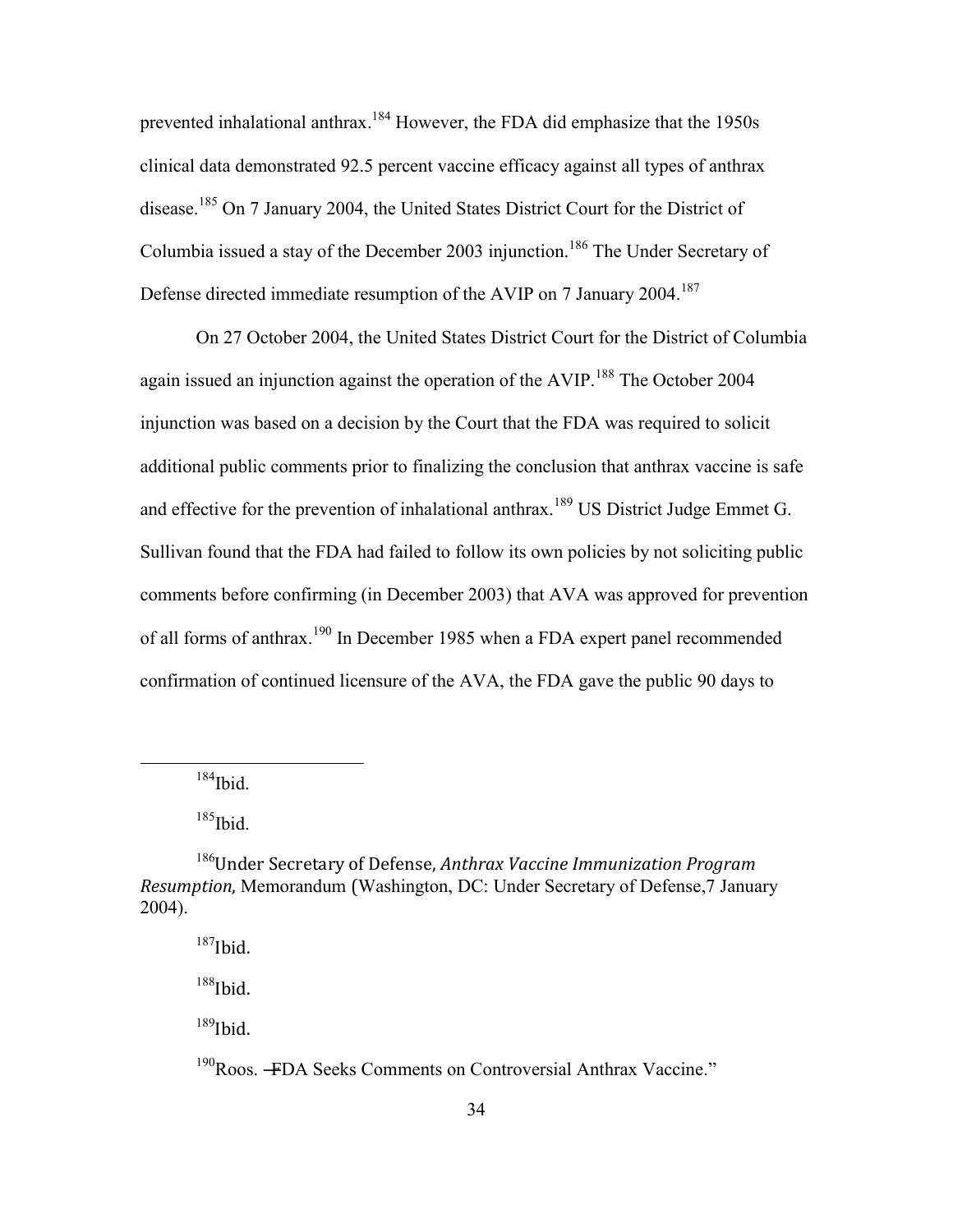comment on vaccine approval.<sup>191</sup> According to Sullivan in October 2004, the FDA never confirmed AVA licensing for all routes of anthrax exposure following the December 2003 ruling.<sup>192</sup> Additionally, according to Sullivan, the FDA's December 2003 ruling relied on post-1985 research findings, without opportunity for public comment.<sup>193</sup>

In response to the Court injunction, the DoD again halted all anthrax vaccinations on 27 October 2004.<sup>194</sup> On 27 January 2005, the FDA issued an Emergency Use Authorization (EUA) to allow the DoD to resume anthrax vaccinations, with the condition that vaccine recipients would have the option to refuse the vaccine.<sup>195</sup> In April 2005, the District Court modified the 27 October 2004 injunction to allow anthrax vaccines administration under the EUA.<sup>196</sup> Under the EUA, the DoD provided eligible service members with information about the AVIP, and encouraged vaccination, but neither ordered nor required vaccination.<sup>197</sup> The scope of the AVIP included personnel serving in Central Command for 15 or more consecutive days, with United States forces in Korea for 15 or more consecutive days, and other categories of personnel subject to

 $^{191}$ Ibid.

 $\overline{a}$ 

 $192$  Ibid.

 $193$  Ibid.

<sup>194</sup>Secretary of Defense, *Anthrax Vaccine Immunization Program Pause*, Memorandum (Washington, DC: Secretary of Defense, 27 October 2004).

<sup>195</sup>Deputy Secretary of Defense, *Resumption of the Anthrax Vaccine Immunization Program (AVIP) Under Emergency Use Authorization (EUA)*, Memorandum (Washington, DC: Deputy Secretary of Defense, 25 April 2005).

 $196$ Ibid.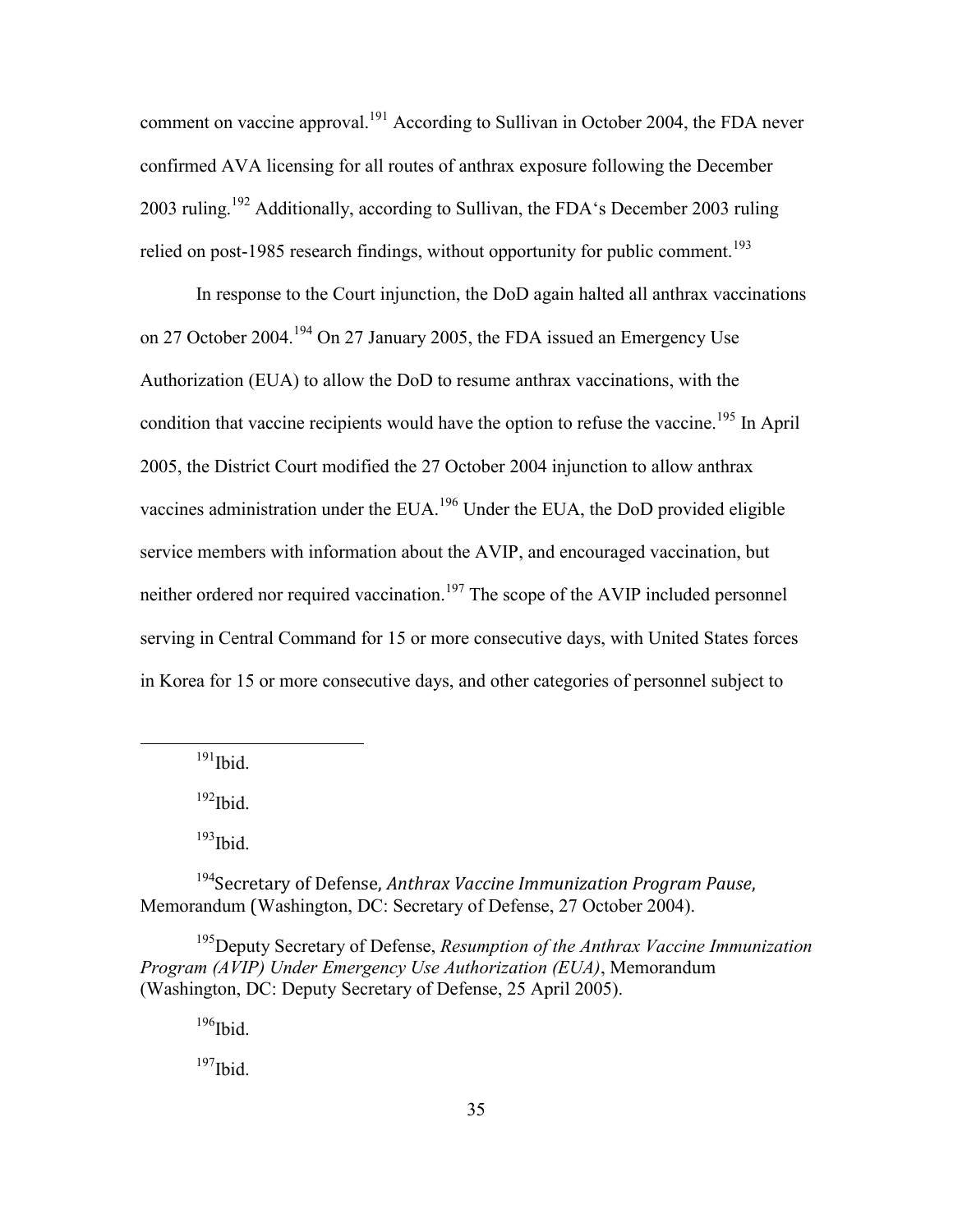mandatory vaccination prior to 27 October 2004.<sup>198</sup> Under the EUA, personnel who had started the anthrax vaccine series but were no longer at heightened exposure risk were not eligible for additional doses in the series or to receive annual booster doses.<sup>199</sup>

On 15 December 2005, the FDA issued a Final Rule and Final Order on the status of the AVA.<sup>200</sup> Following review of scientific evidence and public comment, the FDA licensed AVA for the prevention of anthrax disease through all routes of exposure.<sup>201</sup> This regulatory action removed the need for an EUA.<sup>202</sup> Following this ruling, in late December 2005, the DoD elected to continue implementation of the AVIP as authorized in April 2005 to include eligibility of select personnel for vaccination, with the continued option to refuse the vaccine. $203$ 

In October 2006, the DoD announced plans to resume mandatory anthrax vaccination for personnel assigned to high-threat areas and personnel with special mission roles such as biowarfare and bioterrorism response.<sup>204</sup> This transition was consistent with the December 2005 FDA ruling, which stated:

 $198$ Ibid.

 $\overline{a}$ 

 $199$ Ibid.

<sup>200</sup>Assistant Secretary of Defense, *Continuation of the Anthrax Vaccine Immunization Program (AVIP)*, Memorandum (Washington, DC: Department of Defense, 22 December 2005).

 $^{201}$ Ibid.

 $202$  Ibid.

 $203$ Ibid.

<sup>204</sup>Deputy Secretary of Defense, *Anthrax Vaccine Immunization Program (AVIP)*, Memorandum (Washington, DC: Deputy Secretary of Defense 12 October 2006).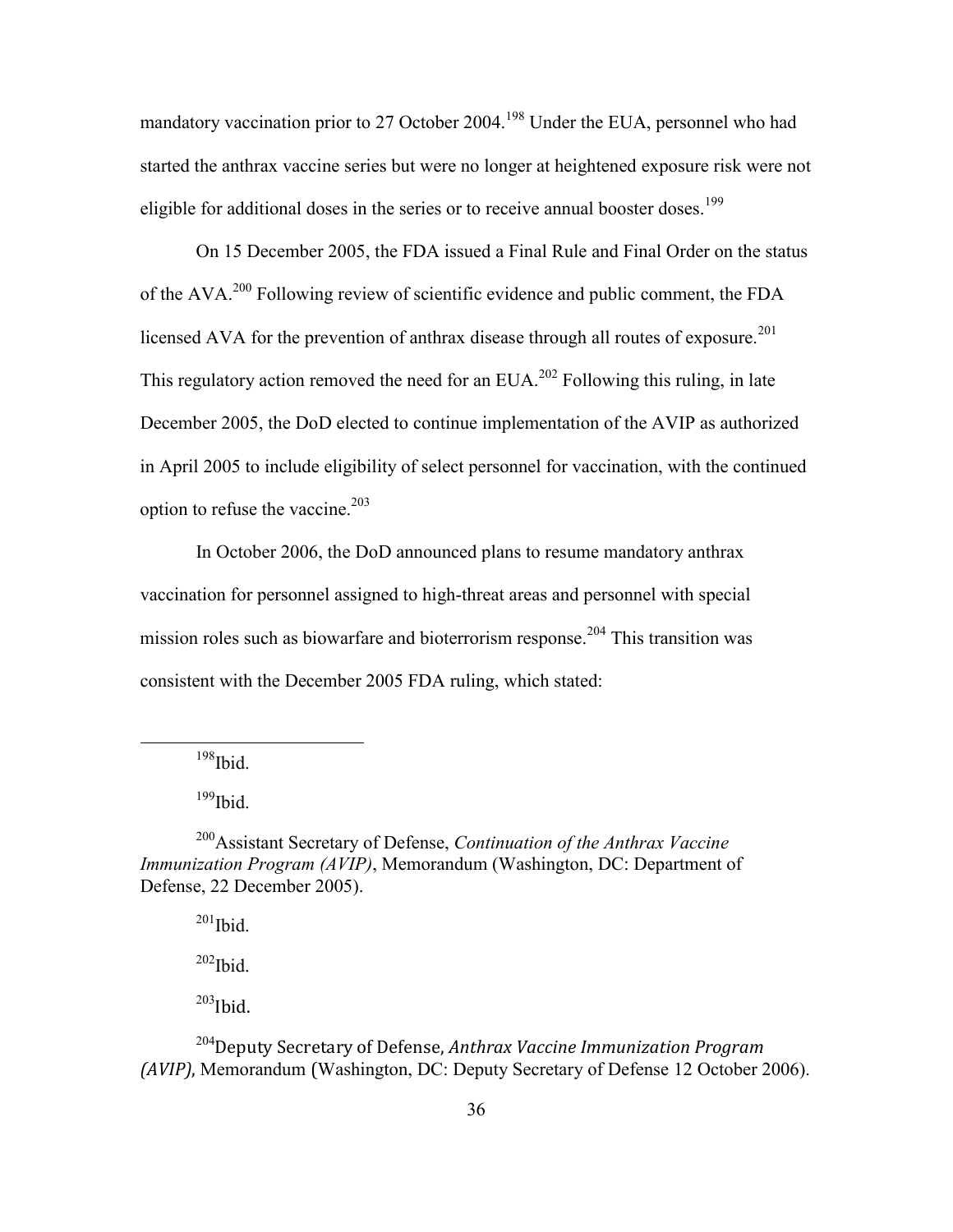Based on the continuing heightened threat to some U.S. personnel of attack with anthrax spores, the Department of Defense will resume a mandatory Anthrax Vaccine Immunization Program, consistent with Food and Drug Administration guidelines and the best practice of medicine, for designated military personnel, emergency-essential and comparable Department of Defense civilian employees, and certain contractor personnel performing essential services.<sup>205</sup>

This plan did not involve a shift in the patient population targeted for vaccination.

In December 2006, the Under Secretary of Defense detailed instructions for resumption of the mandatory AVIP.<sup>206</sup> In the absence of a medical or administrative exemption, mandatory anthrax vaccines are required for uniformed personnel assigned to the Central Command area of responsibility for 15 or more consecutive days, uniformed personnel assigned to the Korean Peninsula for 15 or more consecutive days, emergencyessential DoD civilian and contractor personnel assigned to Central Command or the Korean Peninsula for 15 or more consecutive days, and other previously-designated specified high risk groups.<sup>207</sup> Personnel eligible for voluntary vaccination include civilian employees and contractors assigned for 15 or more consecutive days to Central Command and Korea not designated as essential or emergency personnel, adult family members accompanying military, civilian, and contractor personnel for 15 or more consecutive days to Central Command or Korea, vaccine manufacturing and research personnel on a case-by-case basis, and individuals not subject to mandatory vaccination who have received at least one prior vaccine dose and desire to continue the dosing

 $205$  Ibid.

 $\overline{a}$ 

<sup>206</sup>Under Secretary of Defense, *Implementation of the Anthrax Vaccine Immunization Program (AVIP)*, Memorandum (Washington, DC: Under Secretary of Defense, 6 December 2006).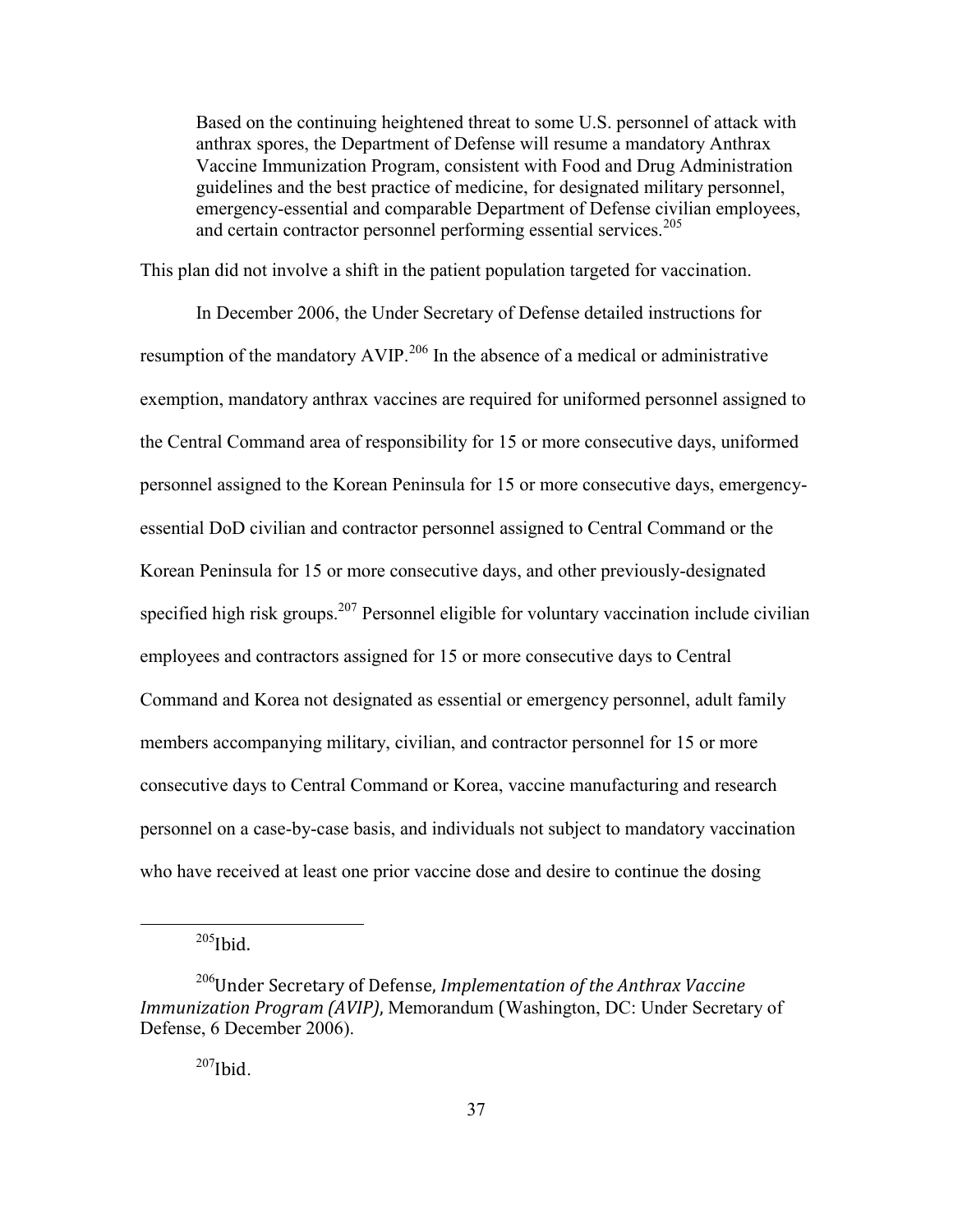series.<sup>208</sup> Personnel may begin immunizations up to 60 days prior to deployment, with a goal of at least three vaccine doses prior to deployment.<sup>209</sup> In accordance with this guidance, each service was required to submit and receive approval for a service-specific AVIP implementation plan prior to re-inception of immunizations. In early February 2007, each service-specific policy was approved.

### Current AVIP Policy

With exception of medical or administrative contraindications, anthrax vaccination is mandatory for service members, emergency essential civilian employees and contractors deployed to United States Central Command or Korea areas of responsibility for 15 or more consecutive days.<sup>210</sup> Anthrax vaccinations are also mandatory for certain service members assigned to units with specific high-risk functions such as biodefense missions.<sup>211</sup> Following a 2008 study, the current FDA-licensed anthrax dosing schedule is five doses administered at time zero, four weeks, six months, 12 months, and 18 months, plus annual boosters given intramuscularly.<sup>212</sup>

## Opinions Regarding AVIP Policy

Divergent opinions exist regarding the AVA and the AVIP. The Military Vaccine Agency (MILVAX) AVIP website includes the following statements: ―The anthrax

 $208$ Ibid.

 $\overline{a}$ 

 $209$ Ibid.

<sup>210</sup>Department of Defense, -What You Need to Know About Anthrax Vaccine," http://www.anthrax.mil/documents/1106AvipTrifold.pdf (accessed 4 November 2010).

 $^{211}$ Ibid.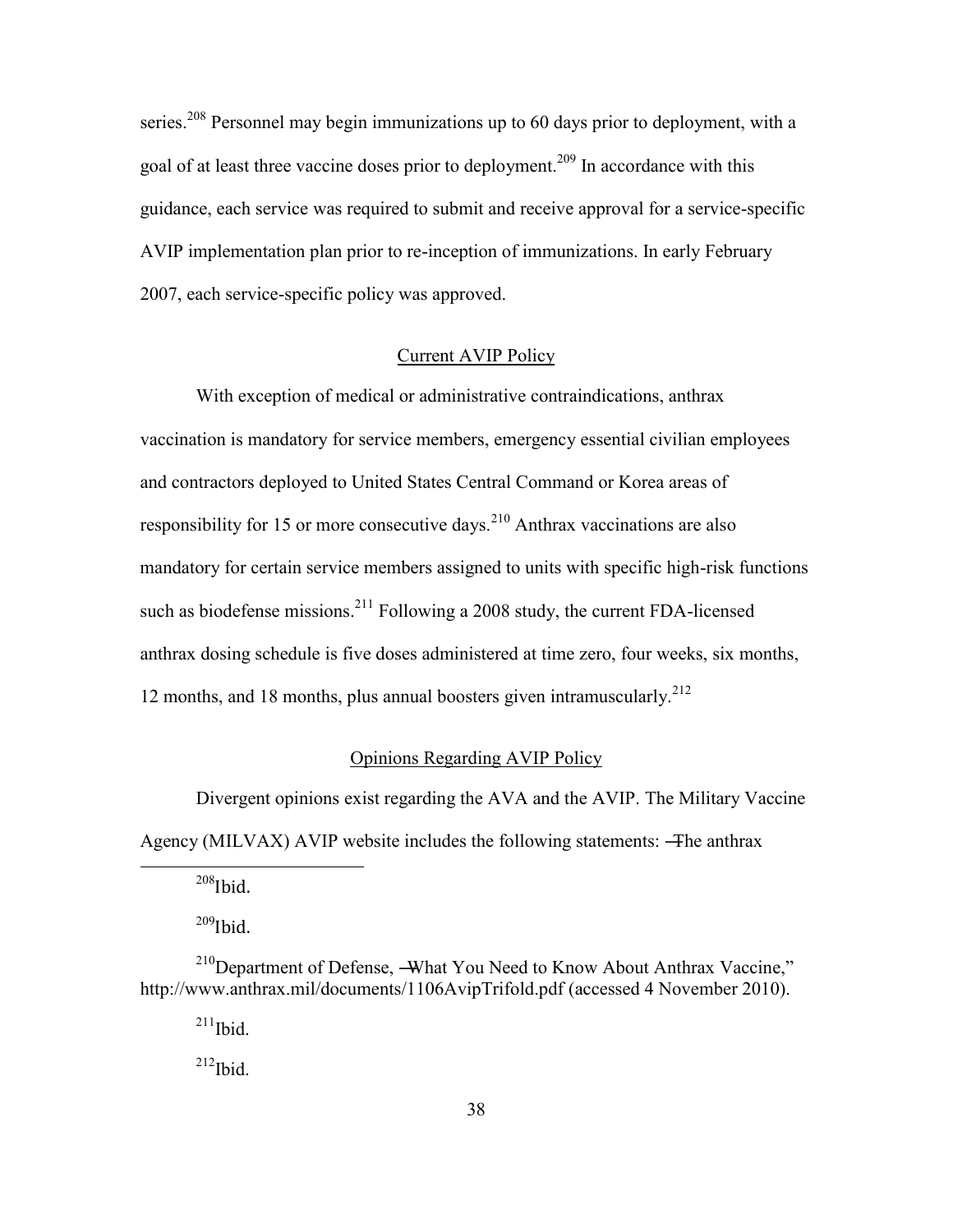vaccine is safe and effective." —The threat from anthrax is deadly and real." —Vaccination offers a layer of protection in addition to antibiotics and other measures needed for certain members of the Armed Forces. $^{213}$  In contrast, opponents view anthrax as an unclear threat, and suggest that viable non-vaccine alternative force protection measures exist.

## Arguments and Evidence Cited by Proponents of the AVIP Policy

The FDA's Center for Biologics Evaluation and Research (CBER) regulates all licensed vaccines in the United States.<sup>214</sup> In addition to vigorous pre-licensing evaluation of a vaccine's ability to generate an immune response, safety, and efficacy; following licensure the CBER monitors all vaccines for safety, purity, and potency.<sup>215</sup> In addition to recent (2008) review by the FDA, seven independent civilian panels have evaluated the safety and efficacy of the anthrax vaccine since  $1978^{216}$ 

In 1972 responsibility for vaccine regulation shifted from the National Institutes of Health (NIH) to the FDA.<sup>217</sup> Concurrent with this transfer of responsibility, the FDA convened expert panels for every vaccine in use in the United States to determine

 $^{215}$ Ibid.

 $\overline{a}$ 

 $^{217}$ Ibid., 16.

 $^{213}$ Military Vaccine (MILVAX) Agency,  $\rightarrow$  VIP Anthrax Vaccine Immunization Program," http://www.anthrax.osd.mil/default.asp (accessed 7 November 2010).

<sup>&</sup>lt;sup>214</sup>United States Food and Drug Administration, Vaccines, Blood, and Biologics, ―Vaccine Product Approval Process,‖ http://www.fda.gov/biologics bloodvaccines/developmentapprovalprocess/biologicslicenseapplicationsblaprocess/ucm1 33096.htm (accessed 11 November 2010).

 $^{216}$ Military Vaccine (MILVAX) Agency,  $\rightarrow$ Anthrax Vaccine Immunization Program (AVIP) Questions and Answers," 11.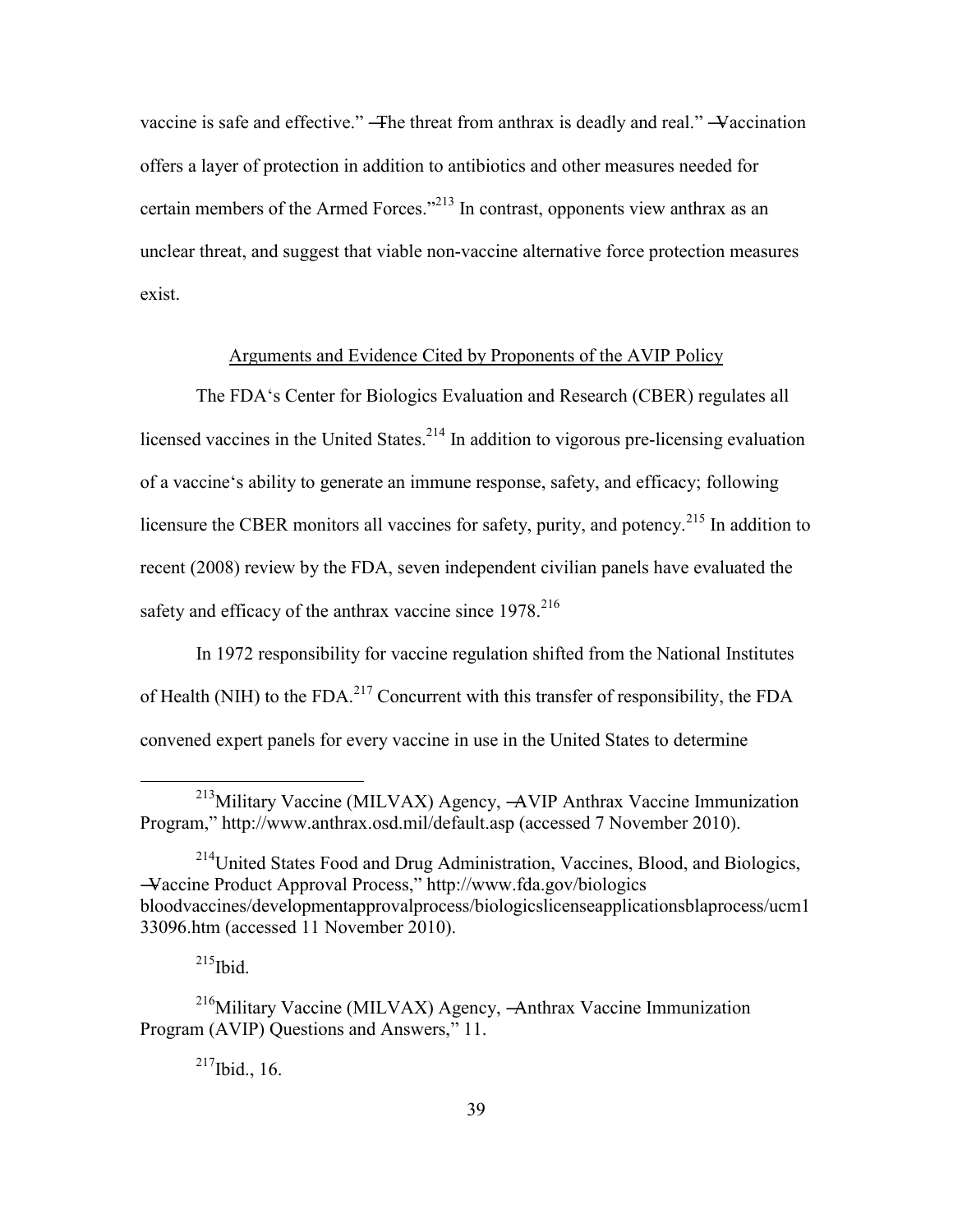whether appropriate safety and efficacy data existed to support continued licensure.<sup>218</sup> The Panel on Review of Bacterial Vaccines and Toxoids included infectious disease physicians and pharmaceutical manufacturing quality experts.<sup>219</sup> The Panel on Review of Bacterial Vaccines and Toxoids initially met in 1978 and published a report in the 1985. The panel concluded that AVA was safe, effective, not misbranded, and recommended continued vaccine licensure.<sup>220</sup>

The Defense Health Board (DHB), previously known as Armed Forces Epidemiological Board (AFEB), consists of civilian scientists and physicians who advise the Surgeons General of the Armed Services.<sup>221</sup> The DHB published the results of evaluations of the AVA in 1994, 1996, 1999, and  $2000.<sup>222</sup>$  In 1994, the DHB concluded that the AVA was appropriate for personnel deploying to high-threat areas.<sup>223</sup> In 1996, the DHB endorsed the AVIP. In 1999, the DHB again affirmed support for the AVIP.<sup>224</sup> In 2000, the DHB stated:

we are concerned and somewhat surprised at the criticism surrounding the program given the high level of professionalism that had characterized this effort.

 $^{218}$ Ibid., 11-12.

 $^{219}$ Ibid., 12.

 $\overline{a}$ 

 $220$ Kathryn C. Zoon,  $\rightarrow$  accines, Pharmaceutical Products, and Bioterrorism: Challenges for the U.S. Food and Drug Administration," *Emerging Infectious Diseases* 5, no. 4 (July-August 1999): 536.

 $^{221}$ Military Vaccine (MILVAX) Agency,  $\rightarrow$ Anthrax Vaccine Immunization Program Questions and Answers," 12.

 $^{222}$ Ibid.

 $223$ Ibid.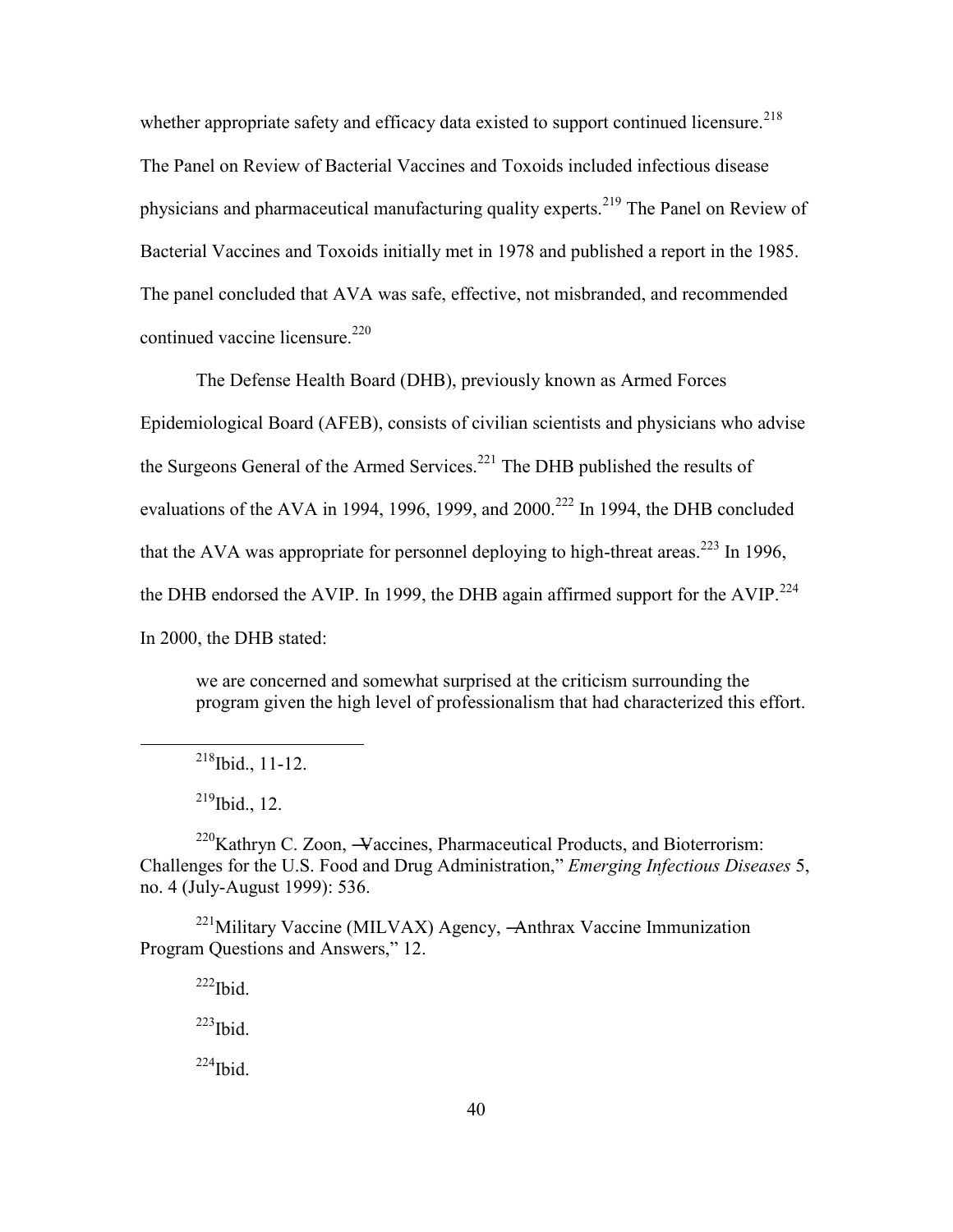. . . Anthrax vaccine is a fully licensed FDA vaccine. The vaccine does cause local side effects, but has an excellent safety profile. The Anthrax Vaccine Immunization Program has carefully tabulated person-specific immunization data and has assiduously investigated reported complications associated with receipt of anthrax vaccine. These data have been regularly reviewed by the board and attest to the safety of the vaccine.<sup>225</sup>

Given the expertise and long experience of the DHB with the AVA, its continued support for the AVIP is of particular significance.

The Advisory Committee on Immunization Practices (ACIP) is a panel of prominent clinicians and scientists that advises the CDC and sets national standards for vaccine policy. In 2000, the Advisory Committee on Immunization Practices (ACIP) reviewed AVA safety and efficacy data.<sup>226</sup> The ACIP recommended routine anthrax vaccination for people employed in activities with a high potential for aerosol production of anthrax or employed in fields involving high quantities or concentrations of anthrax, but did not universally recommend routine preexposure vaccination against the threat of bioterrorism.

Although groups initially considered for preexposure vaccination for bioterrorism preparedness included emergency first responders, federal responders, medical practitioners, and private citizens, vaccination of these groups is not recommended. Recommendations regarding preexposure vaccination should be based on a calculable risk assessment. At present, the target population for a bioterrorist release of *B. anthracis* cannot be predetermined, and the risk of exposure cannot be calculated. In addition, studies suggest an extremely low risk for exposure related to secondary aerosolization of previously settled *B. anthracis* spores. Because of these factors, preexposure vaccination for the above groups is not recommended. For the military and other select populations or for groups for

 $225$ Thid.

<sup>&</sup>lt;sup>226</sup>Advisory Committee on Immunization Practices, —Use of Anthrax Vaccine in the United States," 7.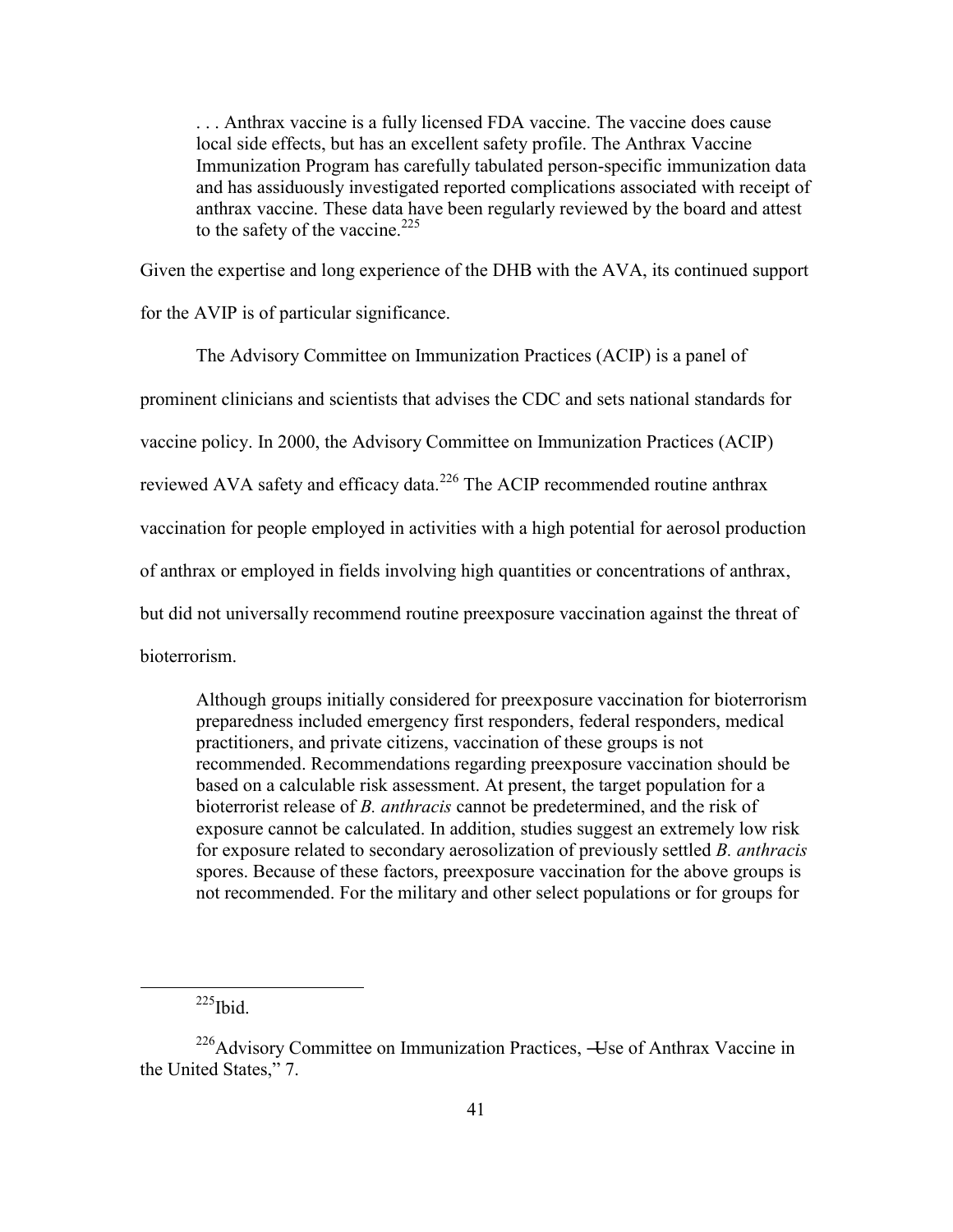which a calculable risk can be assessed, preexposure vaccination may be indicated<sup>227</sup>

Although the 2000 ACIP recommendations did not explicitly endorse preexposure anthrax vaccine for military personnel, the recommendations did acknowledge the potential for increased exposure risk among the military population.

In 2002, following the bioterrorism events of 2001 in which *B. anthracis* spores were sent through the United States Postal Service, the ACIP released recommendations on using anthrax vaccine in response to terrorism.<sup>228</sup> In addition to reaffirming the recommendation for pre-exposure vaccination for persons with repeated exposure to *B. anthracis,* the ACIP endorsed availability of AVA as a 3-dose regimen in conjunction with antibiotics under an Investigational New Drug (IND) application with the FDA for unvaccinated persons at risk for inhalational anthrax.<sup>229</sup>

The 2010 ACIP recommendations included input from the ACIP Anthrax Vaccine Work Group, which convened in October 2007.<sup>230</sup> The ACIP Anthrax Vaccine Work Group includes representatives from the DoD, the American College of Occupational and Environmental Medicine, the InterAgency Board for Equipment Standardization and

 $\overline{a}$ 

 $^{229}$ Ibid., 1025.

<sup>230</sup>Advisory Committee on Immunization Practices, –Use of Anthrax Vaccine in the United States Recommendations of the Advisory Committee on Immunization Practices (ACIP), 2009," *MMWR Recommendations and Reports* 59, no. RR-6 (23 July 2010): 2.

 $^{227}$ Ibid., 12.

<sup>&</sup>lt;sup>228</sup>Advisory Committee on Immunization Practices, —Notice to Readers: Use of Anthrax Vaccine in Response to Terrorism: Supplemental Recommendations of the Advisory Committee on Immunization Practices," MMWR Recommendations and *Reports* 51, no. 45 (15 November 2002): 1024.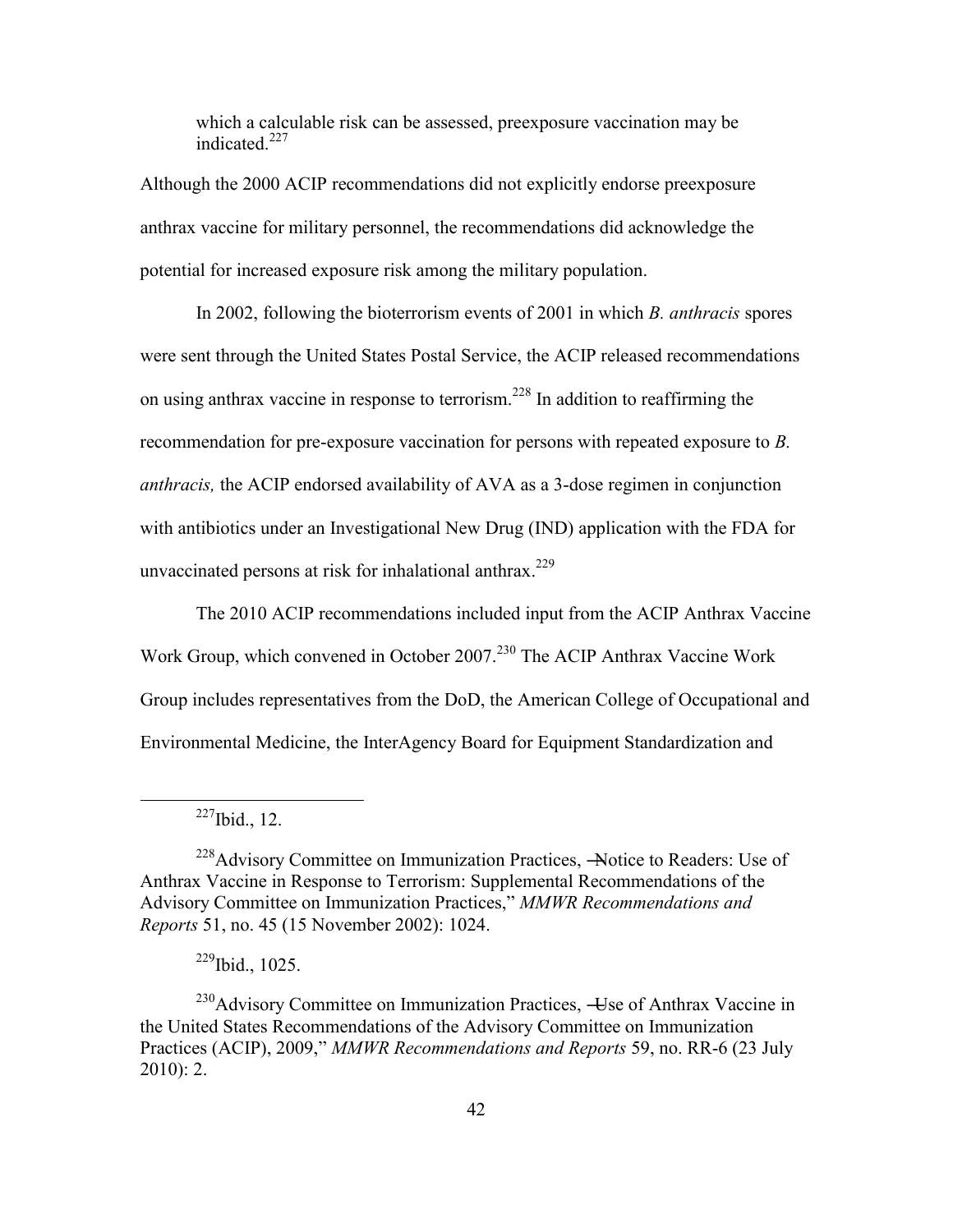Interoperability, the Office of the Biomedical Advanced Research and Development Authority, the National Institutes of Health (NIH), the American Veterinary Medical Association, the American Academy of Pediatrics, the American College of Obstetrics and Gynecology, the National Association of County and City Health Officials, and the Food and Drug Administration (FDA).<sup>231</sup> The 2010 ACIP recommendations directly address the potential benefits of pre-exposure AVA vaccination:

By priming the immune system before exposure to *B. anthracis* spores, pre-event and preexposure vaccination might provide more protection than antimicrobial agents alone to persons at risk for occupational exposure to *B. anthracis,*  including protection for persons exposed to large innocula, protection if the public health infrastructure cannot ensure immediate availability or timely delivery of post event antimicrobial agents, and potential benefits if bioengineered strains were released, limiting antimicrobial PEP effectiveness.<sup>232</sup>

In the 2010 recommendations, the ACIP continues to recommend a calculated risk assessment for use of pre-exposure vaccine.<sup>233</sup>

The Cochrane Collaboration is an international organization that produces systematic reviews of the medical literature on specific topics.<sup>234</sup> Cochrane reviews assemble primary literature, and provide evidence-based answers to challenging questions.<sup>235</sup> In a 2008 review of available randomized controlled trials of anthrax vaccines, the authors found that a large cluster randomized controlled trial of an anthrax

 $^{231}$ Ibid.

 $\overline{a}$ 

 $^{235}$ Ibid.

 $^{232}$ Ibid., 18.

 $^{233}$ Ibid., 19.

<sup>&</sup>lt;sup>234</sup>The Cochrane Collaboration, —Cochrane Reviews," http://www.cochrane.org/ cochrane-reviews (accessed 11 November 2010).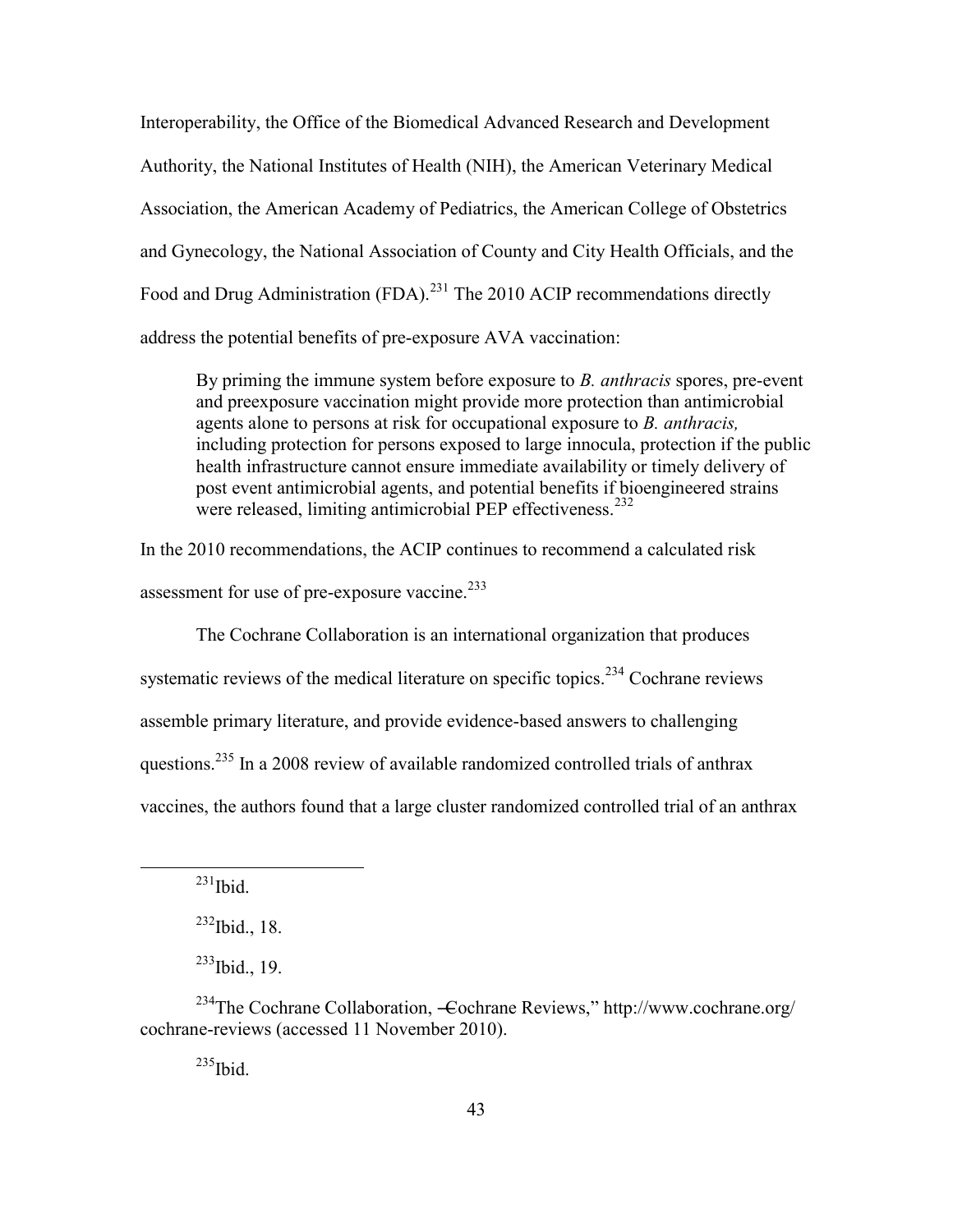vaccine used in the former Soviet Union was effective at preventing cutnaeous anthrax. Further, "More recent types of vaccines tested in the smaller trials, also based on inactivated components of the anthrax bacterium, appear to have few adverse events and to stimulate a good immune response."<sup>236</sup>

In 2000, the United States Congress directed the DoD to support an independent review of the AVA by the IOM.<sup>237</sup> The Committee to Assess the Safety and Efficacy of the Anthrax Vaccine reviewed data; heard testimony from federal agencies, the AVA manufacturer, research scientists, and from persons with concerns about the safety or efficacy of the vaccine.<sup>238</sup> The 2002 IOM report concluded that the AVA was both safe and effective. As indicated by evidence from studies in both humans and animals, the committee concluded that AVA, as licensed, is an effective vaccine to protect humans against anthrax, including inhalational anthrax.

Moreover, because the vaccine exerts its protection via an antigen crucial to the action of the bacterium's toxins, AVA should be effective against anthrax toxicity from all known strains of *B. anthracis,* as well as from any potential bioengineered strains. After examining data from numerous case reports and especially epidemiologic studies, the committee also concluded that AVA is reasonably safe. Within hours or days following vaccination, it is fairly common for recipients to experience some local events (e.g., redness, itching, swelling, or tenderness at the injection site); while a smaller number of vaccine recipients experience some systemic events (e.g., fever and malaise). But these immediate

 $236$ S. Donegan, R. Bellamy, and C. L. Gamble,  $\rightarrow$  accines for Preventing Anthrax," Cochrane Database of Systematic Reviews 2009, Issue 2. Art. No: CD006403. DOI: 10.1002/14651858.CD006403.pub2, http://www2.cochrane.org/ reviews/en/ ab006403.html (accessed 20 March 2011).

<sup>&</sup>lt;sup>237</sup>Committee to Assess the Safety and Efficacy of the Anthrax Vaccine and Medical Follow-Up Agency, 34.

 $238$ Ibid., 2.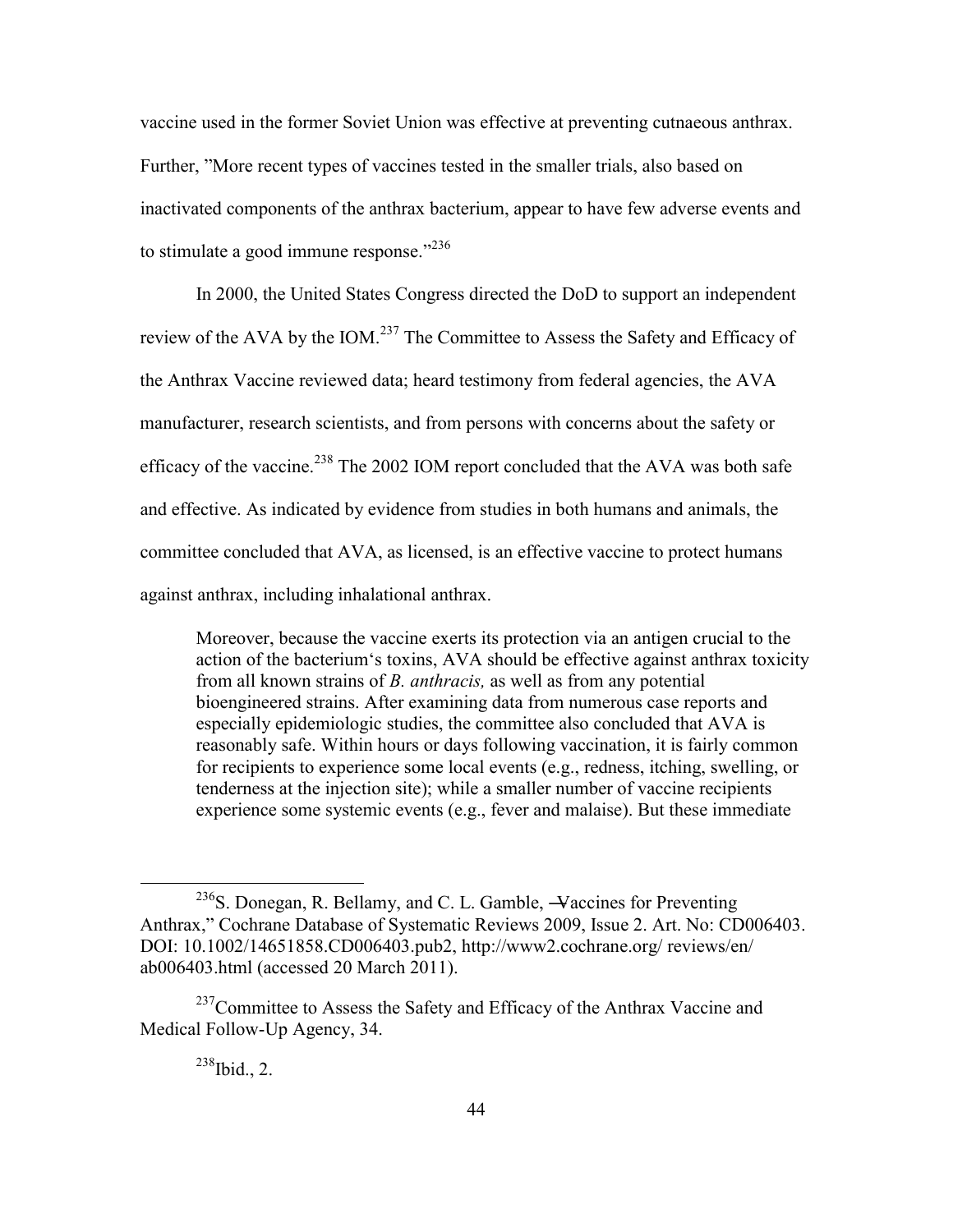reactions, and the rates at which they occur, are comparable to those observed with other vaccines regularly administered to adults.<sup>239</sup>

The IOM further reviewed AVA's manufacturing process, and found it to be consistent with the current FDA requirements.<sup>240</sup> In 2002, The IOM called for further ongoing monitoring of the AVA, and studies to quantify protective antibody levels. $^{241}$ 

The Working Group on Civilian Bio-defense reviewed the all available anthrax literature in the late 1990s, and again in  $2002<sup>242</sup>$  The Working Group on Civilian Biodefense included 23 experts from major academic medical centers, researchers, government, military, public health, and emergency management institutions and agencies.<sup>243</sup> The Working Group on Civilian Bio-defense concurred with the IOM report on the safety and efficacy of AVA.<sup>244</sup> In 1998, the US Department of Health and Human Services (DHHS) formed the Anthrax Vaccine Expert Committee (AVEC) to review VAERS reports involving anthrax vaccine.<sup>245</sup> The committee includes civilian physicians of various disciplines to include immunology, microbiology, neurology, rheumatology,

 $^{239}$ Ibid.

 $\overline{a}$ 

 $240$ Ibid.

 $^{241}$ Ibid.

 $242$ Military Vaccine (MILVAX) Agency,  $\rightarrow$ Anthrax Vaccine Immunization Program Questions and Answers," 13.

 $^{243}$ Ibid.

 $244$ Ibid.

 $245$ Ibid., 14.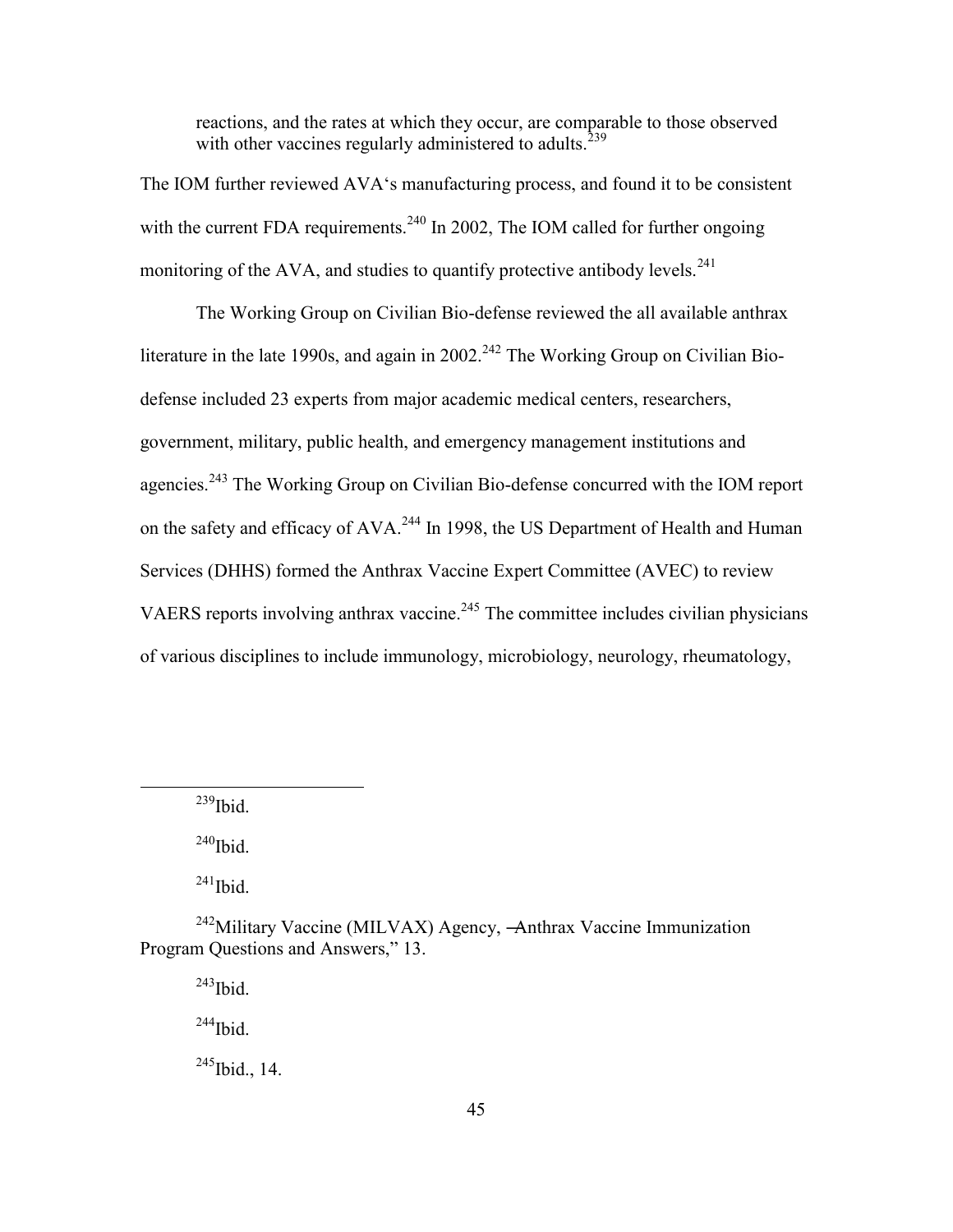and internal medicine.<sup>246</sup> The AVEC has found no unexpected patterns in reported adverse events that are temporally related to the anthrax vaccine.<sup>247</sup>

## Arguments and Evidence Cited by Opponents of the AVIP Policy

Opponents of the AVIP policy frequently cite several concerns regarding both the AVA and the AVIP. Concerns include safety and efficacy, manufacturing irregularities, indications for vaccine use, development of anthrax strains that are resistant to vaccination, and adverse events experienced by vaccinated patients. Vocal AVIP opponents include Dr. Meryl Nass, an Internal Medicine physician in Maine.<sup>248</sup>

Dr. Nass maintains a blog, anthraxvaccine.blogspot.com and a website www.anthraxvaccine.org. Both sites include extensive commentary regarding the anthrax vaccine. In a 2007 posting, Dr. Nass argues that military physicians are reluctant to report adverse events associated with the anthrax vaccine secondary to adverse career consequences, that VAERS reports demonstrate an increased rate of Gulf War Illness symptoms in anthrax vaccine recipients, that the Vaccine Healthcare Center (VHC) Network established in 2001 for monitoring of vaccine adverse events and research has failed to provide case-specific information to other physicians and the public, and that the design of several anthrax vaccine surveillance studies has been flawed.<sup>249</sup> In a 2002

 $^{246}$ Ibid.

 $\overline{a}$ 

 $^{247}$ Ibid.

<sup>&</sup>lt;sup>248</sup>Meryl Nass, —The Anthrax Vaccine Program: An Analysis of the CDC's Recommendations for Vaccine Use," *American Journal of Public Health* 92, no. 5 (May 2002): 719.

<sup>&</sup>lt;sup>249</sup>Meryl Nass, -Surveillance Program for Short-Term Health Effects of AVA," http://www.anthraxvaccine.org/NassDOD.htm (accessed 12 November 2010).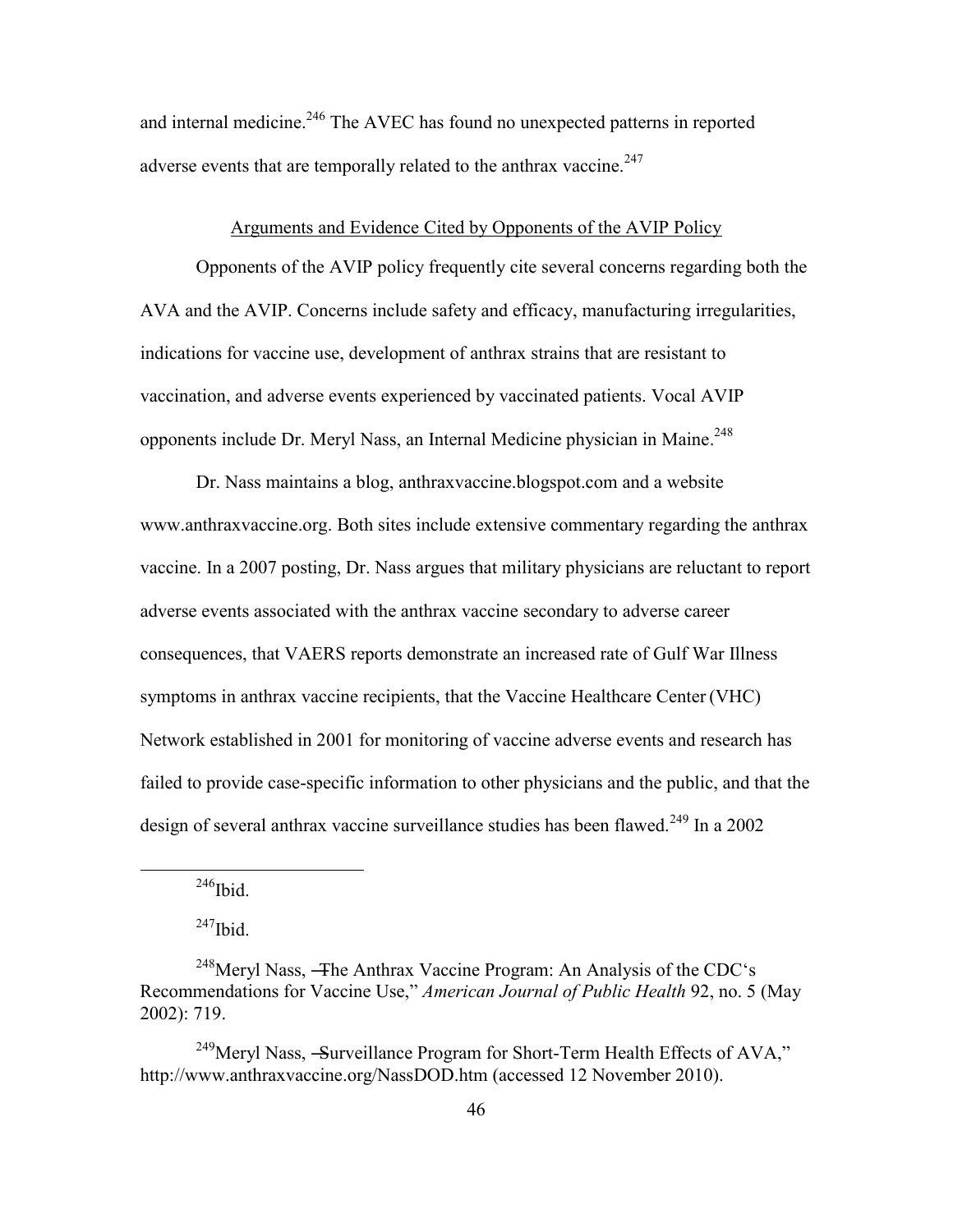American Journal of Public Health article, she contends that the anthrax vaccine was never proven to be safe and effective, is one cause of Gulf War illness, and that vaccine production has been substandard.<sup>250</sup>

In 1998, Air Force Lieutenant Colonel Thomas Rempfer and a colleague actively pursued concerns that he and other unit members had about the  $AVA$ 's efficacy.<sup>251</sup> Following review, Lt Col Rempfer refused to be vaccinated, and was disciplined.<sup>252</sup> Lt Col Rempfer has since testified before Congress regarding the AVIP, and brought suit against the FDA, the DHHS, and the DoD challenging the FDA's Final Order.<sup>253</sup> In his 2009 thesis entitled ―Anthrax Vaccine as a Component of the Strategic National Stockpile: A Dilemma for Homeland Security," Lt Col Rempfer argues that the anthrax vaccine was —invented, patented, licensed, procured, altered, and mandated for decades almost exclusively by the military for a captive audience—soldiers.<sup> $254$ </sup> Lt Col Rempfer

<sup>250</sup>Meryl Nass, ―The Anthrax Vaccine Program: An Analysis of the CDC's Recommendations for Vaccine Use," 718.

<sup>251</sup>William H. McMichael, -Review Ordered for Anthrax Vaccine Refusers," *Army Times*, 26 April 2008, http://www.armytimes.com/news/2008/04/ SATURDAYmilitary\_anthraxvaccines\_042608w/ (accessed 12 November 2010).

 $252$ Ibid.

 $\overline{a}$ 

<sup>253</sup>United States District Court for the District of Columbia, Civil Action No. 06-2131, *Thomas Rempfer, et al., v. Andrew C. Von Eschenbach, Commissioner Food and Drug Administration, et al*., http://www.anthrax.mil/documents/library/AnthraxAppeal Dismissal.pdf (accessed 12 November 2010).

<sup>254</sup>Thomas L. Rempfer, -Anthrax Vaccine as a Component of the Strategic National Stockpile: A Dilemma for Homeland Security" (Master's thesis, Naval Postgraduate School, Monterey, California, 2009), xix, https://www.hsdl.org/ homesec/docs/theses/09Dec\_Rempfer.pdf (accessed 12 November 2010).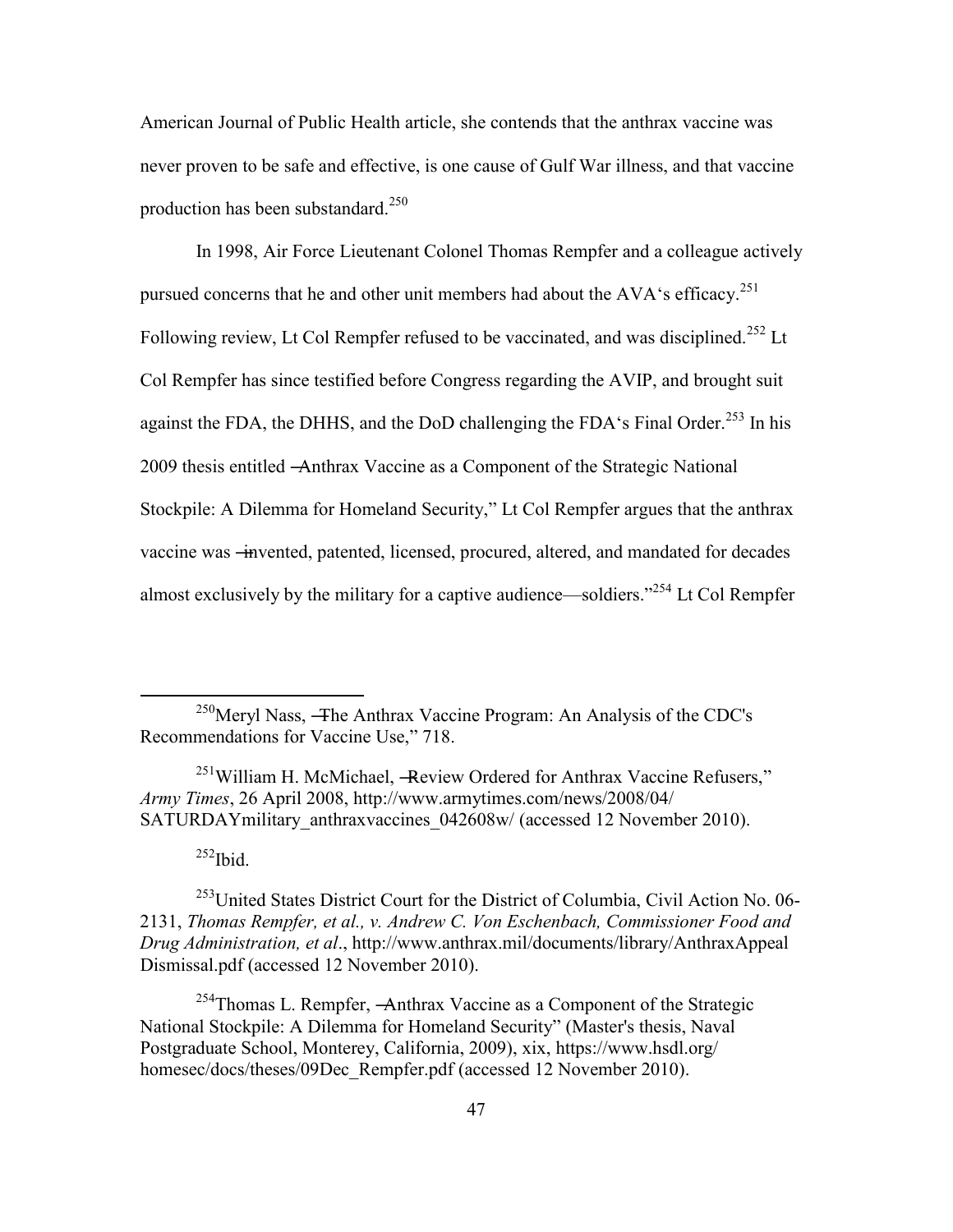cites concerns with the AVIP to include AVA efficacy, manufacturing deviations, and association with Gulf War illness.<sup>255</sup>

In a 2009 article in the journal *Homeland Security Affairs,* Lt Col Rempfer argues that inconsistencies in DoD policies, safety and efficacy concerns, potency and quality control failures, poor threat assessments, and legal issues severely limit the AVIP.<sup>256</sup> Rempfer specifically questions the relationship of the 2001 bioterrorist attacks in the United States to the AVIP.

The fact that the 2001 anthrax letter attacks were undertaken by the scientist in charge of vaccine potency testing for a program on the verge of failure, and that the attacks served to reinvigorate a troubled program in response to a ―manufactured‖ crisis, creates fundamental doubts about expanding use of the vaccine.<sup>257</sup>

Rempfer argues for alternate anthrax threat countermeasures to include research, storage and security of pathogens, and new vaccine development.

## Conclusion

This chapter provided the clinical, scientific, and historical framework necessary to understand the evolution of the AVIP program. An overview of vaccine efficacy and safety data, the history of DoD policy, current DoD AVIP policy, and divergent opinions surrounding the AVIP are essential for evaluation of the current AVIP. This literature review presented this information, organized into 12 sections. The following chapter will outline the methodology used to answer the research question.

 $^{255}$ Ibid., xx.

 $\overline{a}$ 

 $257$ Ibid., 6.

<sup>&</sup>lt;sup>256</sup>Thomas L. Rempfer, —The Anthrax Vaccine: A Dilemma for Homeland Security," *Homeland Security Affairs* 5, no. 2 (May 2009): 1.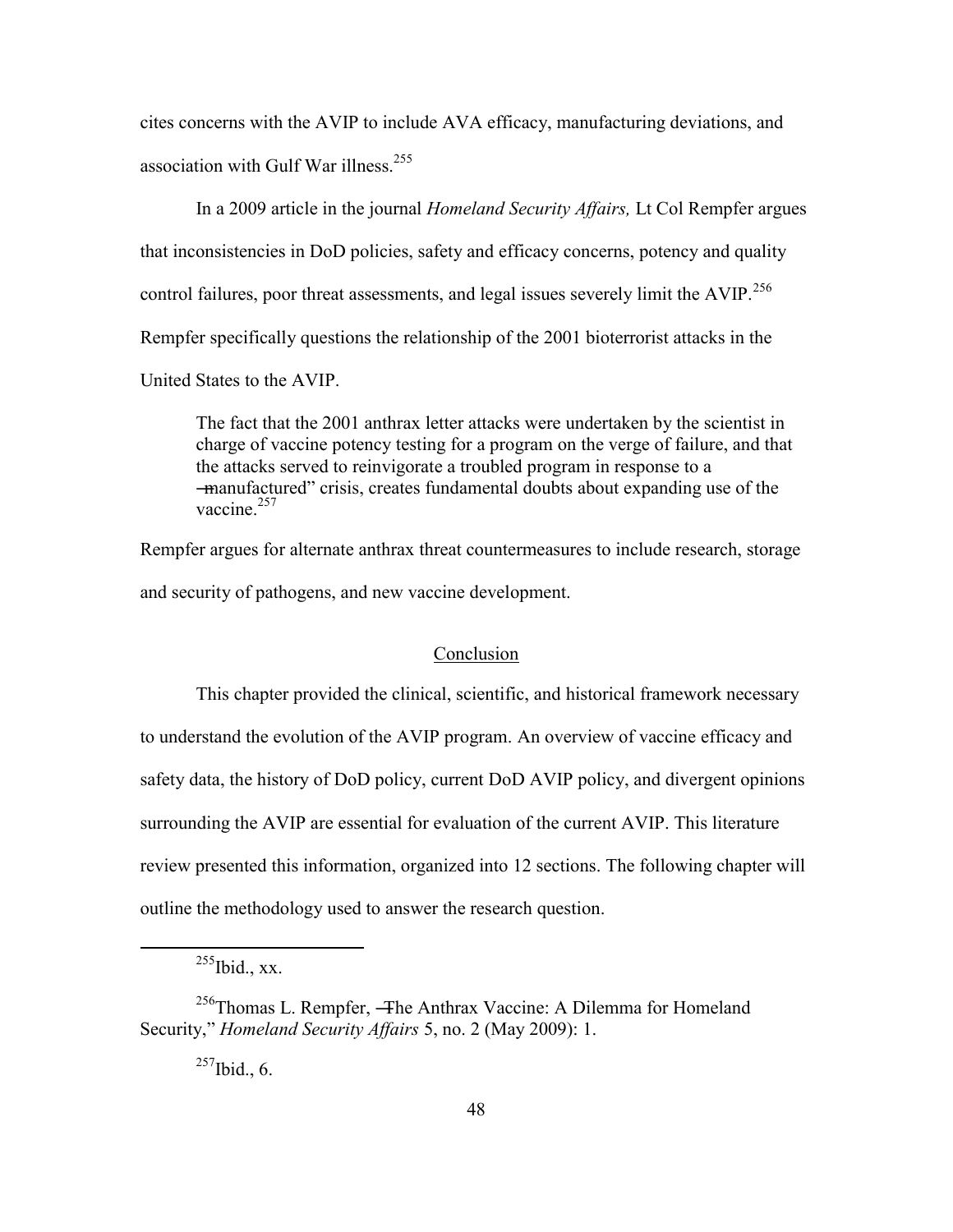### CHAPTER 3

### METHODOLOGY

The DoD must provide U.S. forces with reasonable levels of protection against battle and nonbattle threats to health and well-being. — Military Vaccine (MILVAX) Agency, Hnformation About the Anthrax Vaccine and the AVIP"

### Introduction

This chapter will outline the research methodology utilized to answer the thesis research question. As previously introduced, the research question is: Based on available evidence-based literature, what are the current known risks and benefits of the AVIP? For the purposes of this study, risk is defined as the probability of harm (physical, psychological, social, or economic) occurring in association with an intervention. Probability and magnitude of possible harm may vary from minimal to significant.<sup>258</sup> Benefit is defined as a desired outcome; an advantageous outcome.<sup>259</sup>

This study is qualitative and descriptive in nature. Strengths and limitations of this research method are outlined in the current chapter. Specific to the research question, this chapter defines key AVIP assessment criteria to include financial costs, opportunity costs, risk(s) for individuals, risk(s) for force health protection, financial benefit(s) for individuals, financial benefit(s) for force health protection, health benefit(s) for individuals, and health benefit(s) for force health protection. These assessment criteria

<sup>&</sup>lt;sup>258</sup>Robin L. Penslar, -Office for Human Research Protections (OHRP) IRB Guidebook," U.S. Department of Health and Human Services, http://www.hhs.gov/ ohrp/irb/irb\_guidebook.htm (accessed 30 September 2010).

 $259$ Ibid.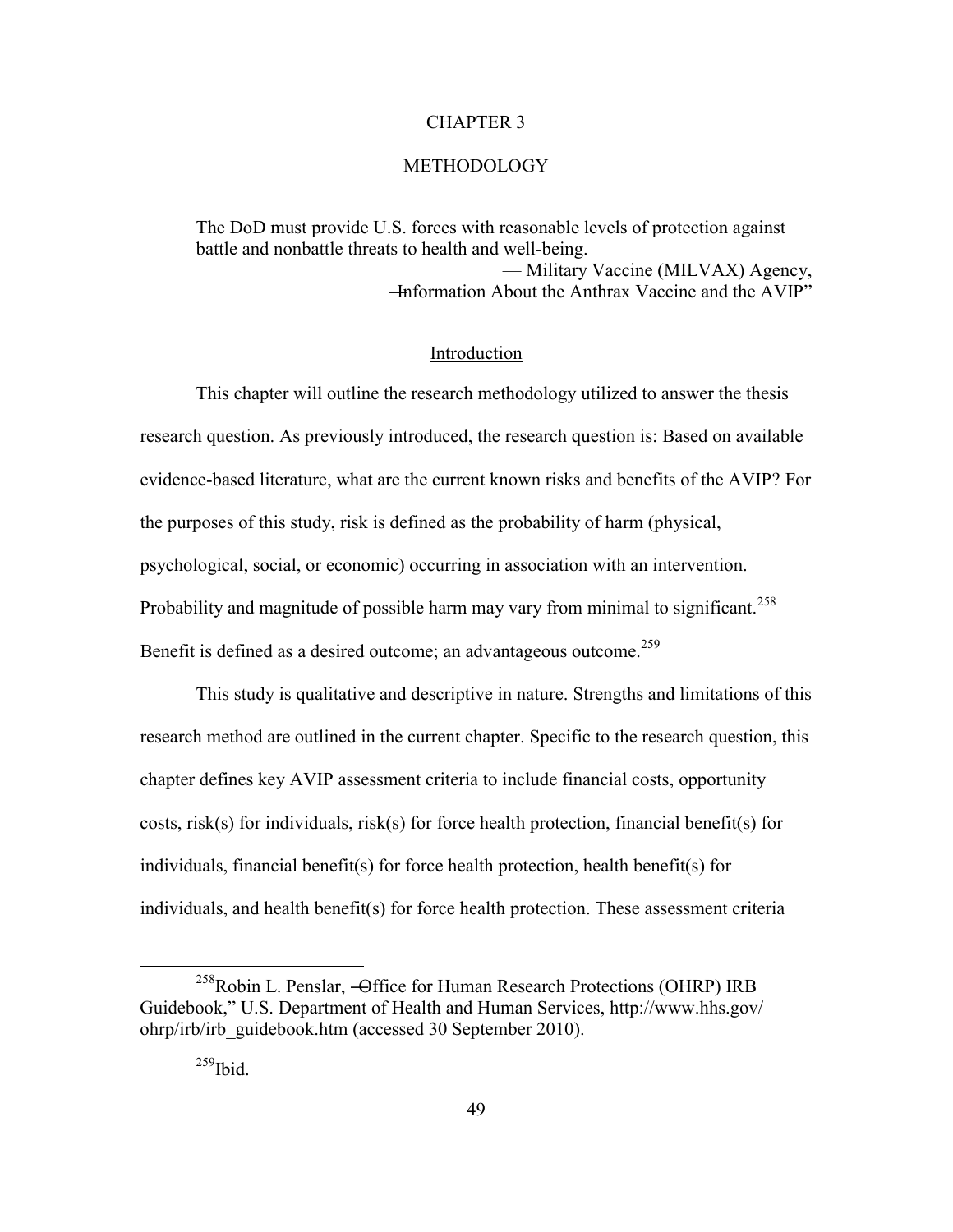form the basis of the model used for analysis of the AVIP in chapter 4. The current chapter further describes and characterizes data sources.

## Qualitative Research Method

Qualitative research focuses on understanding behaviors, attitudes, and the social and cultural context of a research topic.<sup>260</sup> Qualitative research includes statistical analysis, intuitive, and inductive analysis.<sup>261</sup> Strengths of this research method include a systematic approach, inherent collection of supporting evidence, and findings that may be applicable beyond the immediate study.<sup>262</sup> Limitations of qualitative research include the potential for variable interpretations of results.<sup>263</sup> In contrast, quantitative research is focused on statistical analysis and deductive reasoning.<sup>264</sup> Quantitative research frequently includes linear measurements and analysis of relationships among variables. The qualitative method is elected in the current study, in order to promote understanding of the context surrounding the divergent opinions regarding the AVIP.

## Risks and Benefits Associated with Biodefense Vaccines

Risk assessment involves both the probability of an event and the severity of the event. ―For biodefense vaccines, there is considerable uncertainty about how to determine the probability of adverse events, as well as the probability of benefit, absent defined or

<sup>&</sup>lt;sup>260</sup>Patricia Huston and Margo Rowan, -Qualitative Studies Their Role in Medical Research," *Canadian Family Physician* 44 (November 1998): 2454.

 $^{261}$ Ibid., 2453.  $262$  Ibid., 2455.  $263$  Ibid., 2456.

 $264$ Ibid.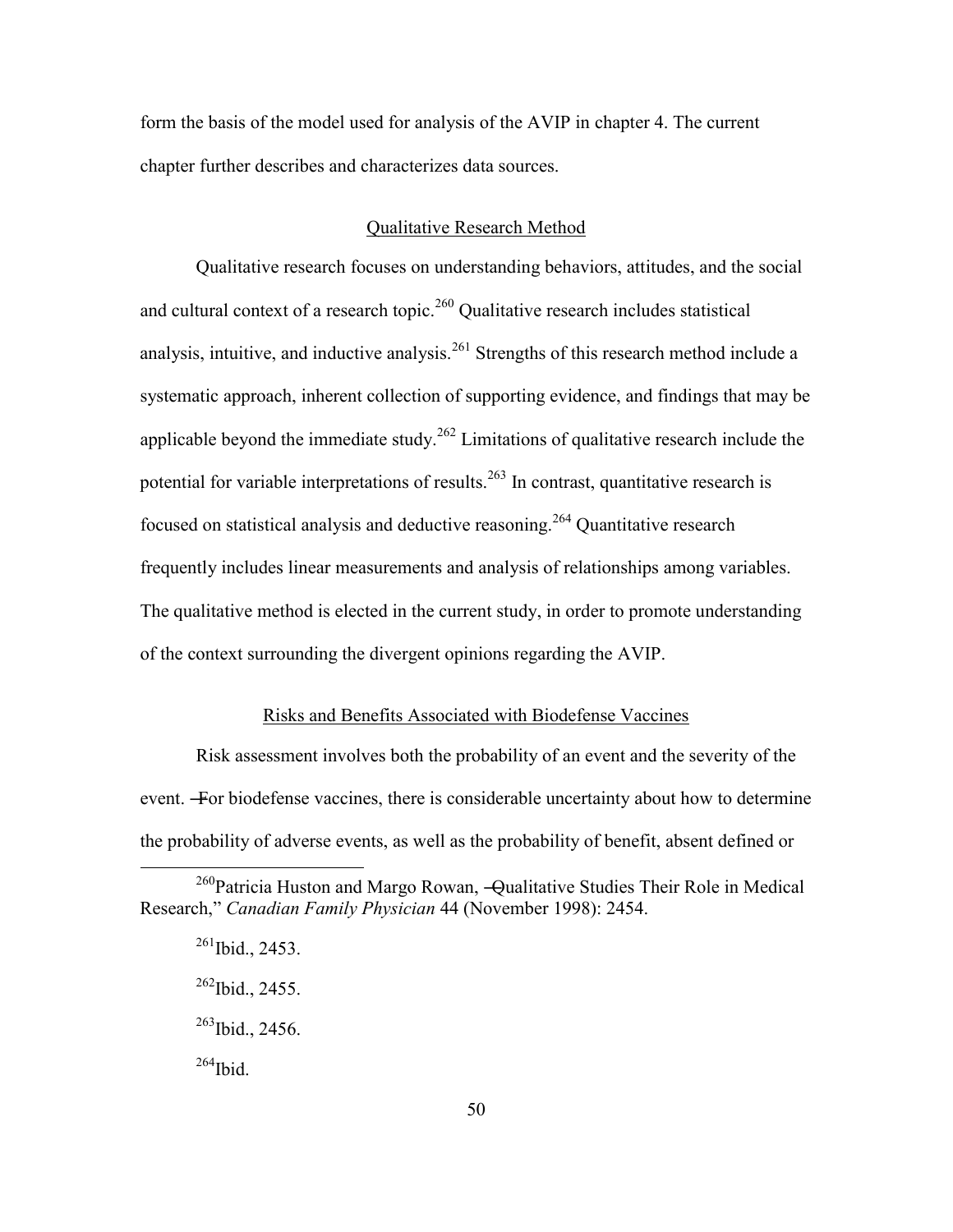known risks of exposure."<sup>265</sup> Uncertainty regarding the probability of anthrax use as a bioweapon is a known limitation of the current study.

### Financial Costs

Financial costs associated with the AVIP include the direct costs of vaccine, vaccine delivery, and vaccine administration supplies. Indirect financial costs include costs associated with cold-chain management, refrigeration and monitoring, appropriately-trained personnel to administer the vaccine, and costs associated with patient education. As the DoD utilizes similar transport media, storage facilities, vaccine administration supplies, and personnel to educate patients and deliver alternative vaccines, these costs are not considered in the current analysis. The direct cost of the anthrax vaccine is estimated based on the most recent (2008) vaccine pricing data available from the Military Vaccine (MILVAX) Agency. There are currently five vaccines in the primary anthrax vaccine series, therefore the cost per individual patient is calculated based on receipt of five doses. Financial costs for population force health protection are conservatively estimated based on the number of personnel currently deployed to the Korean Peninsula and Central Command.

#### Opportunity Costs

Opportunity cost describes the value of an option not selected. When a decision is made in the setting of finite resources or limited options, the chosen course of action yields opportunity but also results in the loss of alternate opportunities. For the purpose

 $^{265}$ Gregory Poland, Robert M. Jacobson, Jon Tilburt, and Kristin Nichol,  $\pm$ he Social, Political, Ethical, and Economic Aspects of Biodefense Vaccines." *Vaccine* 27 (2009): D24.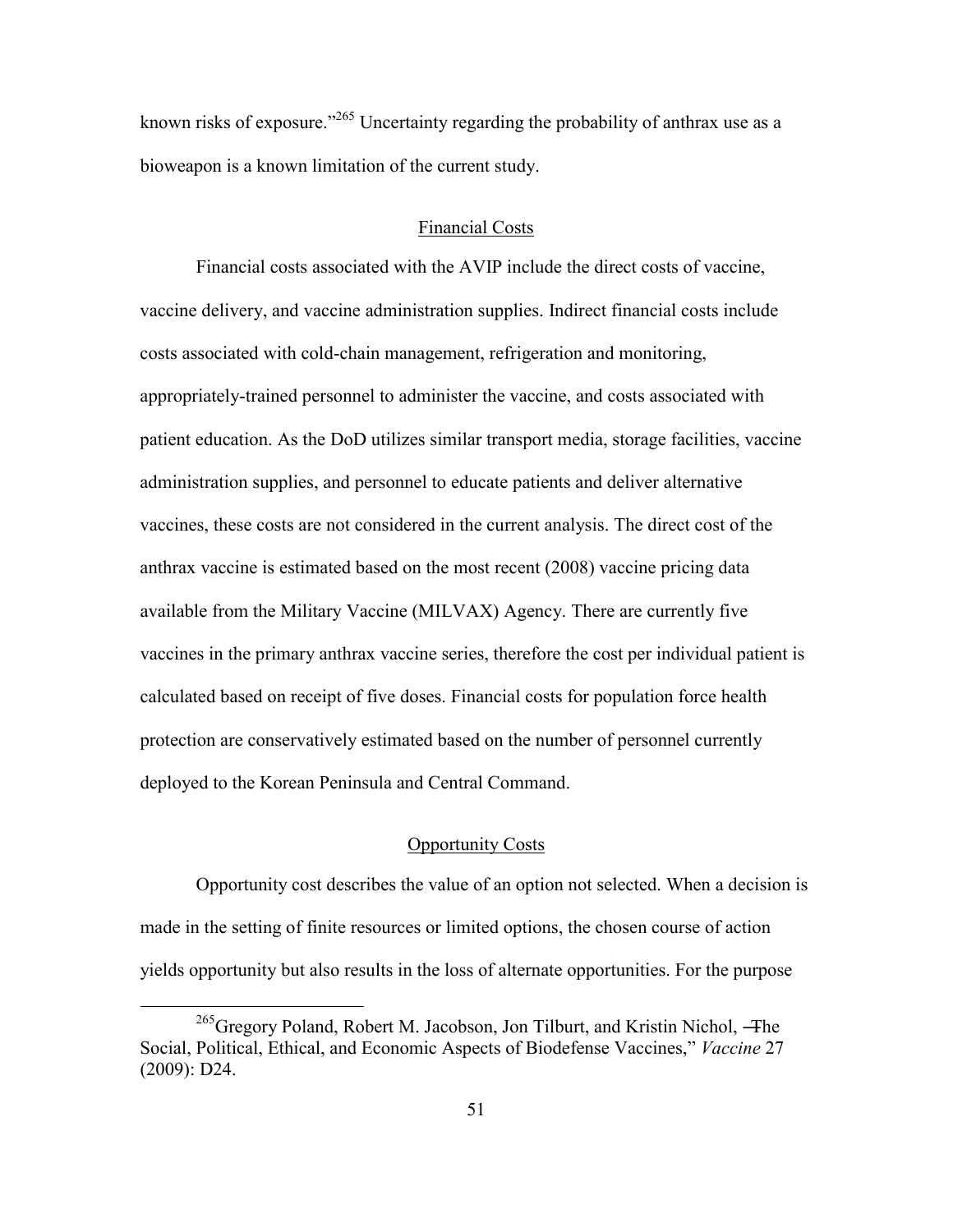of this study, opportunity cost is described in financial terms, and mirrors the financial cost associated with the anthrax vaccine series.

## Risk(s) For Individuals

Risks for individual patients associated with the AVIP include physical discomfort associated with vaccination, psychological stress associated with vaccination, and the potential of adverse vaccine reactions. These risks are described and stratified based on recent primary research data.

## Risk(s) For Force Health Protection

Risks for force health protection associated with the AVIP include reductions in personnel efficacy secondary to physical or psychological discomfort associated with vaccination, and adverse vaccine reactions. Population data for adverse reaction incidence rates are used to quantify this risk. Historical fears surrounding the AVIP are an additional risk to the confidence of military personnel in the AVIP. Data that support or refute these concerns are relevant to personnel and public confidence in and compliance with current and future force health protection strategies.

#### Financial and Health Benefit(s) For Individuals

Financial and health benefits for individuals associated with the AVIP include a marked risk reduction of anthrax disease. This risk reduction is quantified based on historical population data. Morbidity and mortality reduction in the event of anthrax exposure is a direct health benefit associated with vaccination. In this analysis, risk reduction is also expressed in financial terms with an estimate of the cost to care for a patient with anthrax disease. Pending the time of vaccination and individual immune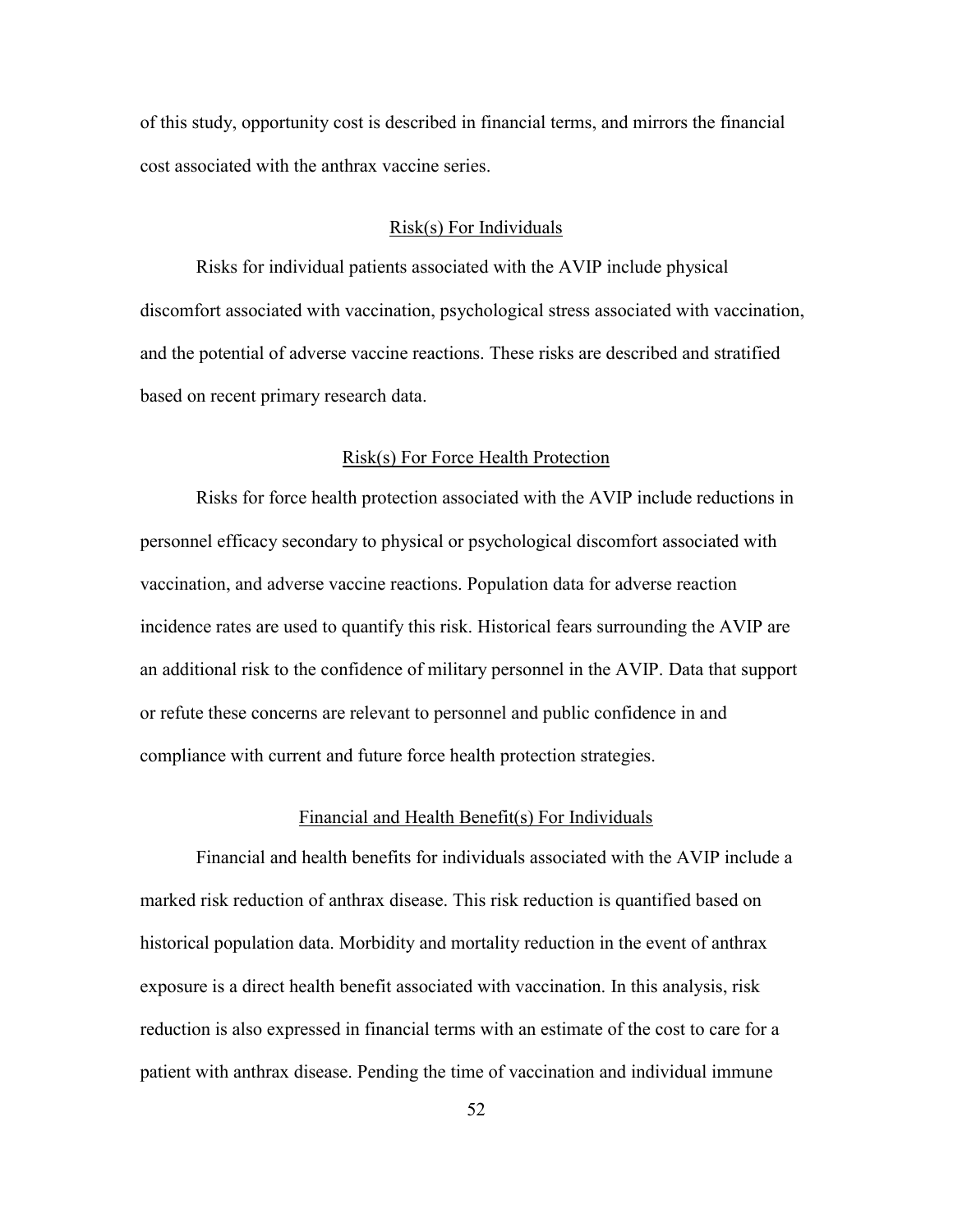response, disease risk reduction may be conferred beyond military service in some patients. Patients who have received several doses of the anthrax vaccine may be compensated for donation of anthrax immune globulin-containing plasma.

#### Financial and Health Benefit(s) For Force Health Protection

Similar to individual financial and health benefits, in the event of disease exposure, a reduction in the number of infected service members has direct financial and health benefits for the force. In the current study, this risk reduction is extrapolated from individual patient risk reduction data.

## Application of Model

This thesis enumerates current risks and benefits associated with the AVIP for individual service members and force health protection. The current, known, risks and benefits associated with the AVIP are analyzed. Over time as the body of scientific knowledge changes, and anticipated exposure risks change, interpretation of the balance between risks and benefits will not remain consistent. Assessment of current data will assist in evaluation of the AVIP as a force health protection measure and will help physicians and patients communicate regarding vaccination.

#### Summary

This chapter introduced the methodology used to assess current risks and benefits associated with the AVIP. Specific analysis criteria are described. The strengths and limitations of the methodology are acknowledged. The following chapter presents the data analysis.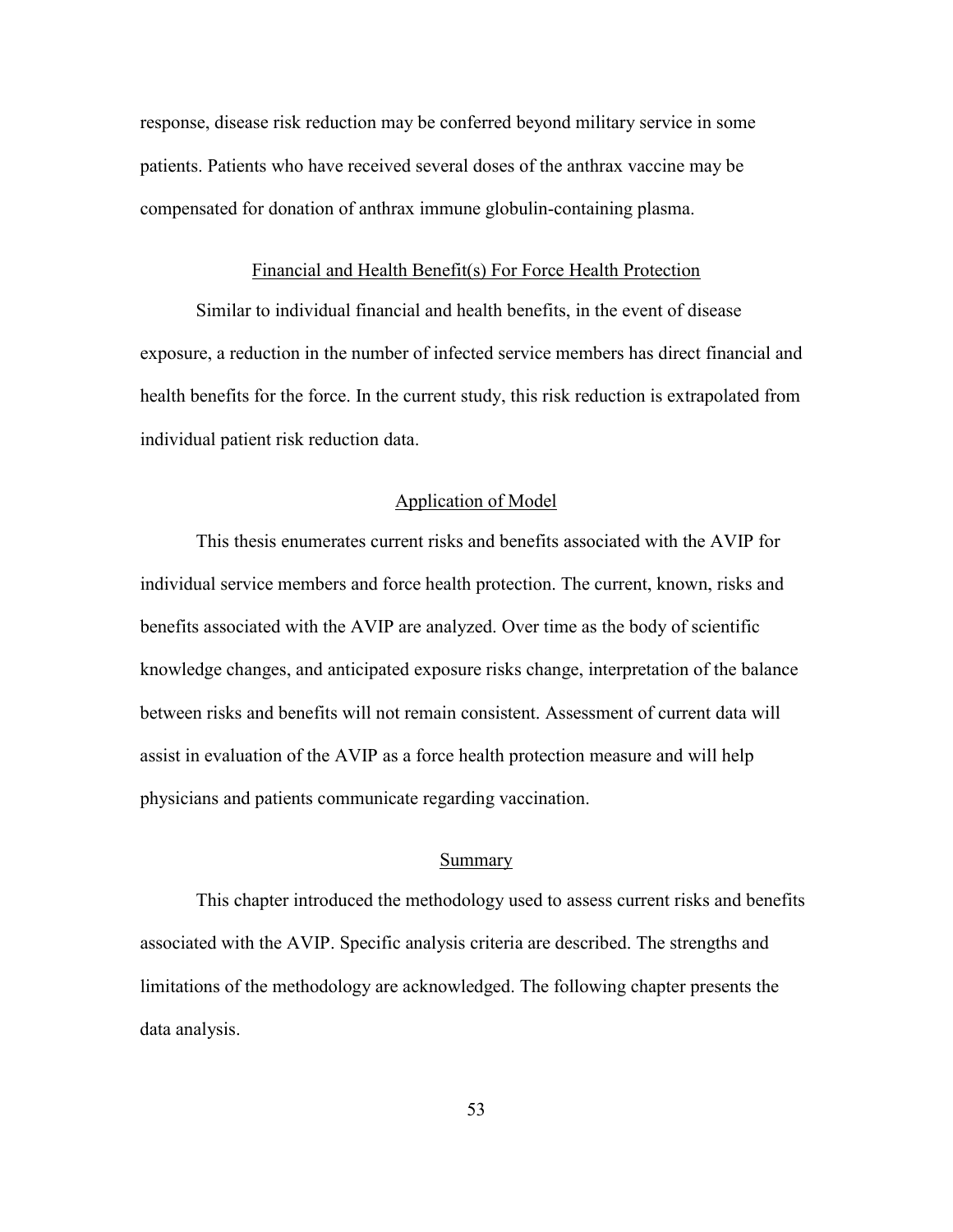# CHAPTER 4

## ANALYSIS

In combination with increasing global political instability and radical fundamentalism, valid concerns over the ability to protect the civilian population against agents of bioterrorism remain widespread. - Gregory Poland, Robert Jacobson, Jon Tilburt and Kristin Nichol, Mayo Vaccine Research Group, Mayo Clinic and Foundation.

> — Gregory Poland et al., ―The Social, Political, Ethical, and Economic Aspects of Biodefense Vaccines"

#### Introduction

As previously introduced, the primary research question is: Based on available evidence-based literature, what are the current known risks and benefits of the AVIP? This chapter analyzes the current, known risks and benefits associated with the AVIP. Assessed criteria include financial costs, opportunity costs, risk(s) for individuals, risk(s) for force health protection, financial benefit(s) for individuals, financial benefit(s) for force health protection, health benefit(s) for individuals, and health benefit(s) for force health protection.

#### Financial Costs

In August 2008, the cost to the DoD per dose of anthrax vaccine was \$23.33 U.S. dollars.<sup>266</sup> For a six-dose primary series, the cost in 2008 dollars was \$139.98 dollars. Using a Consumer Price Index (CPI) inflation calculator available from the U.S. Department of Labor Bureau of Labor Statistics, table 1 illustrates the buying power of

 $266$ Military Vaccine (MILVAX) Agency,  $-\text{DoD}$  Vaccine, Skin Test, and Antibody Price List," http://www.vaccines.mil/documents/891PriceList.xls (accessed 29 December 2010).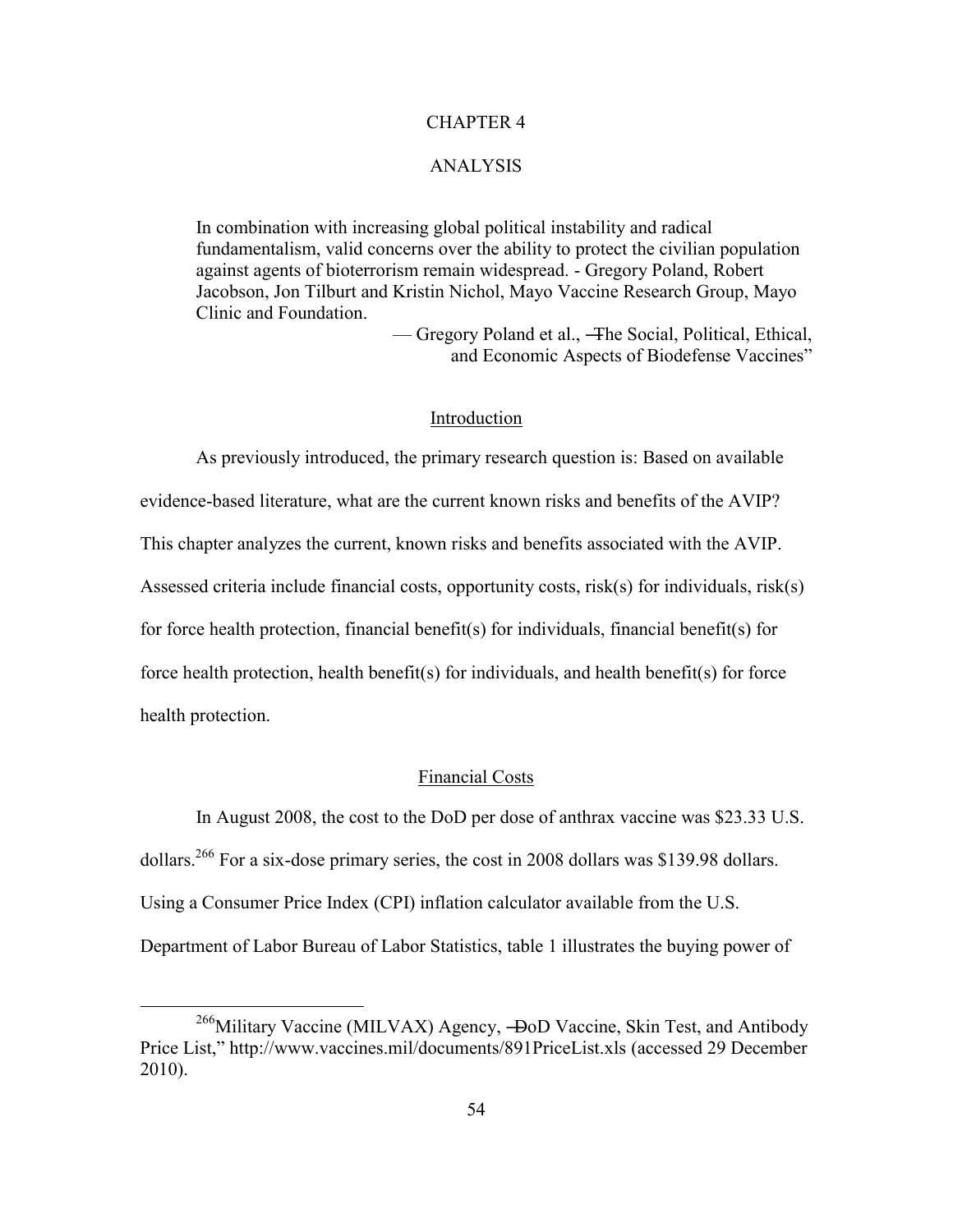\$23.33 in 2008 dollars for each calendar year of the AVIP below.<sup>267</sup> The CPI inflation calculator uses the average CPI for a given calendar year. Data generated by the calculator simplify the interpretation of changes in prices, and allow comparison of price index levels over time.

| Year | Buying Power associated per<br>anthrax vaccine dose in USD | Buying power associated with primary<br>anthrax series in USD                                                 |
|------|------------------------------------------------------------|---------------------------------------------------------------------------------------------------------------|
| 1998 | 17.66                                                      | 105.98                                                                                                        |
| 1999 | 18.05                                                      | 108.32                                                                                                        |
| 2000 | 18.66                                                      | 111.96                                                                                                        |
| 2001 | 19.19                                                      | 115.14                                                                                                        |
| 2002 | 19.49                                                      | 116.96                                                                                                        |
| 2003 | 19.94                                                      | 119.63                                                                                                        |
| 2004 | 20.47                                                      | 122.81                                                                                                        |
| 2005 | 21.16                                                      | 126.97                                                                                                        |
| 2006 | 21.85                                                      | 131.07                                                                                                        |
| 2007 | 22.47                                                      | 134.80                                                                                                        |
| 2008 | 23.33                                                      | 139.98                                                                                                        |
| 2009 | 23.25                                                      | Series changed to 5 doses December<br>2008; cost of primary series<br>approximated: $23.25 \times 5 = 116.25$ |
| 2010 | 23.71                                                      | Series changed to 5 doses December<br>2008; cost of primary series<br>approximated: 23.71 x $5 = 118.55$      |

Table 1. Changes in Buying Power Associated with Anthrax Vaccine in U.S. Dollars

*Source*: Created by author using data from United States Department of Labor Bureau of Labor Statistics, -CPI Inflation Calculator," http://data.bls.gov/cgi-bin/cpicalc.pl (accessed 29 December 2010).

<sup>&</sup>lt;sup>267</sup>United States Department of Labor Bureau of Labor Statistics, -CPI Inflation Calculator," http://data.bls.gov/cgi-bin/cpicalc.pl (accessed 29 December 2010).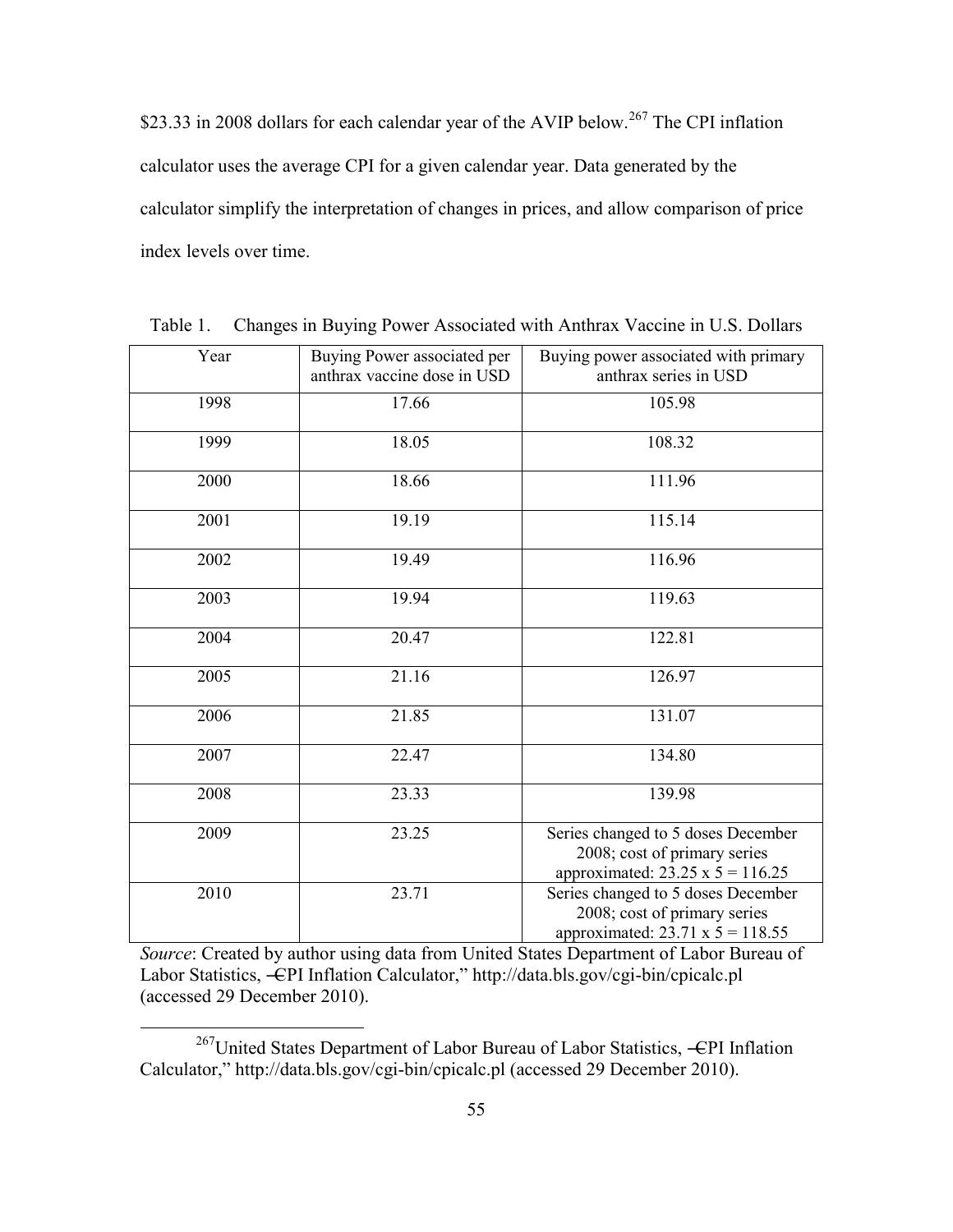A July 2010 Congressional Research Service report found that 207,600 contractor personnel and 175,000 military personnel support operations in Iraq and Afghanistan.<sup>268</sup> In March 2010, of the 112,000 contractors in Afghanistan, 16,000 were U.S. citizens.<sup>269</sup> In March 2010, of the 95,500 contractors in Iraq, 24,719 were U.S. citizens.<sup>270</sup> According to the U.S. Department of State, the Presidents of the Republic of Korea and the United States agreed to cap the number of U.S. personnel in South Korea at  $28,500$  in  $2008$ <sup>271</sup> Adding the number of military personnel in Iraq, Afghanistan, and South Korea in addition to the U.S. citizens serving as contractors in Iraq and Afghanistan yields a total figure of 244,219. This personnel estimate of approximately 250,000 persons eligible for the anthrax vaccine does not include contract and civilian personnel serving in the Korean Peninsula, laboratory personnel who require the anthrax vaccine for protection against occupational exposure, personnel who require the vaccine secondary to unique mission sets, adult family members accompanying military personnel in Central Command or Korea, or other personnel eligible for voluntary vaccination.

With a conservative estimate of 250,000 people eligible for the anthrax vaccine secondary to area of geographic assignment, the estimated annual cost associated with the vaccine ranges tremendously. If 250,000 persons received an annual booster, the cost

 $269$  Ibid., 12.

 $\overline{a}$ 

 $270$ Ibid., 9.

<sup>268</sup>Moshe Schwartz, R40764, *Department of Defense Contractors in Iraq and Afghanistan: Background and Analysis* (Washington, DC: Congressional Research Service, 2 July 2010): Summary.

 $^{271}$ Bureau of East Asian and Pacific Affairs,  $\rightarrow$ Background Note: South Korea," U.S. Department of State, http://www.state.gov/r/pa/ei/bgn/2800.htm (accessed 30 December 2010).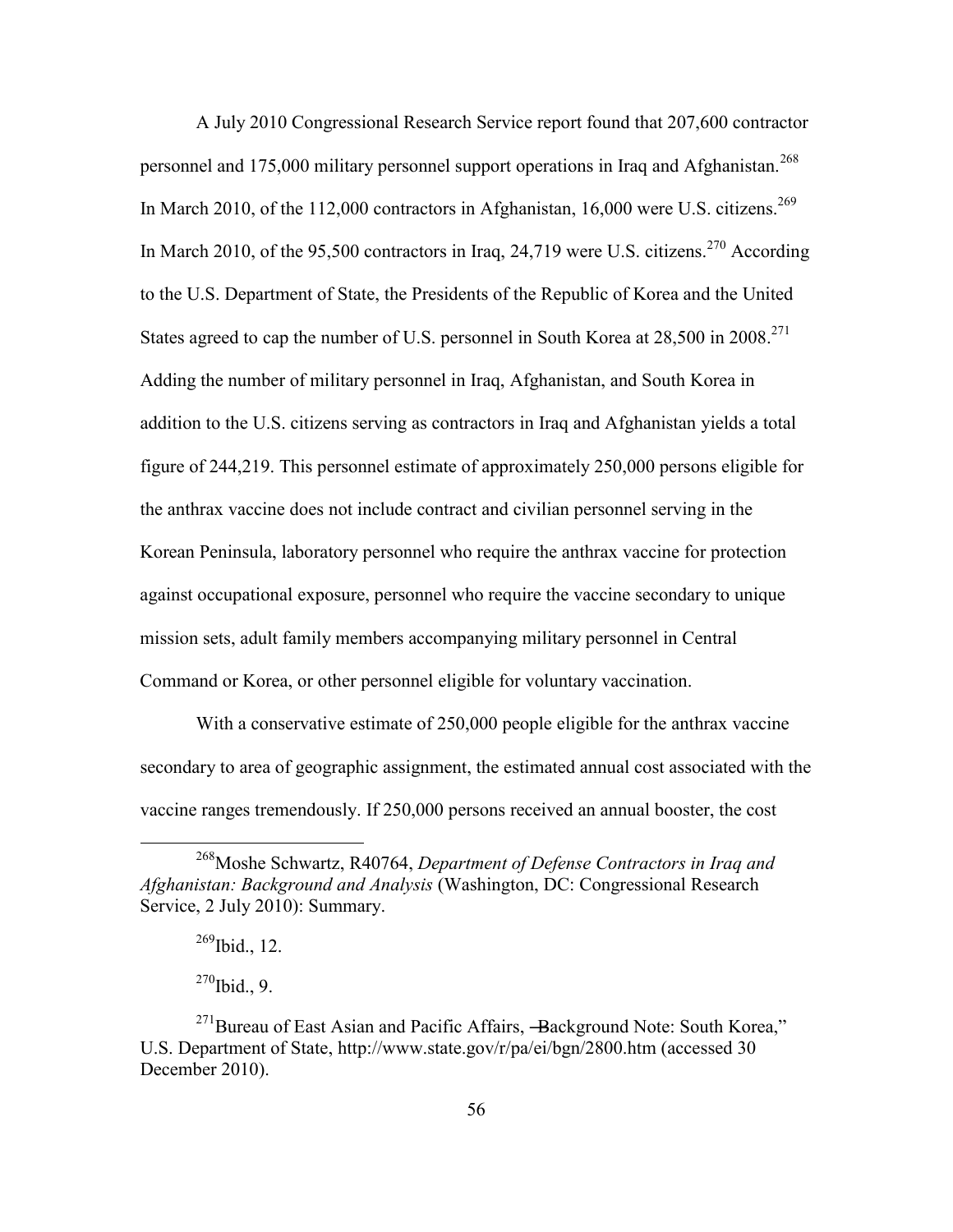would be approximately \$5,927,500 in 2010 dollars. If 250,000 persons received a primary anthrax series of five doses, the cost would be approximately \$29,637,500.

## Opportunity Costs

Evaluation of the opportunity costs associated with the AVIP must consider both financial and non-financial costs. As discussed above, direct financial costs associated with the vaccine in 2010 likely range between \$6 and \$30 million. These estimates do not account for the indirect administration costs associated with the AVIP to include supply and logistics costs, delivery costs, education costs, administrative costs, and medical personnel costs. As similar or overlapping costs are also associated with other DoDmandated vaccines, these costs are acknowledged but not enumerated in the current discussion.

Non-financial opportunity costs of the AVIP include loss of personnel efficacy secondary to vaccine-related adverse events, and a detriment in internal and external organizational credibility related to the AVIP. In 2003, the Anthrax Vaccine Expert Committee (AVEC) published a review of 1,841 VAERS reports describing 3,991 adverse event reports submitted to VAERS between 1998 and  $2001$ <sup>272</sup> During this interval, more than 500,000 US military personnel received two million doses of the anthrax vaccine.<sup>273</sup> Reported adverse events were then summarized for demographic

<sup>&</sup>lt;sup>272</sup>John L. Sever et al., -Safety of Anthrax Vaccine: An Expanded Review and Evaluation of Adverse Events Reported to the Vaccine Adverse Event Reporting System (VAERS),‖ *Pharmacoepidemiology and Drug Safety* (2004): 2.

 $273$ Ibid.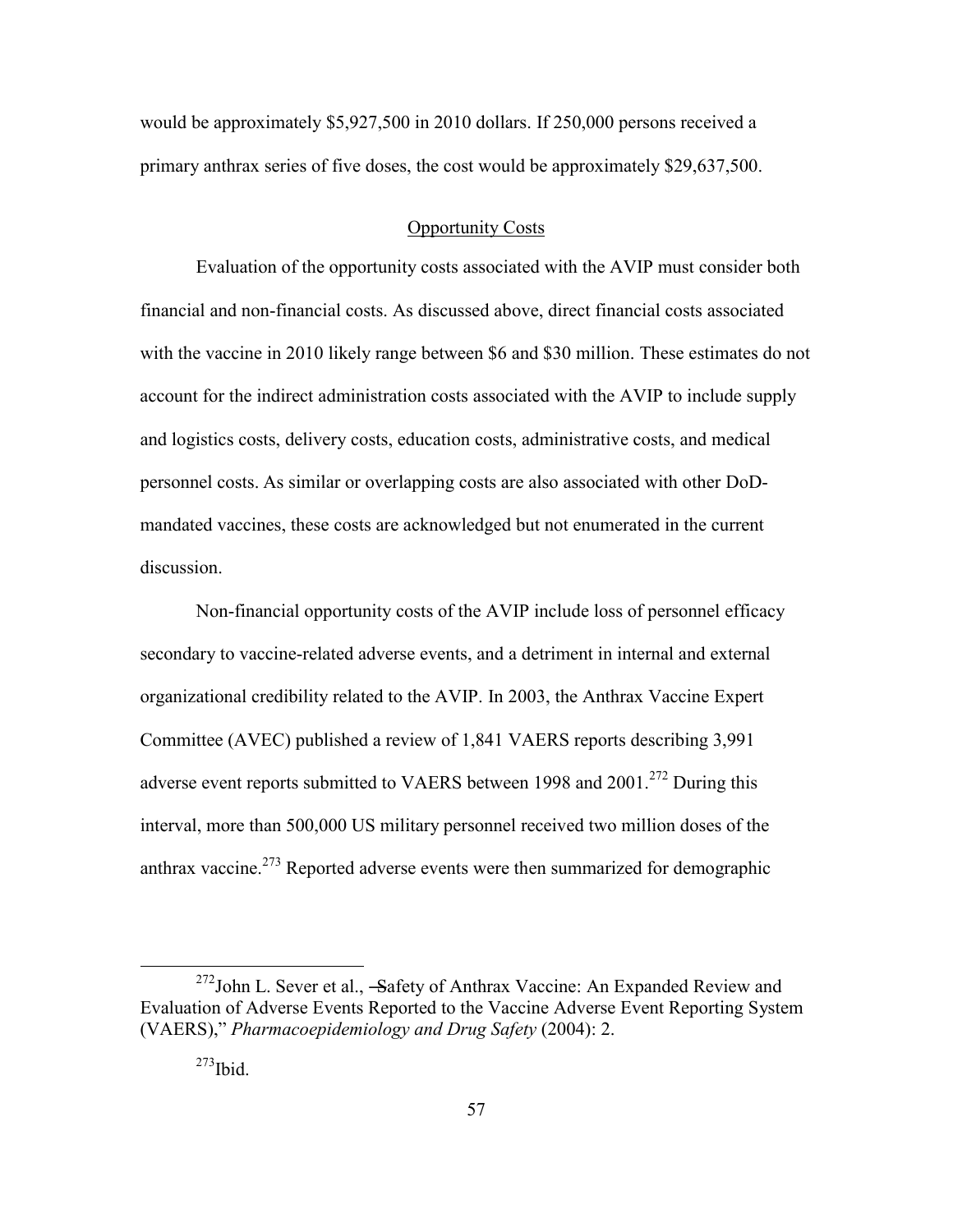variables, type of event, severity, concomitant illness, and receipt of other vaccine(s).  $274$ One hundred forty-seven VAERS reports described a severe or medically important adverse event.<sup>275</sup> After a detailed case review, 26 of these 147 adverse events were characterized as having a possible, probable, or certain relationship to the vaccination.<sup>276</sup> Twelve of these 26 events were injection site reactions requiring brief hospitalizations, five were anaphylactic-like reactions occurred without any incidence of true anaphylaxis, and eight included a variety of other systemic reactions.<sup>277</sup>

Despite the low incidence of adverse events reported by the AVEC, a study of service members surveyed between 1998 and 2000 demonstrated that service members questioned the ethics, safety, and efficacy of the AVIP.<sup>278</sup> Multiple public and popular media sources raised concerns about the association between the anthrax vaccine and a wide range of medical conditions. Distrust of the AVIP among military members and the public prompted congressional intervention, review of the vaccine by the National Academy of Sciences in 2002, and multiple post marketing safety studies.<sup>279</sup>

 $^{274}$ Ibid.

 $\overline{a}$ 

 $^{275}$ Ibid.

 $^{276}$ Ibid., 5.

 $277$ Ibid., 14.

 $278$ Denise Pica-Branco and Ronald P. Hudak,  $\leftarrow$  L.S. Military Service Members' Perceptions of the Anthrax Vaccine Immunization Program," *Military Medicine* 173, no. 5 (May 2008): 429.

 $^{279}$ John D. Grabenstein et al.,  $-$ Immunization to Protect the US Armed Forces: Heritage, Current Practice, and Prospects," *Epidemiologic Reviews* 28 (2006): 14.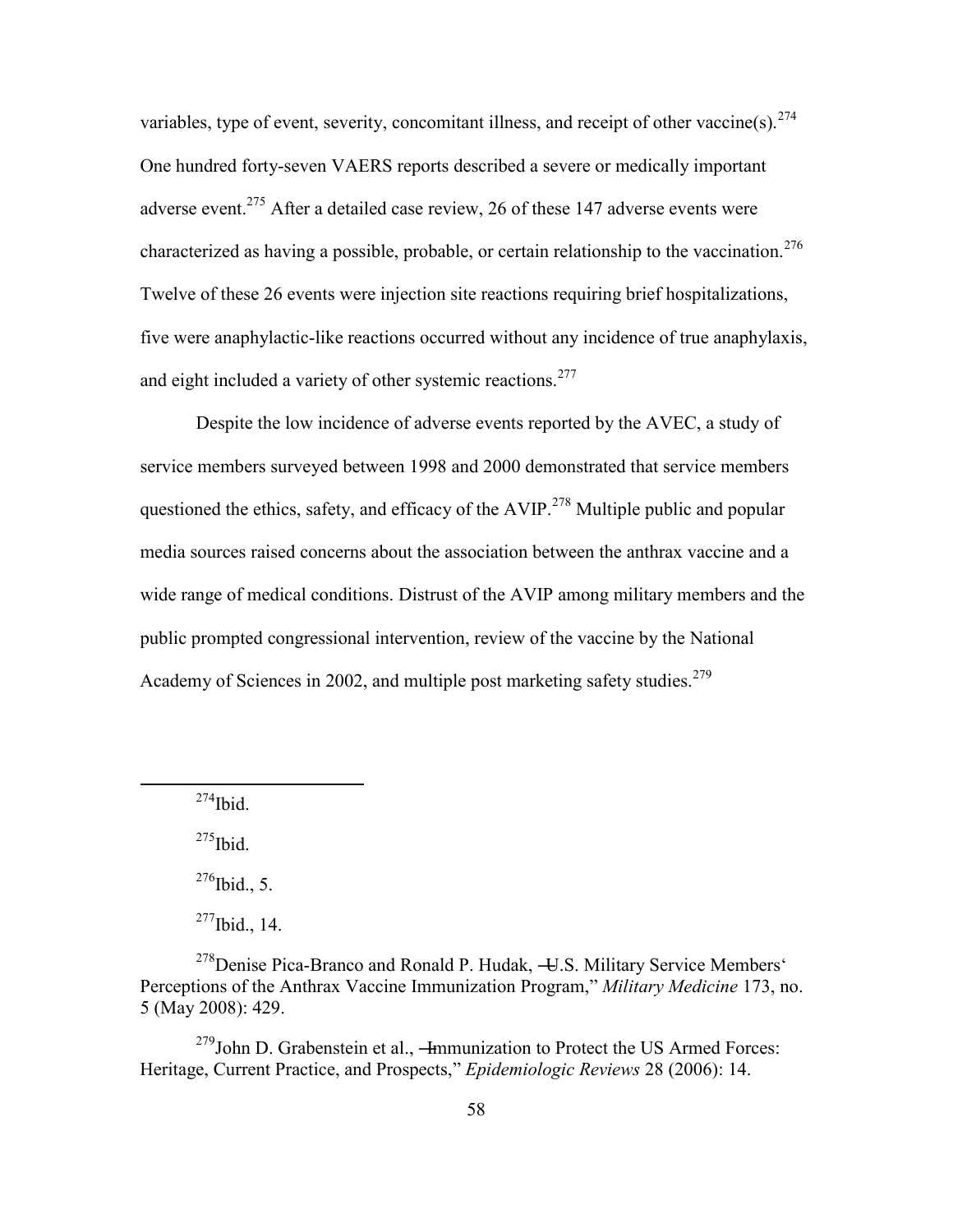Widespread concerns regarding the anthrax vaccine has had both direct and indirect opportunity costs for the military. In addition to mistrust, and increased medical resource utilization within the military, many service members have cited the anthrax immunization program as their reason for leaving the military.<sup>280</sup> Concerns regarding the anthrax vaccine were not limited to military personnel. A study published in 2008 regarding the perceptions of postal workers and public health professionals following the 2001 anthrax attacks in the United States correlates with the significant public concerns regarding the anthrax vaccine in 2001.<sup>281</sup> Dr. Sandra Crouse Ouinn, Associate Professor at the Graduate School of Public Health, University of Pittsburgh, Behavioral and Community Health Sciences et al. used data from interviews and focus groups with 65 postal workers and structured interviews with 16 public health professionals to illustrate the population's concerns.  $282$ 

Some postal workers reacted with suspicion to the vaccine offer, believing that they were the subjects of research, and some African American workers specifically drew an analogy to the Tuskegee syphilis study. The consent forms required for the protocol heightened mistrust. Postal workers also had complex and ambivalent responses to additional research on their health.<sup>283</sup>

<sup>&</sup>lt;sup>280</sup>Committee to Assess the Safety and Efficacy of the Anthrax Vaccine and Medical Follow-Up Agency: 85; United States General Accounting Office, GAO-01- 92T, *Anthrax Vaccine Preliminary Results of GAO's Survey of Guard/Reserve Pilots and Aircrew Members*.

<sup>&</sup>lt;sup>281</sup>Sandra Crouse Quinn, Tammy Thomas, and Supriya Kumar, -The Anthrax Vaccine and Research: Reactions from Postal Workers and Public Health Professionals," *Biosecurity and Bioterrorism: Biodefense Strategy, Practice, and Science* 6, no. 4 (2008): 321.

 $282$ Thid.

 $283$ Ibid.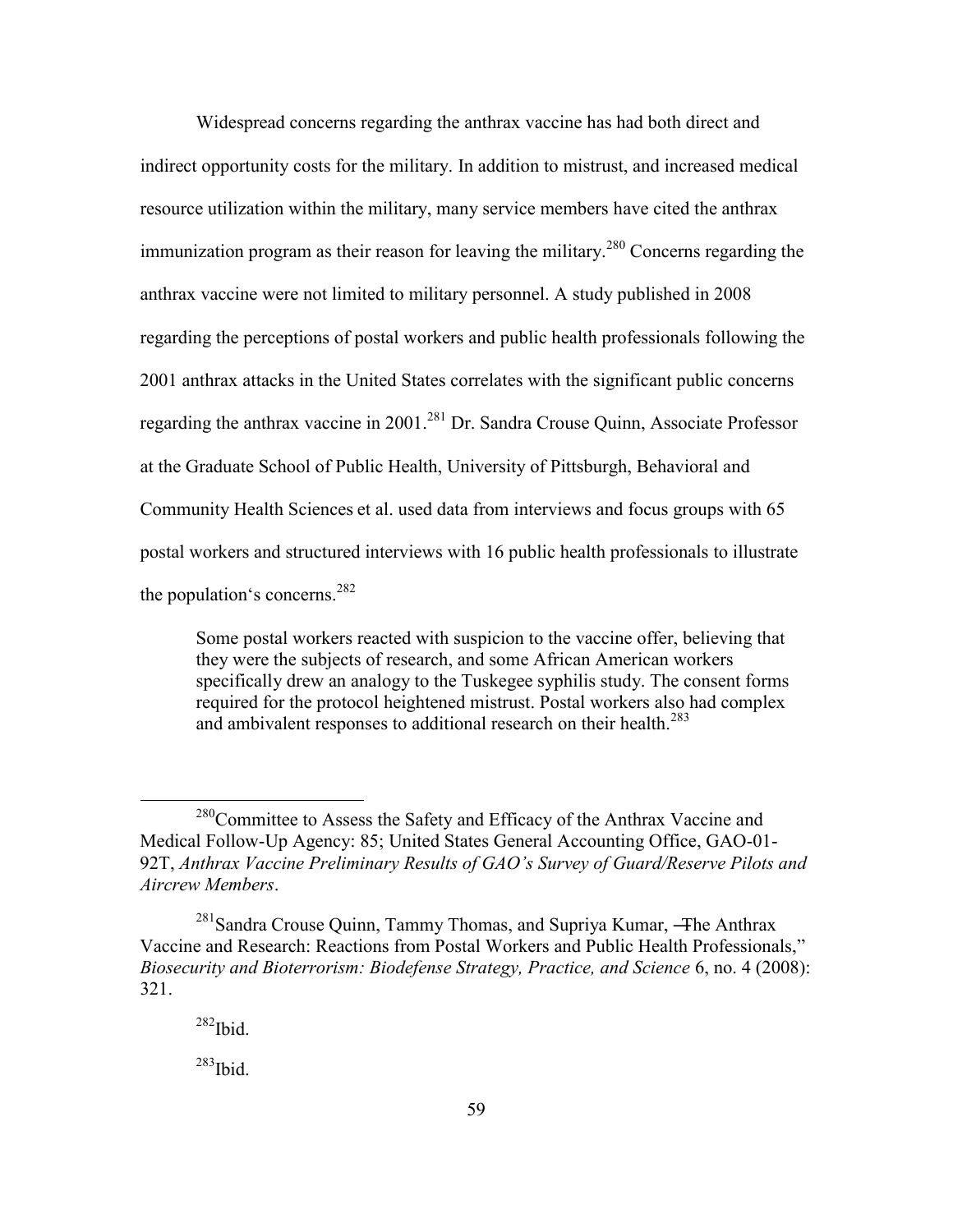Quinn et al. describe a lack of trust, variability in risk perception, disagreement about treatment recommendations, and controversy over the military's use of the anthrax vaccine as factors that influenced the responses and choices of postal workers.<sup>284</sup>

Recognition of these costs prompted innovations in the DoD's immunization programming. According to Dr. John Grabenstein, a pharmaco-epidemiologist, and retired director of the Military Vaccine Agency, et al., public health concerns surrounding the AVIP ―pointed out needed improvements in the way the Department of Defense exchanges information with military personnel and their families and provides clinical immunization services in general.<sup> $285$ </sup> In the early 2000s, the DoD initiated improved education and communication strategies to promote increased understanding of the AVIP. In 2001, the DoD and the CDC established the Vaccine Healthcare Centers Network (VHC) to ensure quality vaccine administration and improve surveillance and reporting of vaccine-associated adverse reactions in the military.<sup>286</sup> Currently, all vaccinees receive a current vaccine information sheet, a DoD-specific information trifold, and are encouraged to ask questions prior to the vaccine administration.

 $284$ Ibid.

<sup>&</sup>lt;sup>285</sup>Grabenstein et al., 15.

<sup>&</sup>lt;sup>286</sup>Vaccine Healthcare Centers Network, —About the Vaccine Healthcare Centers Network (VHC)," http://www.vhcinfo.org/aboutUs.asp?page=about&title= AboutUs&subnav=about (accessed 3 January 2011).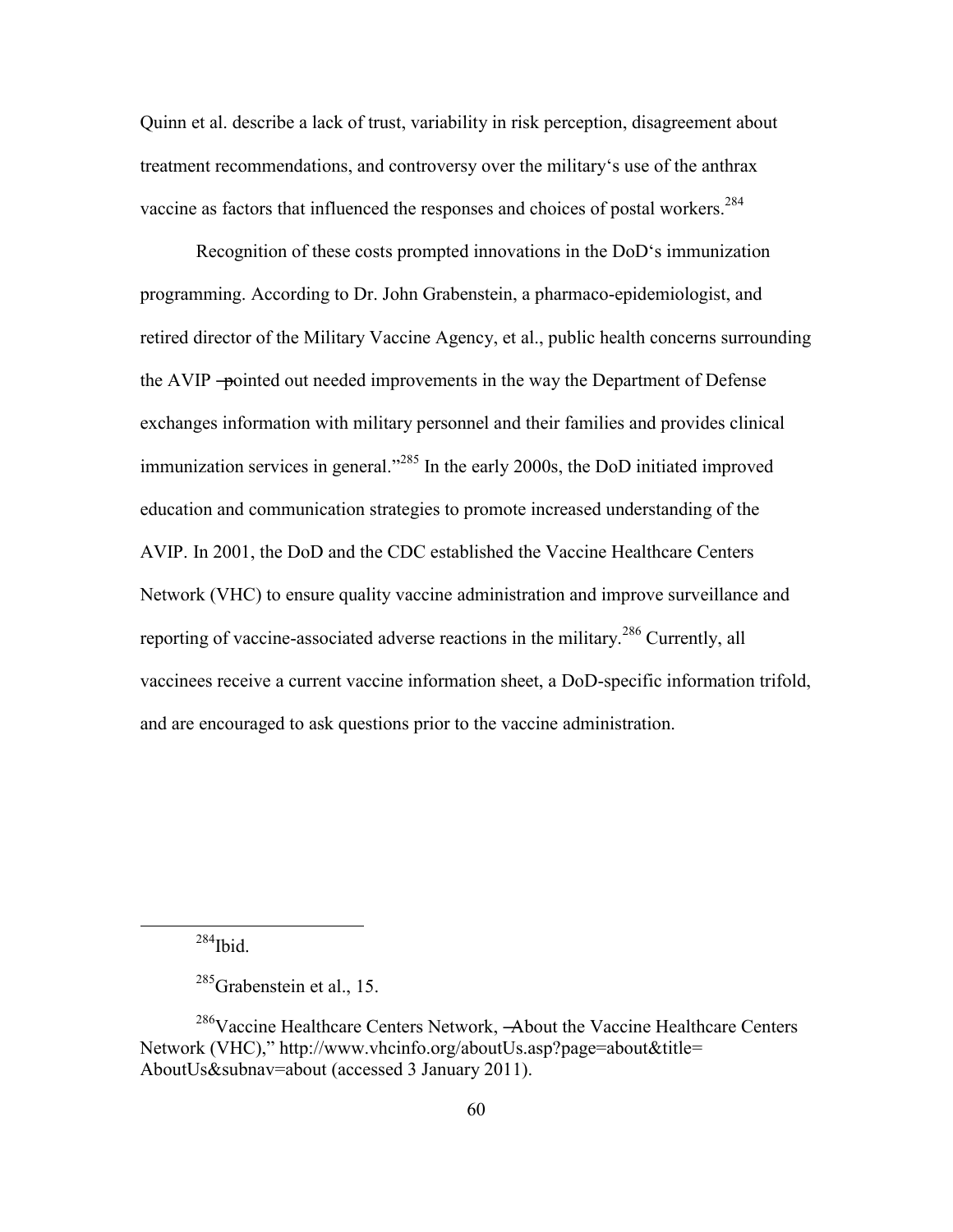### Risk(s) for Individuals

Similar to other vaccines, the anthrax vaccine may cause irritation, redness, itching, swelling, and tenderness at the injection site. <sup>287</sup> Approximately 30 percent of men and 60 percent of women vaccines report temporary, local injection site reactions.<sup>288</sup> When the vaccine is given via the intramuscular versus subcutaneous route, local injection site reactions are diminished.<sup>289</sup> Vaccine experts speculate that this difference in local reactions may be secondary to the aluminum hydroxide adjuvant used in the anthrax vaccine.<sup>290</sup>

One to five percent of patients reported reactions of one to five inches in diameter.<sup>291</sup> Larger local reactions occurred in approximately one in 100 vaccinated patients.<sup>292</sup> Five to 35 percent of patients experienced systemic reactions to include muscle aches, joint pain, headaches, rash, chills, fever, nausea, loss of appetite, or malaise.<sup>293</sup> Allergic reactions to the anthrax vaccine have occurred less frequently than one in 100,000 doses.<sup>294</sup> Severe adverse reactions requiring hospitalization have occurred

 $\overline{a}$ 

 $292$ Ibid.

 $293$ Ibid.

 $287$ Military Vaccine (MILVAX) Agency,  $\rightarrow$  VIP Questions and Answers," http://www.anthrax.osd.mil/resource/qna/qaAll.asp?cID=309 (accessed 2 January 2011).

 $288$ Ibid.

<sup>&</sup>lt;sup>289</sup>Emergent BioSolutions, -BioThrax® (Anthrax Vaccine Adsorbed)."

 $290$ Grabenstein et al., 15.

 $^{291}$ Military Vaccine (MILVAX) Agency,  $\rightarrow$  VIP Questions and Answers."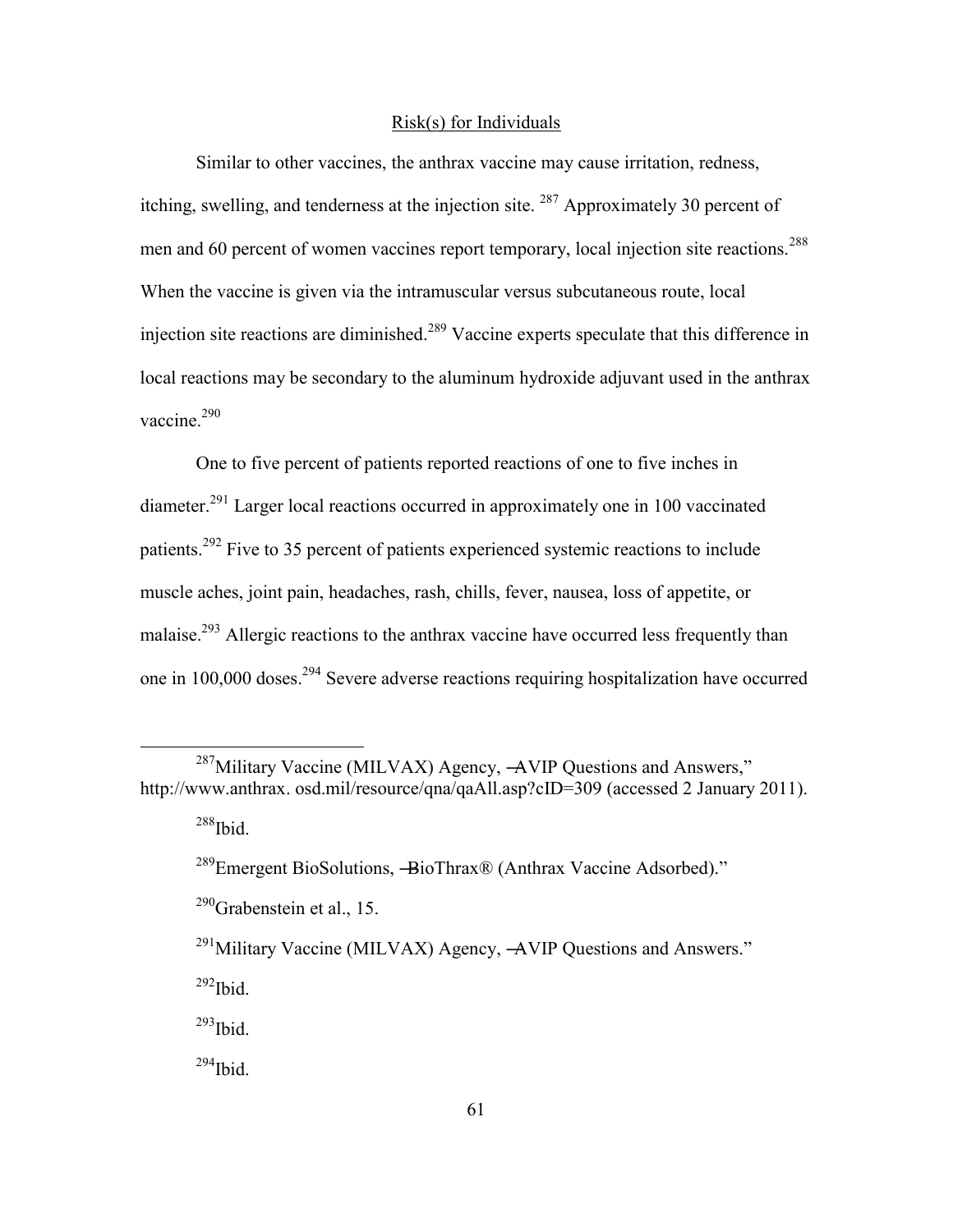approximately one in 200,000 doses.<sup>295</sup> In the recent 2002-2008 CDC study associated with the anthrax immunization dose and route change, of 1,564 healthy volunteers, less than one percent of patients experienced a severe adverse reaction.<sup>296</sup>

Historical speculation regarding associations between anthrax immunization and multiple diseases and long-term disability has increased concern regarding the vaccine. Diseases questioned as possibly associated with anthrax immunization have included systemic lupus erythematosus, hypothyroidism, diabetes, cancers, Guillain-Barre´ syndrome, and multiple sclerosis.<sup>297</sup> Epidemiologists have conducted objective comparisons of anthrax-immunized and anthrax-unimmunized personnel for each major diagnostic group.<sup>298</sup> No discrepancies were noted among the immunized and nonimmunized cohorts with respect to these diseases.<sup>299</sup> According to Grabenstein et al., ―Several of the cohort studies span observation for multiple years after immunization. Many of the individual concerns can now be understood as instances of the post hoc ergo propter hoc fallacy."300

 $298$ Ibid.

 $\overline{a}$ 

 $299$ Ibid.

 $^{295}$ Military Vaccine (MILVAX) Agency,  $\rightarrow$  VIP Questions and Answers."

<sup>&</sup>lt;sup>296</sup>Emergent BioSolutions,  $\rightarrow$ BioThrax® (Anthrax Vaccine Adsorbed)."

 $297$ Grabenstein et al., 14-15.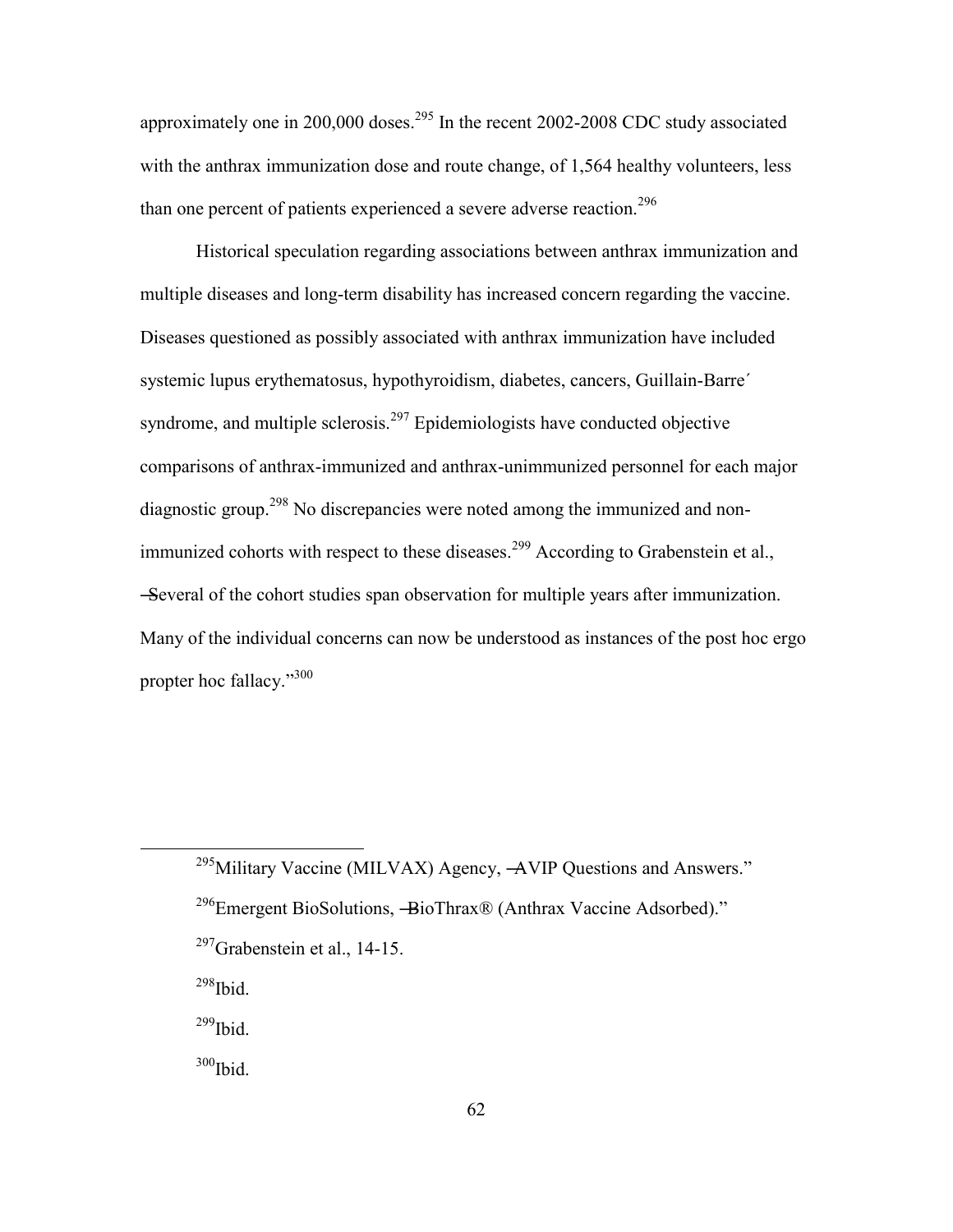A study published in 1974 followed a cohort of intensively immunized laboratory personnel at Ft. Detrick over approximately 25 years.<sup>301</sup> Secondary to occupational risk, patients received repeated inoculations with a variety of vaccines and toxoids to include anthrax.<sup>302</sup> Patients had detailed medical examinations in 1956, 1962, and 1971.<sup>303</sup> A control group of 26 age- and gender-matched, civilian employees from Fort Detrick, who had never received special immunizations and had never been exposed to laboratory infections was additionally studied.<sup>304</sup> No clinical illnesses attributable to long-term immunizations were identified in the study group. $305$ 

## Risk(s) For Force Health Protection

Risks for the force associated with the AVIP include lost productivity secondary to physical or psychological discomfort associated with vaccination, and adverse vaccine reactions. Although severe adverse reactions to the AVIP are rare as detailed above, severe adverse events affect medical readiness, and force efficacy. Historical fears surrounding the AVIP are an additional risk to the confidence of military personnel in the AVIP. Data that support or refute these concerns are relevant to personnel and public confidence in and compliance with current and future force health protection strategies.

 $\overline{a}$ 

 $303$  Ibid.

 $304$  Ibid., 595.

<sup>305</sup>Ibid., 594.

<sup>&</sup>lt;sup>301</sup>Charles S. White, III, William H. Adler, and Virginia G. McGann, -Repeated Immunization: Possible Adverse Effects Reevaluation of Human Subjects at 25 Years," *Annals of Internal Medicine* 81 (1974): 594.

 $302$  Ibid.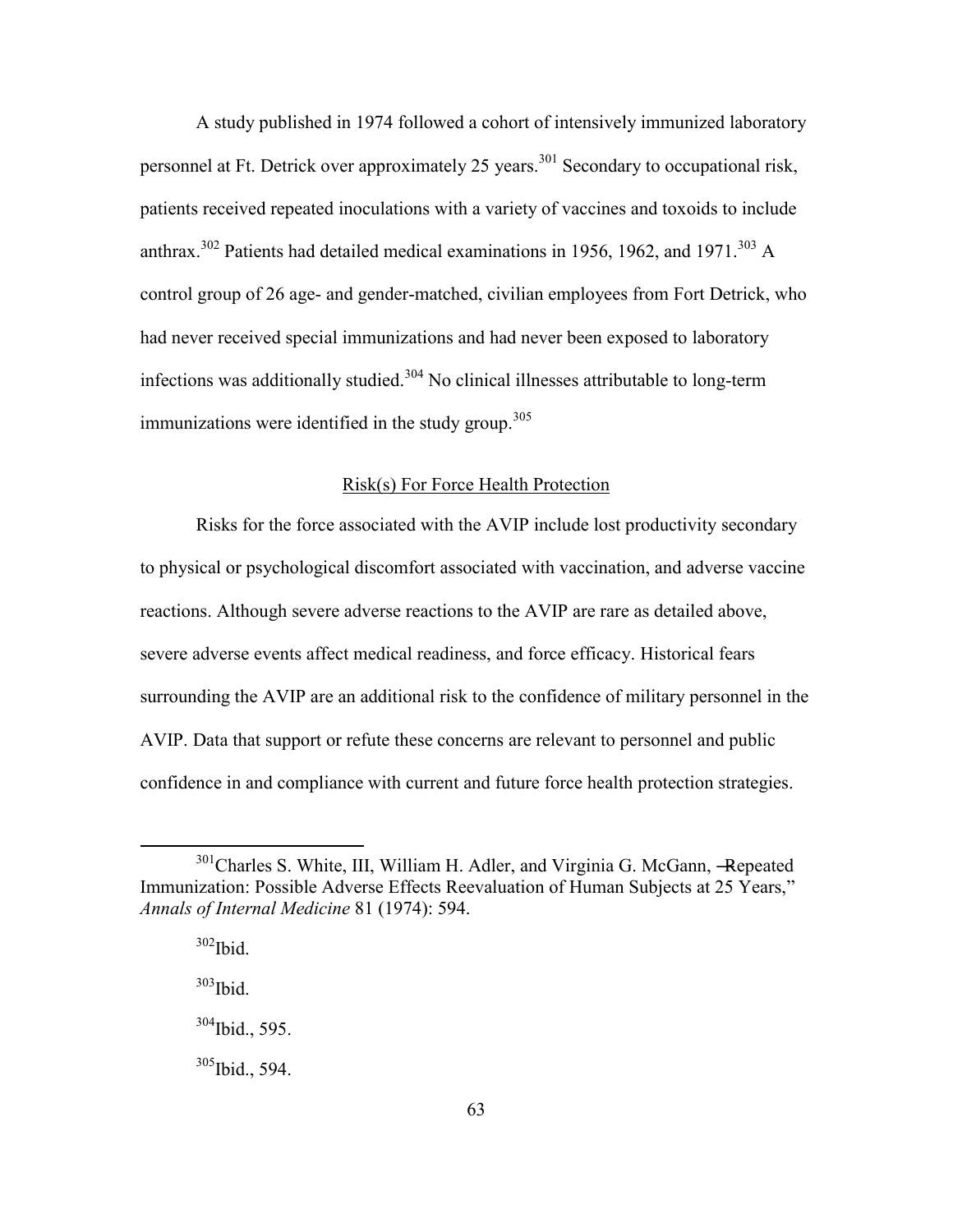# Financial and Health Benefit(s) For Individuals and Force Health Protection

The 2002 Institute of Medicine review of AVA safety and efficacy data concluded that the AVA demonstrates effective vaccine protection of humans.<sup>306</sup> Further, the committee determined that AVA's mechanism protects humans from multiple *B. anthracis* strains and that a novel natural bioengineered strain would probably not overcome the vaccine.  $307$ 

The 2009 ACIP Recommendations for the Use of Anthrax Vaccine in the United

States specifically addressed the potential benefit of pre-exposure anthrax vaccination.

By priming the immune system before exposure to *B. anthracis* spores, pre-event and preexposure vaccination might provide more protection than antimicrobial agents alone to persons at risk for occupational exposure to *B. anthracis,*  including protection for persons exposed to large inocula, protection if the public health infrastructure cannot ensure immediate availability or timely delivery of postevent antimicrobial agents, and potential benefits if bioengineered strains were released, limiting antimicrobial PEP effectiveness.<sup>308</sup>

Limitations in health infrastructure, risk of large inocula, and risk of exposure to

bioengineered strains of *B. anthracis* are relevant concerns for service members and force

health protection.

In a 2005 study, Dr. Robert Fowler of the Sunnybrook and Women's College

Health Sciences Centre, University of Toronto, et al. compared the cost-effectiveness of

 $\overline{a}$ 

<sup>306</sup>Advisory Committee on Immunization Practices. ―Use of Anthrax Vaccine in the United States Recommendations of the Advisory Committee on Immunization Practices (ACIP), 2009," 10.

 $307$ Ibid.

<sup>308</sup>Ibid., 19.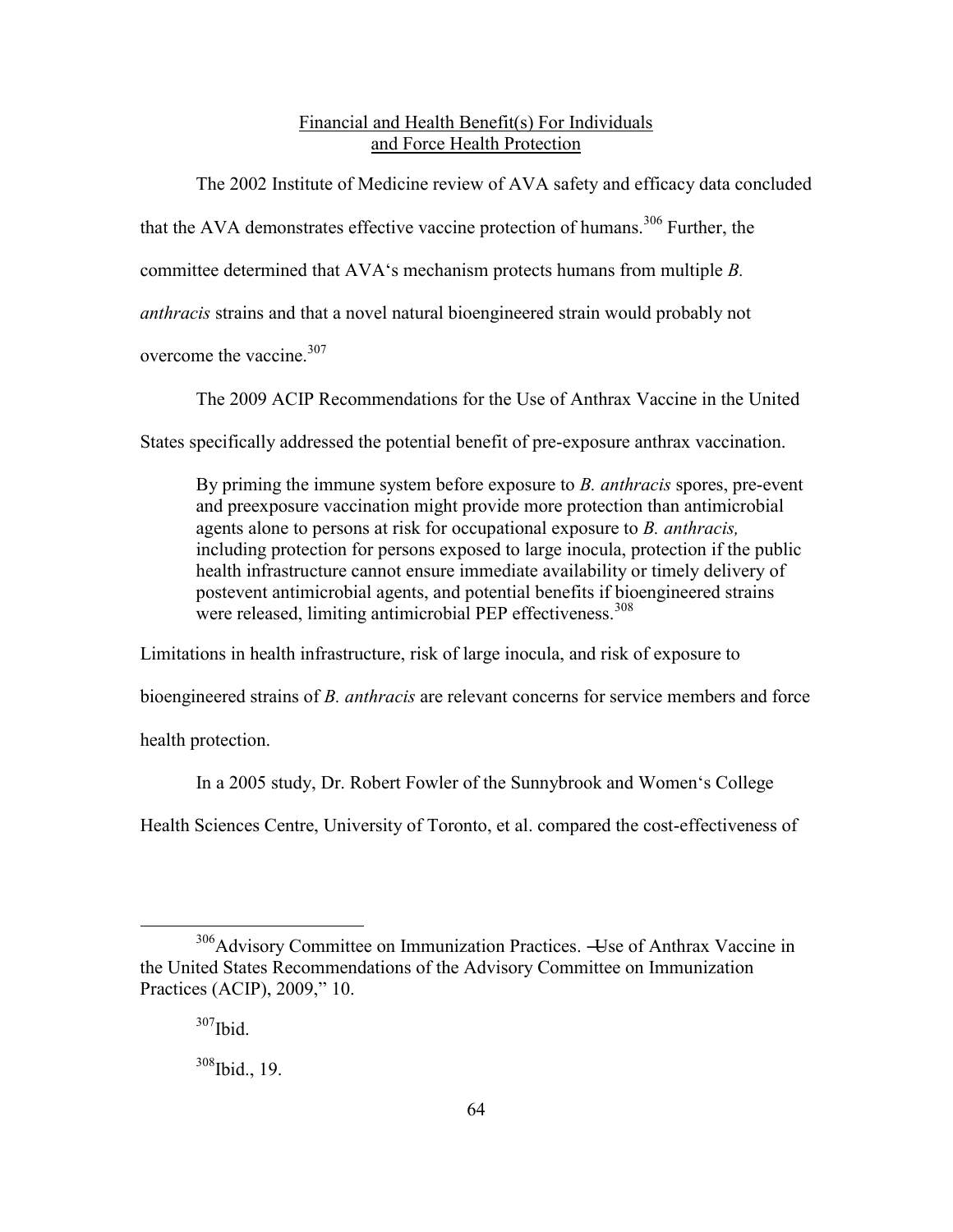vaccination and antibiotic prophylaxis against anthrax infection.<sup>309</sup> The study modeled a civilian rather than military population, and compared outcomes associated with preattack and post-attack anthrax prevention and treatment strategies.<sup>310</sup> Although the study does not directly address a military population, the findings yield relevant data that may be applicable to various populations. According to Fowler et al., costs associated with a perceived or real anthrax bioterrorism incident are estimated at more than \$26 billion per 100,000 people.<sup>311</sup> Using 2004 US dollars, Fowler et al. estimated the inpatient costs associated with moderate inhalational anthrax at \$5,361 per person per day, and the inpatient costs associated with severe inhalational anthrax at \$28,731 per person per day.<sup>312</sup> Estimated oral antibiotic costs range from \$12 to \$3,600 per day for 60 days.<sup>313</sup>

The authors concluded that post-exposure vaccines plus antibiotics for postexposure anthrax prophylaxis were the most effective strategy in their model.<sup>314</sup> However, they acknowledged the mechanism of anthrax release and exposure estimates as limitations: ―Our most important finding about pre-attack vaccination is that the net

- 
- $312$ Ibid., 604.
- $313$  Ibid.

 $\overline{a}$ 

<sup>314</sup>Ibid., 607.

<sup>&</sup>lt;sup>309</sup>Robert A. Fowler et al., 
<del>C</del>ost-Effectiveness of Defending Against Bioterrorism: A Comparison of Vaccination and Antibiotic Prophylaxis Against Anthrax,‖ *Annals of Internal Medicine* 142, no. 8 (19 April 2005): 601.

 $310$ Ibid., 602.  $311$ Ibid., 601.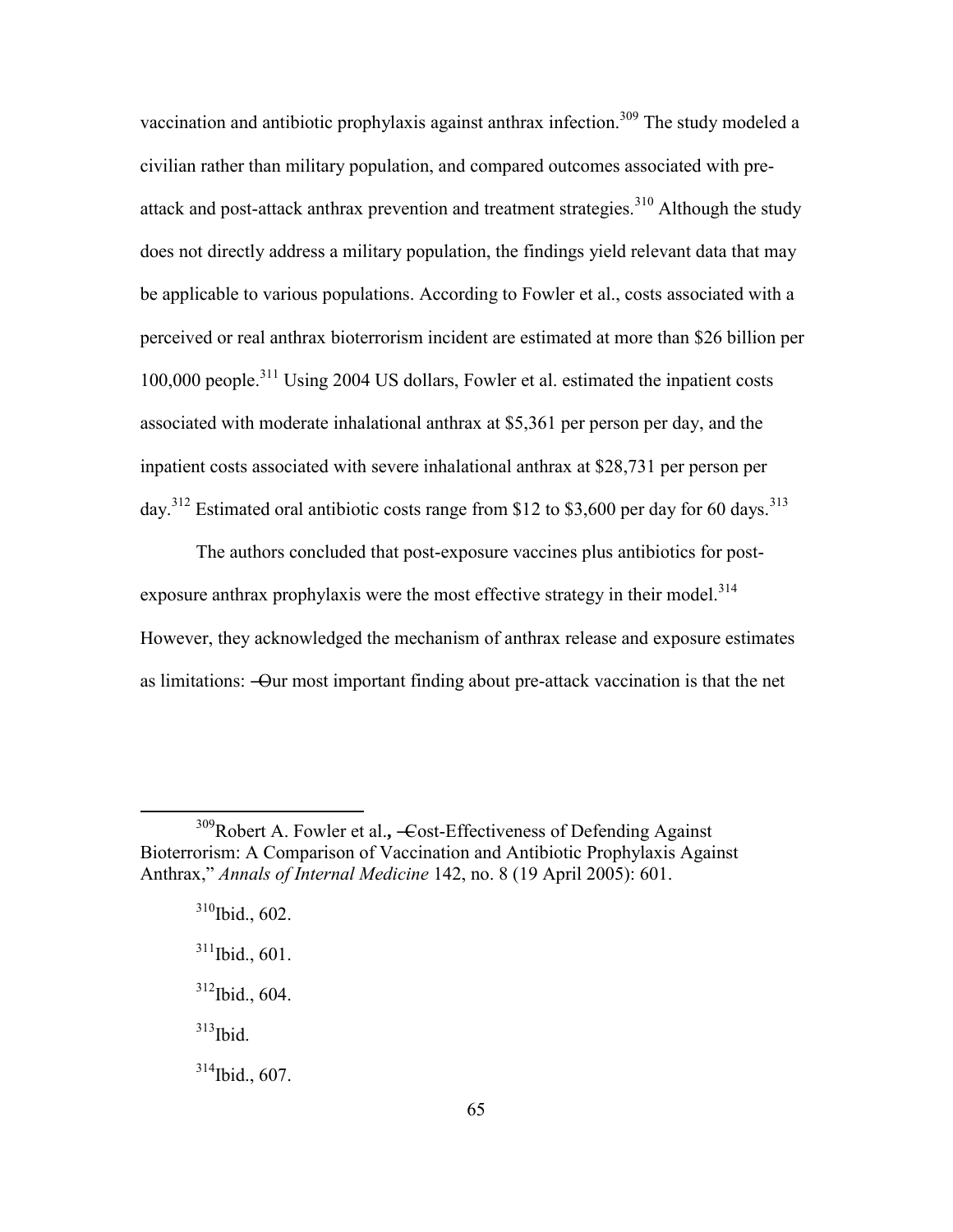health benefit and cost-effectiveness depended critically on the probability of an attack and on the proportion of the population exposed during the attack."<sup>315</sup>

The authors concluded that a pre-exposure vaccination provides a net cost and quality of life benefit at -relatively low probabilities" of clinically significant anthrax exposure (1 in 500).<sup>316</sup> This transition to benefit associated with pre-exposure vaccination at a low exposure risk has obvious implications for the military. Additionally, the Fowler et al. model relies on seamless, rapid delivery of post-exposure antibiotics and vaccine to make sole reliance on post-exposure vaccine and antibiotic prophylaxis the most effective strategy. ―Our results suggest that if distribution of antibiotics or adherence to antibiotics is substantially impaired, previous vaccination may become cost-effective."<sup>317</sup> This ―finding is consistent with the work of other authors who have estimated greater than 50 percent increases in post-attack mortality rate when either the distribution of antibiotics is delayed or prophylactic adherence to antibiotics is substantially diminished."<sup>318</sup> In austere civilian and military settings, both medication delivery and adherence must be questioned.

In 2007, Dr. Brian Schmitt of the Medicine and Neurology Service Line and Department of Medicine, Hines VA Medical Center, Hines, Ill, and Stritch School of Medicine, Loyola University Chicago, et al. conducted a cost-effectiveness analysis comparing pre-attack vaccination with post-attack antibiotic treatment and vaccination in

 $317$ Ibid.

 $\overline{a}$ 

<sup>&</sup>lt;sup>315</sup>Ibid., 607-608.

 $316$ Ibid., 608.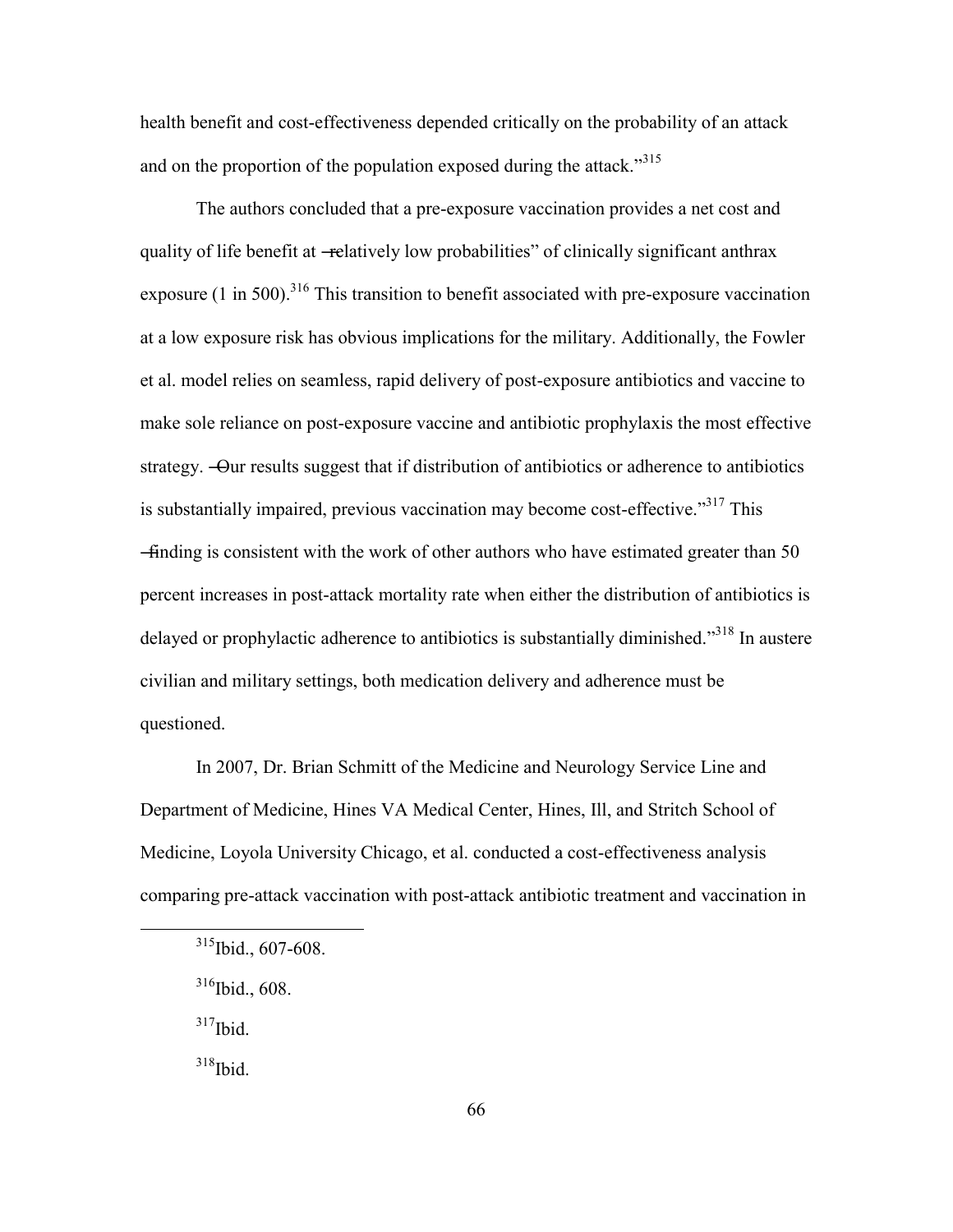a hypothetical small-scale anthrax bioterrorism incident in a US Postal Service distribution center in a large metropolitan center.<sup>319</sup> Schmitt et al. based treatment and cost assumptions on the anthrax cases from the 2001 postal attacks. In the Schmitt et al. model, inhalational anthrax survivors were hospitalized for 14 days, received intravenous antibiotics for seven days, received oral antibiotics for 53 days, and received biannual follow-up visits following recovery.<sup>320</sup> Patients who died from inhalational anthrax were hospitalized for three days.<sup>321</sup> Treatment for patients with inhalational anthrax who survived was estimated in 2005 dollars at  $$26.343.34$ <sup>322</sup> Treatment for patients with inhalational anthrax who did not survive was estimated in 2005 dollars at  $$5.493.50.<sup>323</sup>$ Schmitt et al. concluded that in a small-scale attack, post-attack antibiotic therapy and vaccination of exposed personnel is the preferred strategy because of assumed low exposure risk, infectious dose, and anticipated high therapy adherence.<sup>324</sup> These constraints are not present in large-scale attacks.

Fowler et al. and Schmitt et al. both estimate financial costs associated with vaccine-related and antibiotic-related adverse events. Both studies suggested that similar

 $\overline{a}$ 

 $319$ Brian Schmitt et al., -Responding to a Small-scale Bioterrorist Anthrax Attack: Cost-effectiveness Analysis Comparing Preattack Vaccination With Postattack Antibiotic Treatment and Vaccination," *Archives of Internal Medicine* 167, no. 7 (9 April 2007): 655.

 $320$  Ibid., 657.  $321$  Ibid.  $322$  Ibid., 656.  $323$ Ibid. <sup>324</sup>Ibid., 661.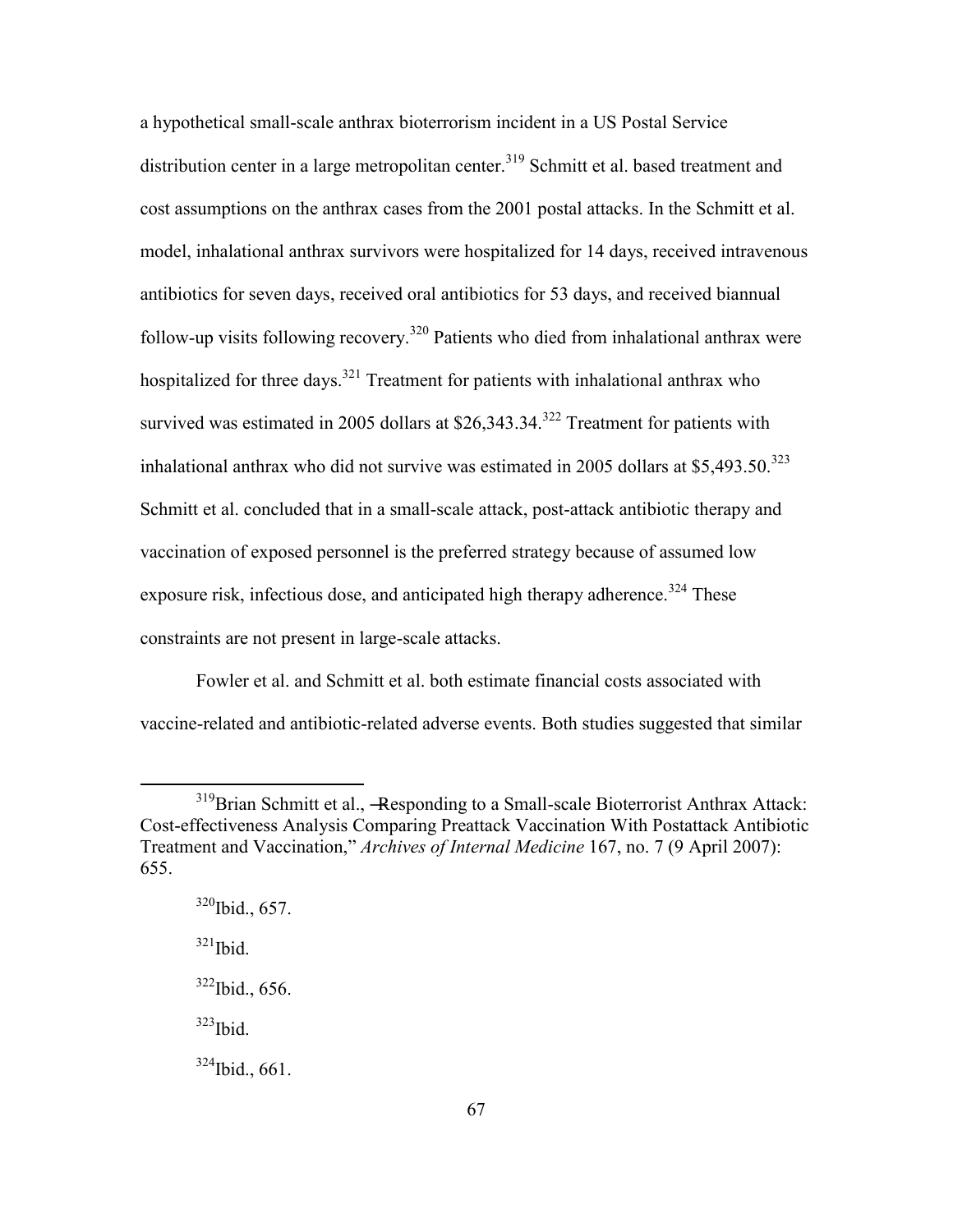costs are associated with vaccine-related adverse events and antibiotic-related adverse events. Schmitt et al. provided the same estimate for the cost of a mild adverse reaction to anthrax vaccine and the cost of a mild adverse reaction to antibiotics: \$89.64 in 2005 US dollars.<sup>325</sup> Schmitt et al. also provided the same estimate for the cost of a severe adverse reaction to anthrax vaccine and the cost of a severe adverse reaction to antibiotics: \$3,841.62 in 2005 dollars.<sup>326</sup> Fowler et al. provided similar estimates for the financial costs associated with adverse reactions. Fowler et al. estimated the cost of mild, moderate, and severe vaccine-related adverse events at \$8, \$18, and \$2,473 respectively in 2004 US dollars.<sup>327</sup> Fowler et al. estimated the costs of mild, moderate, and severe antibiotic-related adverse events at \$10, \$103, and \$2,473 respectively in 2004 dollars.<sup>328</sup> The relative parity in costs associated with adverse events suggests that the risk of postexposure antibiotics in both models may be similar to the risk of vaccination.

### Summary

This chapter reviews recent and current scientific data regarding the known risks and benefits associated with the AVIP. The direct and indirect financial costs associated with the anthrax vaccine are significant. From a force management perspective, financial costs associated with the anthrax vaccine may impact spending in alternate areas. The anthrax vaccine is associated with local adverse reactions in approximately 30-60 percent

 $326$  Ibid.

 $\overline{a}$ 

<sup>&</sup>lt;sup>325</sup>Ibid., 656.

 $327$ Fowler et al., 604.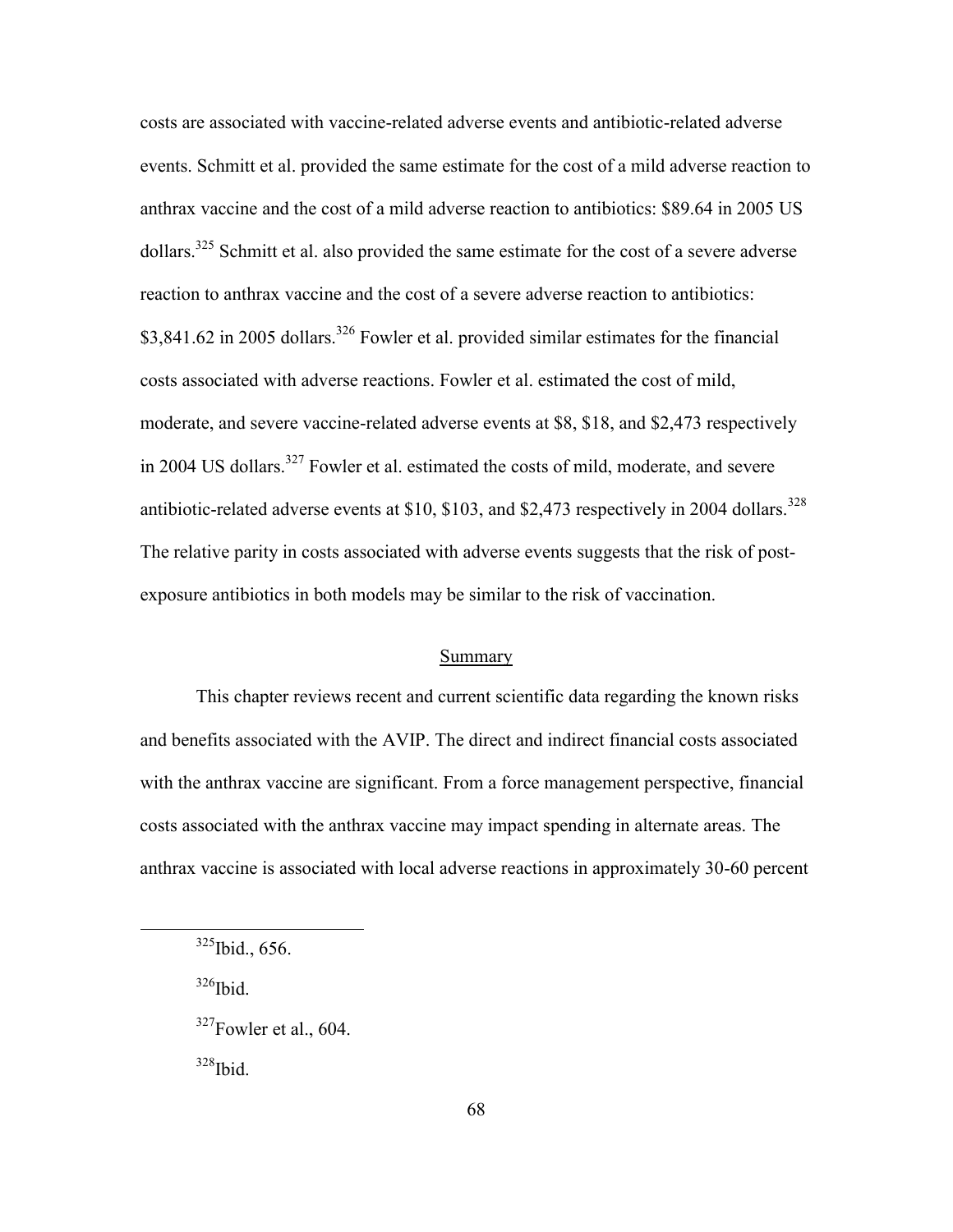of patients. However, prior studies have demonstrated that less than one percent of patients experience a severe adverse reaction. Historical fears surrounding anthrax vaccine association with systemic disease have been disproven by ongoing scientific study. Independent evaluations of the anthrax vaccine by civilian organizations to include the Institute of Medicine and the ACIP have yielded reassuring results, and have suggested that the anthrax vaccine may be the most efficacious prevention strategy for patients with high exposure risk and impaired access to post-exposure treatment. Additional civilian-sponsored risk modeling analyses have demonstrated the astounding costs and mortality associated with inhalational anthrax exposure. Interestingly, similar costs are estimated for vaccine-related adverse events and antibiotic-related adverse events.

Limitations of the analysis, specifically the ability to apply all civilian-sponsored research to the unique population and unique risks of service members, are acknowledged. The following chapter presents the conclusions and recommendations for future study.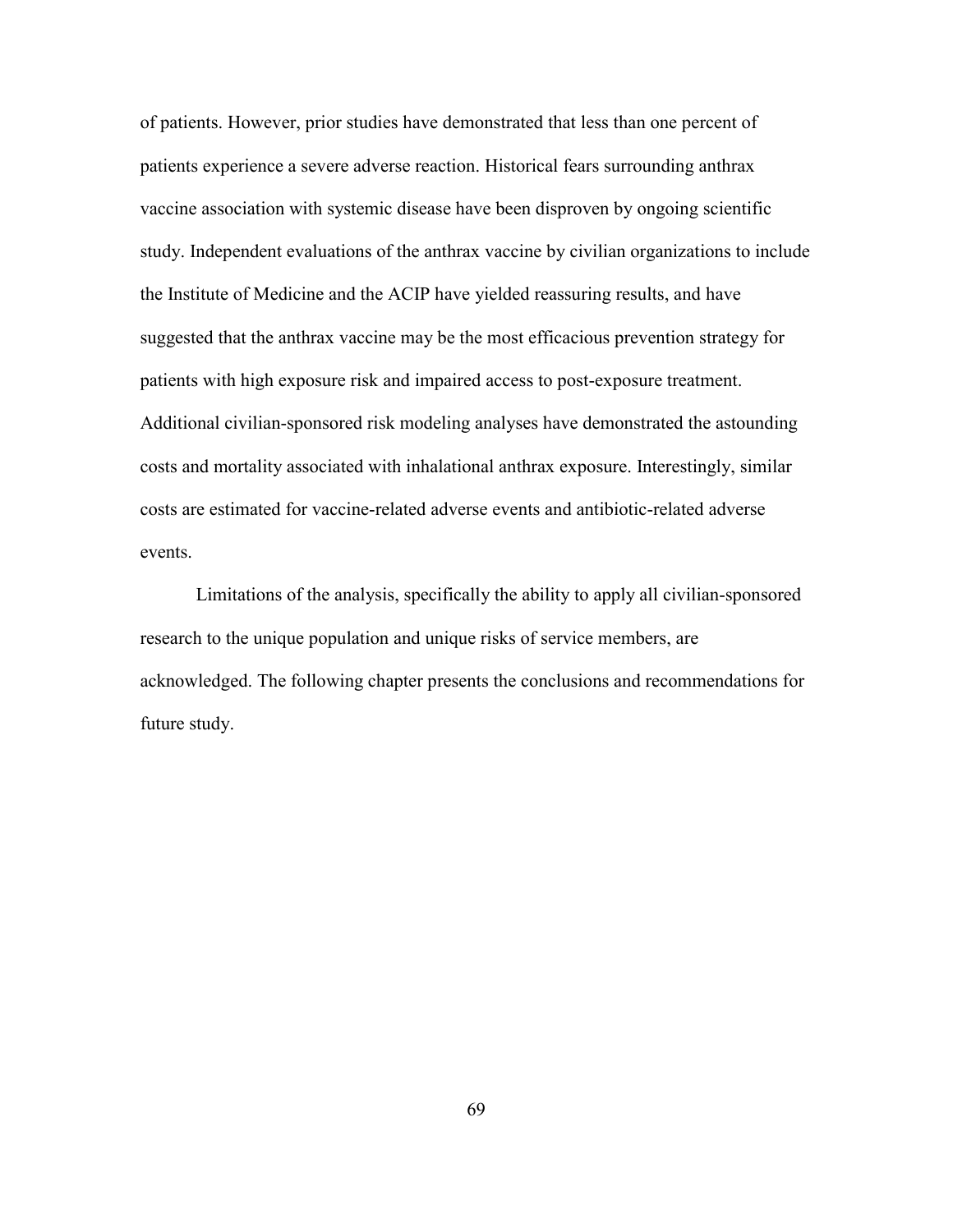## CHAPTER 5

### CONCLUSIONS AND RECOMMENDATIONS

The AVIP protects service members against a potent, invisible, and intangible threat. Offensive and defensive biological weapons programs throughout the world have studied anthrax for most of the last century. Domestic and international organizations to include the United States Department of Homeland Security, the DoD, the CDC, and the WHO have all explicitly recognized anthrax as a bioterrorism threat.<sup>329</sup> The accidental release of anthrax in 1979 in the former Soviet Union, and the 2001 bioterrorism incident in the United States leave little disagreement about the human health threat associated with inhalation anthrax exposure. Based on available evidence-based literature, the AVIP has both risks and benefits for the force and for individual service members. Although the risk of anthrax exposure is difficult to quantify, the benefits associated with vaccine protection outweigh the risks associated with vaccination.

# Lessons Learned from Civilian Response

Despite long-standing recognition of anthrax as a bioterrorism threat, the 2001 intentional release of anthrax spores in the United States resulted in five fatalities among the 11 documented cases of inhalation anthrax.<sup>330</sup> In the subsequent decade, federal organizations have studied and instituted several initiatives to decrease the public health

 $\overline{a}$ 

<sup>&</sup>lt;sup>329</sup>Advisory Committee on Immunization Practices, —Use of Anthrax Vaccine in the United States Recommendations of the Advisory Committee on Immunization Practices (ACIP), 2009," 3-4.

<sup>&</sup>lt;sup>330</sup>Mark B. Stephens and Blake Marvin, -Recognition of Community-Acquired Anthrax: Has Anything Changed Since 2001?" *Military Medicine* 175, no. 9 (September 2010): 671.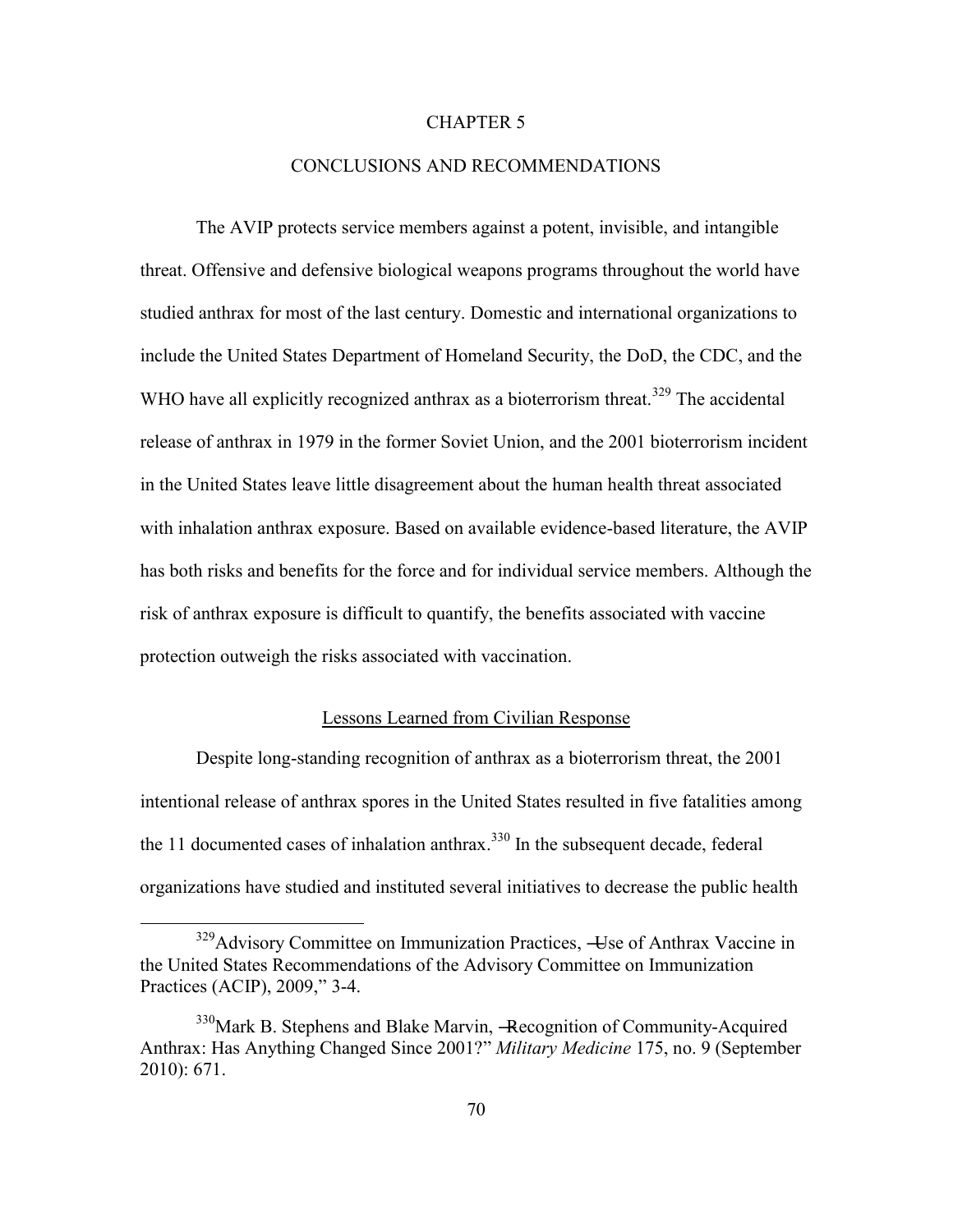risk associated with anthrax. An October 2003 General Accounting Office report on the public health system response to the 2001 anthrax attacks reported on both strengths and deficiencies in the public health system's response. Public health officials reported that elements of public health response systems to include laboratories, timely clinical guidelines, and effective communication were severely strained.<sup>331</sup> Public health officials speculated that if the incidents had been prolonged or more extensive, response would have been difficult to sustain.<sup>332</sup>

Limitations in the relatively resource-rich public health response to the 2001 anthrax release may portend greater potential limitations in austere military settings. Although logistics, communication, and patient adherence to prescribed medication regimens may be significant strengths of military medicine in the non-combat setting, deployed military settings may involve large distances, poor communication, and increased transition time between levels of care. A large-scale debilitating illness within a vulnerable population could severely strain the medical and logistic capabilities of a deployed force.

### **Conclusions**

Aggregate data from long-term studies and review by multiple scientific organizations, both within and external to the DoD, suggest that the AVA is both safe and efficacious. Animal studies, a controlled vaccine trial in humans, human observational

 $\overline{a}$ 

<sup>331</sup>United States General Accounting Office, GAO-04-152, *Bioterrorism: Public Health Response to Anthrax Incidents of 2001* (Washington, DC: Government Printing Office, October 2003), 4.

 $332$ Ibid.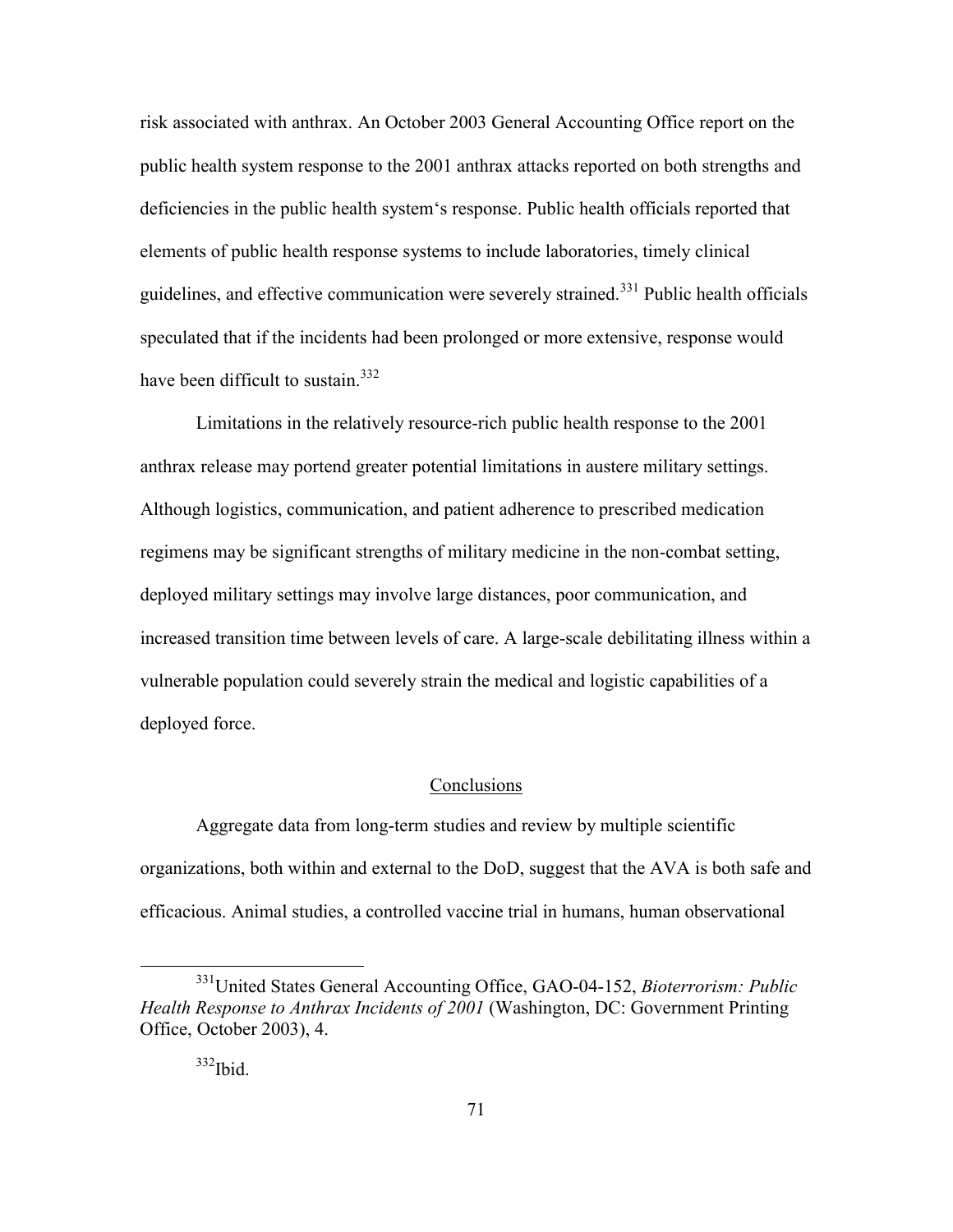data, and human and other mammal immunogenicity data are the basis for AVA efficacy data.<sup>333</sup> Specific vaccine efficacy conclusions regarding inhalational anthrax are drawn from challenges of Rhesus macaques and observational human data from mill workers between 1955 and 1959.<sup>334</sup> Vaccine safety data are based on both pre-licensure and extensive post-licensure studies. Service members have represented the majority of vaccine recipients since inception of the AVIP. Between January 1998 and December 2008, approximately 12.4 million doses of anthrax vaccine were distributed by the manufacturer for DoD and domestic licensed use.<sup>335</sup> The military received more than 99 percent of this vaccine distribution.<sup>336</sup> Between March 1998 and December 2008, approximately 8.4 million doses were administered to approximately 2.1 million military personnel.<sup>337</sup>

Patients do experience known adverse reactions in association with AVA. Approximately 30 percent of men and 60 percent of women report temporary, local injection site reactions.<sup>338</sup> One to five percent of patients report local reactions of one to five inches in diameter.<sup>339</sup> However, less than one percent of patients experience a severe

 $335$  Ibid., 11.

 $336$  Ibid.

 $\overline{a}$ 

<sup>&</sup>lt;sup>333</sup>Advisory Committee on Immunization Practices. —Use of Anthrax Vaccine in the United States Recommendations of the Advisory Committee on Immunization Practices (ACIP), 2009," 9.

 $334$  Ibid., 9-10.

<sup>&</sup>lt;sup>338</sup>Military Vaccine (MILVAX) Agency, -AVIP Questions and Answers." 339<sub>Ibid.</sub>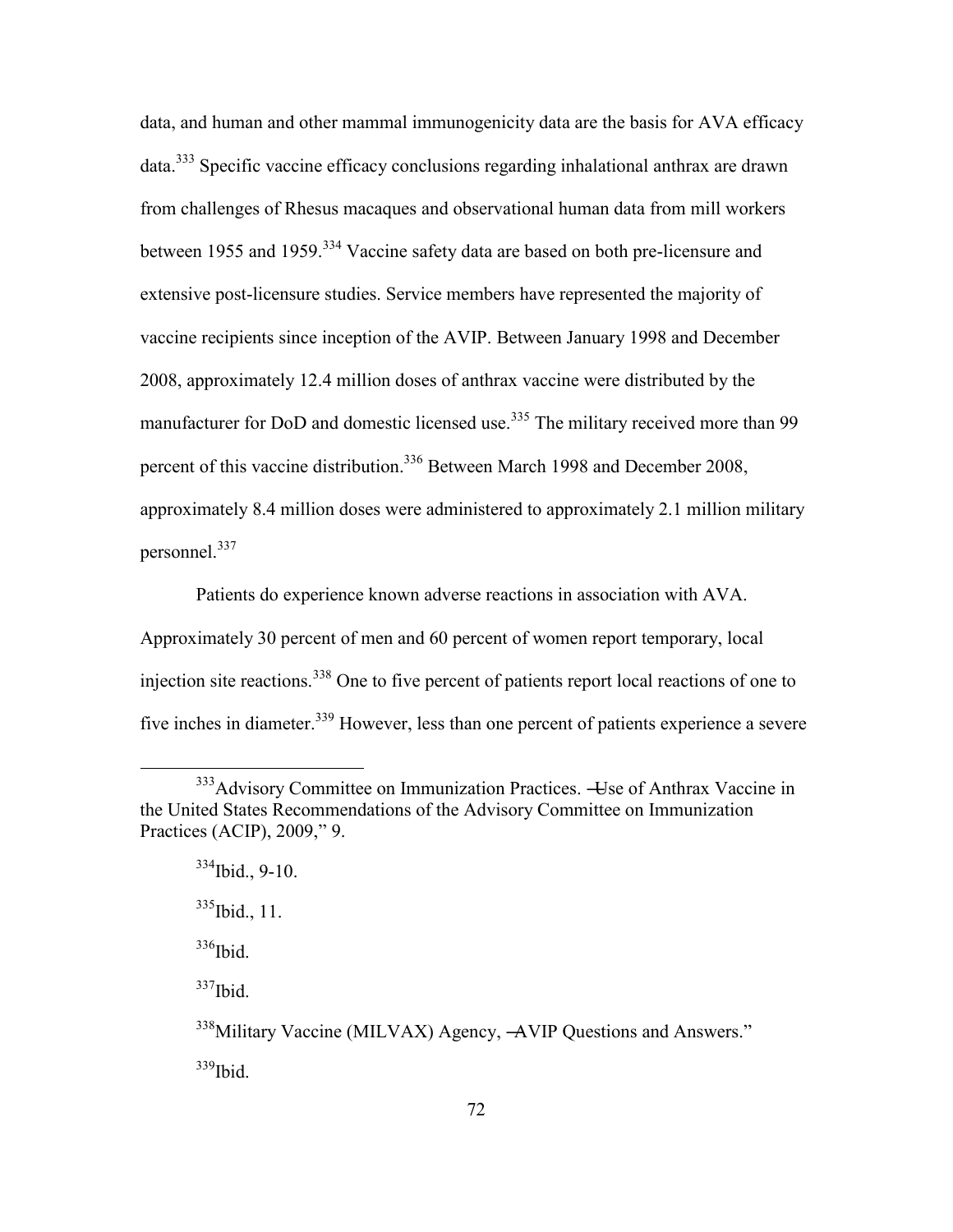adverse reaction.<sup>340</sup> These adverse reaction rates are not markedly divergent from adverse reaction rates associated with other vaccines. According to the CDC, in placebocontrolled studies of the trivalent inactivated influenza vaccine (—flu shot") in adults, 10-64 percent of patients reported soreness at the site of vaccination that lasted less than two days.<sup>341</sup> The rate of serious adverse events among adults following the trivalent inactivated influenza vaccine was less than one percent.<sup>342</sup>

A gender discrepancy with more adverse events reported in women, is also reported in association with both childhood and adult vaccines to include the Influenza, Yellow Fever, Measles, Mumps, and Rubella, and Japanese Encephalitis Virus vaccines.<sup>343</sup> This discrepancy among adverse event symptoms between genders is not fully understood.<sup>344</sup> Different inflammatory and cellular immune responses among genders may affect viral clearance and disease symptoms.<sup>345</sup> Variations in immune responses among genders vaccines may explain differences in adverse event rates in association with vaccines.  $346$  Alternatively, a reporting bias among the genders, with

 $342$ Ibid.

 $\overline{a}$ 

 $345$ Ibid.

 $340$ Emergent BioSolutions,  $-\text{BioThrax} \otimes (\text{Anthrax vaccine Adsorbed})$ .

 $341$ Centers for Disease Control and Prevention,  $-2010-11$  Influenza Prevention," http://www.cdc.gov/flu/professionals/acip/adverseTIV.htm (accessed 11 February 2011).

<sup>&</sup>lt;sup>343</sup>Sabra L. Klein, Anne Jedlicka, and Andrew Pekosz, –The Xs and Y of Immune Responses to Viral Vaccines," *The Lancet Infectious Diseases* 10 (May 2010): 339.

<sup>344</sup>Ibid., 338.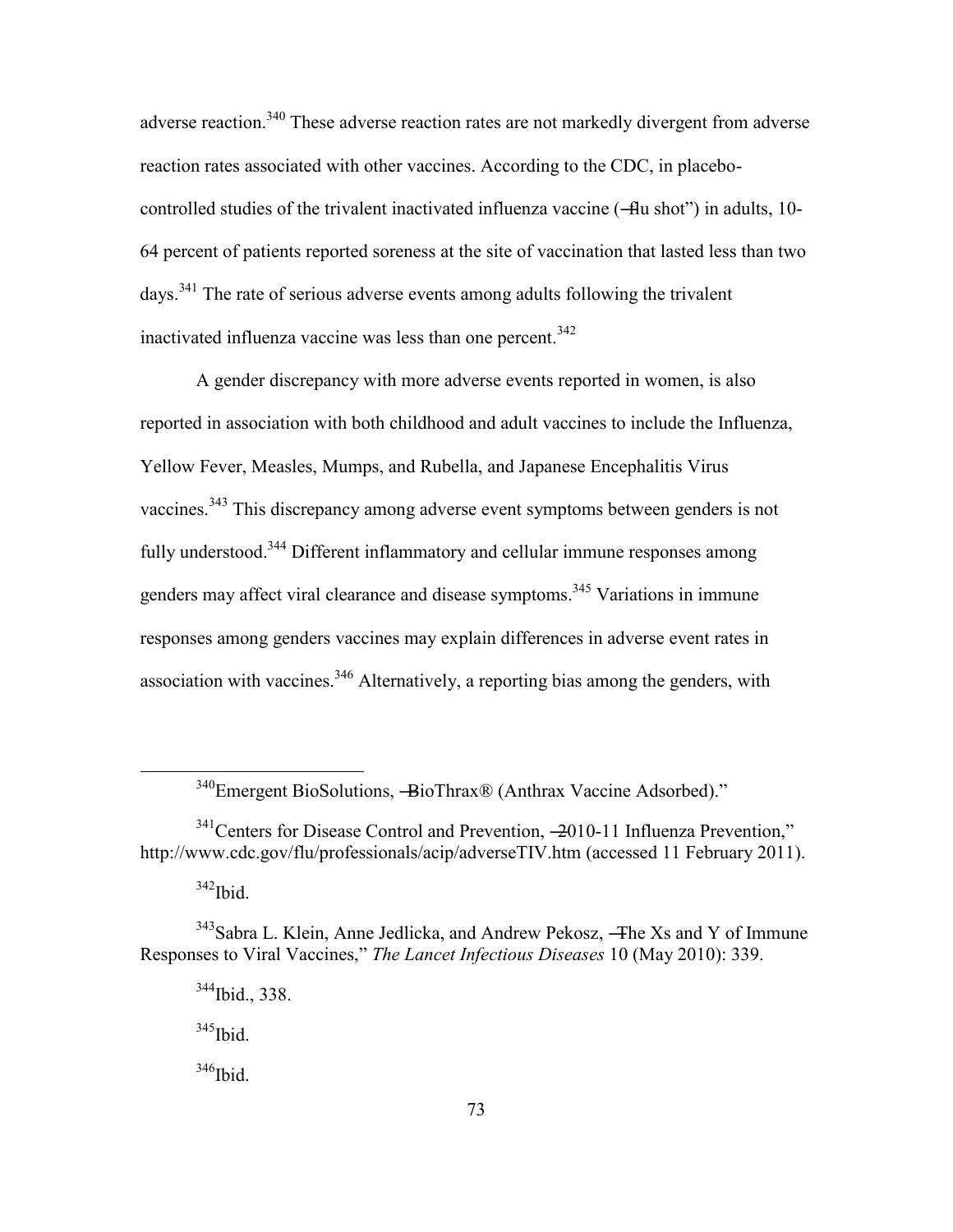higher adverse reporting rates among women, may also explain this discrepancy in adverse event rates.<sup>347</sup>

AVA is the only licensed anthrax vaccine in the United States. Currently, there is no alternative pre-exposure prophylactic vaccine. In 2002, the CDC cautiously provided interim guidance for the use of antibiotics and personal protective equipment for decontamination workers responding to intentional distribution of anthrax.<sup>348</sup> According to the CDC, ―Despite appropriate PPE and procedures, however, there will remain a potential for breaches of protection and contamination of the workers."<sup>349</sup> However, in the event of known exposure to aerosolized anthrax, both the ACIP and the Johns Hopkins Working Group on Civilian Biodefense recommended prolonged antibiotic therapy in conjunction with anthrax vaccination as the best disease prevention strategy.<sup>350</sup> Based on limited animal studies, the 2002 Institute of Medicine Report on anthrax vaccine safety and efficacy also concluded that vaccine in conjunction with antibiotics following exposure may help to prevent inhalation anthrax.<sup>351</sup>

 $\overline{a}$ 

 $350$  Ibid.

 $347$ Ibid.

<sup>&</sup>lt;sup>348</sup>Centers for Disease Control and Prevention, -Antimicrobial Prophylaxis to Prevent Anthrax Among Decontamination/CleanupWorkers Responding to an Intentional Distribution of Bacillus Anthracis," http://emergency.cdc.gov/agent/ anthrax/exposure/cleanupprophylaxis.asp (accessed 11 February 2011).

 $349$ Ibid.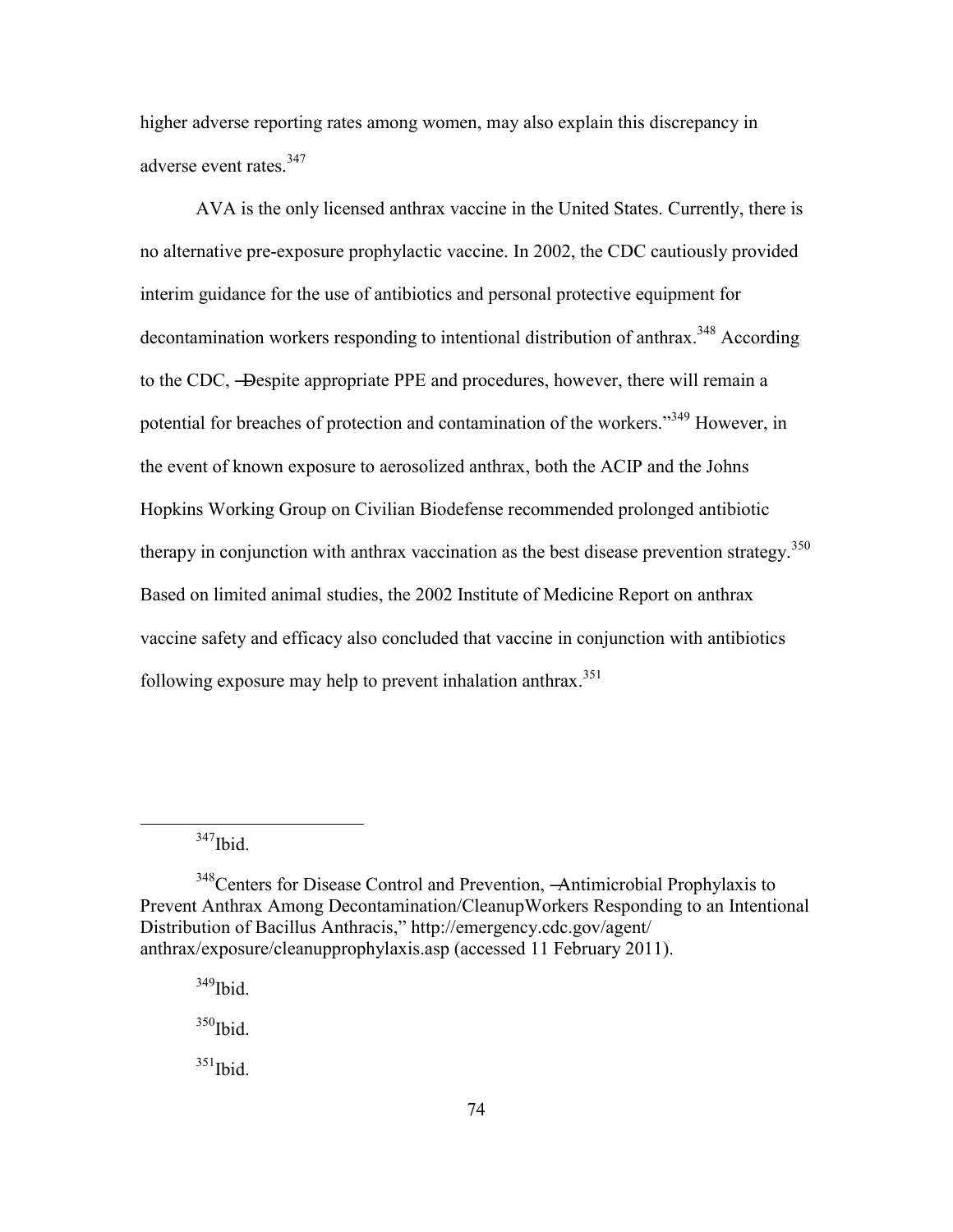### Recommendations for Policy

The DoD has tailored current AVIP policy to protect forces with anticipated high exposure risk. In addition to patients with anticipated occupational exposure, current policy mandates anthrax vaccination for service members, emergency essential civilian employees and contractors geographically deployed to Central Command or Korea areas of responsibility for 15 or more consecutive days. These geographic recommendations consider the preponderance of countries known or suspected to have bioweapons programs. Tailoring vaccination policy to anticipated risk minimizes vaccine-associated risk for individuals and for the force.

Current AVIP benefits for individuals and for force protection outweigh the limited risks for individuals and force protection. As risks and benefits change over time, ongoing assessment is essential to ensure that individual and force health promotion are optimized. The DoD has improved patient education, risk communication, and documentation related to anthrax vaccination within the past decade. Continuing longterm scientific safety and efficacy research, ongoing educational efforts, and recognition of patient concerns are essential for the continued success of the AVIP and other force protection programs. It is very reasonable for a well patient to question an intervention that involves known risk and abstract benefit. Candid presentation of the facts and fallacies of both risk and benefit are essential.

# Recommendations for Future Study

Ongoing anthrax vaccine research is currently underway. In September 2010, the Biomedical Advanced Research and Development Authority (BARDA) of the DHHS awarded Emergent BioSolutions a contract for the development of a recombinant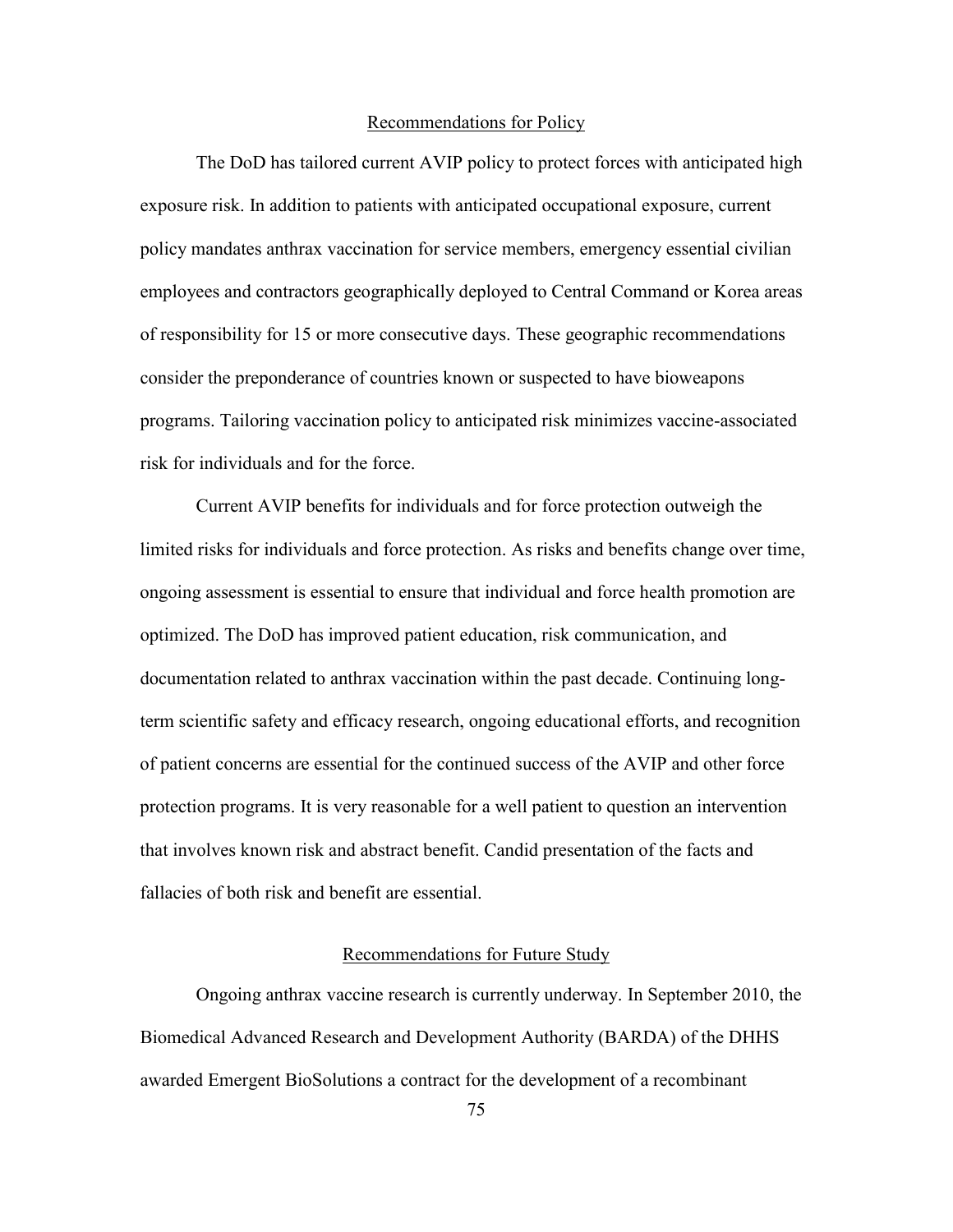protective antigen  $rPA$ ) anthrax vaccine.<sup>352</sup> The recombinant protective antigen vaccine candidate is a purified recombinant protective antigen protein formulated with an adjuvant, designed to induce antibodies.<sup>353</sup> This vaccine candidate is based on work from the USAMRIID and has been studied previously by the National Institute of Allergy and Infectious Diseases (NIAID).<sup>354</sup> The candidate vaccine is desirable because it may provide enhanced immune response with fewer vaccine doses. Ongoing research into improved vaccine safety and efficacy to include novel vaccines will benefit both individual service members and force protection efforts.

A 2010 study on physicians' ability to recognize the presentation of anthrax disease underscores the need for vigilant force protection, to include focused educational programming for the civilian and military medical communities.<sup>355</sup> A sample of randomly selected military and civilian family physicians completed a voluntary survey based on three case vignettes adapted from the  $2001$  inhalational anthrax cases.<sup>356</sup> Participants were asked to list differential diagnoses and initial management and treatment plans.<sup>357</sup>

 $\overline{a}$ 

 $354$ Ibid.

 $355$ Stephens and Marvin, 671.

 $356$ Ibid.

<sup>&</sup>lt;sup>352</sup>Emergent BioSolutions Inc., <del>-E</del>mergent BioSolutions Awarded HHS Contract Valued at up to \$186.6 Million to Develop rPA Anthrax Vaccine." http://investors.emergentbiosolutions.com/phoenix.zhtml?c=202582&p=irolnewsArticle&ID=1472596&highlight= (accessed 11 February 2011).

 $353$  Ibid.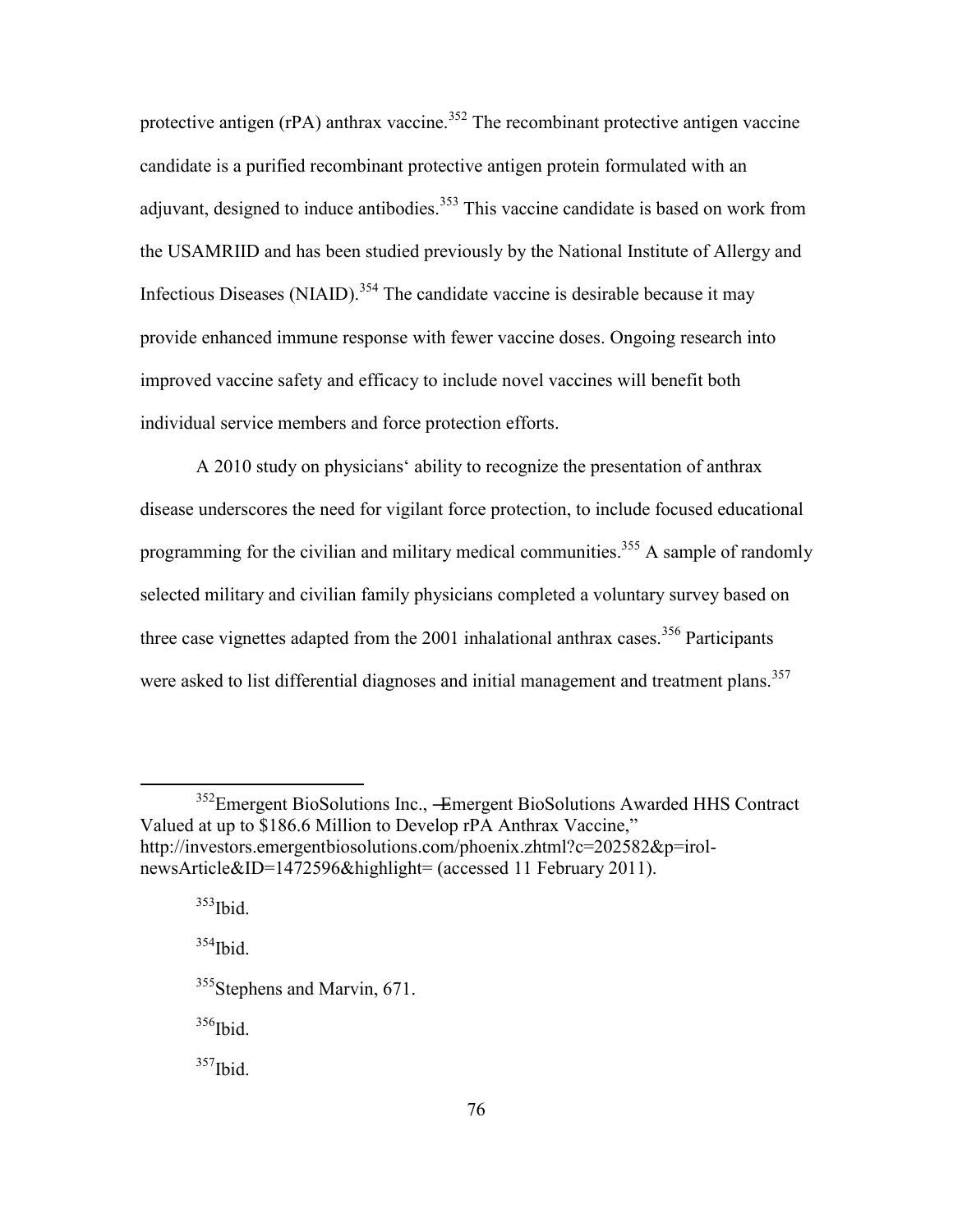One hundred sixty four physicians completed the survey.<sup>358</sup> Fifty two percent of the respondents were military physicians, 68 percent had completed their residency training prior to 2001, and 59 percent were from the East Coast of the United States.<sup>359</sup> The most common diagnosis responses by respondents were influenza and pneumonia.<sup>360</sup> Only six respondents included inhalational anthrax as a diagnostic possibility on any case.<sup>361</sup> The authors found that differential diagnoses and clinical decision-making did not differ between military and civilian physicians, and concluded that inhalational anthrax is not frequently considered by community-based primary care physicians when confronted with an acute case of respiratory illness.<sup>362</sup> This finding emphasizes the need for ongoing education for both international and domestic disaster and bioterrorism response.

The military has several unique resources that could provide expert guidance and assistance in the event of a future bioterrorism event within the United States. These resources include scientific experts in anthrax biodefense, extensive research data on the AVIP within the military population, an anthrax-immunized population, and physicians experienced in AVA delivery and management. Further study and coordination are critical to ensure that this base of knowledge and resources can be mobilized to benefit both military personnel and civilians in the event of future crisis.

 $359$ Ibid.

 $\overline{a}$ 

 $361$  Ibid., 674.

 $358$  Ibid., 672.

 $360$  Ibid., 671.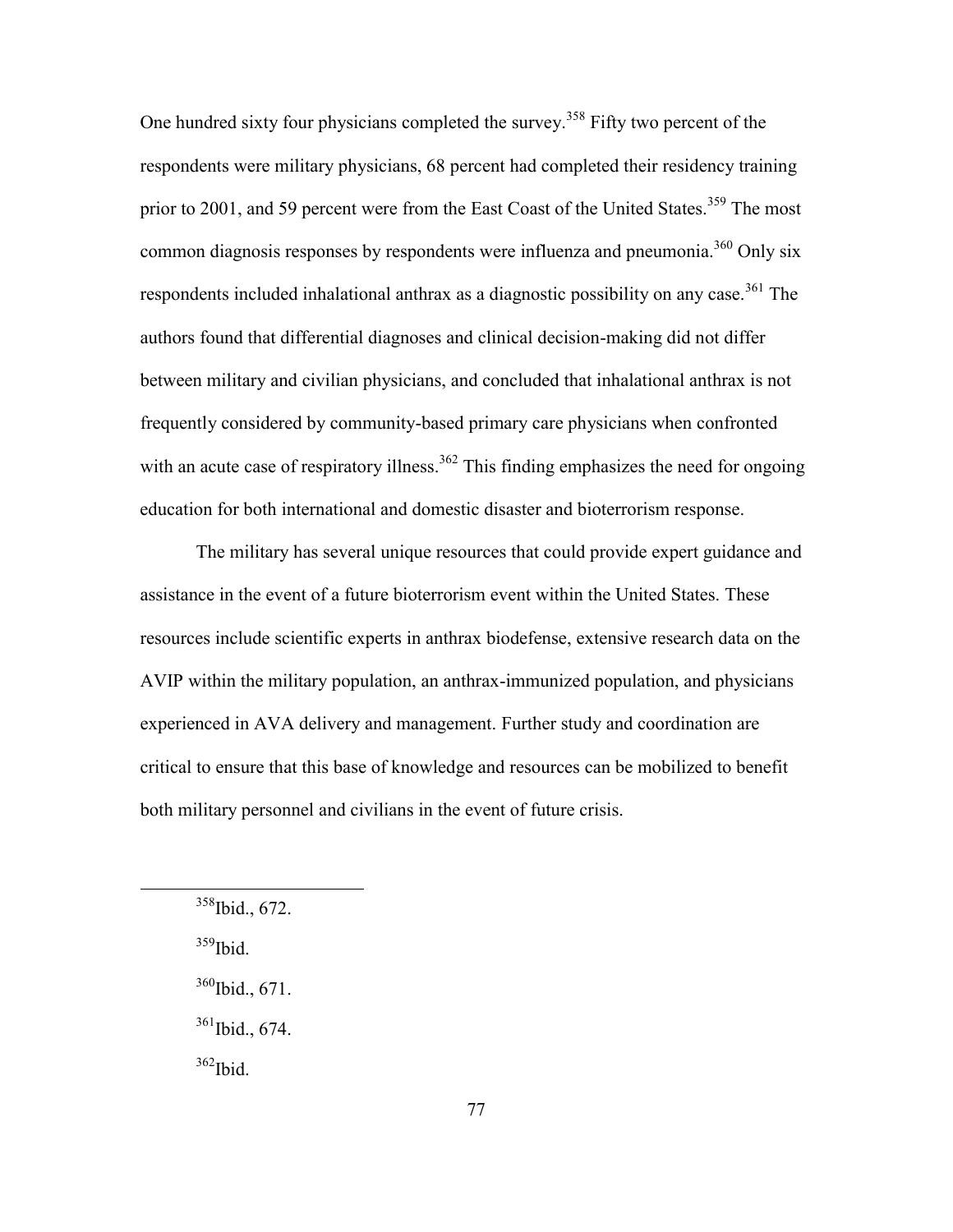Anthrax is considered one of the most likely biological warfare agents. Anthrax is highly lethal, stable, and readily weaponized. Multiple countries that are hostile to the United States are known or suspected to possess anthrax. Historical fears surrounding the vaccine complicated implementation of the AVIP in the late 1990s and early 2000s. Recent studies have added additional evidence-based information about AVA safety and efficacy to the scientific literature. Although no vaccine is entirely risk-free, the benefits of protection against anthrax for both individual patients and the force far outweigh the current, known risks associated with anthrax vaccination.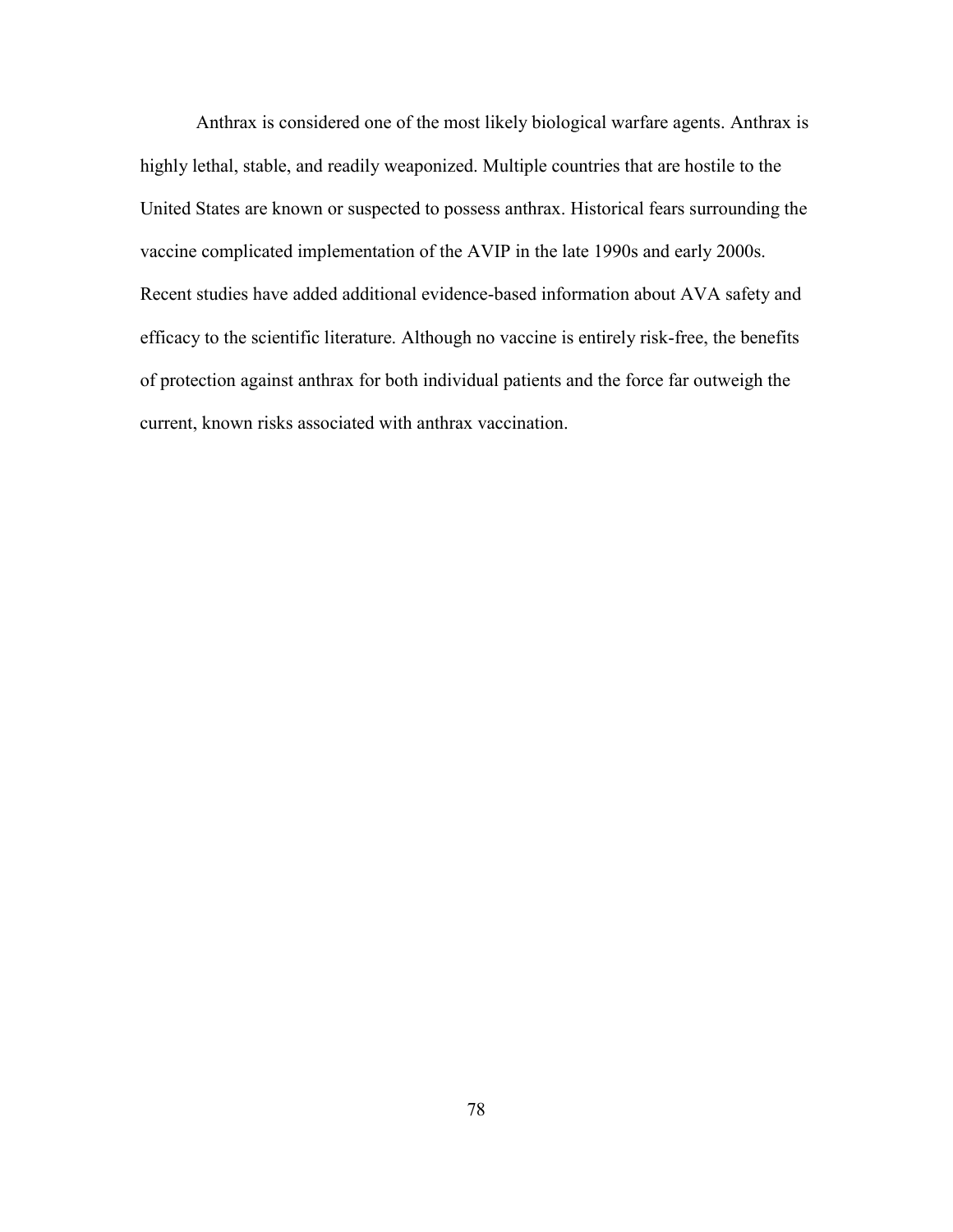# **GLOSSARY**

- Adverse Event. Any undesirable and unintended occurrence noted in association with the administration of a vaccine. An adverse event is not necessarily caused by the vaccine. Adverse events may range from mild to severe.
- Anthrax Vaccine Adsorbed (AVA). A vaccine used to promote increased resistance to *B. anthracis* by active immunization.
- Anthrax Vaccine Immunization Program (AVIP). The Department of Defense Anthrax Vaccine Immunization Program. Prior to December 2008, the primary anthrax vaccination series included six immunizations. Since December 2008, the primary anthrax vaccine series has included five immunizations over an 18 month period. Service members with ongoing geographic or occupational risk factors receive subsequent annual boosters.

Benefit. A desired or advantageous outcome.

Risk. The probability of harm in association with an intervention. Risk may include physical, psychological, social, or economic harm; or a combination.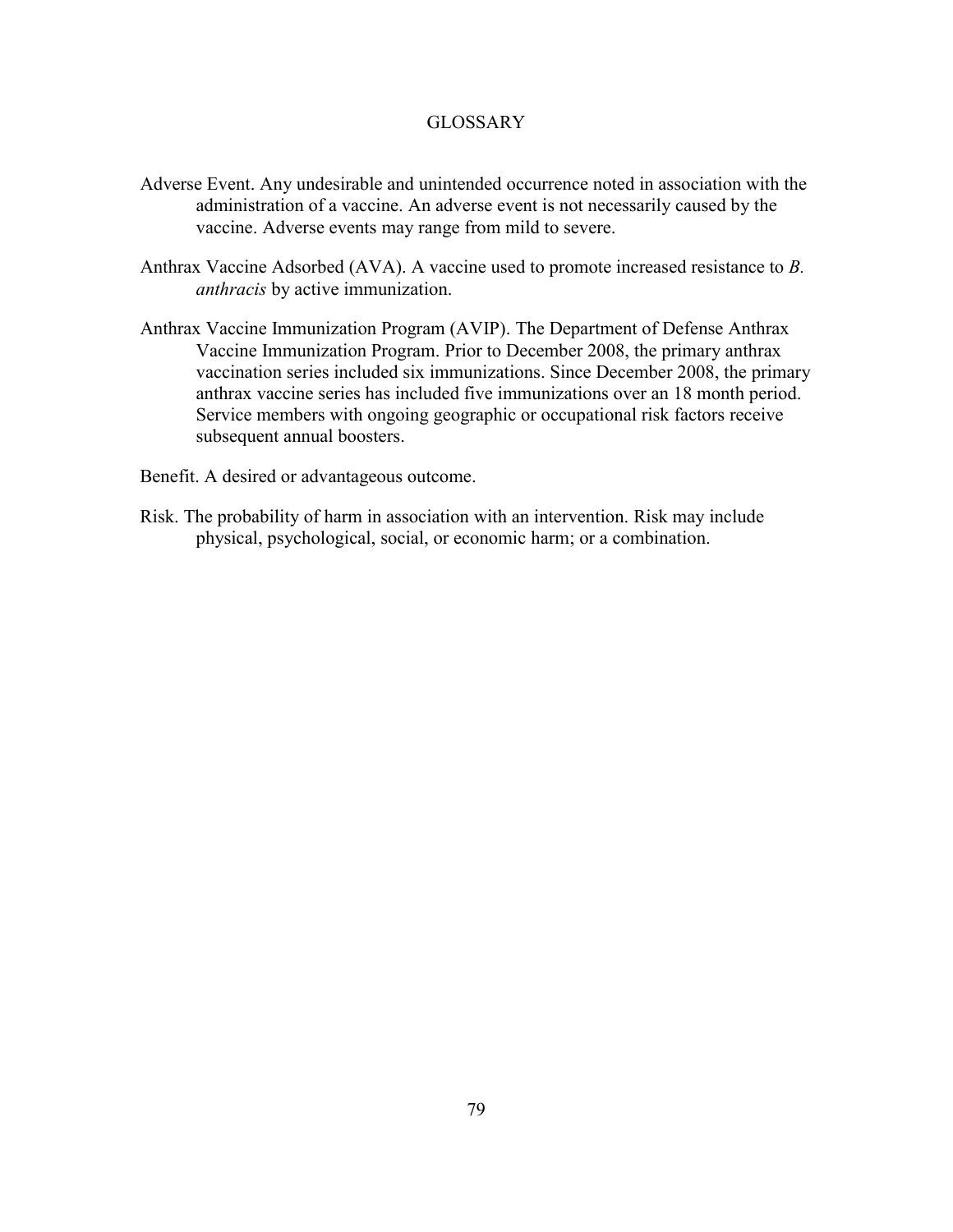### BIBLIOGRAPHY

### Books

- Committee to Assess the Safety and Efficacy of the Anthrax Vaccine, Medical Follow-Up Agency. *The Anthrax Vaccine: Is It Safe? Does It Work?* Washington, DC: National Academies Press, 2002.
- Darling, Robert G., and Jon B. Woods., ed. *USAMRIID's Medical Management of Biological Casualties Handbook*. 5th ed. Frederick, MD: U.S. Army Medical Research Institute of Infectious Diseases, 1994.
- Turnbull, P. C. B. ―Guidelines for the Surveillance and Control of Anthrax in Human and Animals. 3rd ed." *World Health Organization Emerging and other Communicable Diseases, Surveillance and Control WHO/EMC/ZDI/98.6*. http://www.who.int/csr/resources/publications/anthrax/whoemczdi986text.pdf (accessed 18 October 2010).

#### Periodicals

- Advisory Committee on Immunization Practices. ―Notice to Readers: Use of Anthrax Vaccine in Response to Terrorism: Supplemental Recommendations of the Advisory Committee on Immunization Practices." *MMWR Recommendations and Reports* 51, no. 45 (15 November 2002): 1024-26.
- ———. ―Use of Anthrax Vaccine in the United States.‖ *MMWR Recommendations and Reports* 49 (15 December 2000): 1-20.
	- ———. ―Use of Anthrax Vaccine in the United States Recommendations of the Advisory Committee on Immunization Practices (ACIP), 2009." *MMWR Recommendations and Reports* 59, no. RR-6 (23 July 2010): 1-30.
- Bales, Michael, Andrew L. Dannenberg, Philip S. Brachman, Arnold F. Kaufmann, Peter C. Klatsky, and David A. Ashford. ―Epidemiologic Response to Anthrax Outbreaks: Field Investigations, 1950-2001." *Emerging Infectious Diseases* 8, no. 9 (2002): 1163-74.
- Centers for Disease Control and Prevention. ―Surveillance for Adverse Events Associated with Anthrax Vaccination-U.S. Department of Defense, 1998–2000." *MMWR Recommendations and Reports* 49, no 16 (28 April 2000): 341-5.

———. ―Update: Investigation of Bioterrorism-Related Anthrax and Interim Guidelines for Clinical Evaluation of Persons with Possible Anthrax.‖ *Morbidity and Mortality Weekly Report* 50, no. 43 (2 November 2001): 941-48.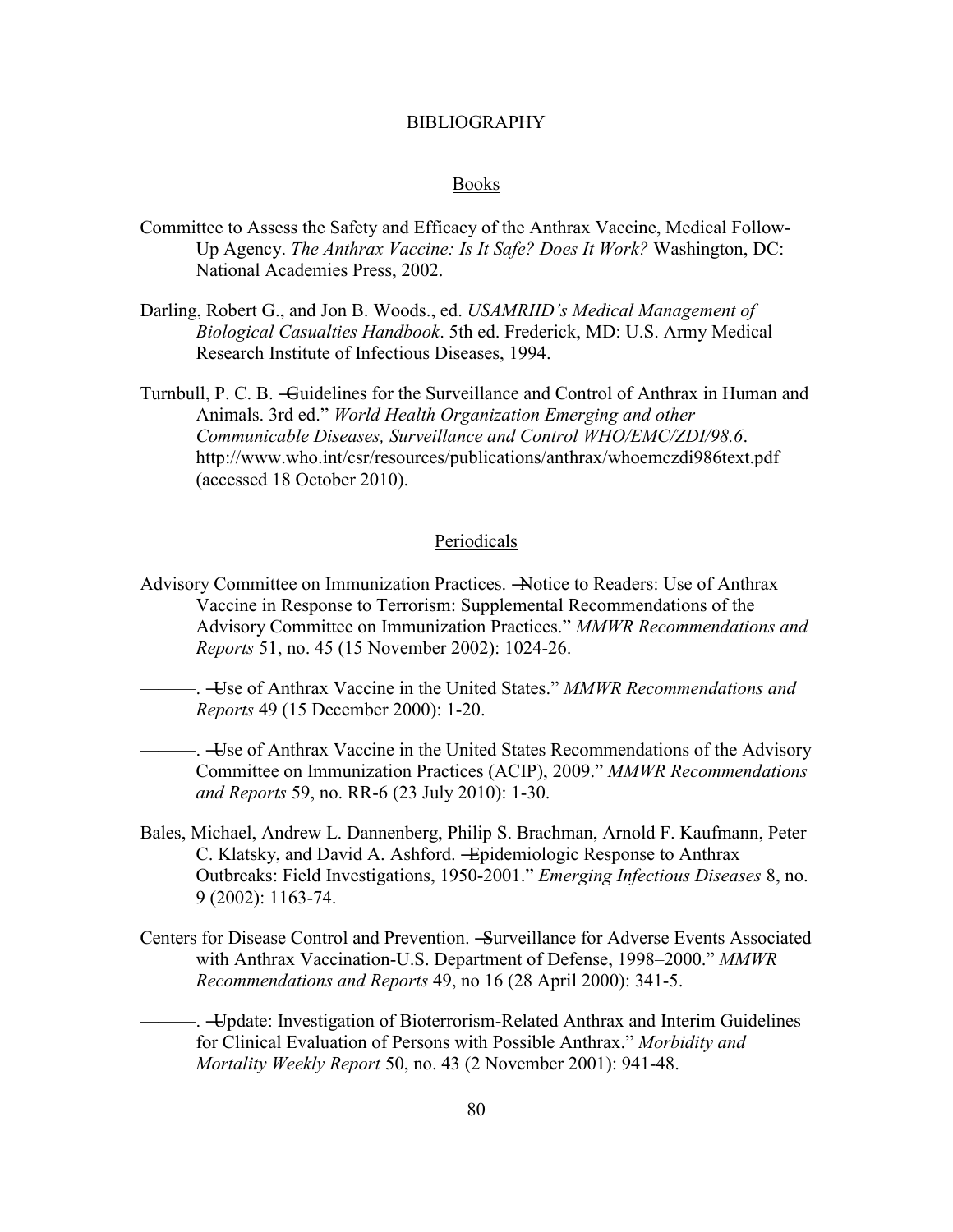- Cieslak, Theodore, J., and Edward M. Eitzen Jr. ―Clinical and Epidemiologic Principles of Anthrax.‖ *Emerging Infectious Diseases* 5, no. 4 (July-August 1999): 552-55.
- Davis, Jim, and Anna Johnson-Winegar. ―The Anthrax Terror DoD's Number-One Biological Threat.‖ *Aerospace Power Journal* (Winter 2000): 15-29.
- Fowler, Robert A., Gillian D. Sanders, Dena M. Bravata, Bahman Nouri, Jason M. Gastwirth, Dane Peterson, Allison G. Broker, Alan M. Garber, and Douglas K. Owens. ―Cost-Effectiveness of Defending Against Bioterrorism: A Comparison of Vaccination and Antibiotic Prophylaxis Against Anthrax.‖ *Annals of Internal Medicine* 142, no. 8 (19 April 2005): 601-11.
- Grabenstein, John D. Countering Anthrax: Vaccines and Immunoglobulins." *Clinical Infectious Diseases* 45 (15 December 2007): 129-36.
- Grabenstein, John D., Phillip R. Pittman, John T. Greenwood, and Renata J. M. Engler. ―Immunization to Protect the US Armed Forces: Heritage, Current Practice, and Prospects.‖ *Epidemiologic Reviews* 28 (2006): 3-26.
- Huston, Patricia, and Margo Rowan. —Qualitative Studies Their Role in Medical Research." *Canadian Family Physician* 44 (November 1998): 2453-58.
- Jernigan, Daniel, B. Pratima, L. Raghunathan, Beth P. Bell, Ross Brechner, Eddy A. Bresnitz, Jay C. Butler, Marty Cetron, Mitch Cohen, Timothy Doyle, Marc Fischer, Carolyn Greene, Kevin S. Griffith, Jeannette Guarner, James L. Hadler, James A. Hayslett, Richard Meyer, Lyle R. Petersen, Michael Phillips, Robert Pinner, Tanja Popovic, Conrad P. Quinn, Jennita Reefhuis, Dori Reissman, Nancy Rosenstein, Anne Schuchat, Wun-Ju Shieh, Larry Siegal, David L. Swerdlow, Fred C. Tenover, Marc Traeger, John W. Ward, Isaac Weisfuse, Steven Wiersma, Kevin Yeskey, Sherif Zaki, David A. Ashford, Bradley A. Perkins, Steve Ostroff, James Hughes, David Fleming, Jeffrey P. Koplan, Julie L. Gerberding, and the National Anthrax Epidemiologic Investigation Team. - Hnvestigation of Bioterrorism-Related Anthrax, United States, 2001: Epidemiologic Findings." *Emerging Infectious Diseases* 8, no. 10 (2002): 1019-28.
- LaForce, F. Marc. Anthrax." *Clinical Infectious Diseases* 19 (December 1994): 1009-14.
- Klein, Sabra L., Anne Jedlicka, and Andrew Pekosz. ―The Xs and Ys of Immune Responses to Viral Vaccines." *The Lancet Infectious Diseases* 10 (May 2010): 338-49.
- Nass, Meryl. ―The Anthrax Vaccine Program: An Analysis of the CDC's Recommendations for Vaccine Use." *American Journal of Public Health* 92, no. 5 (May 2002): 715-21.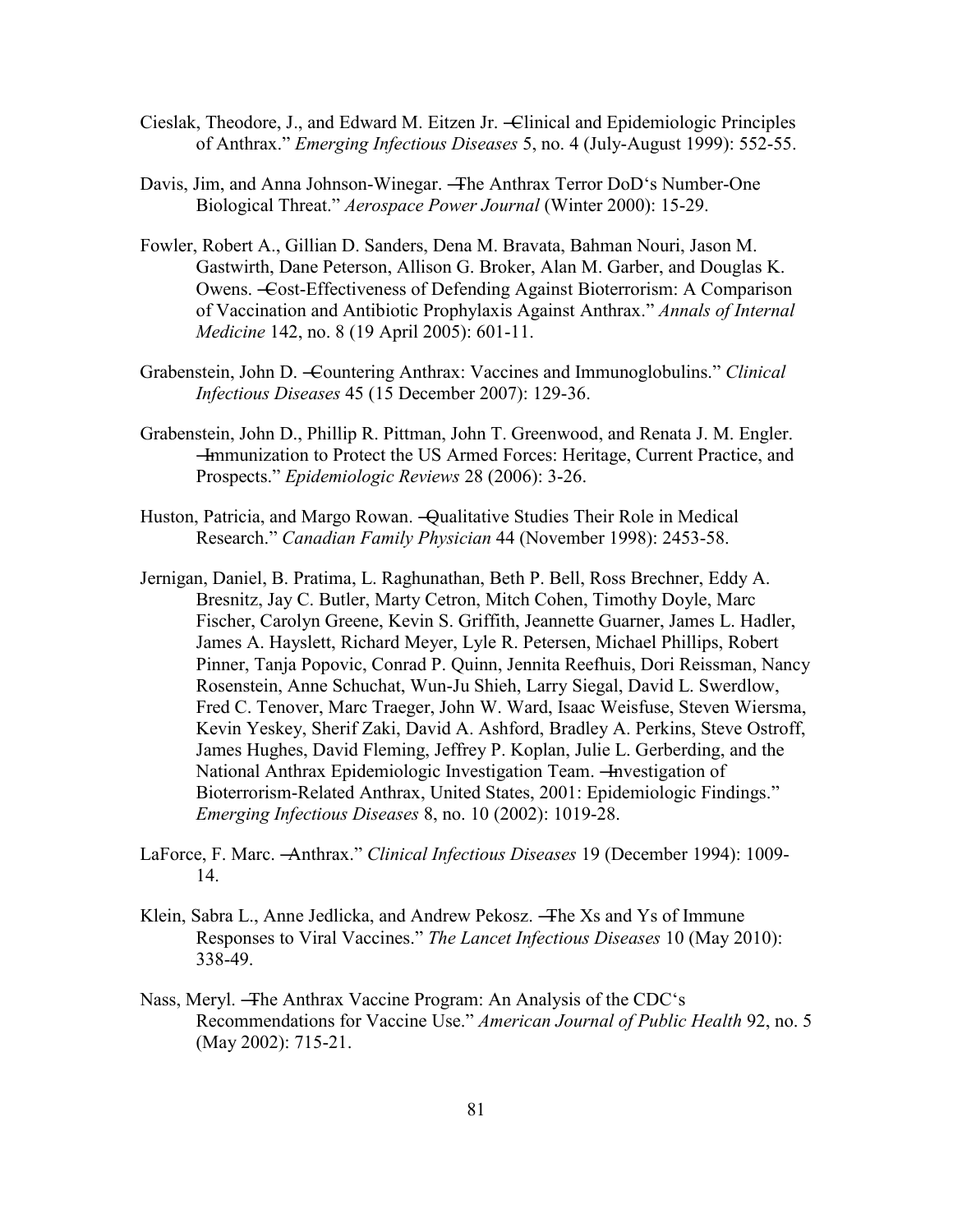- Pica-Branco, Denise, and Ronald P. Hudak. –U.S. Military Service Members' Perceptions of the Anthrax Vaccine Immunization Program.‖ *Military Medicine* 173, no. 5 (May 2008): 429-33.
- Poland, Gregory, Robert M. Jacobson, Jon Tilburt, and Kristin Nichol. ―The Social, Political, Ethical, and Economic Aspects of Biodefense Vaccines." *Vaccine* 27 (2009): D23-D27.
- Quinn, Sandra Crouse, Tammy Thomas, and Supriya Kumar. ―The Anthrax Vaccine and Research: Reactions from Postal Workers and Public Health Professionals." *Biosecurity and Bioterrorism: Biodefense Strategy, Practice, and Science* 6, no. 4 (2008): 321-33.
- Rempfer, Thomas L. -The Anthrax Vaccine: A Dilemma for Homeland Security." *Homeland Security Affairs* 5, no. 2 (May 2009): 1-12.
- Ryan, Margaret A. K., Tyler C. Smith, Carter J. Sevick, William K. Honner, Rosha A. Loach, Cynthia A. Moore, and J. David Erickson. ―Birth Defects Among Infants Born to Women Who Received Anthrax Vaccine In Pregnancy." *American Journal of Epidemiology* 168, no. 4 (2 July 2008): 434-42.
- Schmitt, Brian, Deborah Dobrez, Jorge P. Parada, Demetrios N. Kyriacou, Robert M. Golub, Rishi Sharma, and Charles Bennett. ―Responding to a Small-scale Bioterrorist Anthrax Attack: Cost-effectiveness Analysis Comparing Preattack Vaccination With Postattack Antibiotic Treatment and Vaccination.‖ *Archives of Internal Medicine* 167, no 7 (9 April 2007): 655-62.
- Sever, John L., Alan I. Brenner, Arnold D. Gale, Jerry M. Lyle, Lawrence H. Moulton, Brian J. Ward, and David J. West. - Safety of Anthrax Vaccine: An Expanded Review and Evaluation of Adverse Events Reported to the Vaccine Adverse Event Reporting System (VAERS)." *Pharmacoepidemiology and Drug Safety*  $(2004)$ .
- Smith, Kendall A. -Wanted, an Anthrax Vaccine: Dead or Alive?" *Medical Immunology* 4, no. 5 (18 April 2005): 1-6. http://www.medimmunol.com/content/pdf/1476- 9433-4-5.pdf (accessed 17 October 2010).
- Stephens, Mark B., and Blake Marvin. ―Recognition of Community-Acquired Anthrax: Has Anything Changed Since 2001?" *Military Medicine* 175, no. 9 (September 2010): 671-75.
- Turnbull, Peter C. B. Anthrax Vaccines: Past, Present, and Future." *Vaccine* 9 (1991): 533-539.
- White, Charles S. III, William H. Adler, and Virginia G. McGann. ―Repeated Immunization: Possible Adverse Effects Reevaluation of Human Subjects at 25 Years.‖ *Annals of Internal Medicine* 81 (1974): 594-600.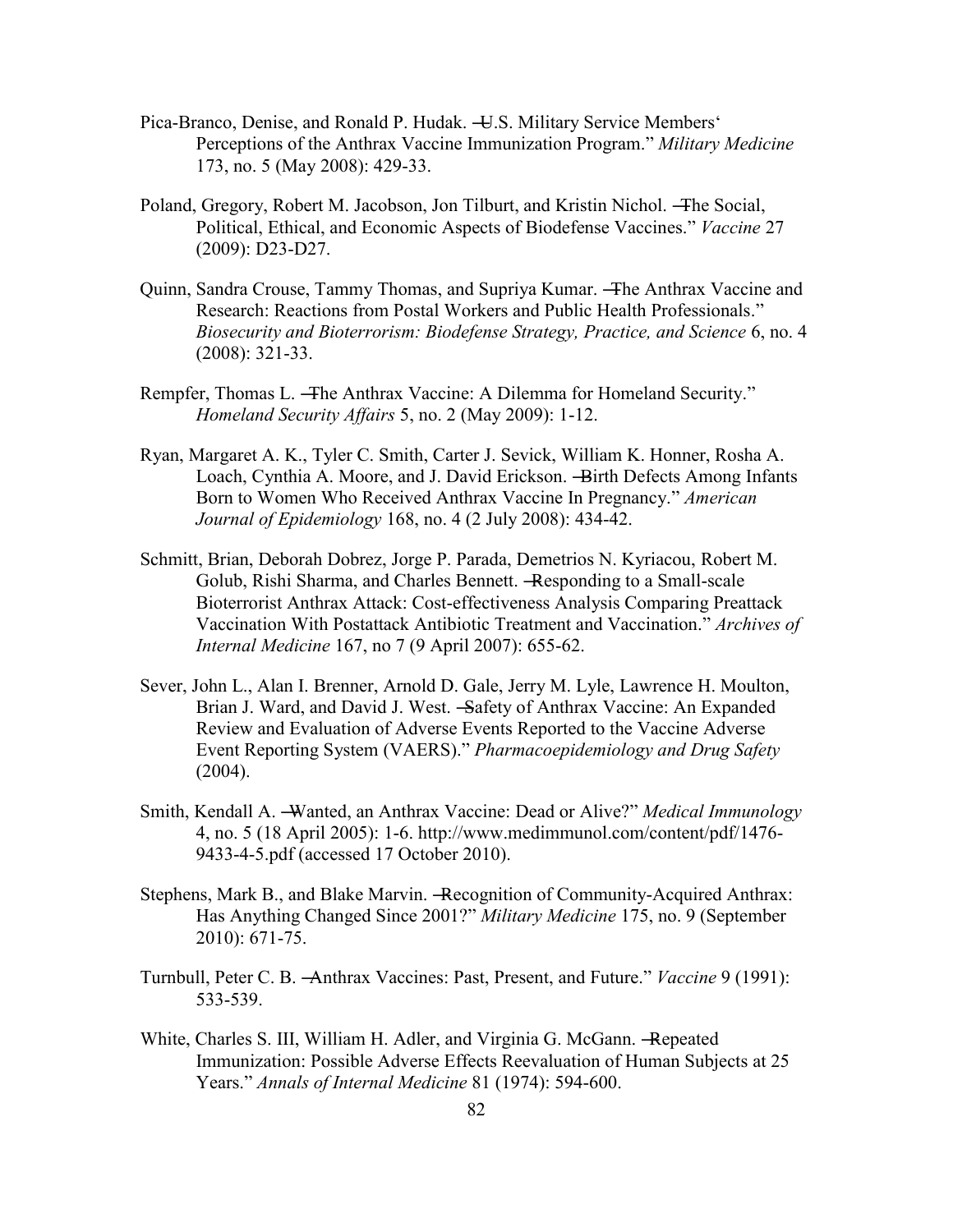- Wiesen, Andrew R., and Christopher L. Littell. ―Relationship Between Prepregnancy Anthrax Vaccination and Pregnancy and Birth Outcomes Among US Army Women.‖ *Journal of the American Medical Association* 287, no. 12 (27 March 2002): 1556-60.
- Zoon, Kathryn C. ―Vaccines, Pharmaceutical Products, and Bioterrorism: Challenges for the U.S. Food and Drug Administration." *Emerging Infectious Diseases* 5, no. 4 (July-August 1999): 534-36.

## Government Documents

- Assistant Secretary of Defense. *Continuation of the Anthrax Vaccine Immunization Program (AVIP)*. Memorandum. Washington, DC: Department of Defense, 22 December 2005.
- Bureau of East Asian and Pacific Affairs. —Background Note: South Korea." Department of State. http://www.state.gov/r/pa/ei/bgn/2800.htm (accessed 30 December 2010).
- Centers for Disease Control and Prevention. National Center for Zoonotic, Vector-Borne, and Enteric Diseases. - Anthrax." http://www.cdc.gov/nczved/divisions/ dfbmd/diseases/anthrax/#how\_common (accessed 10 September 2010).
- Department of the Army. *Temporarily Stop Giving Anthrax Immunizations to All DOD Personnel*. Memorandum. Washington, DC: Department of the Army, 24 December 2003.
- Department of Defense. What You Need to Know about Anthrax Vaccine." http://www.anthrax.mil/documents/1106AvipTrifold.pdf (accessed 4 November 2010).
- Department of Health And Human Services. Food and Drug Administration. ―Biological Products; Bacterial Vaccines and Toxoids; Implementation of Efficacy Review; Anthrax Vaccine Adsorbed; Final Rule and Final Order." *Federal Register* 70, no. 242 (19 December 2005), 75180-98. http://www.fda.gov/ohrms/dockets/98fr/05- 24223.pdf (accessed 15 September 2010).
- Deputy Secretary of Defense. *Additional Temporary Slowing and Future Resumption of Anthrax Vaccine Immunization Program (AVIP).* Memorandum. Washington, DC: Deputy Secretary of Defense, 27 November 2000.
	- ———. *Anthrax Vaccine Immunization Program (AVIP)*. Memorandum. Washington, DC: Deputy Secretary of Defense, 12 October 2006.
	- ———. *Reintroduction of the Anthrax Vaccine Immunization Program (AVIP)*. Memorandum. Washington, DC: Deputy Secretary of Defense, 28 June 2002.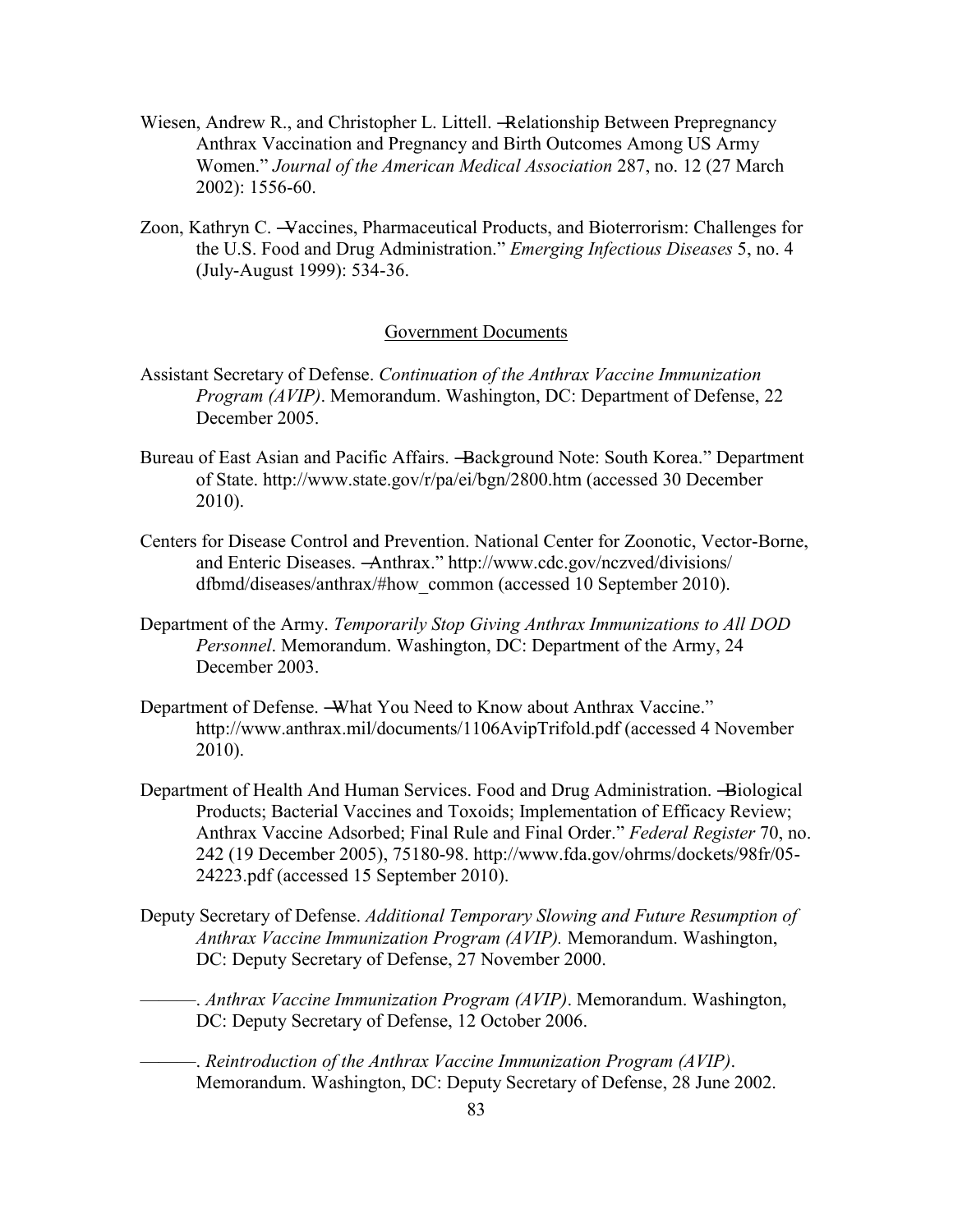———. *Resumption of the Anthrax Vaccine Immunization Program (AVIP) Under Emergency Use Authorization (EUA)*. Memorandum. Washington, DC: Deputy Secretary of Defense, 25 April 2005.

- ———. *Temporary Slowing and Future Resumption of Anthrax Vaccine Immunization Program (AVIP)*. Memorandum. Washington, DC: Deputy Secretary of Defense, 17 July 2000.
- Military Vaccine (MILVAX) Agency. Office of The Army Surgeon General. ―Anthrax Vaccine Immunization Program (AVIP) Questions and Answers." [http://www.anthrax.osd.mil/documents/Anthrax\\_QA.pdf](http://www.anthrax.osd.mil/documents/Anthrax_QA.pdf) (accessed 23 November 2010): 1-61.
- —. AVIP Anthrax Vaccine Immunization Program." http://www.anthrax.osd.mil/ default.asp (accessed 7 November 2010).
	- —. AVIP Questions and Answers." http://www.anthrax.osd.mil/resource/gna/ qaAll.asp?cID=309 (accessed 2 January 2011).
- ———. ―DoD Vaccine, Skin Test, and Antibody Price List.‖ http://www.vaccines.mil/ documents/891PriceList.xls (accessed 29 December 2010).
- Schwartz, Moshe. R40764, *Department of Defense Contractors in Iraq and Afghanistan: Background and Analysis*. Washington, DC: Congressional Research Service, July 2010.
- Secretary of the Army. *Slowdown of the Anthrax Vaccine Immunization Program (AVIP)*. Washington, DC: Secretary of the Army, 8 June 2001.
- Secretary of Defense. *Anthrax Vaccine Immunization Program Pause*. Memorandum. Washington, DC: Secretary of Defense, 27 October 2004.

———. *Implementation of the Anthrax Vaccination Program for the Total Force*. Memorandum. Washington, DC: Secretary of Defense, 18 May 1998.

Under Secretary of Defense. *Anthrax Vaccine Immunization Program.* Memorandum. Washington, DC: Under Secretary of Defense, 23 December 2003.

———. *Anthrax Vaccine Immunization Program Resumption.* Memorandum. Washington, DC: Under Secretary of Defense, 7 January 2004.

———. *Change to Anthrax Vaccine Immunization Program (AVIP) Operational Procedure (One Day Policy).* Memorandum. Washington, DC: Under Secretary of Defense, 30 March 1999.

– Implementation of the Anthrax Vaccine Immunization Program (AVIP). Memorandum. Washington, DC: Under Secretary of Defense, December 2006.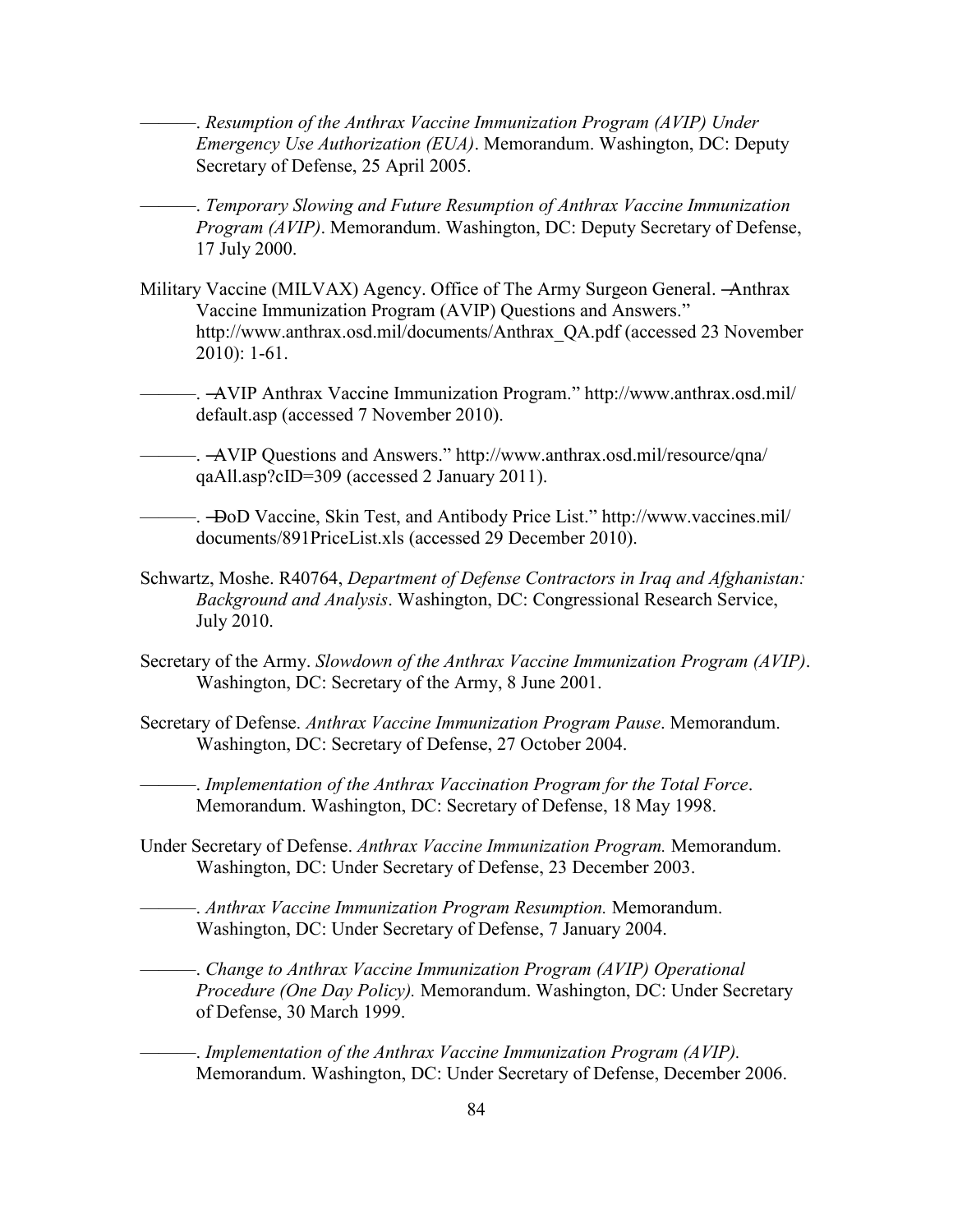- United States Department of Labor Bureau of Labor Statistics. ―CPI Inflation Calculator." http://data.bls.gov/cgi-bin/cpicalc.pl (accessed 29 December 2010).
- United States District Court for the District of Columbia. Civil Action No. 06-2131, *Thomas Rempfer, et al., v. Andrew C. Von Eschenbach, Commissioner Food and Drug Administration, et al*. http://www.anthrax.mil/documents/library/ AnthraxAppealDismissal.pdf (accessed 12 November 2010).
- United States Food and Drug Administration. ―Review of VAERS Anthrax Vaccine Reports Received through 8/15/05, and Adverse Event Reports Submitted to Docket No. 1980N-0208." 13 December 2005. http://www.anthrax.mil/ documents/965VAERSvol225.pdf (accessed 9 November 2010).
	- Vaccine Product Approval Process." http://www.fda.gov/biologicsblood vaccines/developmentapprovalprocess/biologicslicenseapplicationsblaprocess/uc m133096.htm (accessed 11 November 2010).
	- ———. Bioterrorism and Drug Preparedness.‖FDA Approves License Supplements For Anthrax Vaccine." http://www.fda.gov/Drugs/EmergencyPreparedness/ BioterrorismandDrugPreparedness/ucm133146.htm (accessed 12 September 2010).

—. Vaccines, Blood and Biologics. —Anthrax." http://www.fda.gov/biologicsblood vaccines/vaccines/ucm061751.htm (accessed 28 October 2010).

United States General Accounting Office. GAO-01-92T, *Anthrax Vaccine Preliminary Results of GAO's Survey of Guard/Reserve Pilots and Aircrew Members*. Washington, DC: Government Printing Office, October 2000.

———. GAO-04-152, *Bioterrorism: Public Health Response to Anthrax Incidents of 2001*. Washington, DC: Government Printing Office, October 2003.

———. GAO/T-NSIAD-99-148, *Safety and Efficacy of the Anthrax Vaccine*. Washington, DC: Government Printing Office, 29 April 1999.

#### Other Sources

- BBC News, -Britain's \_Anthrax Island'," 25 July 2001. http://news.bbc.co.uk/ 1/hi/scotland/1457035.stm (accessed 2 December 2010).
- Centers for Disease Control and Prevention. –2010-11 Influenza Prevention." http://www.cdc.gov/flu/professionals/acip/adverseTIV.htm (accessed 11 February 2011).
- —. Anthrax Q and A." http://emergency.cdc.gov/agent/anthrax/faq/preventive.asp (accessed 11 February 2011).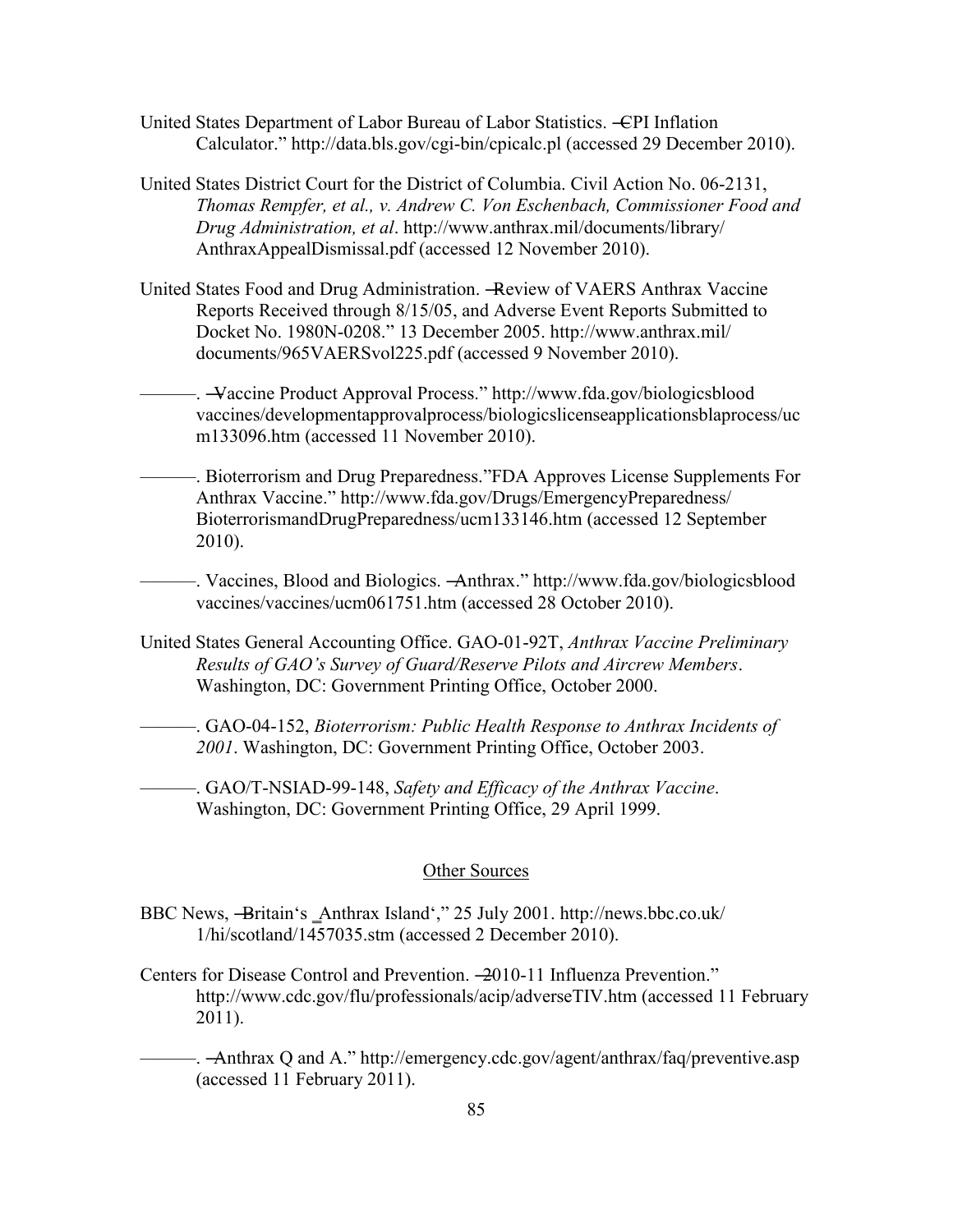- –. Emergency Preparedness and Response. —Anthrax Q and A: Preventive Therapy." http://www.bt.cdc.gov/agent/anthrax/faq/ preventive.asp (accessed 19 October 2010).
- -. -Antimicrobial Prophylaxis to Prevent Anthrax among Decontamination/ CleanupWorkers Responding to an Intentional Distribution of Bacillus Anthracis." http://emergency.cdc.gov/agent/anthrax/exposure/ cleanupprophylaxis.asp (accessed 11 February 2011).
- The Cochrane Collaboration. Cochrane Reviews." http://www.cochrane.org/cochranereviews (accessed 11 November 2010).
- Curry, COL Donald G. Jr. The Case for Forced Health Protection." U.S. Army War College Strategy Research Project, U.S. Army War College, 2004. http://www.dtic.mil/cgi-bin/GetTRDoc?Location=U2&doc=GetTRDoc.pdf&AD= ADA424088 (accessed 27 October 2010).
- Donegan, S., R. Bellamy, and C. L. Gamble. Vaccines for Preventing Anthrax." Cochrane Database of Systematic Reviews 2009, Issue 2. Art. No: CD006403. DOI: 10.1002/14651858.CD006403.pub2. http://www2.cochrane.org/reviews/ en/ab006403.html (accessed 20 March 2011).
- Emergent BioSolutions. -BioThrax® (Anthrax Vaccine Adsorbed)." http://www.fda.gov/ downloads/BiologicsBloodVaccines/BloodBloodProducts/ApprovedProducts/Lic ensedProductsBLAs/UCM074923.pdf (accessed 2 September 2010).
- ———. ―Emergent BioSolutions Awarded HHS Contract Valued at up to \$186.6 Million to develop rPA Anthrax Vaccine." http://investors.emergentbiosolutions.com/ phoenix.zhtml?c=202582&p=irol-newsArticle&ID=1472596&highlight= (accessed 11 February 2011).
- Federal Bureau of Investigation. —Amerithrax Investigation." http://www.fbi.gov/anthrax/ amerithraxlinks.htm (accessed 15 September 2010).
- McMichael, William H. Review Ordered for Anthrax Vaccine Refusers." Army Times, 26 April 2008. http://www.armytimes.com/news/2008/04/SATURDAY military anthraxvaccines 042608w/ (accessed 12 November 2010).
- Melik, James, and Anbarasan Ethirajan. ―Anthrax Outbreak Hits Bangladesh Leather and Meat Sectors." *BBC News*, 13 October 2010. http://www.bbc.co.uk/news/ business-11451570 (accessed 17 October 2010).
- Nass, Meryl. -Surveillance Program for Short-Term Health Effects of AVA." http://www.anthraxvaccine.org/NassDOD.htm (accessed 12 November 2010).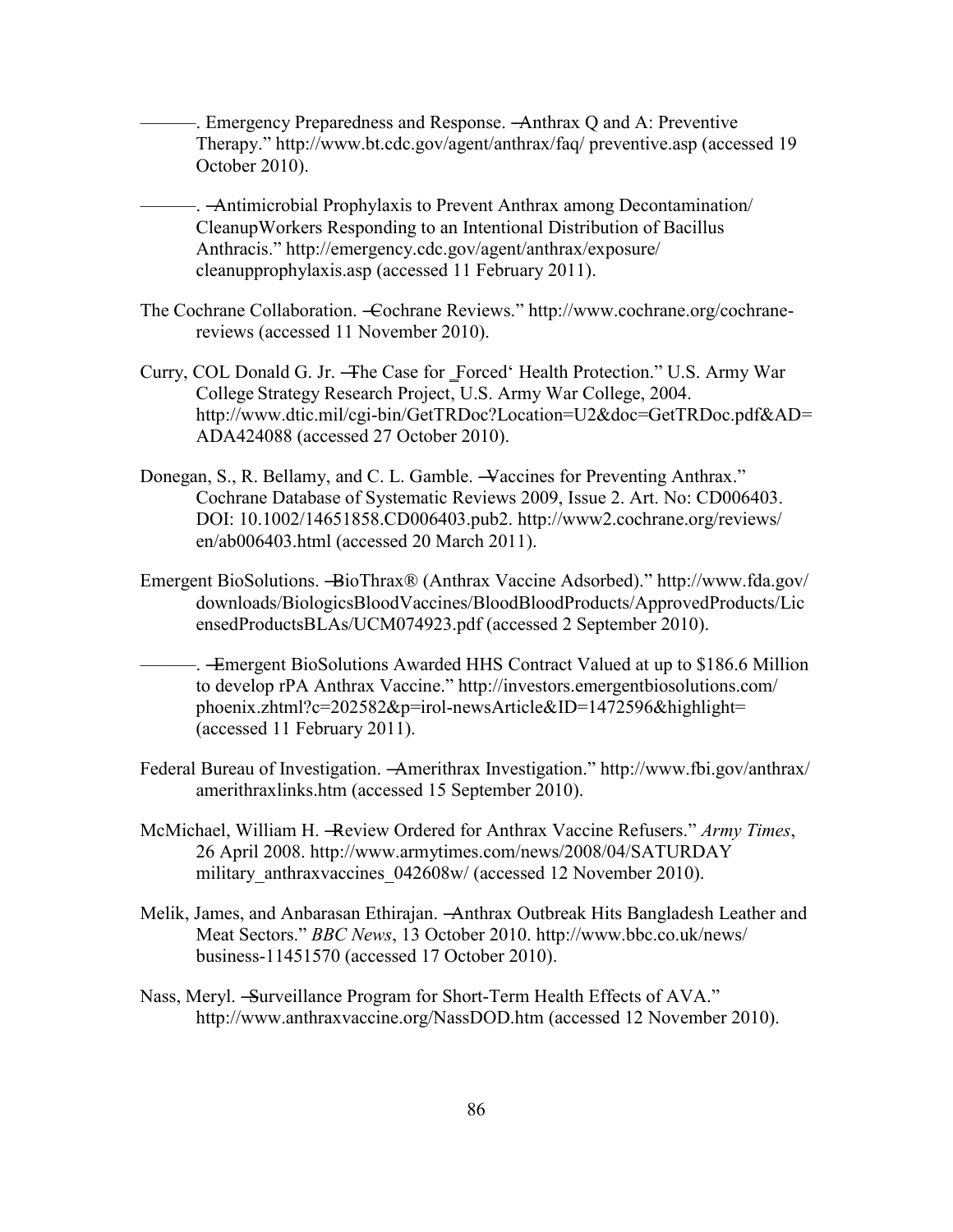- Penslar, Robin L. Office for Human Research Protections (OHRP) IRB Guidebook." U.S. Department of Health and Human Services. http://www.hhs.gov/ohrp/ irb/irb\_guidebook.htm (accessed 30 September 2010).
- Rempfer, Thomas L. ―Anthrax Vaccine as a Component of the Strategic National Stockpile: A Dilemma for Homeland Security." Master's thesis, Naval Postgraduate School, Monterey, California, 2009. https://www.hsdl.org/homesec/ docs/theses/09Dec\_Rempfer.pdf (accessed 12 November 2010).
- Roos, Robert. FDA Seeks Comments on Controversial Anthrax Vaccine." Center for Infectious Disease Research and Policy Academic Health Center, University of Minnesota. http://www.cidrap.umn.edu/cidrap/content/bt/anthrax/news/ jan1305anthrax.html (accessed 11 November 2010).
- Vaccine Healthcare Centers Network. ―About the Vaccine Healthcare Centers Network (VHC).‖ http://www.vhcinfo.org/aboutUs.asp?page=about&title=About Us&subnav=about (accessed 3 January 2011).